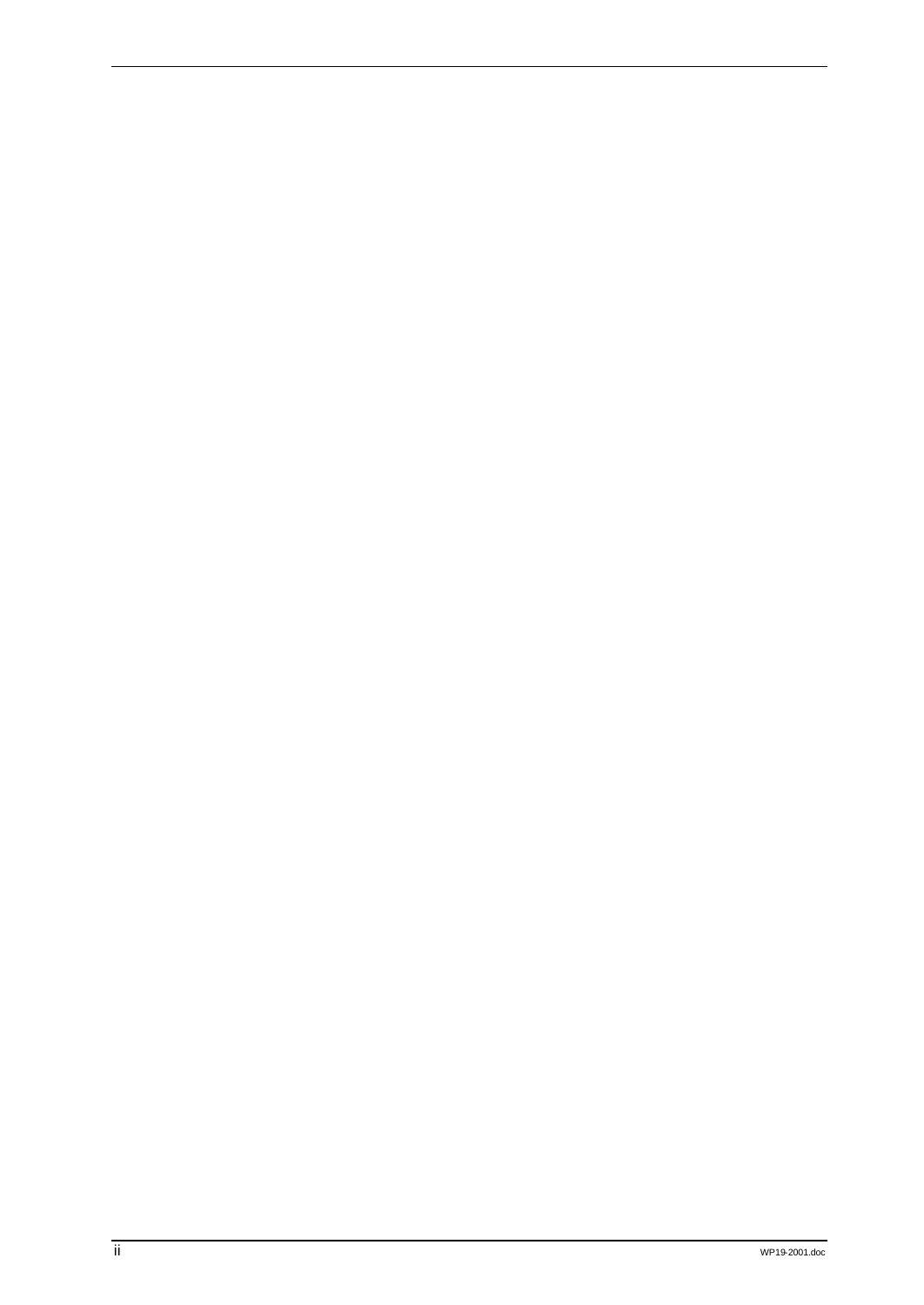### **FOREWORD**

This SEED Working Paper, number 19 in the series, examines the situation facing women entrepreneurs in three countries of the Caribbean – viz. Barbados, Suriname and Trinidad and Tobago. The report also provides some comparisons – where the breakdown of the statistics permits it – between female and male entrepreneurs, the scale and scope of their activities, as well as the problems and barriers they are experiencing.

This report was largely based on secondary research on each of the three countries, and the findings point to several important lessons, as well as to the need for further wider research (e.g. in other countries of the Caribbean region), and deeper investigations involving primary research with female and male entrepreneurs in each of the three selected countries. There were very varying amounts of background information available to the research team. In the case of Trinidad and Tobago, the researchers were able to benefit from several research reports prepared by the ILO on micro and small enterprises and women entrepreneurs. While a number of reports were available on Barbados, there seems to be a paucity of documentation of women's entrepreneurship in Suriname.

In Barbados, men dominate in sectors such as manufacturing, construction and tourism, while women entrepreneurs are mainly in distribution and agriculture. A similar picture emerges for Suriname, where women are also active in textile manufacturing, and in Trinidad and Tobago, many women operate in the food and clothing sectors.

The Government of Barbados has been quite actively supporting women entrepreneurs through training and trade fairs. In Suriname, the credit union movement has been extending assistance women entrepreneurs as members, an annual "Women in BisNis Fair" provides a shop-window for local women entrepreneurs, and there are several projects receiving assistance from the Dutch Government. In Trinidad and Tobago, a number of women's NGOs have been taking the lead in assisting women entrepreneurs. In addition, the Caribbean Association of Women Entrepreneurs has been established in recent years, and there is much for it to do in promoting and assisting women entrepreneurs throughout the region.

Some additional references have been added to the researchers' reports to take account of various recent documents prepared for the "Beijing  $+5$ " meeting that was held in New York in June 2000.

This synthesis report was written by Carol Ferdinand, based on individual country reports prepared by Elbert N. Ellis (for Barbados), Viriyala L Rao (for Suriname), and Andrea Yearwood (for Trinidad and Tobago). This report was commissioned and supervised by Mr. Imonitie Chris Imoisili, Senior Specialist, Entrepreneurship and Management Development, ILO's Caribbean Multidisciplinary Advisory Team (CAMAT), Port of Spain. The report was edited and prepared for publication by Mr. Gerry Finnegan, Head of Women's Entrepreneurship Development and Gender in Enterprise (WEDGE) within the ILO's InFocus Programme on Boosting Employment through Small Enterprise Development (IFP/SEED). Ms Soe Le Aung provided assistance in identifying latest sources of information on each of the three countries.

Director InFocus Programme on Boosting ILO Caribbean Employment through Small Multidisciplinary Advisory Team Enterprise Development

Willi G. Momm Christine Evans-Klock, Director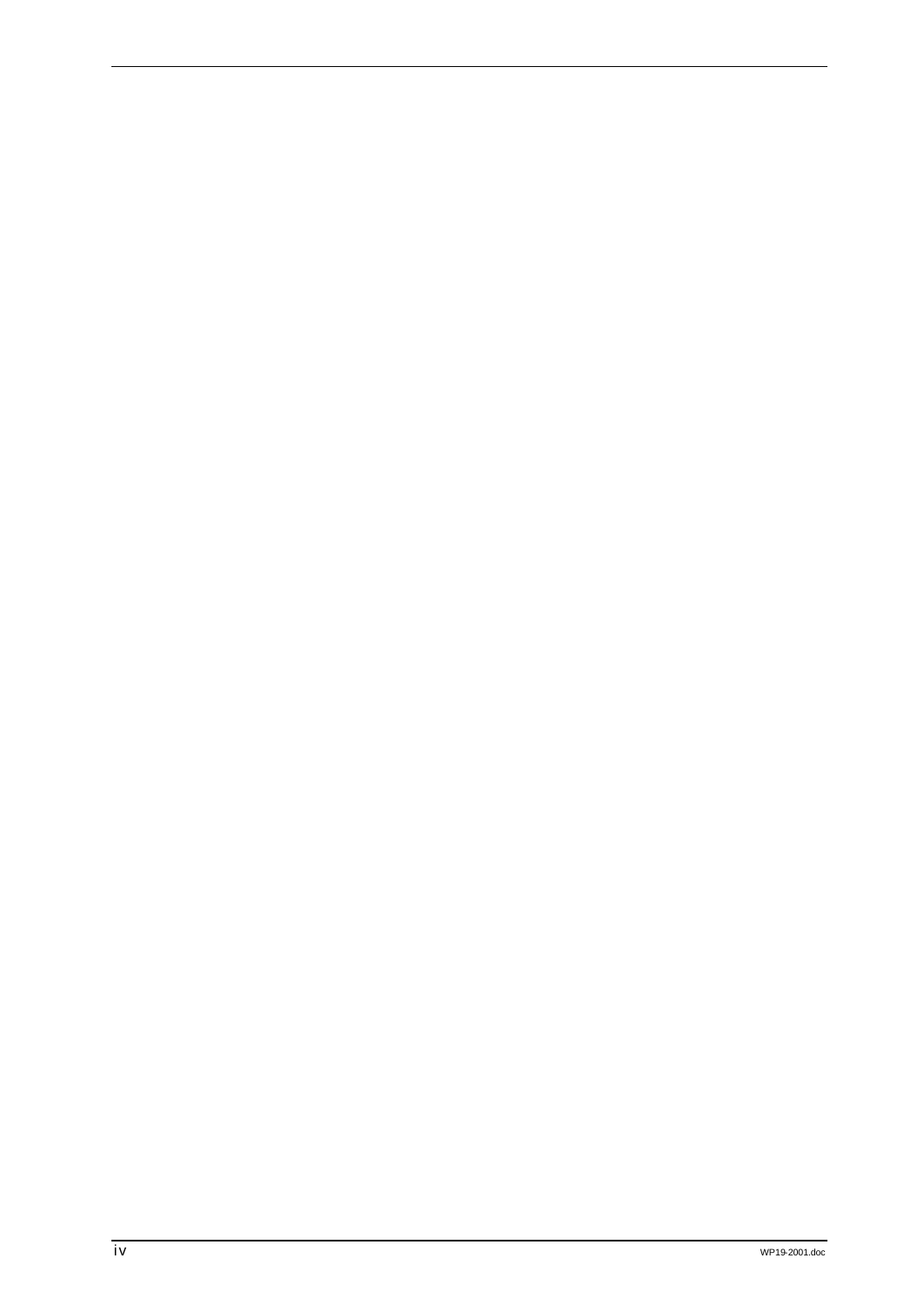## **CONTENTS**

| 1.  |                                                                              |
|-----|------------------------------------------------------------------------------|
| 2.  |                                                                              |
| 3.  |                                                                              |
| 4.  |                                                                              |
| 5.  | Personal Entrepreneurial Characteristics of Male and Female Entrepreneurs13  |
| 6.  | Barriers and Constraints Facing Potential and Existing Women Entrepreneurs17 |
| 7.  | Supply-side Economic Opportunities and Constraints Affecting Women           |
| 8.  | Business Support Mechanisms and Services Available to Women                  |
| 9.  | Assessment of Policy Environment for Women's Entrepreneurship                |
| 10. |                                                                              |
| 11. |                                                                              |
|     |                                                                              |
|     |                                                                              |
|     |                                                                              |
|     | Annex 3: Jobs, Gender and Small Enterprises: Country Paper on                |
|     | Annex 4: Definition of Micro and Small Enterprises in Selected CARICOM       |
|     |                                                                              |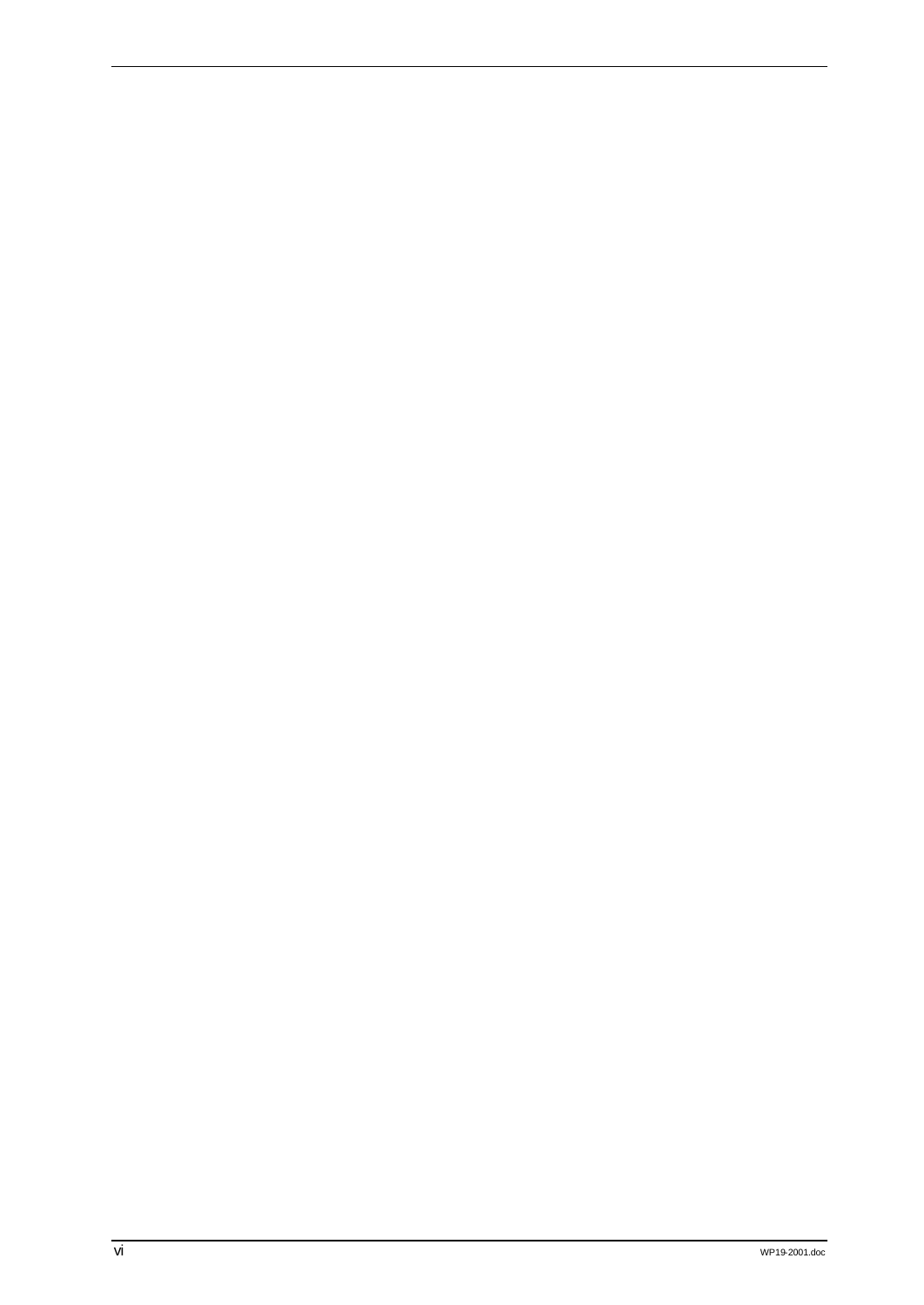## **TABLES**

| Table 2: |                                                                          |  |
|----------|--------------------------------------------------------------------------|--|
| Table 3: |                                                                          |  |
| Table 4: |                                                                          |  |
| Table 5: |                                                                          |  |
| Table 6: | Proprietors in Business Establishments: New Registrations –              |  |
|          |                                                                          |  |
|          |                                                                          |  |
|          |                                                                          |  |
|          |                                                                          |  |
|          |                                                                          |  |
|          | Table 11: Loan Guarantees Issued by Small Business Development Company – |  |
|          |                                                                          |  |
|          |                                                                          |  |

#### *Annex 1***:**

| Table 3: Proprietors in Business Establishments: New Registrations – Number of Businesses: |  |
|--------------------------------------------------------------------------------------------|--|
|                                                                                            |  |
|                                                                                            |  |

#### *Annex 2:*

| Table 3: |                                                                                |  |
|----------|--------------------------------------------------------------------------------|--|
|          |                                                                                |  |
|          | Table 5: Distribution of Age of the Owners of Small-scale Enterprises (1995)58 |  |
| Table 6: |                                                                                |  |
|          |                                                                                |  |
|          |                                                                                |  |
|          |                                                                                |  |
|          |                                                                                |  |
|          |                                                                                |  |
|          |                                                                                |  |
|          |                                                                                |  |
|          |                                                                                |  |

### *Annex 3:*

|          | Table 6: Distribution of Respondents by Type of Business Activity carried out |  |
|----------|-------------------------------------------------------------------------------|--|
|          |                                                                               |  |
|          |                                                                               |  |
| Table 8: |                                                                               |  |
| Table 9: |                                                                               |  |
|          |                                                                               |  |
|          |                                                                               |  |
|          |                                                                               |  |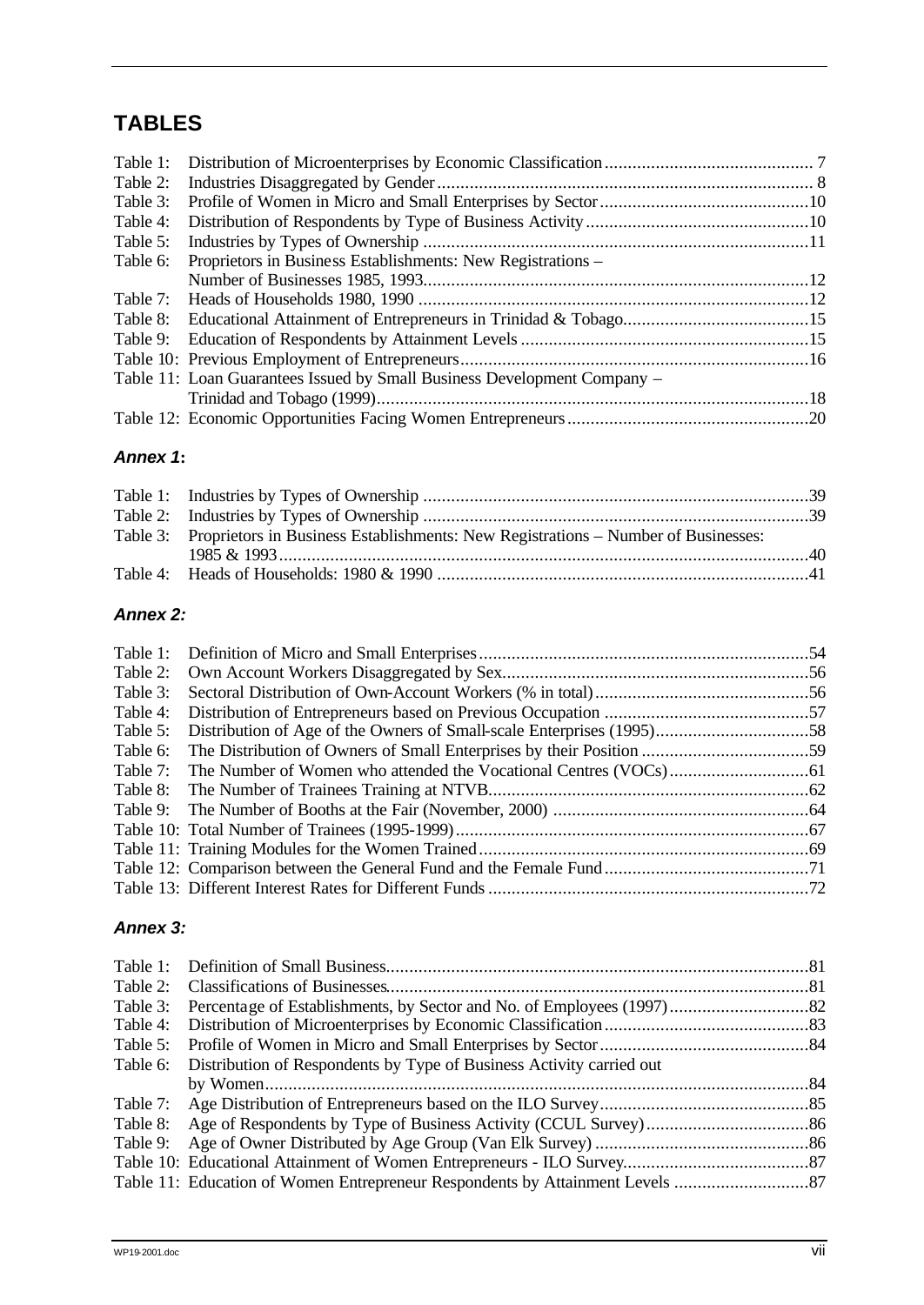| Table 22: Business Threats and Economic Opportunities Facing Women         |  |
|----------------------------------------------------------------------------|--|
|                                                                            |  |
| Table 23: Recurrent and Capital Expenditure of the Ministry of Culture and |  |
|                                                                            |  |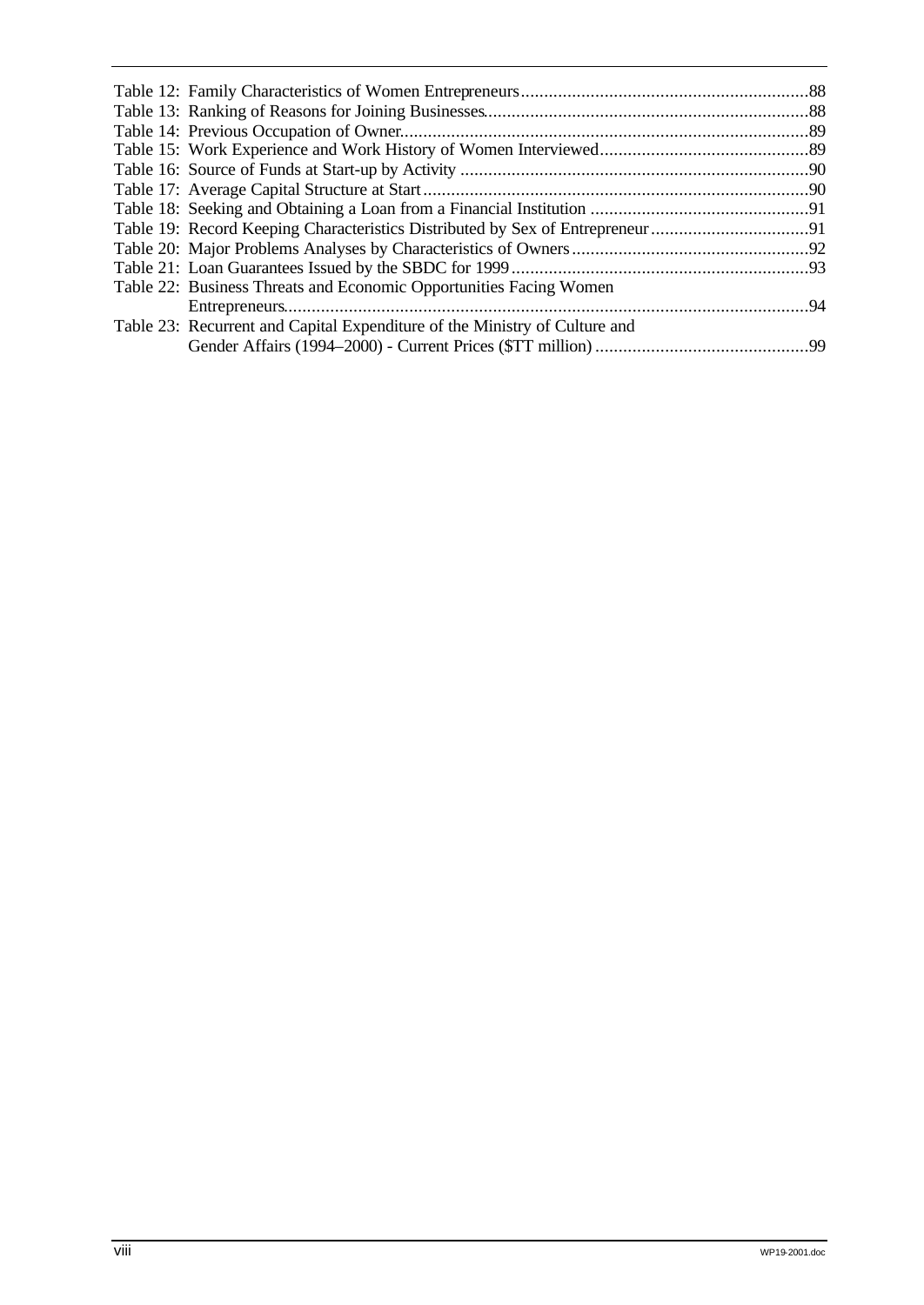# **GLOSSARY OF ABBREVIATIONS**

| <b>ABS</b>      | General Bureau of Statistics (Algemeen Bureau voor de<br>Statistiek)                                 |  |  |  |
|-----------------|------------------------------------------------------------------------------------------------------|--|--|--|
| ADB             | <b>Agricultural Development Bank</b>                                                                 |  |  |  |
| <b>CARICOM</b>  | <b>Caribbean Community</b>                                                                           |  |  |  |
| <b>CAWE</b>     | Caribbean Association of Women Entrepreneurs                                                         |  |  |  |
| <b>CCUL</b>     | Cooperative Credit Union League                                                                      |  |  |  |
| CDB             | Caribbean Development Bank                                                                           |  |  |  |
| <b>CRABASI</b>  | Craft & Art Business Association                                                                     |  |  |  |
| <b>CSO</b>      | <b>Central Statistical Office</b>                                                                    |  |  |  |
| <b>DAWN</b>     | Disabled Women's Network                                                                             |  |  |  |
| DE SCHAKEL CU   | De Schakel Cooperative Credit Union Ltd.                                                             |  |  |  |
| (KC DE SCHAKEL) | (spaar- en kredietcooperatie de schakel g.a.)                                                        |  |  |  |
| FUNDAid         | Trinidad and Tobago Development Foundation                                                           |  |  |  |
| Godo            | GODO Credit Union (GODO spaar- & kredietcooperatie)                                                  |  |  |  |
| <b>IICA</b>     | Inter-American Institute for Cooperation in Agriculture                                              |  |  |  |
| <b>INDEST</b>   | Institute for Development and Strategic Studies                                                      |  |  |  |
| <b>IVVO</b>     | <b>Institute for Women Entrepreneurs</b>                                                             |  |  |  |
| <b>MSEs</b>     | Micro and small enterprises                                                                          |  |  |  |
| MTI             | Ministry of Trade and Industry                                                                       |  |  |  |
| <b>NBS</b>      | <b>National Baseline Survey</b>                                                                      |  |  |  |
| Nf              | Netherlands guilder                                                                                  |  |  |  |
| <b>NGO</b>      | Non-government organization                                                                          |  |  |  |
| <b>NTVB</b>     | Non-traditional Female Occupations (Niet Traditinele<br>Vrouwenberoepen)                             |  |  |  |
| <b>NVB</b>      | National Women's Movement (Nationale Vrouwen<br>Beweging)                                            |  |  |  |
| <b>SAO</b>      | Foundation for Labour Mobilization and Development<br>(Stichting Arbeidsmobilisatie en Ontwikkeling) |  |  |  |
| <b>SBDC</b>     | <b>Small Business Development Company</b>                                                            |  |  |  |
| <b>Sf</b>       | Suriname guilder                                                                                     |  |  |  |
| <b>SPWE</b>     | Foundation for Productive Work Units (Stichting<br>Productieve Werkeenheden)                         |  |  |  |
| <b>UNECLAC</b>  | United Nations Economic Commission for Latin America<br>and the Caribbean                            |  |  |  |
| <b>UNICEF</b>   | <b>United Nations Children's Fund</b>                                                                |  |  |  |
| <b>UNIDO</b>    | United Nations Industrial Development Organization                                                   |  |  |  |
| <b>WLEI</b>     | Women's Leadership and Enhancement Institute                                                         |  |  |  |
| <b>WSC</b>      | <b>Women Second Chances</b>                                                                          |  |  |  |
| <b>WWB</b>      | Women's World Banking                                                                                |  |  |  |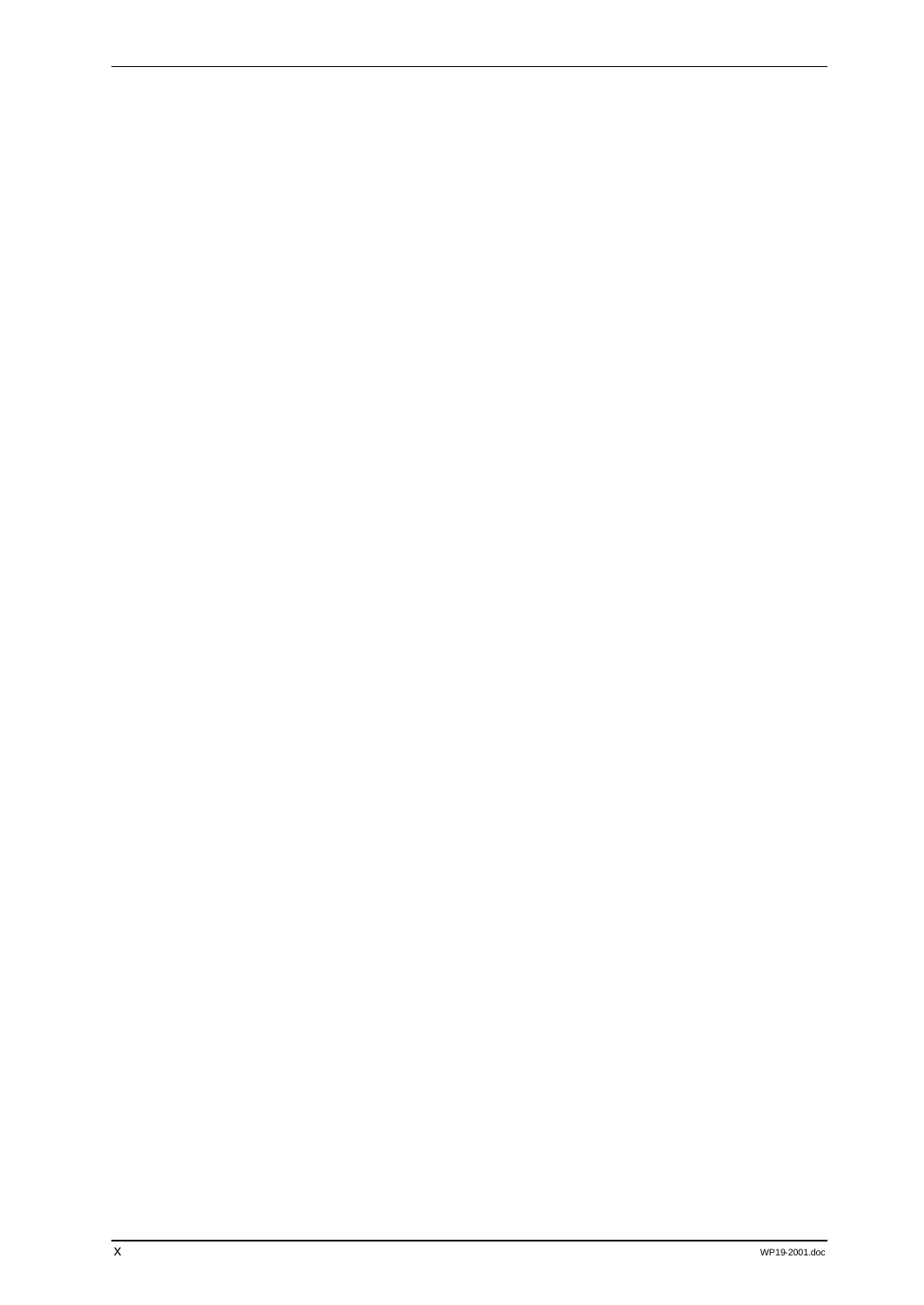## **1. EXECUTIVE SUMMARY**

- 1.1 The terms "small" and "cottage" industries have as many interpretations as they have applications. While there is no universal definition<sup>1</sup>, it is generally accepted that "cottage industries" are characterized by one or more of the following:
	- Production activities are conducted in the residence place of the business person;
	- $\blacksquare$  The unit employs mostly family labour;
	- The unit is run mainly on manual labour;
	- n The market for the unit's products is limited to the locality in which the business is situated.

For the purposes of discussion, the terms "small business", "small enterprise sector", "cottage industries", and "microenterprises" are used interchangeably and normally refer to businesses operating with less than ten employees<sup>2</sup>.

- 1.2 Three countries were chosen to be the focus of this study: *Barbados*, *Suriname* and *Trinidad and Tobago*. The research methodology involved for the most part, the collection and review of previously published reports on the subject. However, some primary research was conducted as discussions were held with key informants in *Barbados*.
- 1.3 It is generally acknowledged that small-scale industries are on the increase throughout the three countries. However, the overall size of the sector is unknown especially in terms of its contribution to output, employment generation and value added. Where statistical data are available from institutions or organizations which support the microenterprise sector, the experience of the various researchers has been that in each of the three countries there is no single coordinating agency which has the responsibility for maintaining a comprehensive database on these enterprises.
- 1.4 However, in *Trinidad and Tobago* data obtained from the National Baseline Survey for 1996 (Van Elk K 1996)<sup>3</sup> estimated that micro and small businesses numbering between 30,000 and 40,000, concentrated in the wholesale and retail trades and other service sectors. In *Barbados*, an adequate representation of the sector is provided based on broad distinctions and classification criteria such as:
	- Annual sales of not more than BDS\$2,000,000 (US\$1,000,000);
	- Employment of twenty-five (25) persons or less;

 $2^2$  For examples of definitions used in various Caribbean states, please see Annex 4, as prepared by Dr. V.L. Rao for the first draft of the Suriname paper.

<sup>3</sup> Van Elk K, 1996. National Baseline Survey: Characteristics and Constraints of Small Businesses in Trinidad and Tobago.

<sup>&</sup>lt;sup>1</sup> The ILO's Recommendation 189 on General conditions for the promotion of job creation in small and medium-sized enterprises (1998), emphasizes the importance of having some definitions, but indicates that it is up to Member States to decide on appropriate definitions.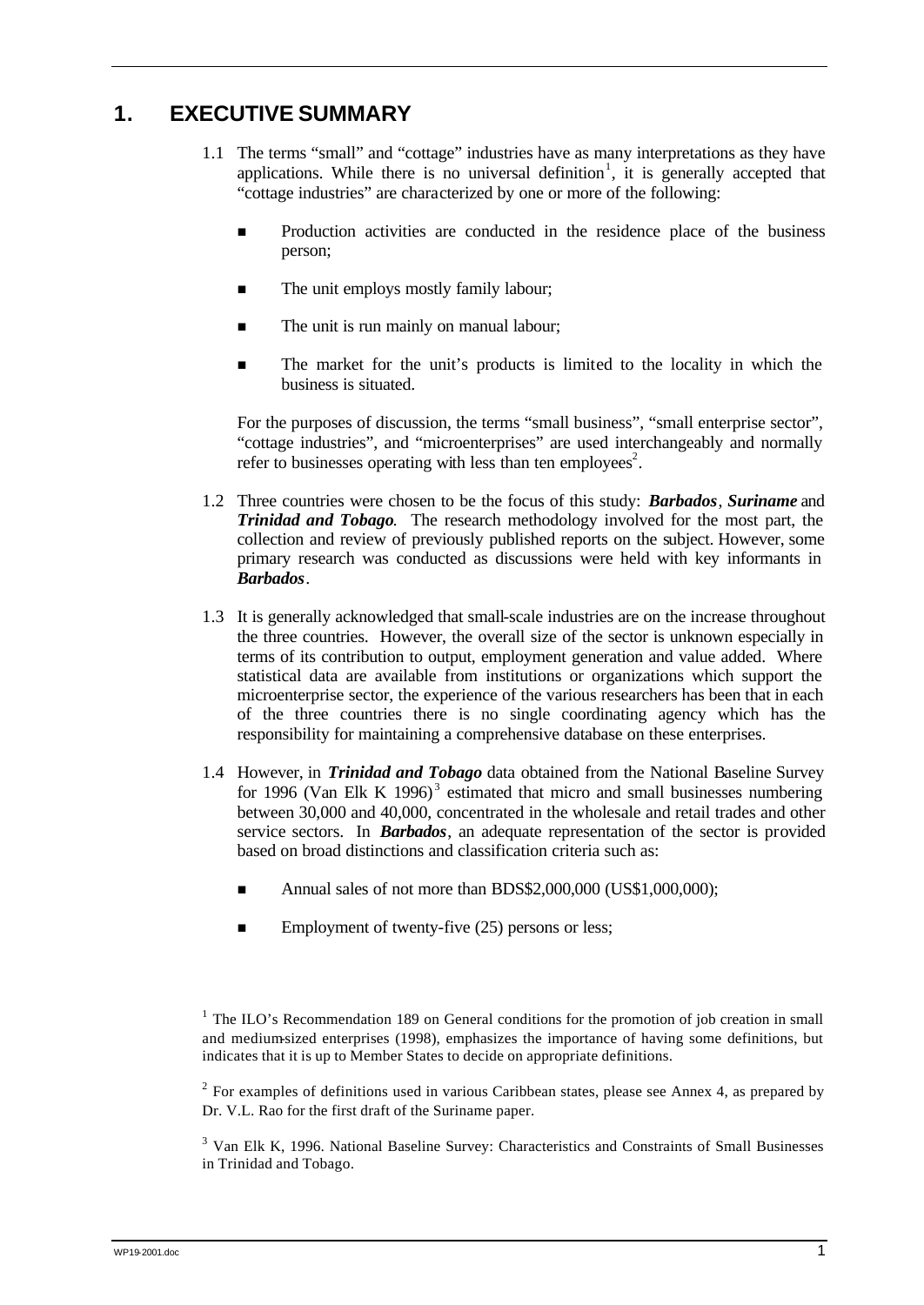- Not more than BDS\$1,000,000 (US\$500,000) in equity.
- 1.5 Female presence in the small-scale sector is significant, dominating the areas of retail/distribution, agriculture and light manufacturing. Overall, the number of male run operations exceeded those run by women, especially in the areas of construction, manufacturing, tourism, finance and business and personal services.
- 1.6 Data on the relationship between gender and ownership type were presented for *Barbados* only:

96 per cent of operations were sole proprietorships (of which 41 per cent women);

3 per cent were partnership structures (of which, 24 per cent headed by women).

- 1.7 Caribbean society has historically been characterized as matrifocal, or predominated by female heads of household. However, the data relating to both *Barbados* and *Suriname* present a slightly different picture. In *Barbados* households headed by men exceeded those headed by women by a margin of 12.2 and 13.0 percentage points in 1980 and 1990 respectively, and in *Suriname*, out of 19 female-owned small enterprises surveyed, 8 were spouses of heads of households, whereas 7 were themselves heads of households.
- 1.8 With respect to age distribution, the research findings suggest that women are involved in entrepreneurial activities in their mid-life and that there is no significant difference between the sexes with regard to age of entry.
- 1.9 In *Trinidad and Tobago*, findings from both ILO and CCUL studies support the assertion that the majority of women entrepreneurs do not have technical or vocational training, nor do they possess the specific skills for their line of business, suggesting that women entrepreneurs engage in activities that do not require technical skills, or they draw on skills acquired in the performance of their "traditional" domestic and reproductive roles.
- 1.10 Women tend to predominate in certain business activities based on the compatibility of such activities with women's reproductive roles. It would appear that they are attracted to activities that keep them close to home and allow them some flexibility with respect to working hours. Women also tend to be more cautious and avoid risky ventures that will expose them to loss of savings and where they are unable to care for their families, hence the business of choice generally is in the low growth sector with little profit potential.
- 1.11 It has been suggested that women's entry into and participation in entrepreneurship is either facilitated or limited by factors that are directly related to gender issues and women's position in the society. These factors may be economic, socio-cultural, educational, technological, legal, financial or policy-related.
- 1.12 In all three countries covered by the study, several government and non-governmental institutions as well as donor agencies have initiated programmes and support services to the "sma ll" sector. Some of these agencies assist the sector in general, while others focus specifically on women entrepreneurs by providing technical and financial support. Women have benefited from the enactment of supportive legislation, technical and advisory support services for capacity building, training programmes, and the provision of credit facilities, all aimed at empowering women and ensuring their maximum integration into the development process.
- 1.13 Recommendations have been formulated to further strengthen the empowerment process for women (see Section 10). These include: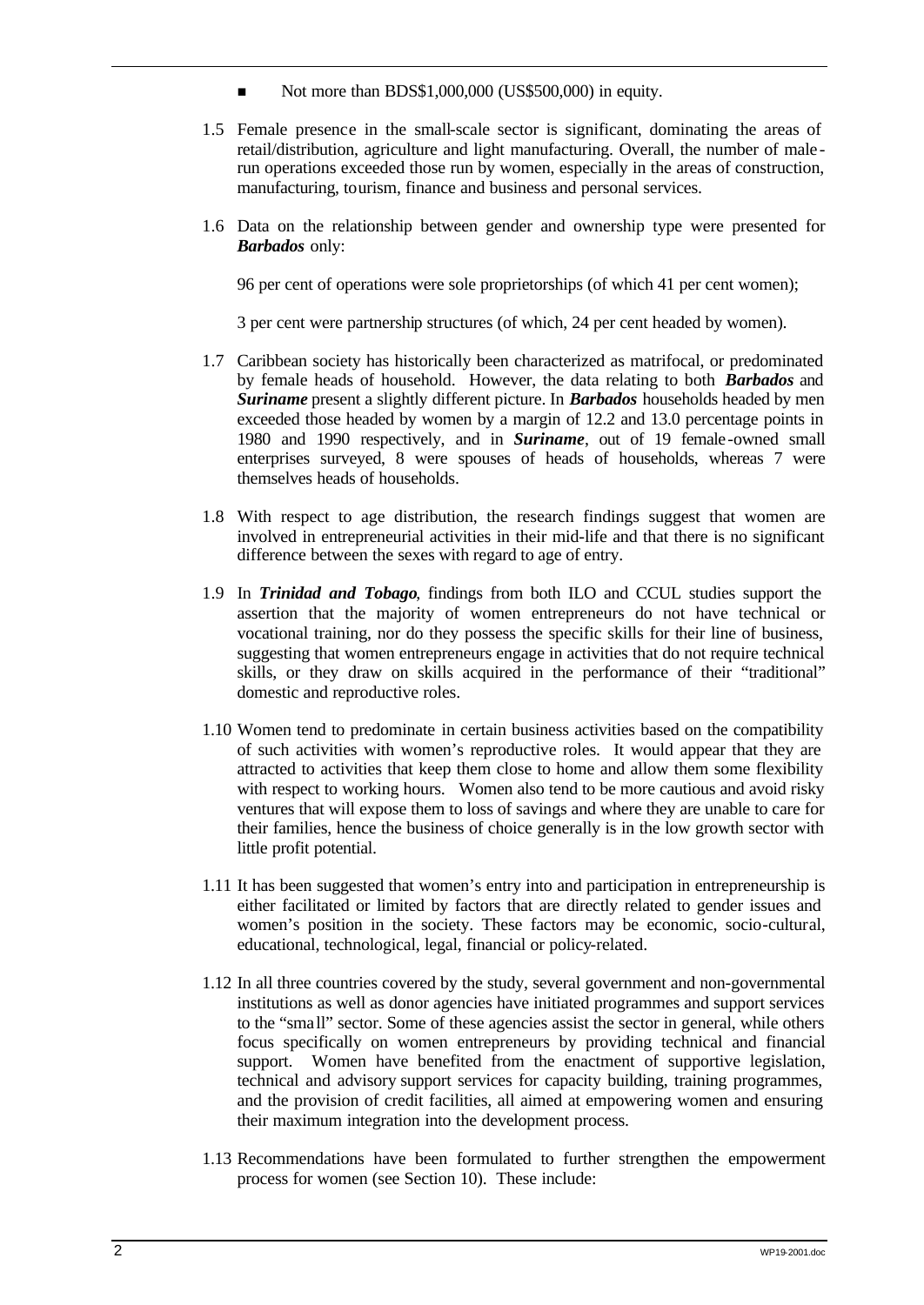- **n** Implementation of a national policy on small business;
- Provision of supportive social services, particularly targeting women;
- n Ensuring availability and accessibility of adequate funding for women entrepreneurs;
- n Initiation of research exercises to identify women's needs and capabilities;
- **n** Provision of advisory and support services by non-governmental organizations (NGOs), donors and regional and international agencies;
- Implementation of an effective and efficient methodology to include women's contribution in national statistics;
- **n** Development and expansion of training programmes in technical and vocational disciplines;
- Education and orientation of women to develop positive attitudes with respect to engaging in micro-business as a viable employment option.

## **2. TERMS OF REFERENCE AND BACKGROUND**

- 2.1 This report summarizes the findings of a study commissioned by the International Labour Organization's (ILO) Caribbean Office in Port of Spain, Trinidad, in association with the Women's Entrepreneurship Development and Gender in Enterprise (WEDGE) Unit in ILO Geneva<sup>4</sup>. The purpose is to examine the factors affecting women's entrepreneurship in small and cottage industries in the Caribbean. More specifically, the Terms of Reference required the consultants to:
	- (a) Provide background information on the scale, scope and profile of the small and cottage industries sector in *Barbados*, *Suriname* and *Trinidad and Tobago* with classification criteria (as appropriate) disaggregated by sex;
	- (b) Identify and assess personal entrepreneurial characteristic differences between male and female entrepreneurs in these countries;
	- (c) Identify barriers and constraints facing potential and existing women entrepreneurs in the Caribbean, including socio-cultural, educational, technological, legal and financial aspects as well as access to business development services;
	- (d) Identify supply-side economic opportunities and constraints affecting women entrepreneurship;
	- (e) Describe various business support mechanisms (schemes, projects, programmes) and services (NGO, governmental and donor) available to women entrepreneurs in the countries, with an assessment of their impact and effectiveness;

<sup>&</sup>lt;sup>4</sup> This Unit is within the InFocus Programme on Boosting Employment through Small Enterprise Development (IFP/SEED). This Working Paper is part of the WEDGE series of papers produced by IFP/SEED.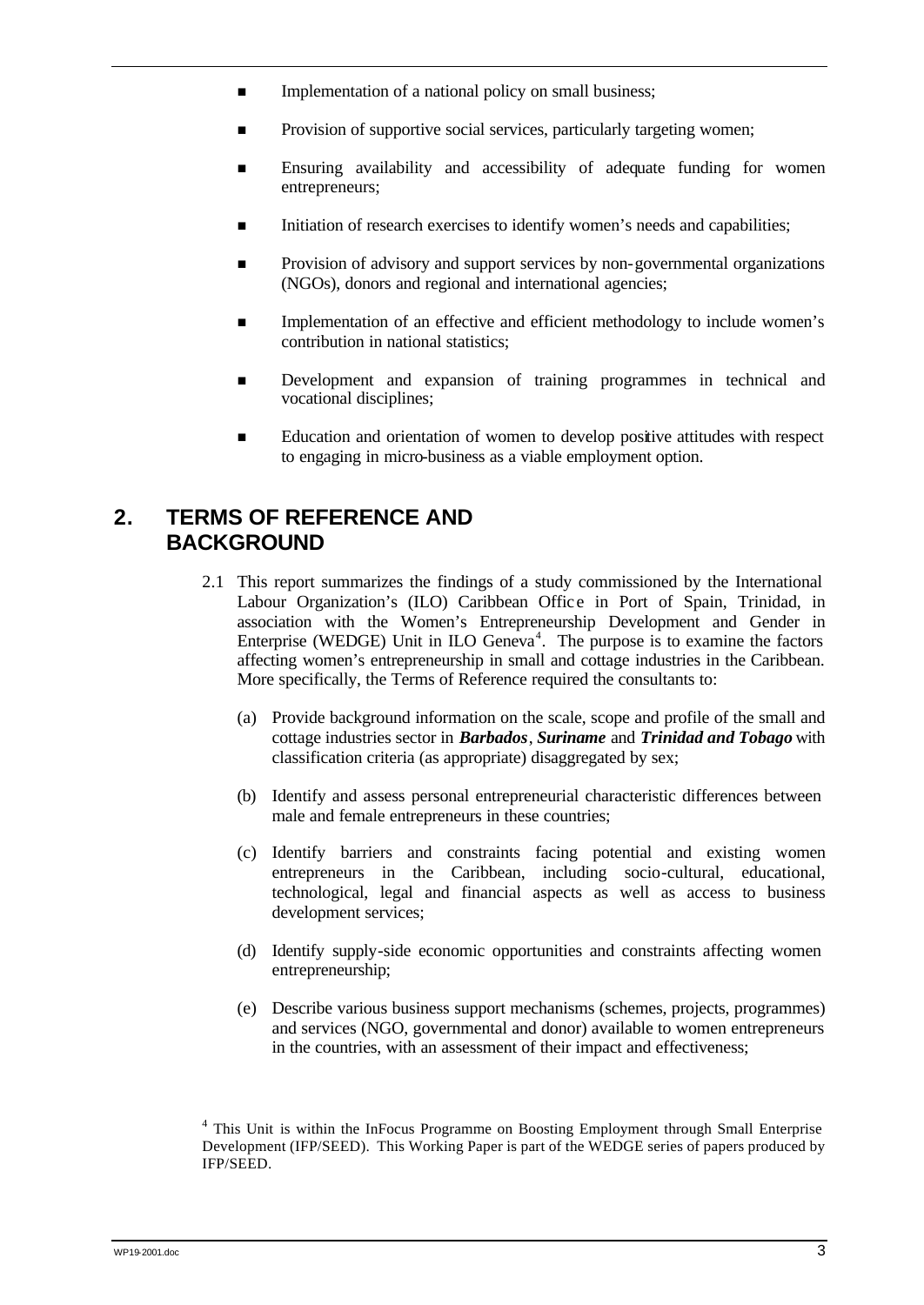- (f) Assess the policy environment for women's entrepreneurship development, indicating gaps and inconsistencies, as well as providing suggestions for recommendations and improvements;
- (g) Provide an overview of efforts being undertaken in the three countries by governments, donors and NGOs to economically empower women through support for income generation, micro and small enterprise development programmes and credit provision;
- (h) Provide a series of recommendations which could be taken up by governments, donors, the ILO, NGOs and the private sector to improve prospects for women's entrepreneurship development in the Caribbean and to enhance its contribution to the creation of sustainable and decent employment opportunities and poverty alleviation.
- 2.2 The report is presented along the guidelines provided in the Terms of Reference. In light of the fact that there are some areas of overlap, items 'e' and 'g' have been integrated.
- 2.3 The data gathering exercise in the three countries and subsequent preparation of reports were completed within one month of the formalization of the contract agreement. A preliminary consolidated report was drafted and submitted to the ILO Caribbean office as per the Terms of Reference.
- 2.4 The research team comprised Elbert Ellis (*Barbados*), Viriyala Rao (*Suriname*) and Andrea Yearwood (*Trinidad and Tobago*), with Carol Ferdinand as Coordinating Consultant and Editor of the synthesis report.
- 2.5 Limitations of the study: Arising out of the prescribed methodology which was essentially secondary desk research, some limitations were noted by the research team:
	- n Research/documented evidence on women's issues is limited as the available information examines small-scale enterprises in general with no distinction by sex;
	- n Where statistical data were available in some instances, they were not always disaggregated by sex, which stymied comparison;
	- n The activity merely serves to identify broadly the context and policy framework in which women entrepreneurs operate and to signal the need for longer-term baseline research with the ultimate aim of achieving a clearer understanding of the sector. In so doing, meaningful and practicable solutions may be created that will contribute to the sustainable development of women's economic activities in small and cottage industries.
	- n In some cases the researchers had insufficient time to complete all of the tasks.
	- n Little information was gathered covering the most recent period from 1996 onwards, and consequently some of the information may no longer be current. However, in preparation for the Beijing  $+5$  meeting in New York in June 2000, all three countries prepared up-to-date status reports on the factors affecting women, and the economic aspects have been well covered. Such documentation should be consulted in conjunction with the findings in this report (see bibliography and websites listed at the end of this report).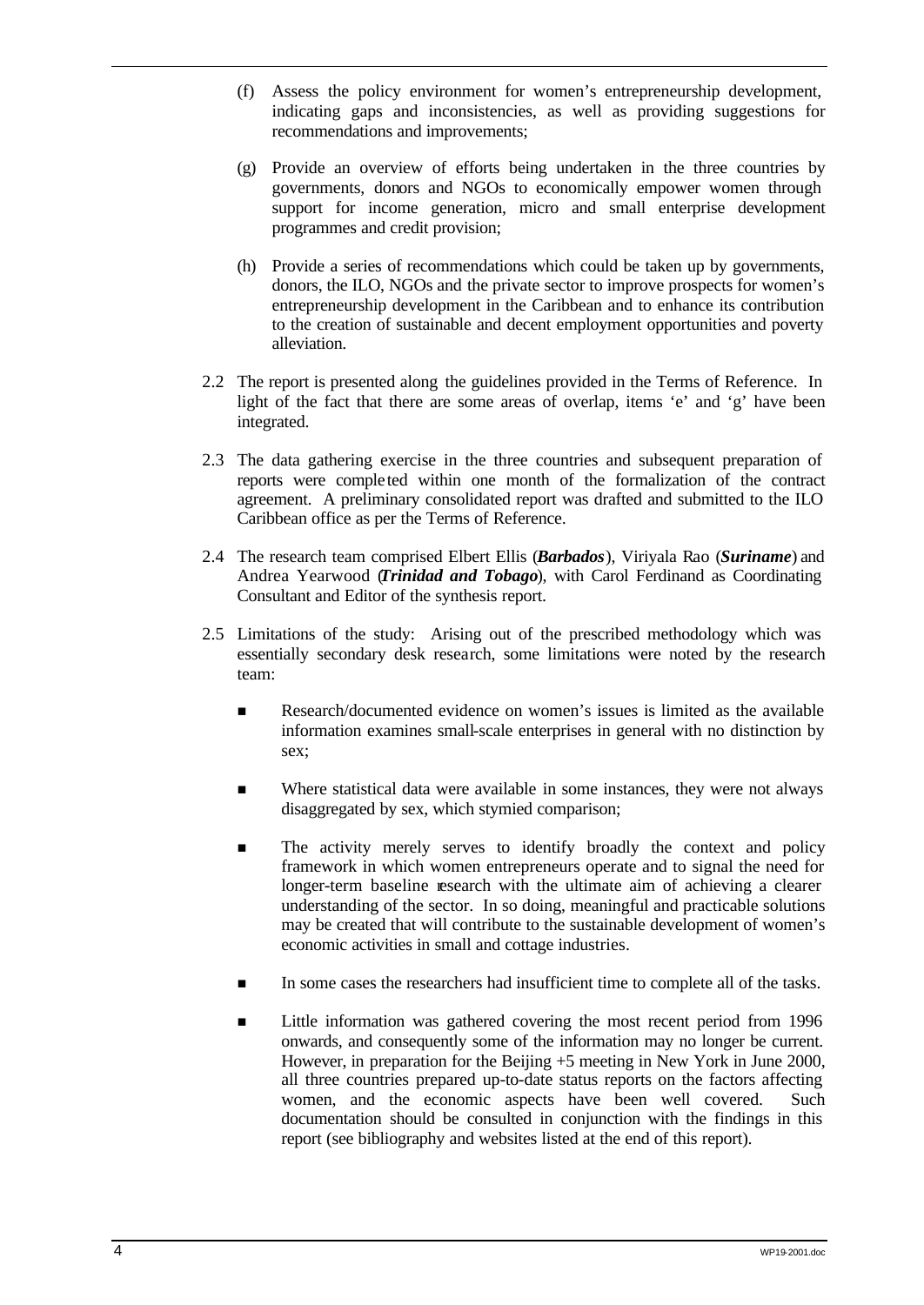## **3. BACKGROUND CONTEXT FOR THE STUDY**

- 3.1 The phenomenon which has resulted in increasing numbers of individuals who engage in economic activity on their own account has its re-birth in the structural reform programme initiatives which were adopted by Caribbean states in an effort to stem the tide of worsening economic crises in the 1960s.
- 3.2 The social and economic changes which ensued saw a greatly contracted labour force in general, and a low absorption rate of females in the formal sector, in particular. At the individual level, these adverse economic circumstances and the need to generate income, coupled with the desire to be independent, are the primary catalysts that have propelled women to participate in small and cottage industries.
- 3.3 At the policy level, widespread concerns over increasing unemployment, and the inadequacy of provision of social services consequent on a reduction in government spending have collectively led to a heightened awareness of and interest in the development and expansion of the micro and small enterprise sector.
- 3.4 It is believed that this sector is labour-intensive and creates real sustainable employment. Therefore, the need to establish and foster an enabling environment that will stimulate the growth and expansion of the entrepreneurial class does not require much justification. Such an intervention will facilitate the shift from wage-earners to profit-income earners, eventually and inevitably resulting in a more equitable distribution of income. The accompanying social benefits must not be underestimated as unemployment is reduced, the quality of life is substantially enhanced, and the scourge of poverty is alleviated as micro and small-scale entrepreneurs become active participants in the productive process.
- 3.5 The globalization of the world economy with its emphasis on trade liberalization and privatization poses a formidable challenge to small-scale industries, given their peripheral location in the formal economy. The inherent inability to take advantage of economies of scale, the intensity of international competition, as well as a policy environment that tends to favour larger business operations, all contribute to threatening the viability and sustainability of the micro and small enterprise sector.
- 3.6 Within the Caribbean region, women constitute a large percentage of entrepreneurs in small and cottage industries. A 1995 ILO-TSS1 Study<sup>5</sup> revealed that  $46$  percent of small enterprises surveyed were owned and managed by women. The ratio of women-owned small businesses in the three larger territories covered by the 1995 study ranged from 35 per cent in Guyana and 36 per cent in *Trinidad and Tobago*, to 50 per cent in Jamaica.
- 3.7 Quite apart from the challenges faced by micro and small enterprise practitioners in general, women are saddled with the additional responsibilities of home and family as well as social, cultural, educational and technological biases which often militate against their successful entry into the small-scale sector. Considerable information has been collated on studies that were previously conducted by the ILO on the status of women entrepreneurs in the Caribbean, several Asian countries (Bangladesh, India,

<sup>&</sup>lt;sup>5</sup> Small Enterprise Development in the Caribbean. ILO Caribbean Studies and working papers, No. 3. ILO Caribbean Office, 2000.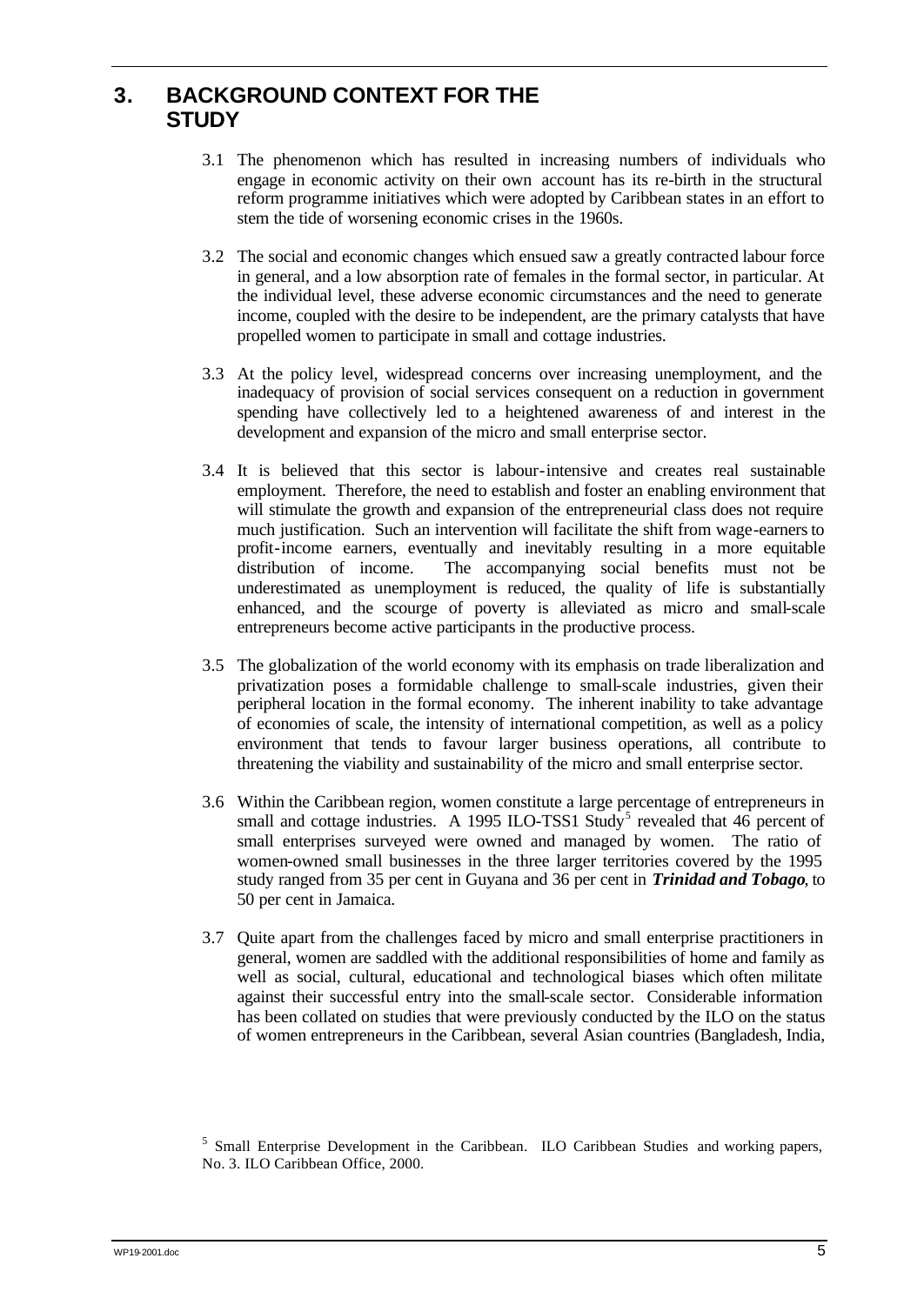Nepal, the Philippines, Sri Lanka and Thailand), as well as other research on Bulgaria, Tunisia and Zimbabwe<sup>6</sup>.

3.8 It is in this context, and within the framework of the ILO's programme on Boosting Employment through Small Enterprise Development (IFP/SEED), and the WEDGE unit in particular, that this comparable study has been undertaken in *Barbados*, *Suriname* and *Trinidad and Tobago*.

## **4. SUMMARY OF FINDINGS**

4.1 Classification of Businesses (Ref: See reports in Annex - Section 2, *Suriname* and *Trinidad & Tobago* and *Barbados*, Section 1.3).

The terms small and cottage industries have as many interpretations as they have applications. Variants of the expression are used among and within different countries, for example, "small business" is generally used in the USA, while in South Asia, the term "cottage industries" is used more often. Within the Caribbean, a variety of terms such as "vendors", "hucksters", "hagglers" and "traders" is used to describe persons who ply trades in small businesses. While there is no universal definition, it is generally accepted that cottage industries are characterized by one or more of the following:

- n Production activities are conducted in the place of residence of the business person;
- The unit employs mostly family labour;
- The unit is run mainly on manual labour;
- n The market for the unit's products is limited to the locality in which the business is situated.

Within the small-scale sector there is a sub-sector typically less organized and termed the "informal sector" which is often interchanged with "cottage industries" and "microenterprise" sector and to which is ascribed the following:

- **n** Activities are simple;
- Capital investment can be minimal;
- Scale of operation is small, engaging fewer than five (5) employees;
- **Expenses and revenues are for own account**

Among Caribbean Community (CARICOM) member states, there appears to be no clear distinction between "micro" and "small", and even when specific classification criteria are identified, for example, number of employees, assets, annual sales, loan size, annual turnover, the definitions vary widely within a member state. For the purposes of our discussion, the various terms relating to micro and small enterprises (MSEs) are used interchangeably and refer to businesses operating with ten or less employees. In *Suriname*, definition criteria are based on the number of employees rather than annual income or turnover in fixed assets excluding real estate.

 $6$  See the ILO's website: www.ilo.seed/publications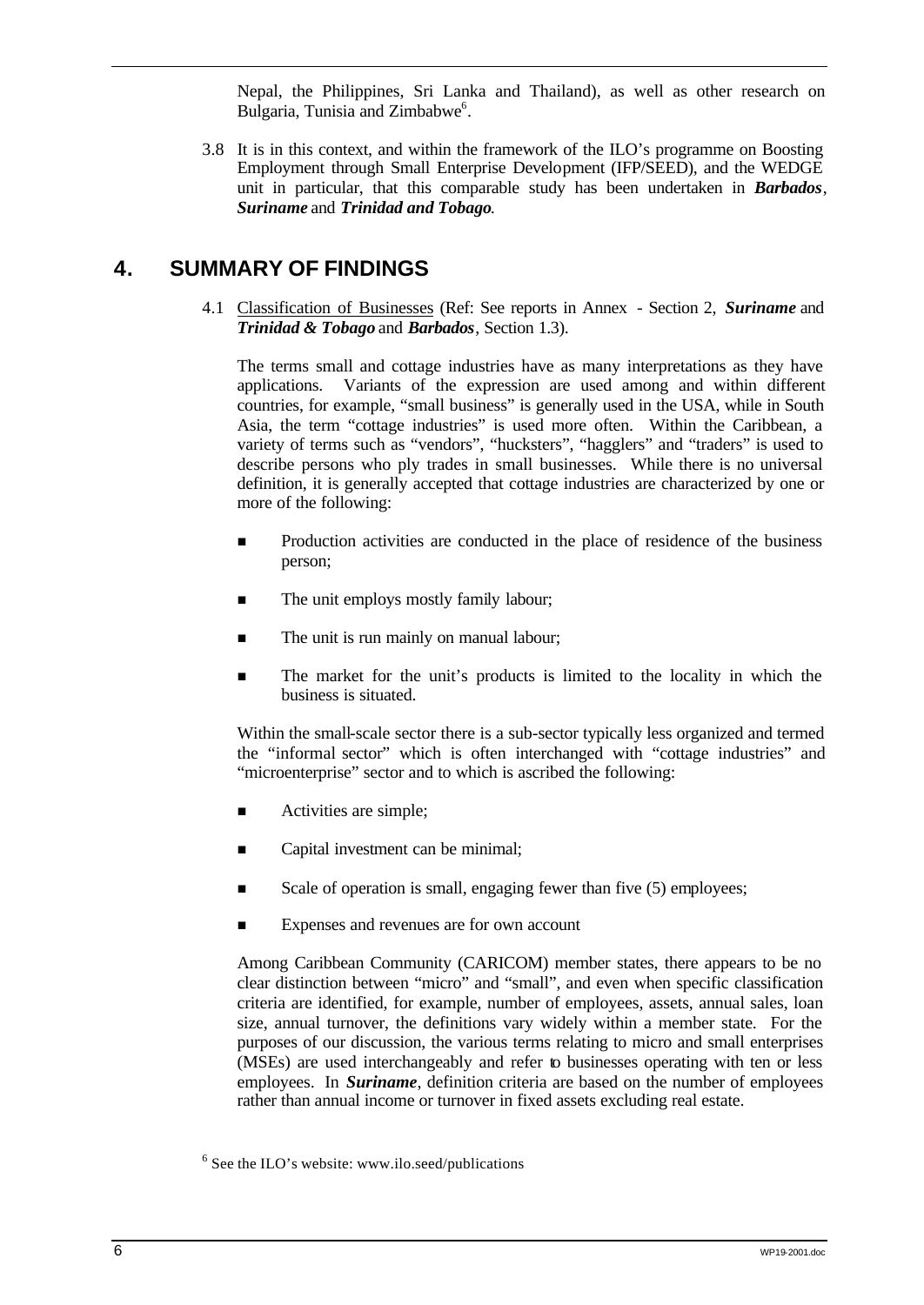4.2 Scale, scope and profile of small and cottage industries (Ref: See Section 3, *Suriname* and *Trinidad & Tobago* and *Barbados*, Section 2 of the reports in Annex).

While it is generally acknowledged that small-scale industries are on the increase, the overall size of the sector is unknown especially in terms of its contribution to output, employment generation and value added. Where statistical data are available from institutions or organizations which support the microenterprise sector, the experience of the various researchers has been that there is no single coordinating agency which has the responsibility for maintaining a comprehensive database on these enterprises.

However, data obtained from the National Baseline Survey for 1996 (Van Elk K 1996), estimated that micro and small businesses in *Trinidad and Tobago* numbered between 30,000 and 40,000 concentrated in the wholesale and retail trades and other service sectors (Table 1).

| Sector                                                                                                                         |         | Number of employees |        |  |
|--------------------------------------------------------------------------------------------------------------------------------|---------|---------------------|--------|--|
|                                                                                                                                | $0 - 1$ | $2 - 9$             |        |  |
| Total of which:                                                                                                                | 18,290  | 29,701              | 100.00 |  |
| Wholesale and retail                                                                                                           | 11,105  | 14,601              | 52.44  |  |
| Other services                                                                                                                 | 3.884   | 4.454               | 17.37  |  |
| Personal services                                                                                                              | 1,490   | 2,287               | 7.87   |  |
| Finance and insurance                                                                                                          | 722     | 2,718               | 7.17   |  |
| Assembly and related activities                                                                                                | 205     | 708                 | 1.90   |  |
| Wood-related activities                                                                                                        | 203     | 901                 | 2.30   |  |
| Transport and communication                                                                                                    | 126     | 1,094               | 2.54   |  |
| Education/community work                                                                                                       | 107     | 212                 | 0.66   |  |
| Food processing                                                                                                                | 84      | 698                 | 1.63   |  |
| Source: Van Elk K, 1996. National Baseline Survey: Characteristics and Constraints of Small businesses in Trinidad and Tobago. |         |                     |        |  |

#### **Table 1: Distribution of Microenterprises by Economic Classification**

In all three countries under study, no comprehensive or official measurements have been made, and where official estimates exist these are underestimated since they do not include unregistered establishments in the informal sector of which micro and cottage industries are a significant component.

The informal sector generally functions outside the regulatory framework in that: (a) they are not usually registered; (b) there is no established arrangement for employment; and (c) there is no formal mechanism for the collection of taxes from this sector. Nonetheless, its importance and contribution to the process of economic development and transformation has engaged the attention of governments, international institutions, academics and other key stakeholders, to the extent that measuring the activity has become an imperative. To underscore this point, the ILO is holding a major discussion on the Informal Sector as part of its International Labour Conference in June 2002. Over the past 30 years, several studies have been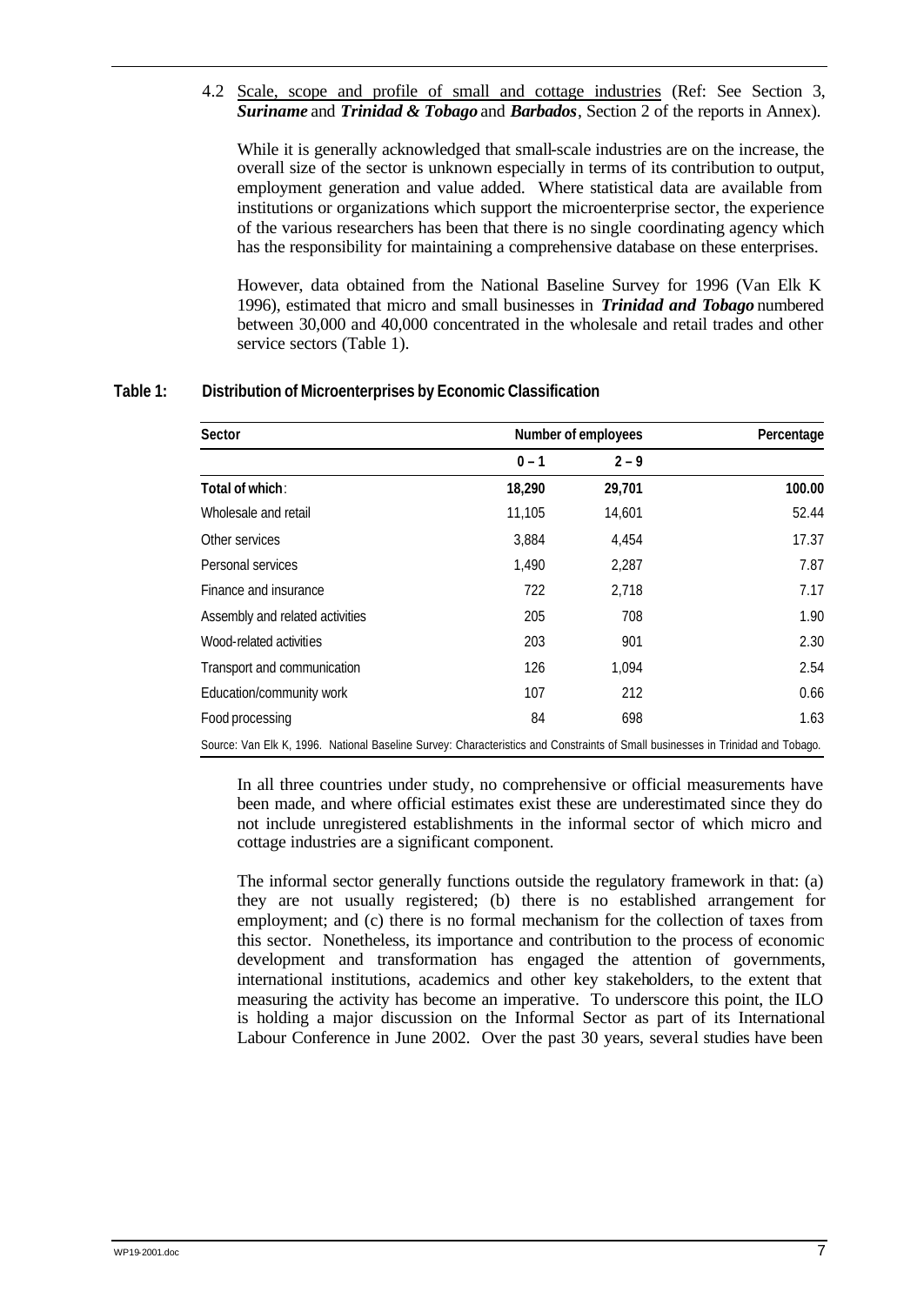undertaken by agencies such as the ILO, UN-ECLAC and others which recommended methodological approaches to investigating the informal sector.<sup>7</sup>

In *Barbados*, an adequate representation of the MSE sector is provided based on broad distinctions and classification criteria such as:

- Annual sales of not more than BDS\$2,000,000 (US\$1,000,000);
- $\blacksquare$  Employment of twenty-five (25) persons or less;
- Not more than BDS\$1,000,000 (US\$500,000) in equity.

Among the businesses included in this definition are: sole proprietors; service providers e.g. beauty salons, secretarial services, ground transportation operators; small farmers; and professionals.

The presence of female entrepreneurs in the small-scale sector is significant, dominating sub-sectors such as retail/distribution, agriculture and light manufacturing, as illustrated in Table 2. The data are consistent across the three countries.

#### **Table 2: Industries Disaggregated by Gender**

| Industry                                                                                                       | Male  | Female | Total |
|----------------------------------------------------------------------------------------------------------------|-------|--------|-------|
| Agriculture                                                                                                    | 787   | 776    | 1,562 |
| Manufacturing                                                                                                  | 312   | 50     | 361   |
| Construction                                                                                                   | 431   | 39     | 470   |
| <b>Distribution</b>                                                                                            | 1,163 | 1,150  | 2,313 |
| Tourism                                                                                                        | 58    | 0      | 58    |
| Transport & communication                                                                                      | 139   | 75     | 214   |
| Finance & business services                                                                                    | 45    | 0      | 45    |
| Personal services                                                                                              | 50    | 9      | 60    |
| General services                                                                                               | 367   | 173    | 540   |
| Not stated                                                                                                     | 70    | 27     | 97    |
| Total                                                                                                          | 3,422 | 2,298  | 5,572 |
| Source: Barbados Statistical Service Department: Informal Sector Survey 1997/98 Government of Barbados, p. 20. |       |        |       |

Overall, there is a larger number of male -headed operations than those run by women, especially in the areas of construction, manufacturing, tourism, finance and business and personal services. Women, however, were well represented in agriculture and distribution.

A labour force study of 118 own account workers conducted by the General Bureau of Statistics in *Suriname* revealed the following:

 $<sup>7</sup>$  Cuales, Sonia M. and Lagro, Monique. The Informal Sector and Women in the Caribbean: Notes</sup> for Reflection: Discussion paper. Port of Spain: ECLAC, 1989.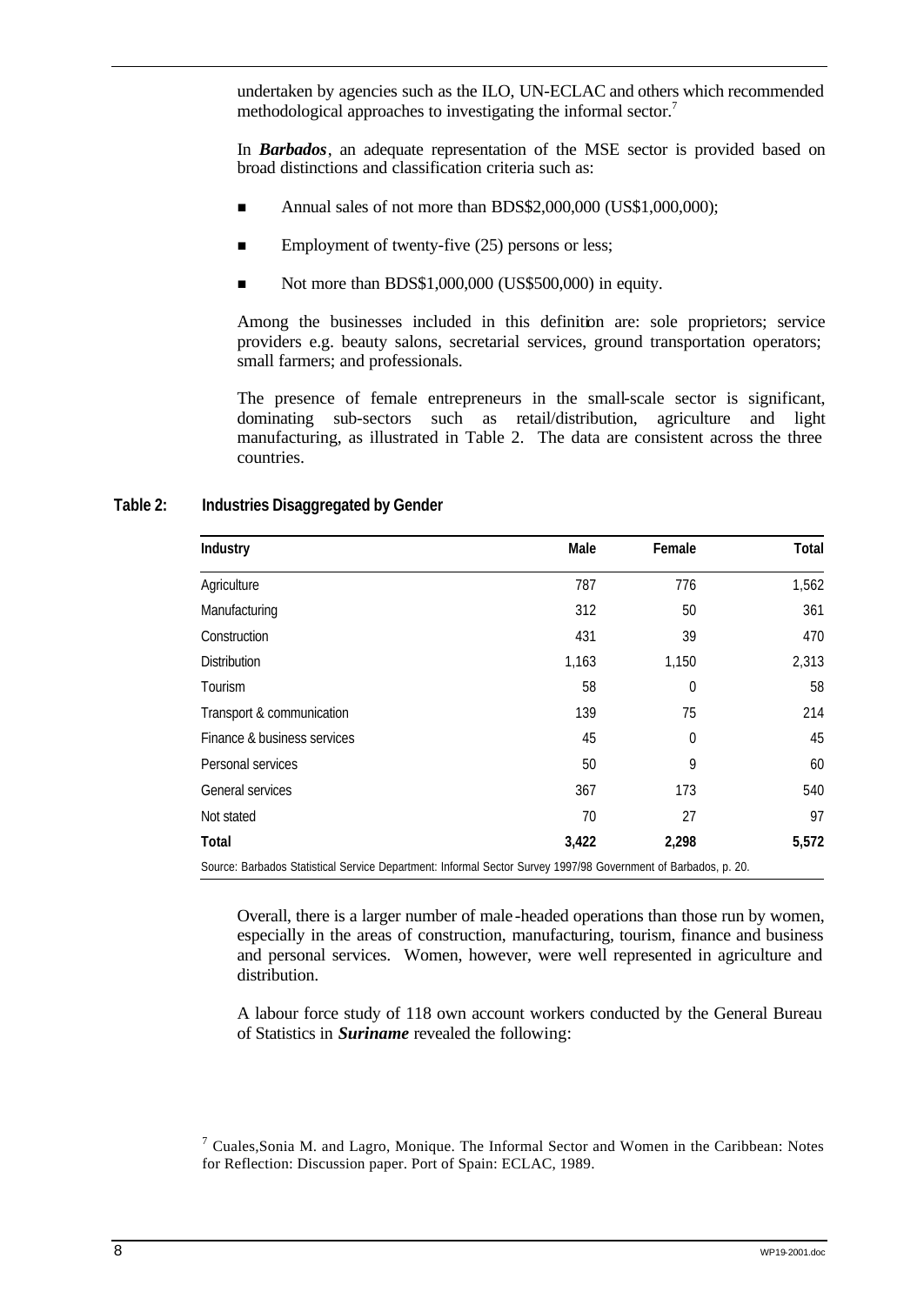- n 52 per cent of females were employed in retail/distributive trade, compared with 20 per cent of males;
- **n** 21 per cent of females were engaged in agriculture, compared with 13 per cent in the case of their male counterparts;
- Textile manufacturing absorbed 11 per cent of females, compared with 1 per cent of males.

A survey conducted in *Suriname* by the Institute for Development and Strategic Studies (INDEST) of 355 micro-entrepreneurs in the three districts of Commewijne, Nickerie and Greater Paramaribo indicated:

- n 34 per cent of females were engaged in manufacturing, compared to 20 per cent of males;
- n about equal participation of males and females (49 per cent) in agriculture;
- n **participation** of women in the transport sector was negligible and nil in construction.

With respect to **Trinidad and Tobago**, the ILO (1997) survey<sup>8</sup> showed that women in micro and small enterprises predominated in the manufacturing, wholesale and retail trade sectors (Table 3). They were found to concentrate in establishments such as food processing, garment construction, hairdressing and catering. The Cooperative Credit Union League's (CCUL) 2000 survey corroborated the ILO's findings: 32 per cent of respondents were found in the food category, while 25 per cent were engaged in the clothing sector (Table 4).

<sup>8</sup> ILO, 1997. Women Enterprises in Micro and Small Businesses in Trinidad and Tobago. ILO Caribbean Multidisciplinary Advisory Team.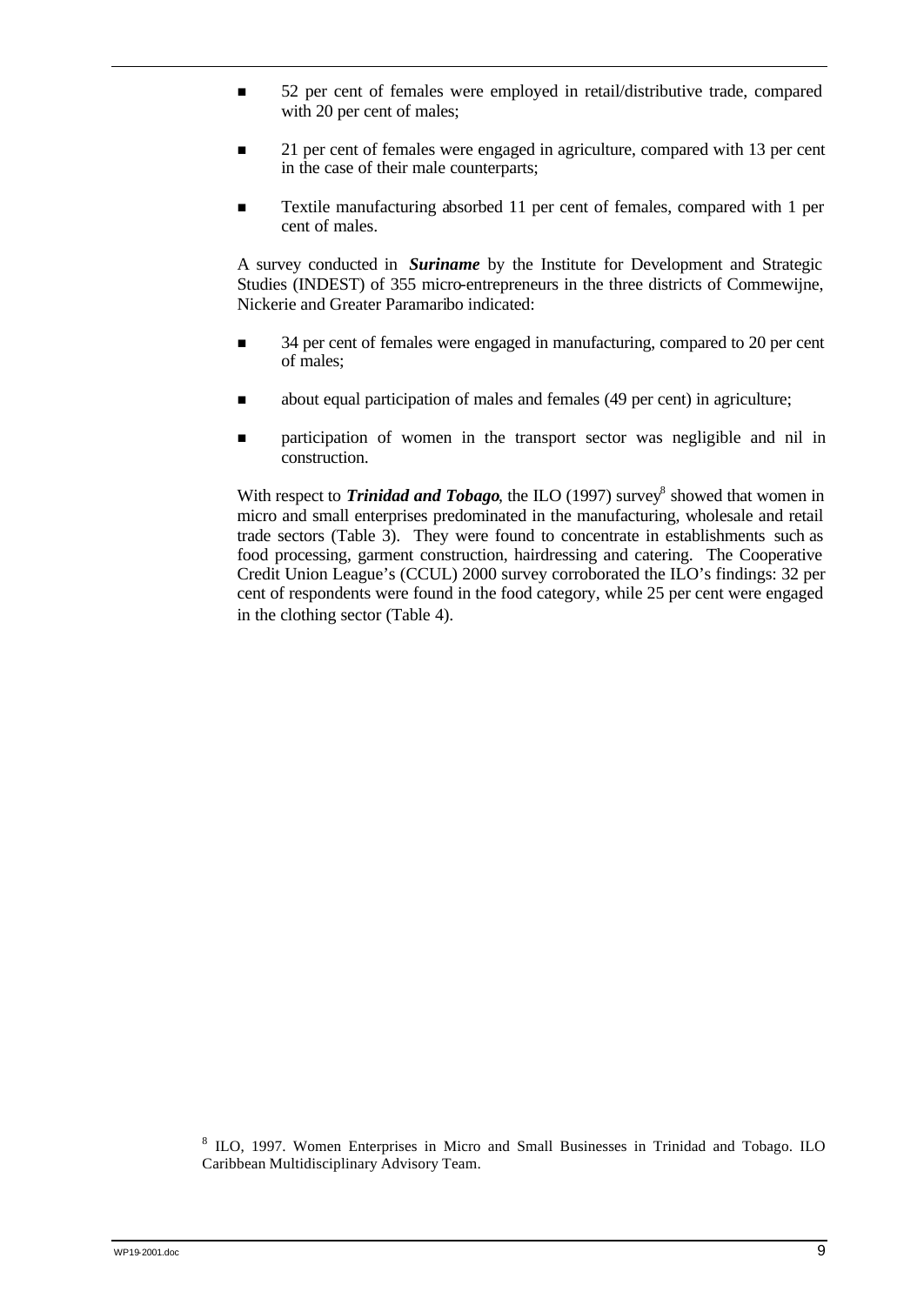#### **Table 3: Profile of Women in Micro and Small Enterprises by Sector**

| <b>Economic Activity</b>                                                                                                                     | No. of Businesses |
|----------------------------------------------------------------------------------------------------------------------------------------------|-------------------|
| Agriculture                                                                                                                                  | $\overline{7}$    |
| Manufacturing                                                                                                                                |                   |
| Food, beverage, tobacco                                                                                                                      | 11                |
| Textiles garment                                                                                                                             | 10                |
| Other manufacturing                                                                                                                          | 12                |
| Sub total manufacturing                                                                                                                      | 33                |
| Construction                                                                                                                                 | 1                 |
| <b>Distribution</b>                                                                                                                          |                   |
| Wholesale and retail trade, restaurants and bars                                                                                             | 26                |
| Transport, communication and storage                                                                                                         | 1                 |
| Sub total distribution                                                                                                                       | 27                |
| Education culture and community development                                                                                                  | 26                |
| Total                                                                                                                                        | 94                |
| Source: ILO, 1997. Women Enterprises in Micro and Small businesses in Trinidad and Tobago. ILO Caribbean Multidisciplinary<br>Advisory Team. |                   |

#### **Table 4: Distribution of Respondents by Type of Business Activity**

| <b>Type of Business Activity</b>                                                                                                                                | <b>Number of Respondents</b> |
|-----------------------------------------------------------------------------------------------------------------------------------------------------------------|------------------------------|
| Food                                                                                                                                                            | 32                           |
| Clothing                                                                                                                                                        | 25                           |
| Production                                                                                                                                                      | 5                            |
| Retail                                                                                                                                                          | 8                            |
| Hair and beauty salons                                                                                                                                          | 19                           |
| Service <sup>1</sup>                                                                                                                                            | $\mathcal{I}$                |
| Handicraft                                                                                                                                                      | 4                            |
| Total                                                                                                                                                           | 100                          |
| <sup>1</sup> Services excluding salons.<br>Source: Cooperative Credit Upien League, 2000, Strengthening Wamer's Canacity in Dreduction and Trade A Dreft Depart |                              |

Source: Co-operative Credit Union League, 2000. Strengthening Women's Capacity in Production and Trade. A Draft Report Prepared for the Ministry of Culture and Gender Affairs (Trinidad and Tobago).

It has been observed that the choice of these "traditional" or "home-based" activities is rooted in the fact that (a) the initial capital outlay required is small, and (b) women almost always possess start-up equipment, for example, cooking utensils, sewing machines, all part of the tool-kit they can use in carrying out "traditional" domestic responsibilities. Increasingly, however, evidence suggests that there has been some diversification into other areas that hitherto were considered the domain of males. This may be attributed to the fact that the entrepreneurial climate has evolved to the stage where women have equal opportunity within both the government policy framework and the market place to pursue the business of their choice.

4.3 Gender and type of ownership: Data on the relationship between gender and ownership type were presented for *Barbados* only (Ref: Section 2.3).

From Table 5 below it can be seen that: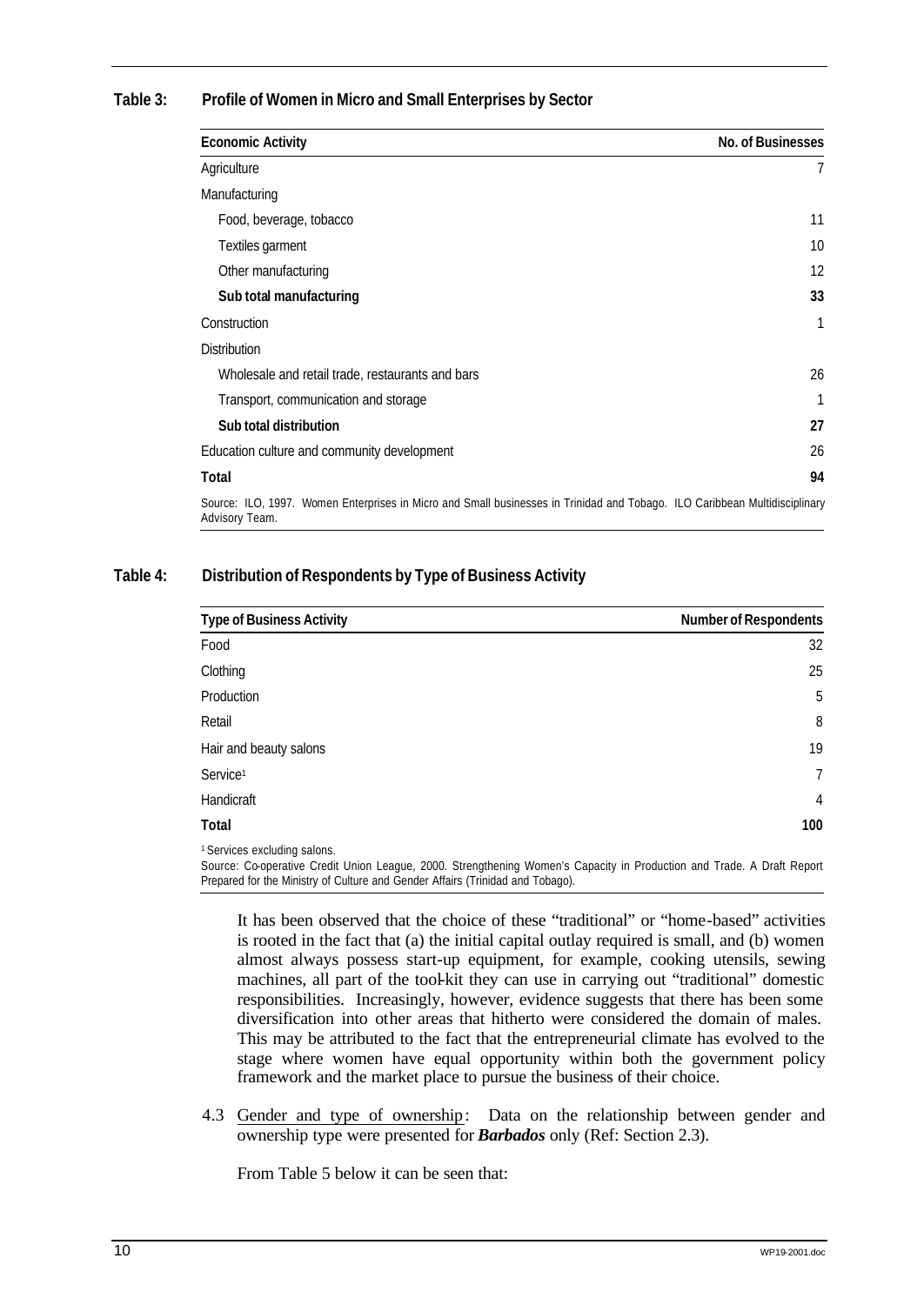- 96.1 per cent of operations were sole proprietorships;
- 2.6 per cent were partnership structures;
- **41** per cent of sole proprietorships and 24 per cent of partnerships headed by women.

No information was provided for *Suriname* and *Trinidad and Tobago*.

#### **Table 5: Industries by Types of Ownership**

| Industry                                                                                                       | Sole Ownership |                | Partnership                 |                |                | Not<br><b>Stated</b>        |                             |
|----------------------------------------------------------------------------------------------------------------|----------------|----------------|-----------------------------|----------------|----------------|-----------------------------|-----------------------------|
|                                                                                                                | Male           | Female         | <b>Both</b><br><b>Sexes</b> | Male           | Female         | <b>Both</b><br><b>Sexes</b> | <b>Both</b><br><b>Sexes</b> |
| Agriculture                                                                                                    | 750            | 769            | 1,519                       | 36             | 7              | 43                          | $\theta$                    |
| Manufacturing                                                                                                  | 312            | 50             | 361                         | $\overline{0}$ | $\mathbf 0$    | $\boldsymbol{0}$            | $\overline{0}$              |
| Construction                                                                                                   | 424            | 39             | 464                         | 7              | $\overline{0}$ | 7                           | $\overline{0}$              |
| <b>Distribution</b>                                                                                            | 1,058          | 1,123          | 2,180                       | 71             | 18             | 89                          | 44                          |
| Tourism                                                                                                        | 43             | $\overline{0}$ | 43                          | $\overline{0}$ | $\mathbf 0$    | $\overline{0}$              | 15                          |
| Transport & communication                                                                                      | 139            | 75             | 214                         | $\overline{0}$ | $\overline{0}$ | $\overline{0}$              | $\mathbf 0$                 |
| Finance & business<br><b>Services</b>                                                                          | 36             | $\Omega$       | 36                          | 0              | $\Omega$       | $\overline{0}$              | 9                           |
| Personal services                                                                                              | 50             | 9              | 60                          | $\Omega$       | $\Omega$       | $\Omega$                    | $\overline{0}$              |
| General services                                                                                               | 367            | 162            | 528                         | 0              | 11             | 11                          | $\boldsymbol{0}$            |
| Not stated                                                                                                     | 70             | 20             | 90                          | 0              | $\overline{0}$ | $\overline{0}$              | 7                           |
| Total                                                                                                          | 3,249          | 2,246          | 5,495                       | 114            | 36             | 150                         | 75                          |
| Source: Barbados Statistical Service Department: Informal Sector Survey 1997/98 Government of Barbados, p. 21. |                |                |                             |                |                |                             |                             |

4.4 Position in household: (Ref: Section 2.3, *Barbados* and Section 3.1.d, *Suriname* reports).

Caribbean society has historically been characterized as matrifocal, dominated by female heads of household. However, the data for both *Barbados* and *Suriname* present a different picture.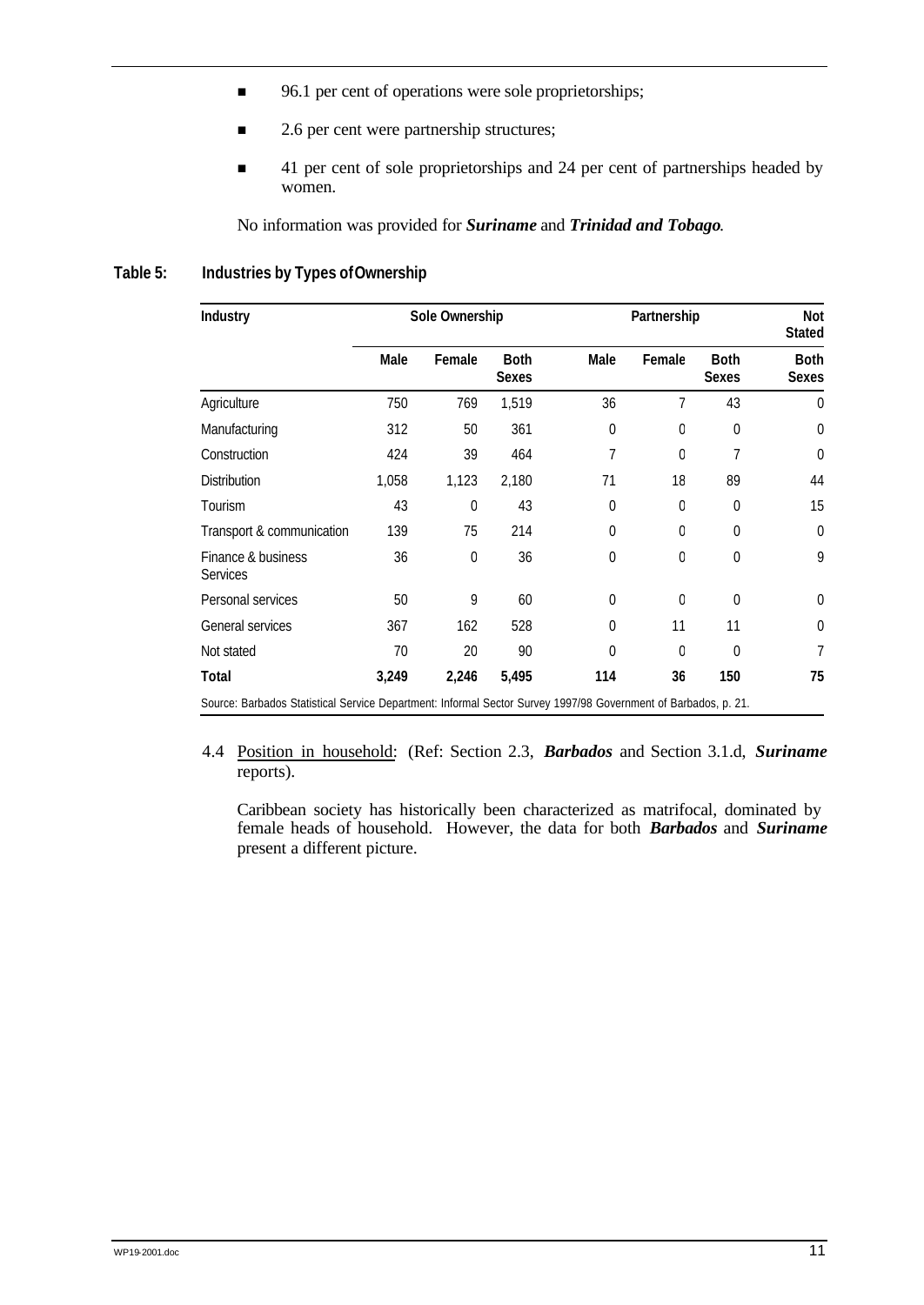#### **Table 6: Proprietors in Business Establishments New Registrations – Number of Businesses 1985, 1993**

|                      | 1985   | 1993   |
|----------------------|--------|--------|
| Total                | 532    | 890    |
| Female               | 98     | 273    |
| Female per cent      | (18.4) | (30.7) |
| Male                 | 379    | 520    |
| Male per cent        | (71.2) | (58.4) |
| Joint (Male & Female | 55     | 97     |
| Joint per cent       | (10.3) | (10.9) |

Source: Corporate Affairs and Intellectual Property Office, cited in, The Report to the United Nations Fourth World Conference on Women, Beijing China, 1995.

#### **Table 7: Heads of Households 1980, 1990**

|                                                                                                                                 | 1980   | 1990   |
|---------------------------------------------------------------------------------------------------------------------------------|--------|--------|
| Total                                                                                                                           | 67,138 | 75,170 |
| Female                                                                                                                          | 29,495 | 32,674 |
| Female per cent                                                                                                                 | (43.9) | (43.5) |
| Male                                                                                                                            | 37,643 | 42,496 |
| Male per cent                                                                                                                   | (56.1) | (56.5) |
| Sources: 1980-1981 Population Census of the Commonwealth Caribbean, Barbados Vol. 2, Table 11.1.1; 1990 Census, Table<br>10.03. |        |        |

In *Barbados*, households headed by men exceeded those headed by women by a margin of 12.2 and 13.0 percentage points in 1980 and 1990 respectively. Concomitantly, male registration of businesses in 1985 outstripped that of females by 52.8 percentage points. A similar trend was noted in 1993, but the gap was significantly narrowed with the tremendous increase in female businesses (almost 180 per cent) between 1985 and 1993.

In *Suriname*, out of 19 female-owned small enterprises surveyed, 8 were spouses of heads of households, whereas 7 were themselves heads of households. A sample survey conducted by INDEST of 355 micro-entrepreneurs in three districts: Commewijne, Nickerie and Greater Paramaribo revealed that 23 per cent of females were heads of households, compared to 10 per cent in the case of male microentrepreneurs.

In *Trinidad and Tobago*, 48 per cent of 100 women surveyed were married or lived in a common-law relationship and had children, while 18 per cent were single parents. Women, therefore, tended to combine their family commitments with business activities. No data were available for men.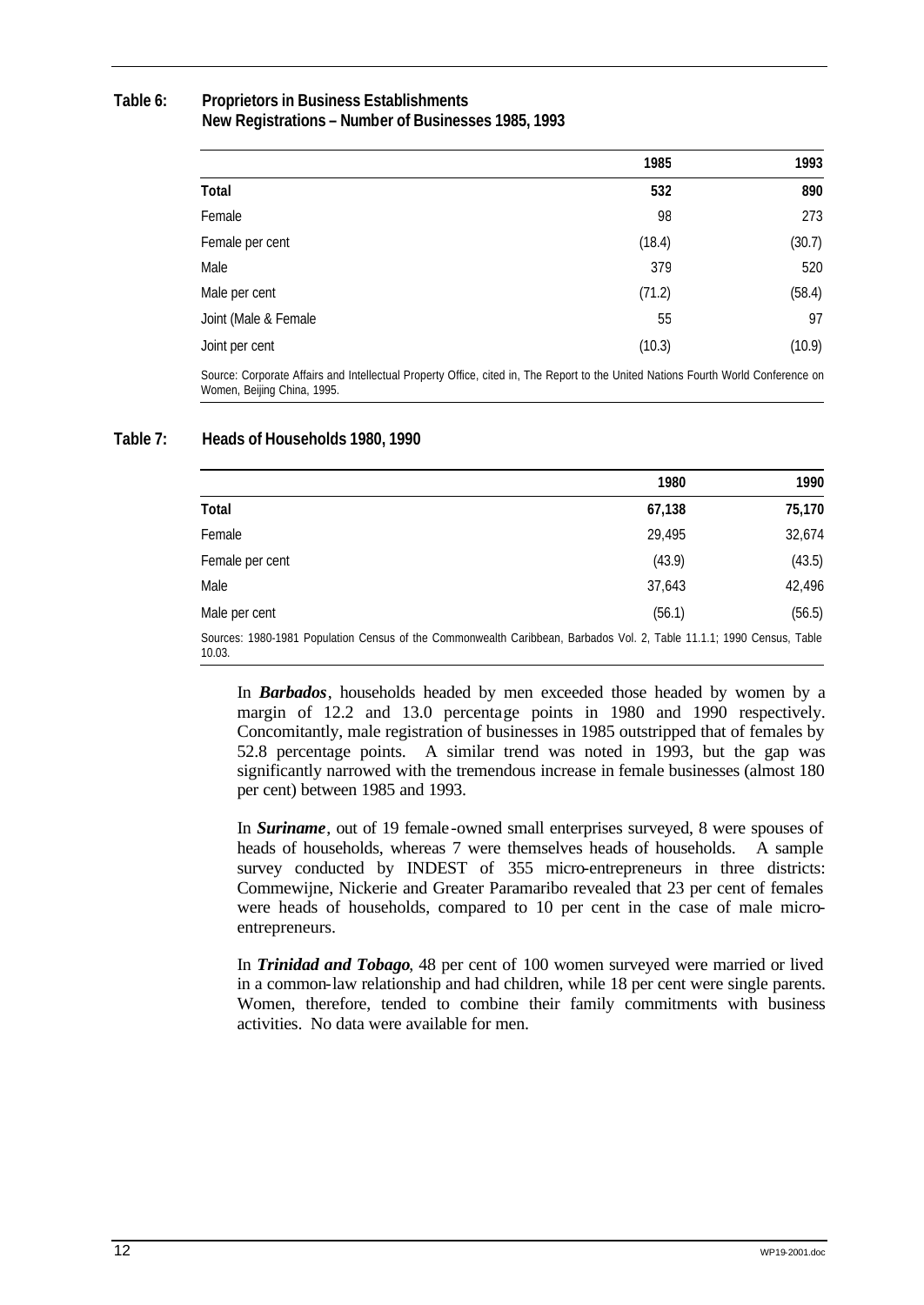## **5. PERSONAL ENTREPRENEURIAL CHARACTERISTICS OF MALE AND FEMALE ENTREPRENEURS**

5.1 General Characteristics (Ref: Section 3, *Barbados* and Section 4 *Trinidad and Tobago* reports).

It has been posited that the tendency of women to predominate in certain business activities is based on the compatibility of the activities with the reproductive roles of women. Based on some of the findings at the country level, as well as the views of the research coordinator, some of the particular characteristics that have been noted are:

- n Women tend to be more cautious and avoid risky ventures that would increase their vulnerability and expose them to possible loss of savings, more so when the impetus to become an entrepreneur arises from circumstances such as loss of job, divorce or death in the family. Business ventures are therefore kept small and products are quite diversified, rather than specialized.
- n Activities are focused on household commitments, viz. to improve living conditions and consumption levels of their families and to educate their children, rather than focused on profit-driven motives. Hence they tend to choose businesses that allow them to balance family and business responsibilities. Sectors to which they gravitate generally exhibit lower growth potential and lower profits.
- n Women's attraction to the services sector is thought to be linked to the view that women are inherently maternal and see themselves as providers for their families, hence their predisposition to enter this sector.
- **n** The creative capacity of women, which is seen to be greater than that of men, allows them to be more responsive to market conditions, thereby contributing to their survival. Not unrelated to this is the tendency of women to underestimate their skills compared to men. As a result, they are more eager to avail themselves of opportunities for self-improvement through skills upgrading and confidence building.
- n Male entrepreneurs are generally perceived to be more self-confident and possess better business skills.
- n Men tend to be more profit-oriented, and are greater risk-takers with expectations of greater financial returns.
- **n** Overall, men have access to a better support system, partly because of their longer experience in the business arena, but more so because of the strength of their networking, and the male bonding phenomenon, variously known as "the old boys' club". In addition, men generally hold positions of power in organizations and political institutions and have greater control over the decision-making processes (loan approvals etc.).
- n Men enjoy a clear advantage with respect to accessing credit and investment capital, and acquiring market information, which together facilitate their entry into more profitable, high growth sectors.
- n The mobility of men tends not to be as constrained by domestic responsibilities.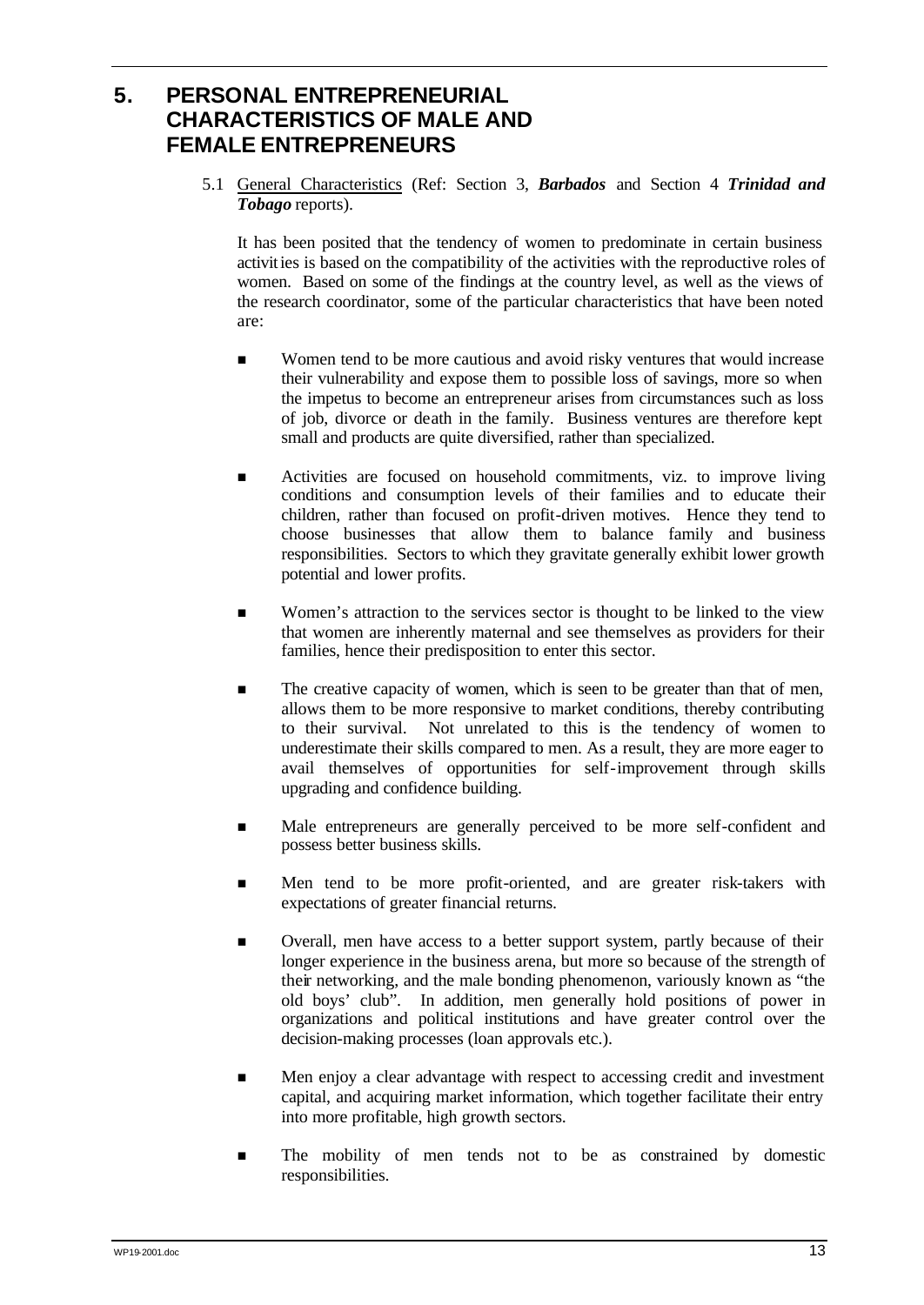5.2 Age distribution (Ref: Section 4.1, *Trinidad* report, and Section 3, Suriname report).

The research findings suggest that women are involved in entrepreneurial activities in their mid-life and that there is no significant difference between the sexes with regard to age of entry.

In *Suriname* (Ref: Section 3.1.c, *Suriname* report) a survey of 33 female entrepreneurs revealed:

- Five (5) were between 40 and 44;
- Eight  $(8)$  were in the age group 45-49.

Among 101 male business owners:

- n Eleven (11) were between 30 and 44
- Ten  $(10)$  were in the age group  $55-59$

In *Trinidad and Tobago* (Ref: Section 4.1, *Trinidad and Tobago* report) the results of an ILO survey conducted in 1998<sup>9</sup> indicated the following:

- n 67 per cent of women entrepreneurs were in the category 25 to 44 years;
- 22 per cent of women entrepreneurs were between 45 and 64 years.

The lowest and highest age cohorts, under 25 and over 65 each accounted for just over 5 per cent of the 100 respondents. These findings were corroborated by the Cooperative Credit Union League  $(CCUL)^{10}$  and the National Baseline Survey  $(NBS)^{11}$ . Interestingly, age data for males mirrored those of females: the majority of males surveyed were between 25 and 44 years. No data were presented for *Barbados*.

#### 5.3 Educational attainment (Section 4.2, *Trinidad and Tobago* report).

"Permanent" wage employment is generally available to women who have achieved some academic qualifications and who have the particular skills and attributes demanded in the modern sector employment<sup>12</sup>. More often than not, these are young females. Their older, married counterparts who have fewer educational qualifications are excluded and thus are propelled into the informal sector where technical requirements are not as rigorous or are non-existent.

Findings from both the ILO and CCUL studies in *Trinidad and Tobago*, summarized in the tables below, support the assertion that the majority of women entrepreneurs do

<sup>9</sup> ILO 1998, Successful Stories of Women Entrepreneurs in Micro and Small Businesses in Trinidad and Tobago. ILO Caribbean Multidisciplinary Advisory Team.

<sup>10</sup> Cooperative Credit Union League, 2000. Strengthening Women's Capacity in Production and Trade. A Draft Report prepared for the Ministry of Culture and Gender Affairs.

<sup>11</sup> Van Elk K, 1996. National Baseline Survey: Characteristics and Constraints of Small Businesses in Trinidad and Tobago.

 $12$  Cuales, Sonia M. Participation in formal and informal sectors of the economy: are women entrepreneurs? Port of Spain: ECLAC, 1989.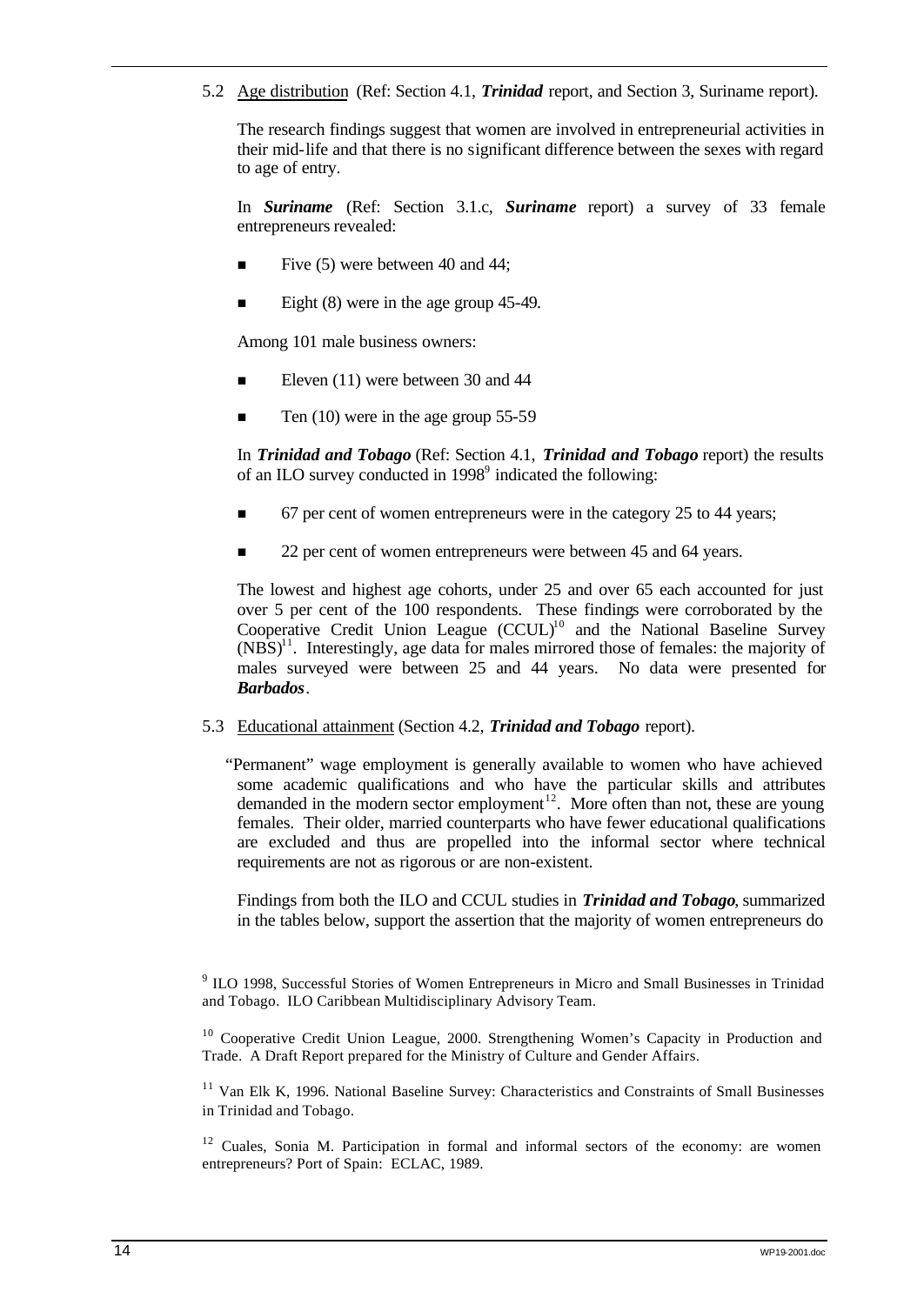not have technical or vocational training, nor do they possess the specific skills for their line of business, suggesting that women engage in activities that do not require technical skills or they draw on skills acquired in the performance of their traditional roles.

#### **Table 8: Educational Attainment of Entrepreneurs i n Trinidad & Tobago**

| <b>Educational Attainment</b> | No. of Respondents | Per cent |
|-------------------------------|--------------------|----------|
| Primary school                | 27                 | 28.72    |
| Secondary school              | 57                 | 60.64    |
| University                    | 4                  | 4.26     |
| Technical vocational          | 4                  | 4.26     |
| Other/not stated              | 2                  | 2.13     |
| Total                         | 94                 | 100.00   |

Source: ILO, 1997. Women Enterprises in Micro and Small businesses in Trinidad and Tobago. ILO Caribbean Multidisciplinary Advisory Team.

Almost half of the women cited lack of time as a reason for not attending training courses. Only 12 per cent were trained in their particular area of business. There is evidence that this is changing as studies undertaken by the UN-ECLAC Women in Development Programme on women traders in the informal sector<sup>13</sup>, have indicated that new entrants in the '80s were younger and had attained higher levels of education than their forerunners in the '70s. If one were to extrapolate these results, this trend may have been sustained well into the new millennium.

#### **Table 9: Education of Respondents by Attainment Levels**

| <b>Attainment Level</b>                          | Percentage of Respondents                                                                                              |
|--------------------------------------------------|------------------------------------------------------------------------------------------------------------------------|
| Primary                                          | 22                                                                                                                     |
| Secondary                                        | 52                                                                                                                     |
| Tertiary                                         | 15                                                                                                                     |
| Technical                                        | 8                                                                                                                      |
| Other                                            | 3                                                                                                                      |
| <b>Total</b>                                     | 100                                                                                                                    |
| Prepared for the Ministry of Culture and Gender. | Source: Co-operative Credit Union League, 2000. Strengthening Women's Capacity in Production and Trade. A Draft Report |

No male/female comparative data were available for Trinidad and Tobago, neither was information presented in respect of *Barbados* and *Suriname*.

5.4 Previous employment experience (Ref: Section 4.5, *Trinidad and Tobago* report).

Following on the educational status of female entrepreneurs, it is interesting to note the link between previous employment experience and current business activity. An ILO

<sup>13</sup> Cuales, Sonia M. and Lagro, Monique. The Informal Sector and Women in the Caribbean: Notes for Reflection: Discussion paper. Port of Spain: ECLAC,1989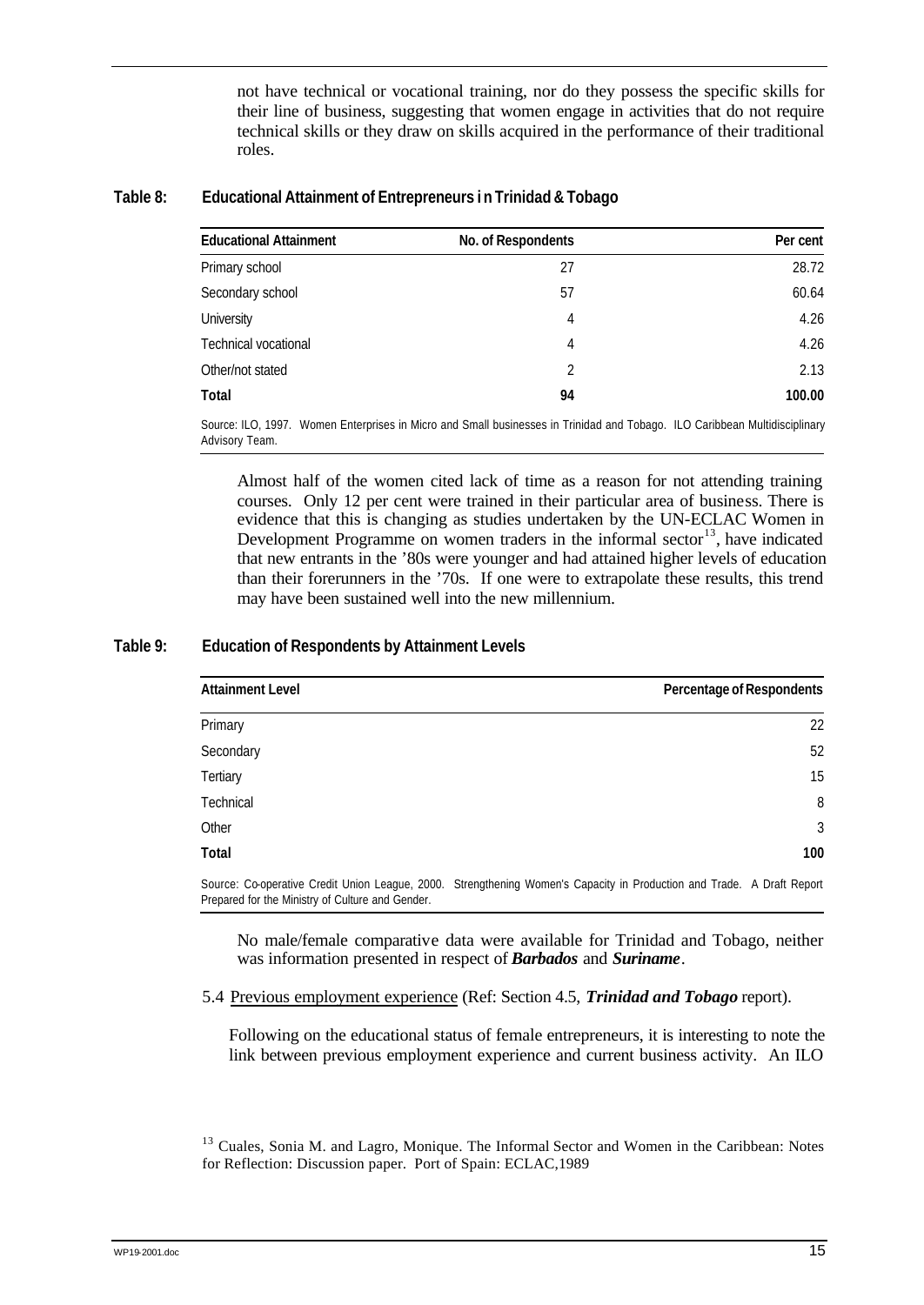survey<sup>14</sup> of 94 female respondents revealed that the largest proportion of women did not previously hold positions that would have equipped them with the skills and knowledge base for their current entrepreneurial activities. The results were as follows:

- **n** 37 per cent were previously involved in different activities;
- 32 per cent were engaged in household and family activities.

In *Suriname* (Ref: Section 3.1.b) out of 33 females and 99 male micro-entrepreneurs, 22 (67 per cent) of females were previously employed, compared with 40 (40 per cent) of men (Table 10).

|               |      | Had a previous job |      | Had no previous job | Total |        |
|---------------|------|--------------------|------|---------------------|-------|--------|
|               | Male | Female             | Male | Female              | Male  | Female |
| Own-account   | 24   |                    | 39   | 8                   | 63    | 25     |
| 1-4 employees | 11   | 4                  | 15   |                     | 26    |        |
| 5-9 employees |      |                    |      |                     | 5     |        |
| 10 and above  | 3    |                    |      |                     | 5     |        |

#### **Table 10: Previous Employment of Entrepreneurs**

No details were provided on the kind of work experience obtained, nor was information on the *Barbados* perspective available.

The National Baseline Survey (NBS)<sup>15</sup> in *Trinidad and Tobago* reported that 27 per cent of all entrepreneurs were previously unemployed. Among females, unemployment was more significant (53 per cent) than for males. It has been suggested that further work needs to be done to assess the extent to which this affects the profitability and growth of businesses.

5.5 Business record-keeping (Ref: Section 4.7, *Trinidad and Tobago* report).

Records are seen as critical to the success and sustainability of any business. Yet despite their importance, a significant proportion of micro and small-scale entrepreneurs use the "shoe-box" approach to record keeping. The practice of keeping records was evenly distributed among males and females in *Trinidad and Tobago*. Methods ranged from self- and hand-written records to computerized systems. According to the National Baseline Survey:

- n 88 per cent of males and 87 per cent of females kept self- and hand-written records;
- **n** 11 per cent of males and 27 per cent of females kept records as a requirement by special agencies;

<sup>14</sup> ILO,1997. Women Entrepreneurs in Micro and Small Businesses in Trinidad and Tobago. ILO Caribbean Multidisciplinary Advisory Team.

<sup>15</sup> Van Elk K, 1996. National Baseline Survey: Characteristics and Constraints of Small Businesses in Trinidad and Tobago.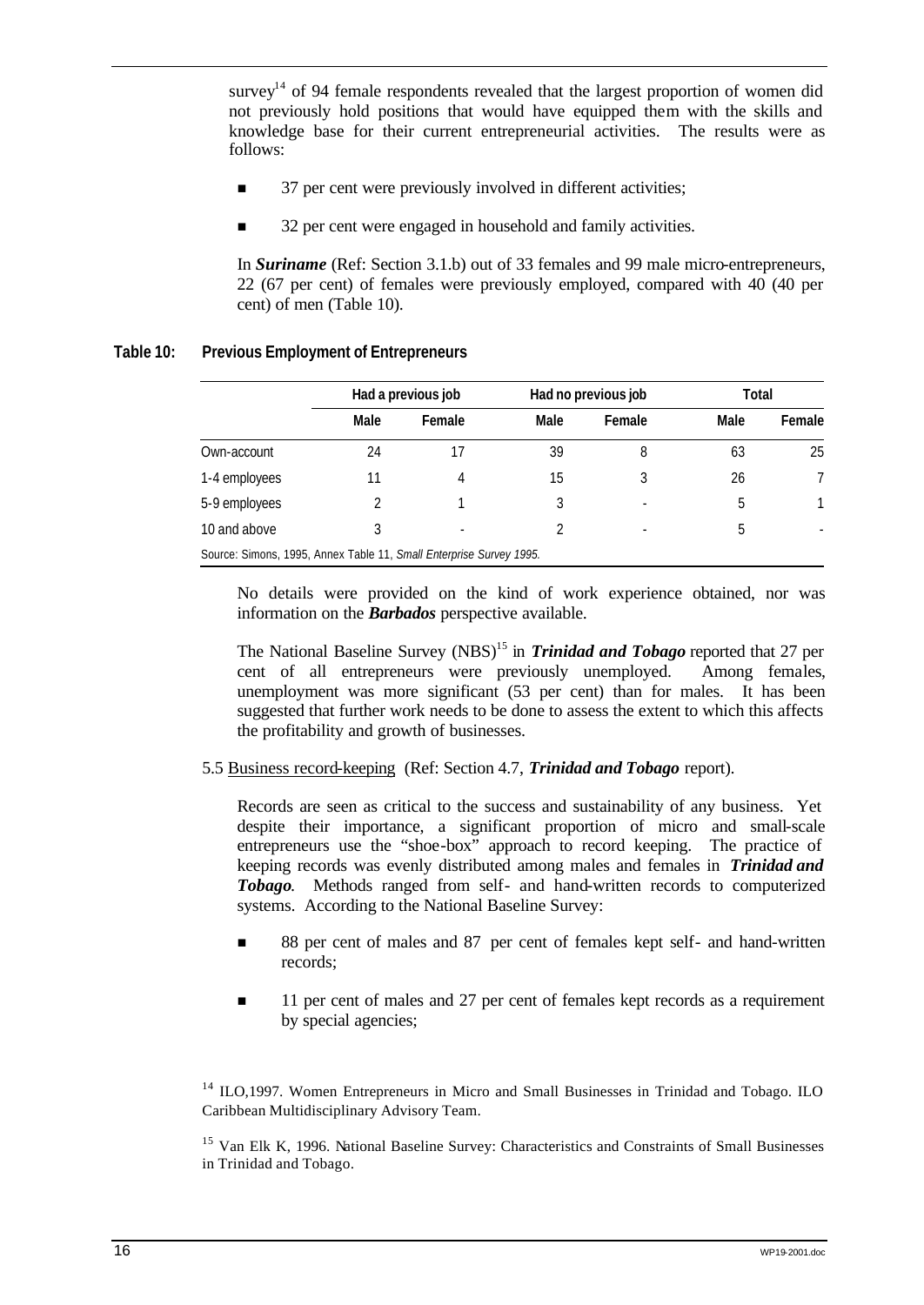n 7 per cent and 9 per cent of males and females respectively maintained computerized systems. No information was given on the size or sector of these enterprises. (Nor was information provided for *Barbados* and *Suriname* on this aspect of entrepreneurship.)

### **6. BARRIERS AND CONSTRAINTS FACING POTENTIAL AND EXISTING WOMEN ENTREPRENEURS (Ref: Section 4, Barbados, and Section 5 Suriname and Trinidad and Tobago reports)**

6.1 Factors affecting women entrepreneurs: It has been suggested that women's entry into and participation in entrepreneurship is either facilitated or limited by factors that are directly related to gender issues and women's position in the society. These factors can be even more critical in the informal sector where the contribution made by women to economic activity is not recognized and measured.

The limiting factors may be classified thus:

#### a) **Socio-cultural**

- n Absence of an entrepreneurial culture resulting in the MSE sector being regarded as a less attractive investment or employment option;
- Gender discrimination against women in entrepreneurial endeavours, which adversely affects their ability to raise or secure capital or seize market opportunities. Women are often subjected to greater scrutiny and the inherent male bias exhibited by gender insensitive loans officers, and are therefore discouraged from venturing into business;
- n Conflicting pressures resulting from combining or balancing domestic responsibilities and business commitments. In *Trinidad and Tobago*, the researchers found no studies that either support or dispel this notion;
- n Prevailing perceptions of the low social prestige and respectability that is often associated with the need for women to seek employment away from the "respectable" home centre $16$ .

#### b) **Educational**

- Lack of training or weaknesses in business management skills, compounded by limited resources. No official educational barriers exist which debar women from receiving the requisite training;
- Lack of readily available information on opportunities for investing in small business;
- n Insufficient knowledge, or lack of understanding of policies and procedures regarding imports and special items, e.g. controlled and banned goods.

<sup>16</sup> Cuales, Sonia M. Participation in formal and informal sectors of the economy: are women entrepreneurs? Port of Spain: ECLAC, 1989.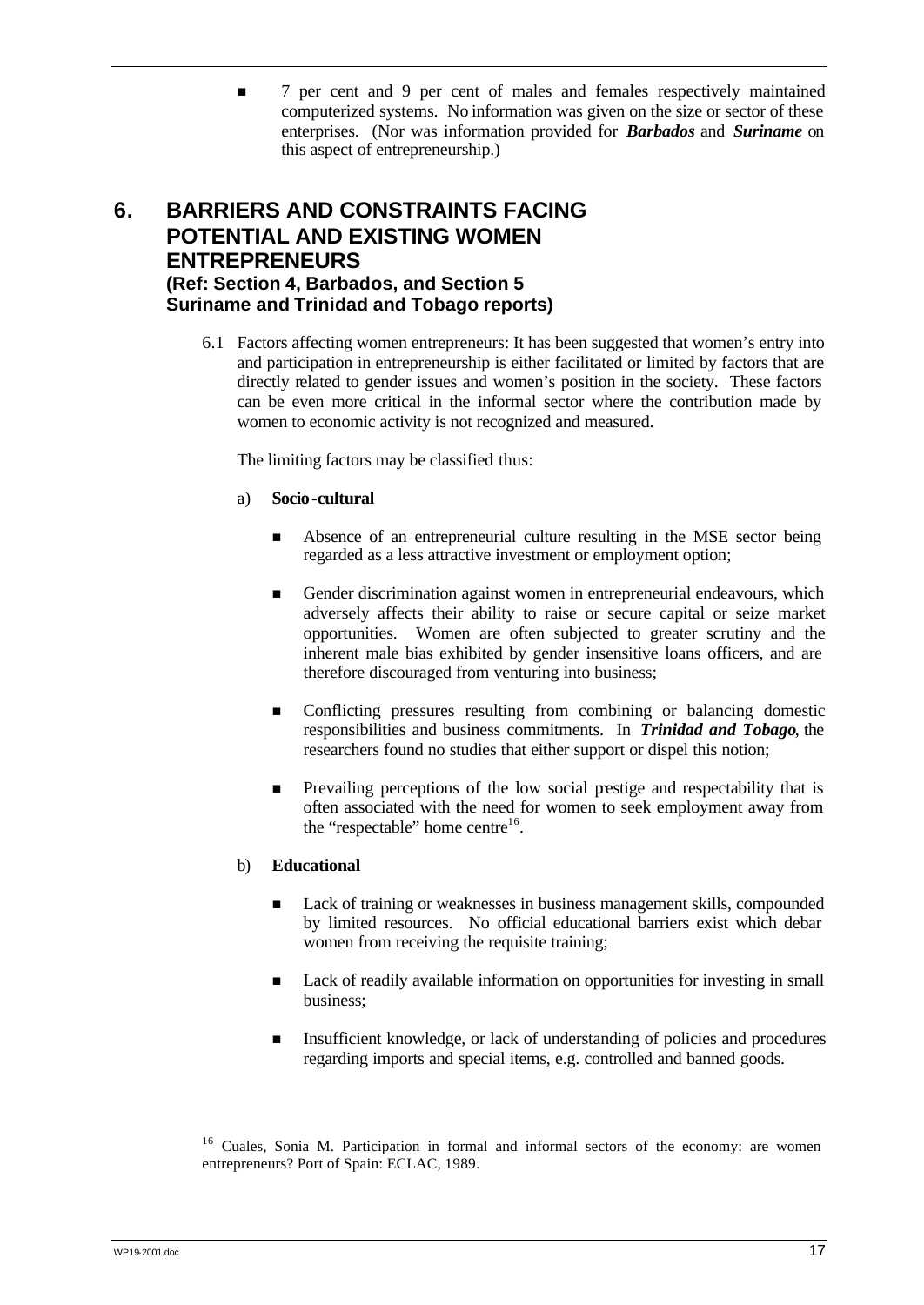- c) **Market**
	- n Market constraints and inability to sell products and services, especially at start-up phase;
	- n Non-availability and high cost of raw materials, as well as poor quality of imported inputs and packaging material.

#### d) **Financial**

- n Difficulty in accessing credit. Where facilities are available, their existence is often unknown to many women entrepreneurs, or the conditionalities are onerous. Women tend to have less collateral and a shorter work history than men, both of which factors are components of most credit assessment processes. In addition, lending policies in financial institutions are not gender sensitive, as loan criteria are supposed to apply equally to women as to men. There is some evidence of inequity in the distribution of funds between women and men (Table 11).
- Due to low production levels, small and micro businesses are unable to take advantage of economies of scale. Moreover, their small size and often home-based location debar them from enjoying fiscal concessions which are extended to larger sized operations.

#### **Table 11: Loan Guarantees Issued by Small Business Development Company – Trinidad and Tobago (1999)**

| <b>Business Type</b>             | Sex    | Number         | Per cent       |
|----------------------------------|--------|----------------|----------------|
| Cooperative                      | Female | 0              | $\overline{0}$ |
|                                  | Male   | $\overline{2}$ | 100            |
| <b>Limited Company</b>           | Female | 26             | 37             |
|                                  | Male   | 44             | 63             |
| Partnership                      | Female | 19             | 37             |
|                                  | Male   | 33             | 63             |
| Sole Trader                      | Female | 54             | 30             |
|                                  | Male   | 125            | 70             |
| Source: SBDC Annual Report 1999. |        |                |                |

Data obtained from the *Barbados* Agency for Micro-Enterprise Development Ltd. (Fund Access) indicates that over the past three-year period since the operation of the Fund, three hundred and two loans have been approved and disbursed. The breakdown is as follows: Females – 150 loans amounting to BDS\$ 2,241,813; Males - 152 loans amounting to BDS\$ 2,589,102.

- e) **Legal**
	- n Expensive and cumbersome procedures for legal incorporation of small businesses. In *Barbados*, registration cost ranges from BDS\$75 - \$100 (US\$37 - \$50);
	- In *Suriname*, women have difficulty in gaining access to land ownership. Further, the tax incidence increases when a female entrepreneur gets married;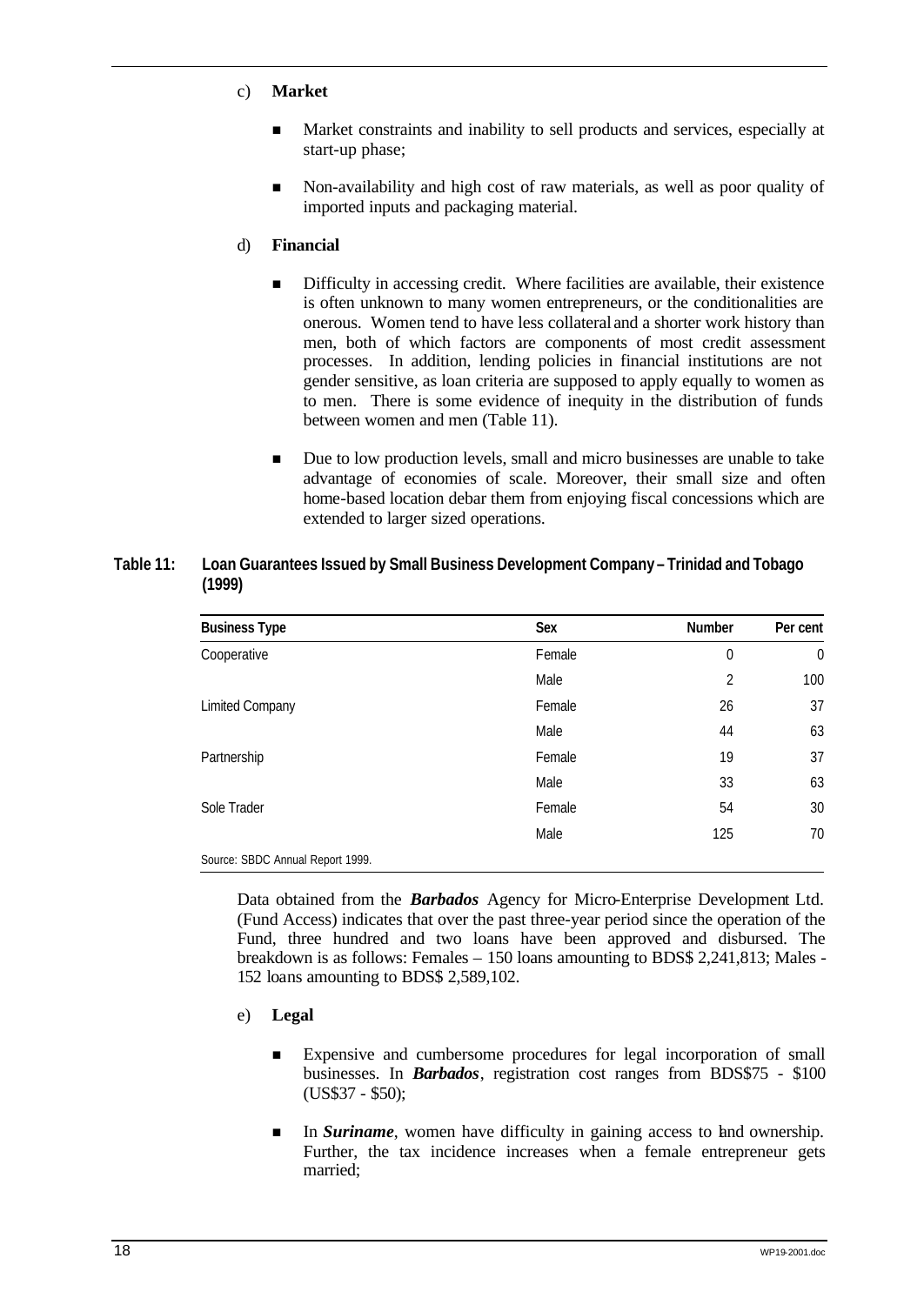n Much of the activity in the informal sector (on which more and more women rely) involves vending and trading on city streets and highways. In *Trinidad and Tobago*, vending is illegal, therefore women are at risk of being harassed and in addition, they face personal security constraints in their work environment.

#### f) **Technological**

- n In *Suriname* there is no separate organization responsible for industrial standards. Samples have to be sent to *Trinidad* for testing, a procedure which is time consuming and costly, involving high transport and communication expenses;
- n Not unrelated to the previously mentioned constraint is the difficulty in producing goods of consistent quality to meet international production standards.

#### g) **Policy**

- **n** Inflation and depreciation of the **Suriname** guilder (Sf) have had an adverse effect on the pricing of final products by some entrepreneurs;
- n Small businesses are intimidated by Government bureaucracy and consequently, tend to avert the formal registration process. Hence, any benefits to be derived from the formal economy will bypass these MSE entities;
- n Non-inclusion of entrepreneurial education, training and development in school curricula , thereby depriving women early access to the rudiments of business;
- Absence of an enabling environment by Government, which will encourage the expansion of the micro and small enterprise sector through the formulation of a clearly defined policy framework.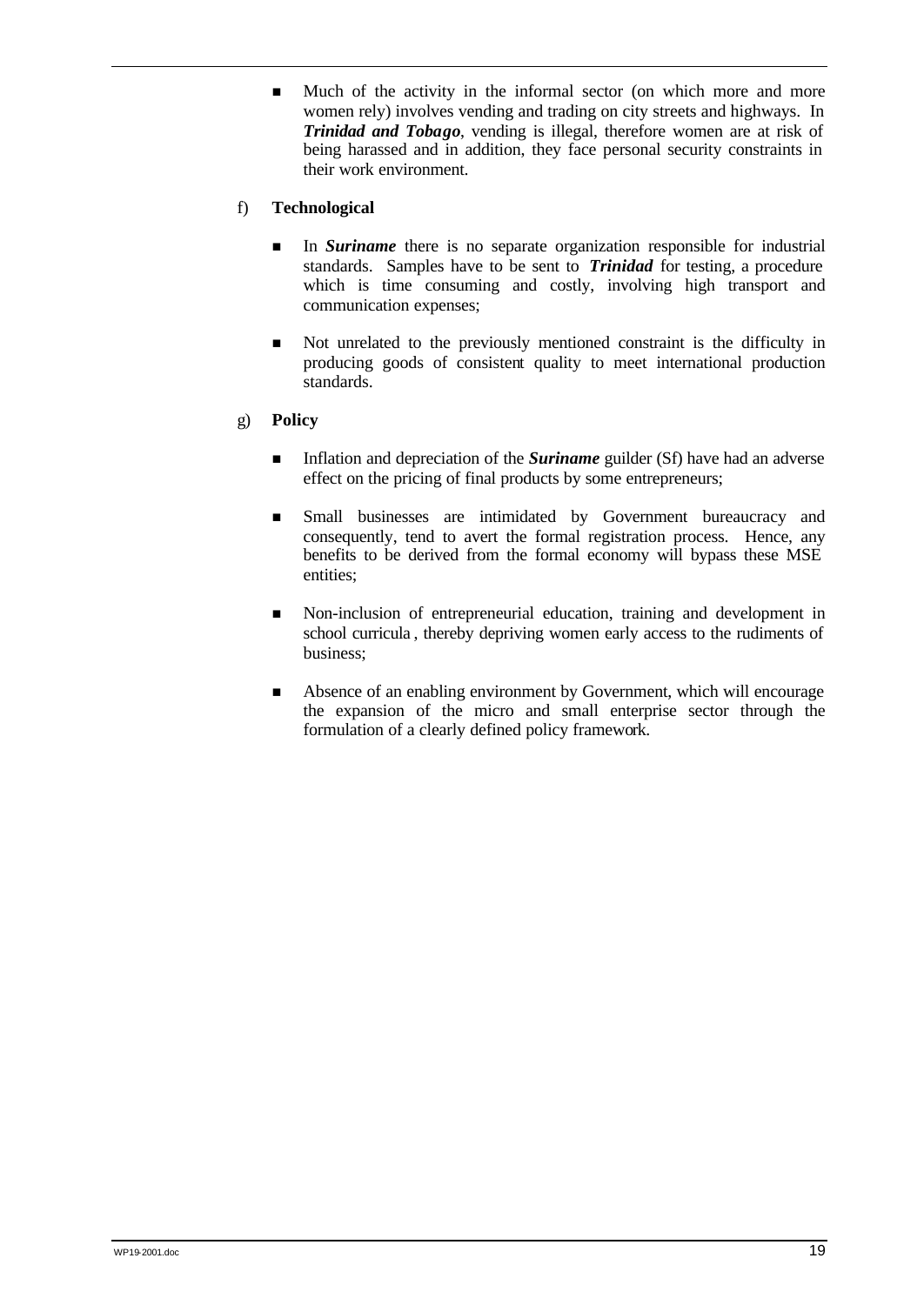## **7. SUPPLY–SIDE ECONOMIC OPPORTUNITIES AND CONSTRAINTS AFFECTING WOMEN ENTREPRENEURS (Ref: Section 4.2, Barbados, and Section 6 Suriname and Trinidad and Tobago reports)**

7.1 Opportunities and constraints: For each challenge that is presented to women in the small-scale business sector, an opportunity can be created which when exploited will transform threatening circumstances into viable business operations. Some of these threats and opportunities are summarized below (Ref: Section 6 *Trinidad and Tobago* report).

#### **Table 12: Economic Opportunities Facing Women Entrepreneurs**

| <b>Business Threats</b>                                                                                              | <b>Resulting Economic Opportunities</b>                                                                                                                                                                                                                                                                                                                                                            |
|----------------------------------------------------------------------------------------------------------------------|----------------------------------------------------------------------------------------------------------------------------------------------------------------------------------------------------------------------------------------------------------------------------------------------------------------------------------------------------------------------------------------------------|
| Women begin MSEs mainly upon the skills<br>acquired from pursuing female roles.                                      | There is the opportunity to establish a few small training<br>schools offering technical and business courses to women<br>who wish to embark upon business.                                                                                                                                                                                                                                        |
| Records are kept by mainly by hand.                                                                                  | There is the opportunity to supply micro businesses with<br>computerized business record management services.                                                                                                                                                                                                                                                                                      |
| Knowledge of existing national support<br>programmes and credit agencies available<br>to women, is not widely known. | Resource handbooks and guides can be published and sold.<br>These booklets should contain a compilation of current credit<br>agencies, support programmes, outreach programmes and<br>other information relevant to women in the MSF sector.                                                                                                                                                       |
| Women generally do not network with<br>other businesswomen due to lack of time.                                      | The Internet is the fastest and cheapest method of maintaining<br>communication. There is an opportunity to design, develop<br>and host a web-site for women in MSEs, with emphasis on the<br>Caribbean. This site should provide useful links and<br>resources, but should also provide a forum by which women<br>can join a mentoring programme of their choice to provide<br>them with support. |
| There are no sector specific institutions<br>which market the products or services<br>delivered by women in MSEs.    | There is the opportunity to provide physical facilities and<br>technical expertise for marketing products and services.<br>When addressing technical expertise, marketing activities<br>should cover promotion and all other major marketing<br>components, including market research, pricing, and<br>distribution.                                                                               |

Other possibilities include (Ref: Section 4.2, *Barbados* report):

- Niche marketing;
- Accessing overseas markets;
- **n** Product innovation to avoid or minimize saturation of traditional markets;
- Creation of a brand image.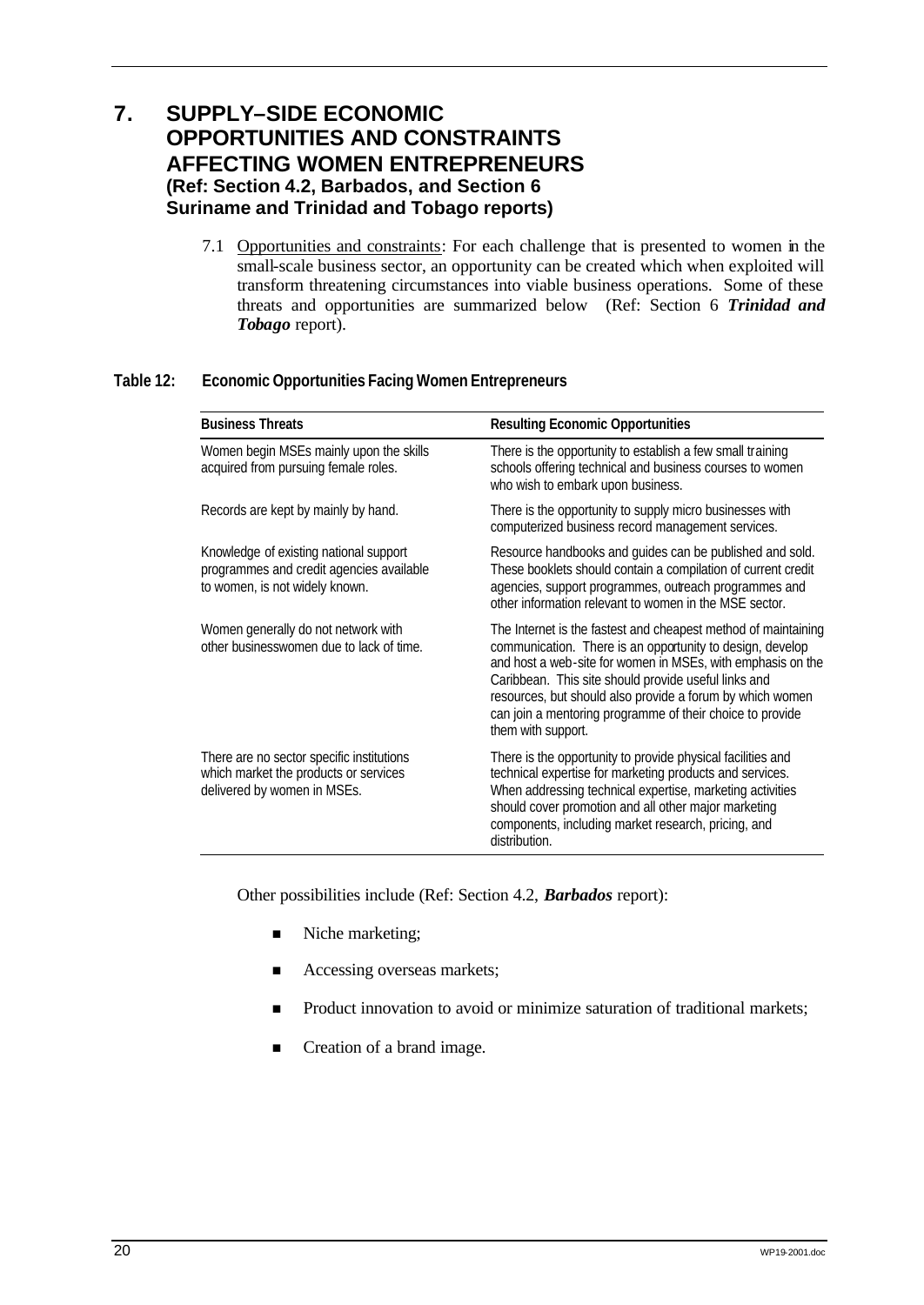- 7.2 Several supply-side constraints have been identified (Ref: Section 6.1, *Trinidad and Tobago*). Among them are:
	- **n** Insecurity of land tenure as well as limited land ownership;
	- Inability to acquire cutting edge technology at affordable prices;
	- n High cost of rental accommodation, or low priced facilities available only in areas with relatively slow customer traffic;
	- Non-payment or delays in receiving payment from customers.

### **8. BUSINESS SUPPORT MECHANISMS AND SERVICES AVAILABLE TO WOMEN ENTREPRENEURS (Ref: Section 6,** *Barbados***, and Section 7**

# *Suriname* **and** *Trinidad and Tobago* **reports)**

- 8.1 Support for women entrepreneurs: In all three countries under study, several institutions in the governmental and non-governmental sectors have initiated programmes and support services to the MSE sector. Some of these agencies assist the sector in general, while others focus specifically on women entrepreneurs. A review of these programmes and services, by country, follows.
	- a) **Barbados**
		- i) Consistent with its recognition of women's contribution to the economic, social and cultural development of Barbados, the Government has implemented measures to promote the maximum integration of women into the development process, which includes:
			- n Enactment of legislation prohibiting discrimination against women;
			- **n** Institutionalization of a national programme to promote full participation of women at all levels;
			- n Re-establishment of a National Advisory Council on Women to monitor and review progress of women and to recommend appropriate action where necessary;
			- Cabinet approval of a national policy statement on women, which represents Government's commitment to the achievement of gender parity.
		- ii) The Government of Barbados has also assisted several women's organizations in capacity-building, which allowed them to design and implement projects - some of which focused on providing incomegenerating skills and employment creation. Approximately 80 persons from 44 women's organizations benefited from an annual Leadership training programme.
		- iii) Government, through the Bureau of Gender Affairs, has conducted business-related seminars and organized various bazaars, exhibitions,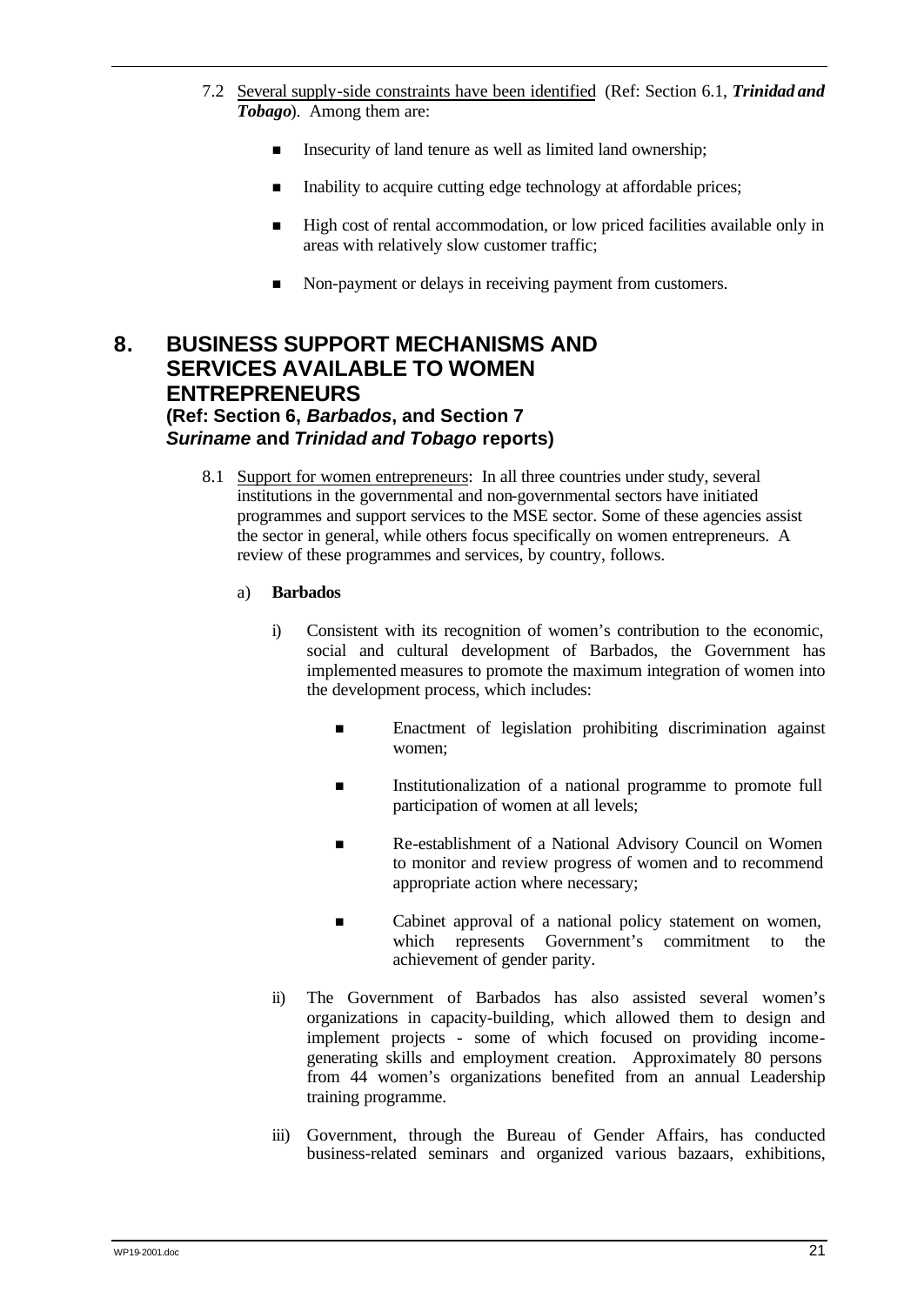workshops and similar activities which helped to promote the economic potential and viability of women's self-help efforts.

- iv) The Small Businesses and New Enterprise Development Centre provides a comprehensive, pro-active support system. Technical and advisory assistance are available for start-up and existing businesses. Several state, non-governmental and regional agencies offer debt and equity financing, grant allocations, credit guarantees, export credit insurance and export finance guarantees.
- v) Regional and international agencies have provided supportive interventions, offering training programmes on marketing techniques, impact of Value Added Tax (VAT) on business; business training sponsored by the Caribbean Development Bank (CDB), and training for women in food processing under the auspices of UNIDO. Heartened by the success of these initiatives, the accounting firm, Ernst and Young, took its cue from UNIDO and assisted female entrepreneurs. Female entrepreneurs have benefited from all of these support services, which serve to highlight the need for continuous networking and promotion of sustainable entrepreneurial activities

#### b) **Suriname**

Supportive efforts by Government ministries and other organizations have been recorded.

- i) The Ministry of Trade and Industry (MTI) is formulating a project for the development of the small and medium industrial (SMI) sector in Suriname.
- ii) The Ministry of Labour established the Foundation for Labour Mobilization and Development, supported by the ILO and funded by the Government of the Netherlands, and the Foundation for Productive Work Units to assist micro and small-scale entrepreneurs. Training courses are offered at subsidized cost in the technical/vocational disciplines to adults and primary school dropouts, as well as business training programmes targeting small enterprises and cooperatives.
- iii) Several NGOs promote gender equity through the empowerment of individual women as well as women's groups, especially grass-roots organizations. Activities include collaboration and coordination with international agencies and other NGOs, institutional strengthening of women's groups, and the organization of biennial business fairs and expositions for women entrepreneurs. Such fairs attract an average of 12,000 visitors and the number of exhibiting enterprises has increased steadily from 60 in 1996, to 90 in 1998, and 110 in 2000. The impact of the programmes has not been assessed.
- iv) Credit Unions offer attractive loans at rates that are lower than those of commercial banks. In addition, their eligibility criteria are not as rigorous as other financial institutions. Conditions include membership, and a loan amount is limited to 125 per cent of member's savings, and cannot exceed 20 per cent of the credit union's capital. GODO, the largest credit union in Suriname, is currently restructuring to function as a cooperative savings and credit bank. It, however, does not have any special schemes targeting women entrepreneurs.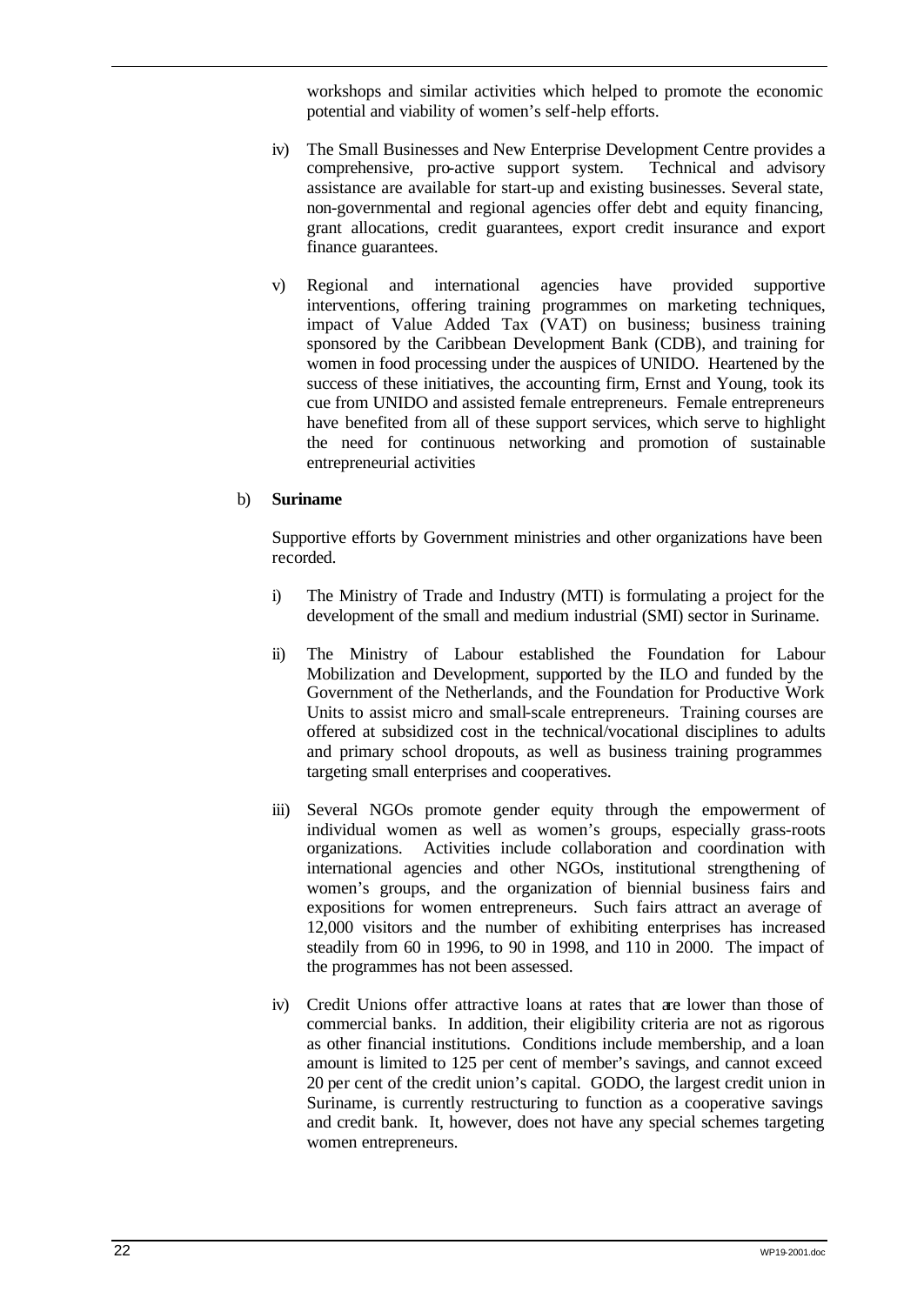- v) Under a loan guarantee system, DE SCHAKEL Credit Union acts as both loan guarantor and loan provider whereby women entrepreneurs recommended by the National Women's Movement (NVB) and the Institute for Women Entrepreneurs (IVVO) can access funding for export activities.
- vi) Both local and international donors have contributed financial and technical expertise to community and capacity building programmes. The Dutch Embassy has allocated Nf 250,000 per year to women in development. Other donors include CORDAID, a major Dutch NGO funded by Dutch development aid; the Canadian Gender Equity Fund; the Commission of the European Community, and UNIFEM. The National Women's Movement (NVB) and the Women's Business Group Foundation are among the beneficiaries of UNIFEM. Although there is no formal mechanism for coordination among various donor agencies, some consultation is done informally and there is cooperation between different organizations at the national level.

#### c) **Trinidad and Tobago**

As is the case in Barbados and Suriname, several institutions provide support and finance to small businesses in general; others focus specifically on the needs of women entrepreneurs.

- i) The Small Business Development Company (SBDC) is the main parastatal entity in partnership with the private sector which has as its mandate the development of the micro and small enterprise sector. While the SBDC does not grant loans, it collaborates with lending institutions to provide guarantees of up to 85 per cent of the loan amount. It also offers services in the following areas:
	- Customer Service Centre;
	- **n** Resource Centre which serves as a library;
	- Computer database through which entrepreneurs can access market and trade data;
	- **n** Business skills training and entrepreneurial development programmes.
- ii) Agricultural Development Bank (ADB): The primary objective of this development bank is to encourage and develop the agricultural sector. The bank provides credit as well as business advice, training and technical assistance to farmers and agri-entrepreneurs. As a specialized initiative, the Youth Window Project targets young persons between 18 and 35 years and offers support in the establishment of agri-businesses. The Inter-American Institute for Cooperation in Agriculture (IICA) performs a similar role and assists rural women to improve their socio-economic status by providing technical and business training.
- iii) Trinidad and Tobago Development Foundation (FundAid): FundAid is the main NGO providing funding to the MSE sector. Training and technical assistance are offered to low-income persons for start-ups or expansion of existing businesses.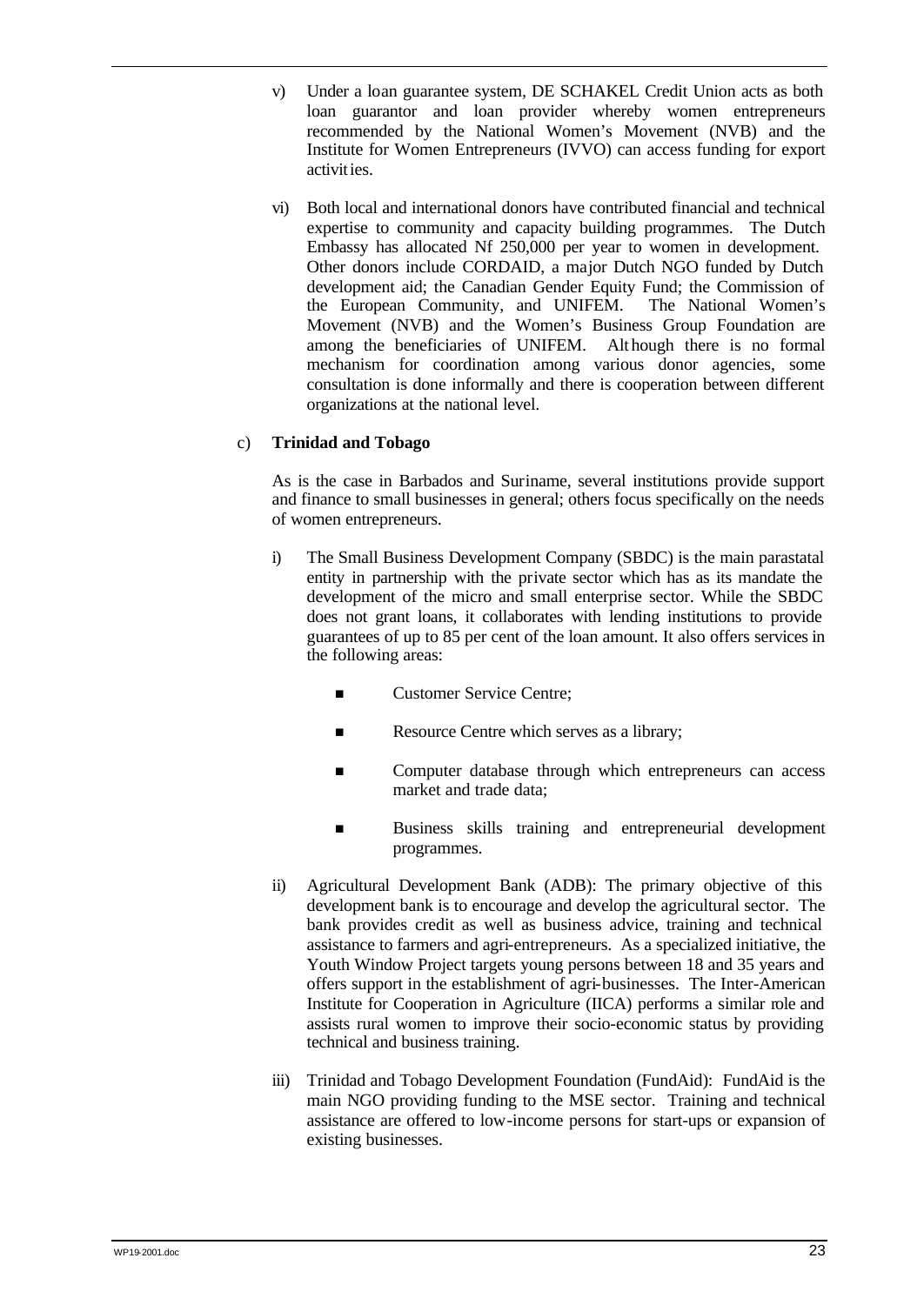- iv) The Caribbean Association of Women Entrepreneurs (CAWE) is a regionwide organization whose mission is to create a regional network of support opportunities in the global marketplace for women in business through networking, communication and trade promotion activities (see Annex 5 for details).
- v) The Rape Crisis Society and the Disabled Women's Network (DAWN) are some of the support programmes available specifically to women. These organizations have as their mandate the empowerment of women through skills development, self-reliance and counselling, and provide special outreach for victims of sexual violence.
- vi) The Women's Resource Centre, Women's Leadership and Enhancement Institute (WLEI), and Women Second Chances (WSC) are all units assisted through the Ministry of Culture and Gender Affairs. These initiatives offer training for women in various disciplines, and also play an advocacy role in disseminating information, networking with other women's organizations, and sensitizing the Government and private sector on the role of women in entrepreneurship.
- vii) Women's World Banking (WWB) is a non-profit organization established to promote entrepreneurship among women through the operation of loans, technical and other assistance programmes.

The effectiveness of all of these programmes is not clear as no statistics were available to the various researchers to help them to ascertain the extent to which they are utilized or the benefits that accrue to women. In the 2000 survey conducted by the Cooperative Credit Union League (CCUL), most of the respondents (77 per cent) indicated that because of the scale of their operations, there was no need for assistance from sources external to the business. The survey suggested that the *raison d'être* of these business entities was primarily for survival, and therefore the psyche of the owners did not allow for a grander business vision. The conclusion is that it may well be that the full range of services is known to many women entrepreneurs, but they are deliberately not being taken up or utilized.

Three main areas are suggested and recommended for action by Government and NGOs:

- The provision of better funding opportunities for women in business;
- n The setting up of training centres in more strategic locations, and streamlining training programmes to meet the identified needs of women entrepreneurs;
- n Strengthening the overall institutional structure to facilitate MSE development in general, and women entrepreneurs in particular.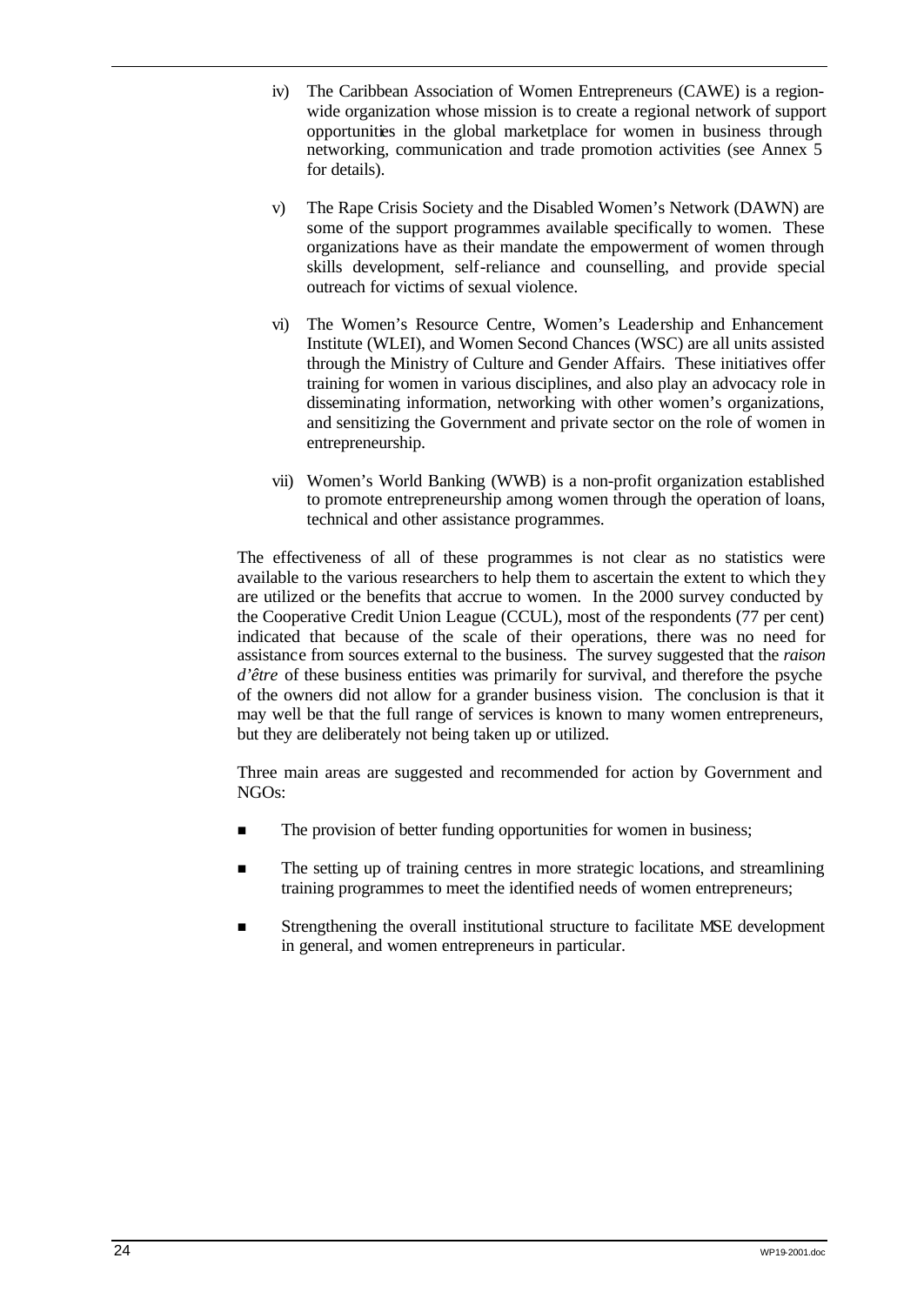### **9. ASSESSMENT OF POLICY ENVIRONMENT FOR WOMEN'S ENTREPRENEURSHIP DEVELOPMENT (Ref: Sections 5,** *Barbados***, and Section 8**  *Suriname* **and** *Trinidad and Tobago* **reports)**

9.1 Women's participation in development: Across the three countries, governments are committed in principle to the full participation of women in the development process. At the highest levels of policy making, statements have been drafted affirming this commitment, thereby suggesting an intention to pay much more than lip service to the issue of bringing women into the mainstream of national development.

In respect of *Barbados*, Government policy is gender neutral. The policy framework for women's entrepreneurship has been clearly outlined in the Government's Sectoral Plan 1993-2000 which states, inter alia, that:

- n Strategies and measures aimed at the fuller integration of women in the development process will be formulated and implemented;
- n Economic and social development polic ies and programmes must seek to address disadvantages experienced by women.

The Government also recognizes that upgrading of women's skills, promoting new employment and entrepreneurial opportunities for women, and encouraging increased involvement of women in business ventures are pre-requisites for the successful implementation of the above principles. Hence, training programmes in productive activities were introduced, and cooperative ventures, self-help enterprises, and joint ventures were facilitated and encouraged, as well as measures adopted which promoted the increased involvement of women in export activity $17$ .

In *Suriname*, the Ministry of Trade and Industry (MTI) has been designated the focal point for policy-making and has commenced formulating a project for the development of the small and medium industries (SMI) sector. Also, the Nationaale Bureau Genderbelied of the Ministry of Home Affairs is currently preparing a national plan on gender. It is felt that these efforts do not go far enough and more needs to be done to ensure the sustainability of the SMI sector, and women entrepreneurs in particular<sup>18</sup>.

A formal national policy on women is yet to be adopted in *Trinidad and Tobago* in spite of the fact that a national policy statement on women was drafted in 1988 by the Women's Affairs Division of the relevant Ministry**<sup>19</sup>**. There is also little evidence that Government's macroeconomic planning and policy framework take into account a gender perspective.

A powerful indicator of Government's level of declining commitment is its annual budgetary allocation to the Ministry under whose jurisdiction Women's Affairs fall.

 $19$  Ibid.

<sup>&</sup>lt;sup>17</sup> For more current information, see details of websites on the country, as shown in the list of references.

<sup>18</sup> Ibid.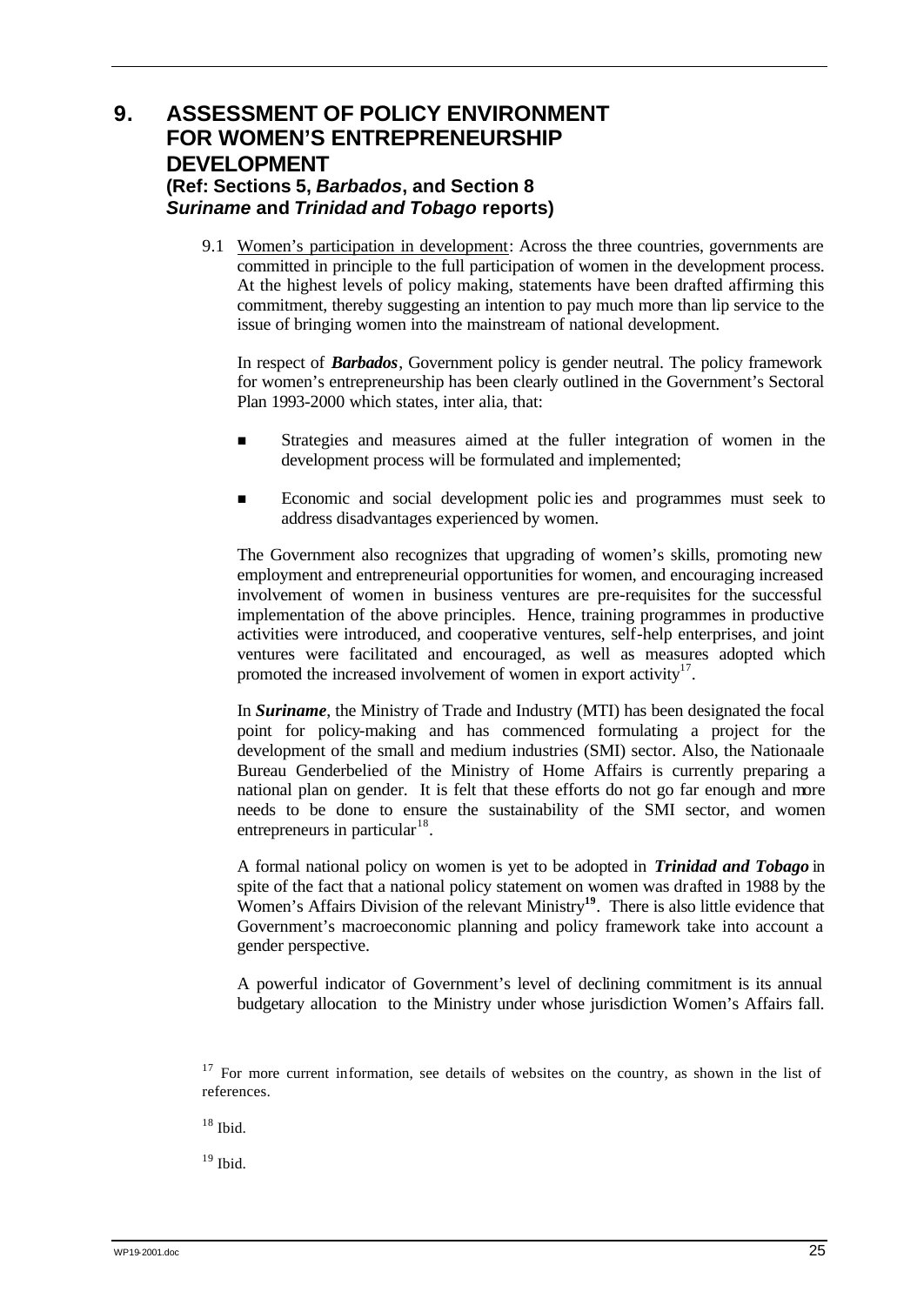Between 1994 and 1999 the allocations declined from \$TT32m. (US\$5m) to \$TT2.5m. (US\$397,000). In recent years, legislative reform concerning women was initiated. Some of these laws sought to protect the economic rights of women. Legislation also required the Central Statistical Office (CSO) and other public entities to include female unpaid work in the national accounts. It is hoped that this may further sensitize the government to support issues relating to women in the productive sector. Other supportive legislation for MSEs, though not specific to women, will also serve to strengthen their productive capacity in business and trade. The se include the Finance Act which provides fiscal incentives in the form of tax relief to institutions providing loans to small companies, and the Venture Capital Act which provides tax incentives to encourage the establishment of enterprises through a venture capital company.

### **10. RECOMMENDATIONS**

The creation of an environment which will develop and sustain the entrepreneurial efforts of women requires concerted action on the part of the various governments, NGOs, donors and other agencies. In this regard the following are suggested:

- 1. Implementation of a national policy on small business which will include a clear definition of micro and small business within each country, and a section on the role of the state in fostering women's participation in MSE development;
- 2. Coordination of efforts at national level to avoid duplication and to ensure optimal utilization of resources and donor funds to assist women entrepreneurs;
- 3. Mutual alignment between overall entrepreneurial activity and national development policies;
- 4. Provision of social welfare support services that will allow more women to engage in entrepreneurship;
- 5. Ensuring availability of and access to venture capital by women entrepreneurs;
- 6. Development and expansion of training programmes in vocational and technical fields which will attract and encourage women to start enterprises in these technical areas;
- 7. Enactment of legislation that will eliminate remaining discrimination against women and facilitate women's access to land ownership, as well as increase the availability of safe and affordable business premises;
- 8. Education and orientation of women (from a school-going age) to engage in businesses as viable employment options;
- 9. Ensuring the availability of and wide access to information on investment opportunities, trade, import substitution possibilities, and best practices;
- 10. Initiation of research or needs assessment exercises to inform policy-makers and planners of women's needs and capabilities;
- 11. Involvement of NGOs in the creation of a mentoring programme for new entrants, and the creation of fora through which women entrepreneurs can exchange and share experiences, and participate as mentors for other women;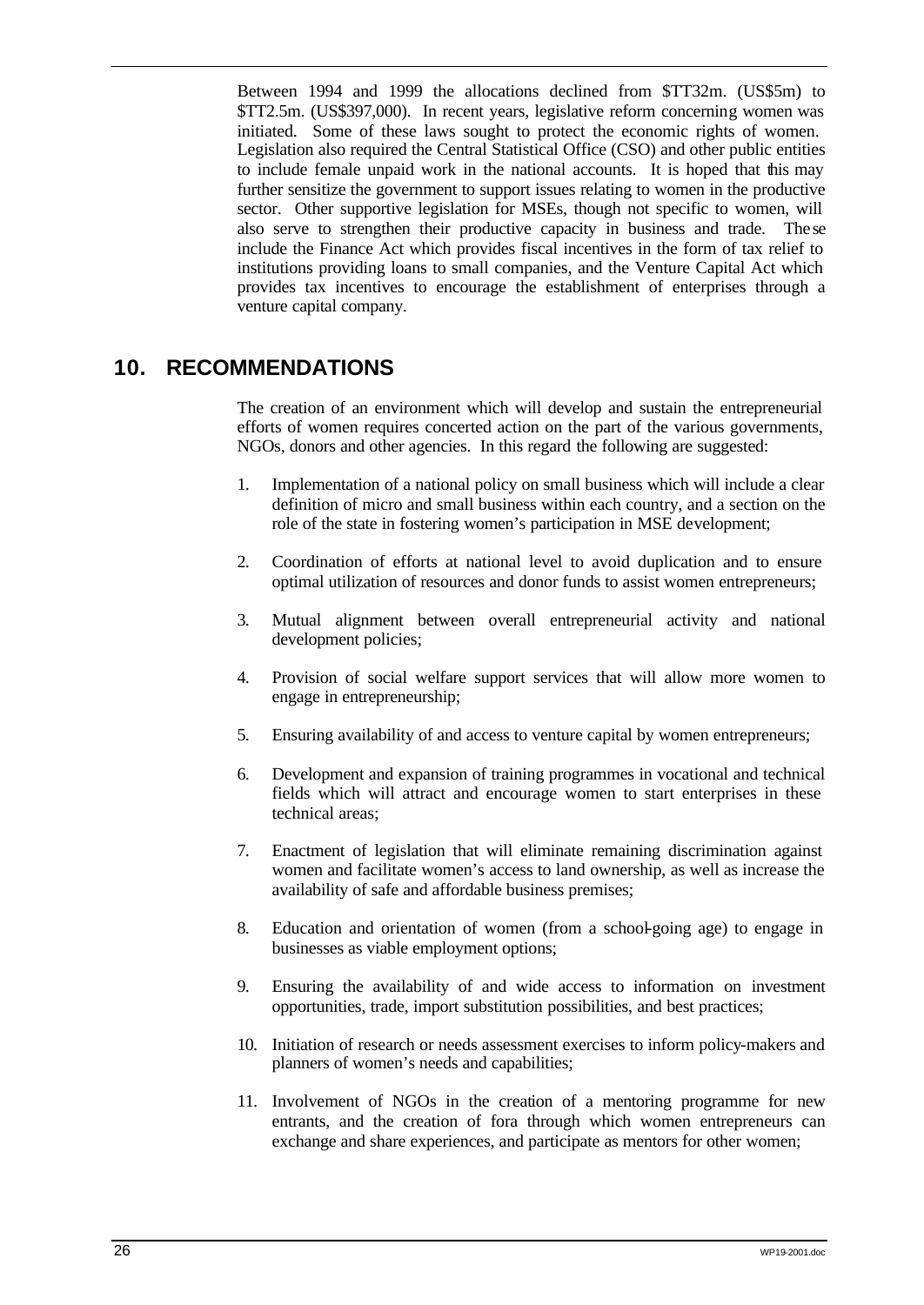- 12. Provision of a support network by NGOs for new women entrants into business, and provision of advisory services to help develop business plans and marketing strategies for products;
- 13. Creation of NGO financial intermediaries through which women's economic activities could be linked to formal credit services;
- 14. NGOs should play an advocacy role with and on behalf of women entrepreneurs;
- 15. Intensification of gender specific components within current business support programmes;
- 16. Creation of leadership training programmes at community level, facilitated by NGOs, to sensitize women to the importance of their role in development;
- 17. Implementation of efficient methodologies ensuring that women's contribution to development is captured, measured and included in national statistics,;
- 18. Initiation of gender-sensitization training for loans officers to enable them to be more empathetic to the credit needs of female entrepreneurs;
- 19. Promotion of management and skills training to prepare female entrepreneurs to manage their enterprises successfully.

The above recommendations, though not exhaustive, will provide the basis for discussion and action which will, in the long run, open up avenues for decent employment for women while improving the economic status of women through the alleviation of poverty.

# **11. RESEARCHER'S FOOTNOTE**

Women's successful entry into and participation in entrepreneurship are as much a result of an enabling social environment, as they are outcomes of certain attributes of creativity, risk-taking, independence of spirit, adaptability and diligence that women may possess.

Governments, donors, NGOs, and regional and international agencies such as the ILO are well positioned to contribute to the construction of a framework that will create the conditions conducive to the sustainable development of the MSE sector.

Any remedial initiatives require a well-informed knowledge base. In light of the fact that this study has revealed that there is much more to be added to the existing documented information on women's entrepreneurship, the ILO should be requested to explore the possibility of funding further primary research in this area (with particular reference to informal sector activities such as agriculture and commerce), that will result in the collection and compilation of a comprehensive database on women entrepreneurs, including their size, operations, needs, characteristics, challenges etc. This could be complemented by the organization of seminars throughout the Caribbean region on "Best Practices" geared towards women entrepreneurs. Such a forum would expose participants to an array of modalities that would assist in the development of vibrant and sustainable business ventures, while also facilitating the exchange of ideas and sharing of experiences among women. It will provide a framework within which practicable solutions could be formulated or replicated to meet the needs of women entrepreneurs.

Finally, in spite of the geographical closeness of the Caribbean countries, the socioeconomic, political and cultural differences across national borders are sufficiently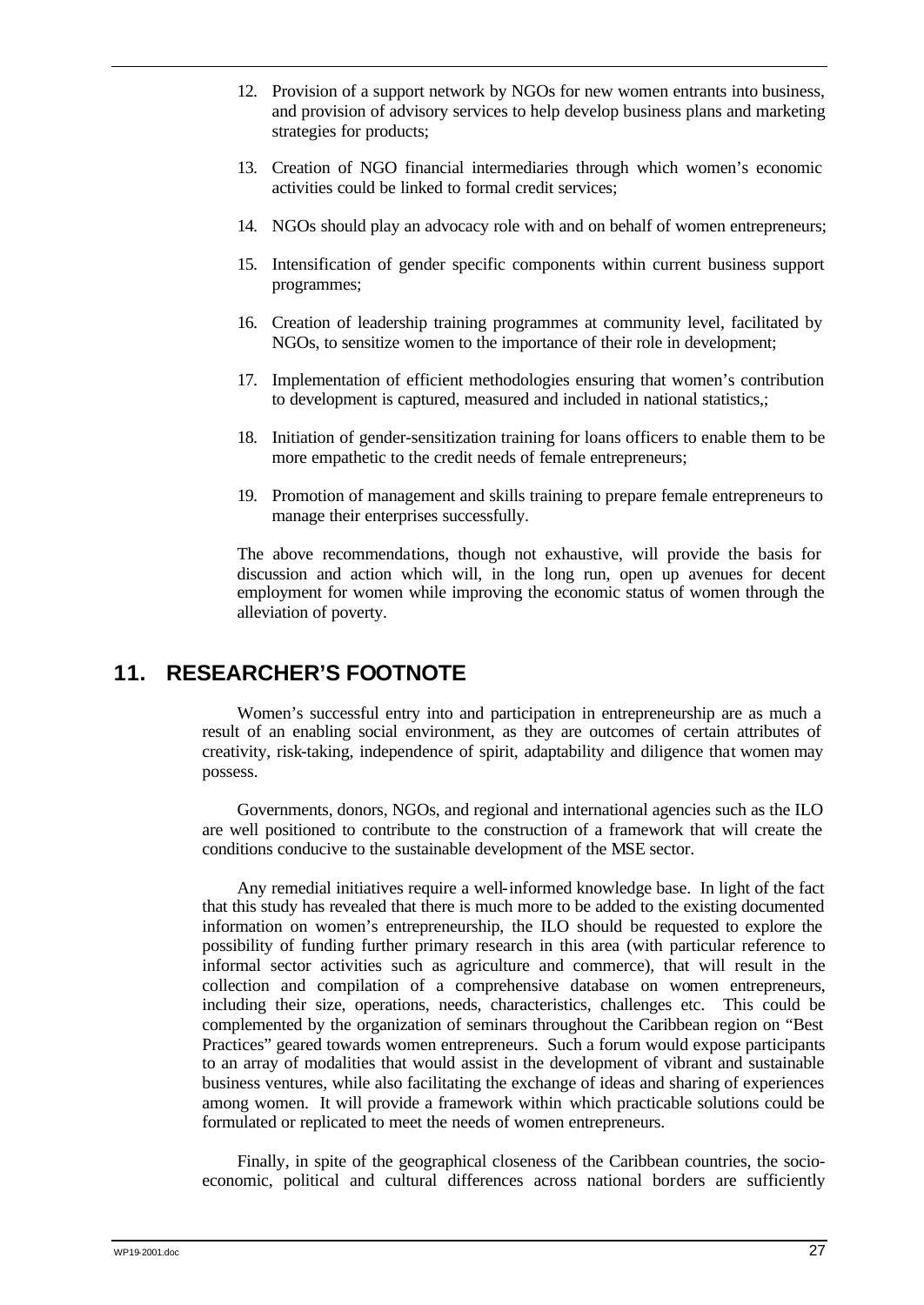significant and different to warrant expansion of this study to cover other countries, as these findings may not necessarily be representative of the region as a whole. In this regard, it is therefore suggested that the study be continued to include other countries within the Caribbean, such as Jamaica, Guyana and one of the Leeward or Windward islands such as Grenada, Dominica, St Kitts or Antigua.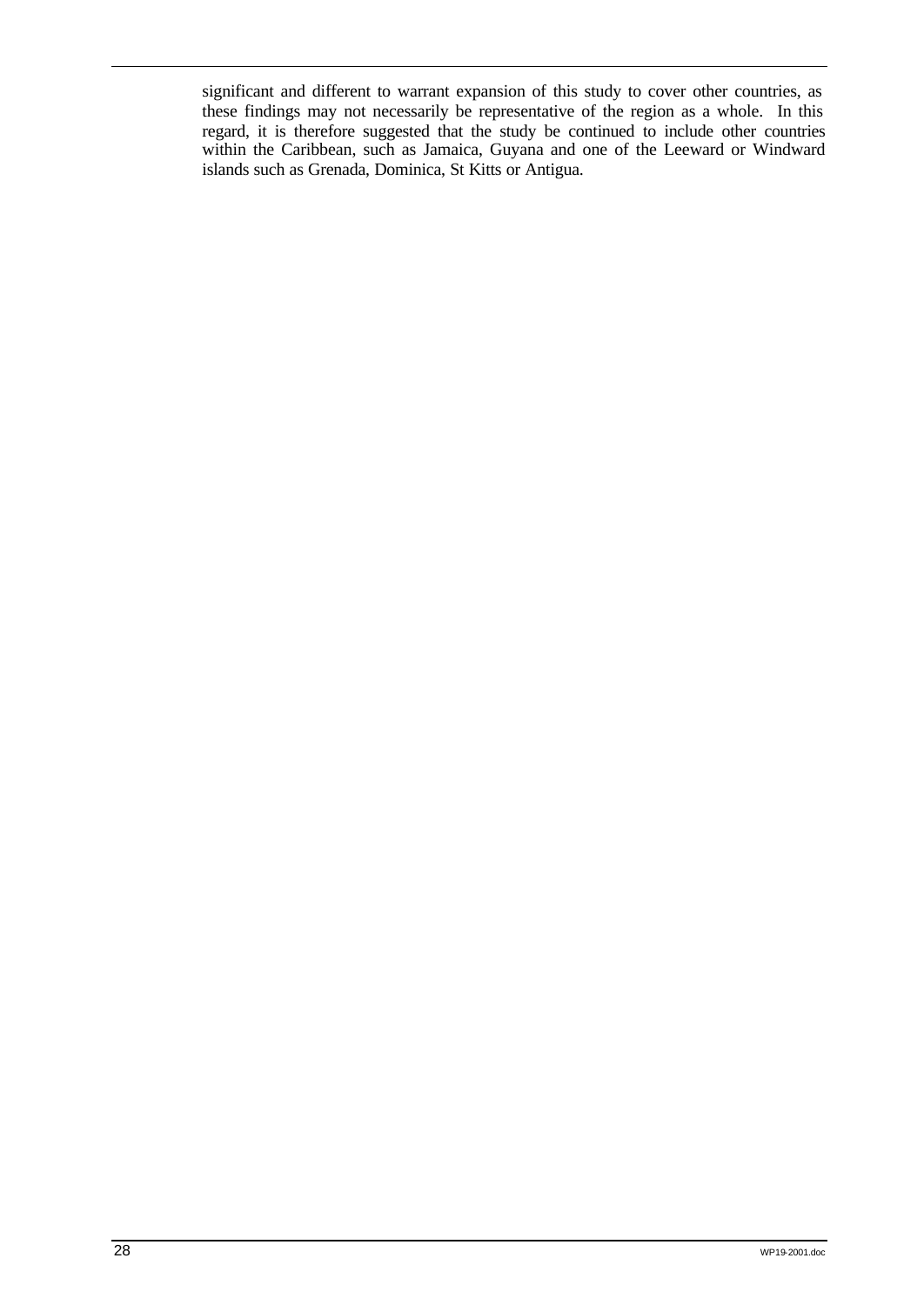# **BIBLIOGRAPHY**

Government of Barbados, 2000. Statement by Minister of Social Transformation to 23rd Special Session of the UN General Assembly

http:www.un.org/womenwatch/daw/followup/Beijing+5stat/statements/barbados6.htm>

Government of Barbados (1979/98). Barbados Statistical Service Department: *Informal sector survey*.

Government of Barbados (1980-1981) Population Census of the Commonwealth Caribbean, Barbados Vol. 2.

Government of Barbados (1992), Ministry of Economic Affairs (1993-2000). *Development plan: prosperity through increase productivity*.

Government of Barbados (1995). Corporate Affairs and Intellectual Property Office, cited in *The Report to the United Nations Fourth World Conference on Women, Beijing China*.

Government of Barbados (1997). Ministry of Industry, Commerce and Business Development - *First draft white paper on small business in Barbados*.

Government of Barbados: (1995). *Report to the United Nations Fourth World Conference on Women*, Beijing, China.

Barbados Investment and Development Corporation (undated). *Finance - sources and conditions for small business*.

Barrow, C and Greene, G.E (1979). "Small business in Barbados: a case of survival," Institute of Social and Economic Research (Eastern Caribbean).

Canadian International Development Agency (CIDA), 15 March 2000. Study of Gender Mainstreaming in the Caribbean <http:www.eclacpos.org/cdchtm/G0607.HTM>

CARICOM, 1991. Model Legislation on Equality for women in Employment <http:www.caricom.org/employment.htm>

CARICOM, 1997. Model Legislation on Issues Affecting Women <http:www.caricom.org/womenlegislation.htm>

CARICOM, 1998. Sub-programme 14.1: Gender and Development Review of 1998 <http:www.caricom.org/ccswkpg/ccswkpg14-1.htm>

CARICOM, Commonwealth Secretariat, UNIFEM, CAFRA (1998). Recommendations and Strategies for Action of Commonwealth Caribbean Regional Sy mposium on Gender, Politics. Peace, Conflict Prevention and Resolution (arising from conference held in Barbados, 23-26 November 1998).

The Centre for Small and Medium Sized Enterprises, 1997. Sector Assessment Study for the Small Business Development Programme in Trinidad and Tobago.

Chuta , E and C. Liedholm, 1975. The role of Small Scale Industry in Employment Generation and Rural Development: Initial Research Results done for Sierra Leone, Africa. Michigan: Michigan State University.

Co-operative Credit Union League (CCUL), 2000. Strengthening Women's Capacity in Production and Trade. A Draft Report Prepared for the Ministry of Culture and Gender Affairs.

Dalrymple, Kelvin, 2000. The Gender Budgets Initiative of the Commonwealth Secretariat: The Case of Barbados >http:www.undp.org/poverty/events/wkshop/budgets/bud\_abstracts.htm>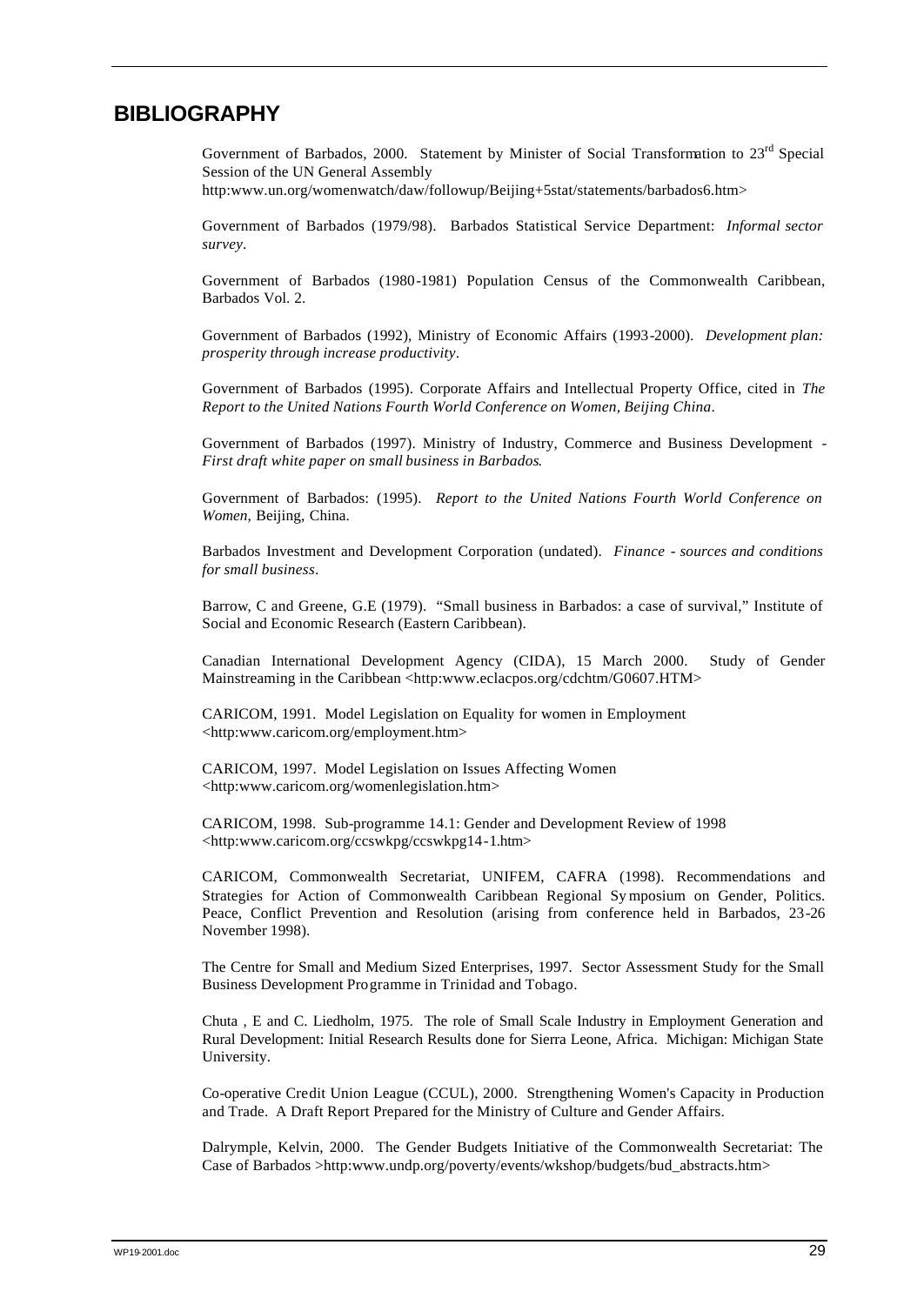Fried. S, 1998. Women's Experience as Small Scale Entrepreneurs, in Women in the Third world: An Encyclopaedia of Contemporary Issues. Edited by N.P. Stromquist, London.

ILO Caribbean Office (1998), Report of ILO Activities on Gender Issues and Concerns of Particular Importance to Women Workers (1995-98).

ILO (1999). "Employment Policy in a Small Island Economy", International Labour Organization, Caribbean Office, Port of Spain, Trinidad and Tobago.

ILO (2000). Small Enterprise Development in the Caribbean.

ILO (2000). Terms of Reference: "Factors affecting women entrepreneurship in small and cottage industries in the Caribbean", ILO Port of Spain, Trinidad and Tobago.

\_\_\_\_\_\_\_, 1997. Women Entrepreneurs in Micro and Small Businesses in Trinidad and Tobago. ILO Caribbean Multidisciplinary Advisory Team.

\_\_\_\_\_\_\_, 1998. Successful Stories of Women Entrepreneurs in Micro and Small Businesses in Trinidad and Tobago. ILO Caribbean Multidisciplinary Advisory Team.

Institute for Development and Strategic Studies (INDEST), *Survey of the Micro-enterprise Sector in Suriname*, (Paramaribo, 1994).

Kantor, Paula, 2001. *Promoting Women's Entrepreneurship Development based on Good Practice Programmes: Some Experiences from the North to the South*, Series on Women's Entrepreneurship Development and Gender in Enterprises (WEDGE), SEED Working Paper No. 9, International Labour Office, Geneva, 2001.

Karim, Nilufer Ahmed, 2001. *Jobs, Gender and Small Enterprises in Bangladesh: Factors Affecting Women Entrepreneurs in Small and Cottage Industries in Bangladesh*, Series on Women's Entrepreneurship Development and Gender in Enterprises (WEDGE), SEED Working Paper No. 14, International Labour Office, Geneva, 2001.

Leighton, F. 1951. Report on Handicrafts and Cottage Industries in the British West Indies. Development and Welfare Bulletin No. 31.

Mayoux, Linda, 2001. *Jobs, Gender and Small Enterprises: Getting the Policy Environment Right*, Series on Women's Entrepreneurship Development and Gender in Enterprises (WEDGE), SEED Working Paper No. 15, International Labour Office, Geneva, 2001.

Rao, Viriyala L., *The Services Sector in CARICOM*, (Georgetown: Caribbean Community (CARICOM) Secretariat, 1997).

\_\_\_\_\_\_\_, *Micro- and Small-enterprise (MSE) Finance in CARICOM*, (Georgetown: Caribbean Community (CARICOM) Secretariat, 1999).

Roseval, Wilfried R., *KMIO'S 2000: Een Onderzoek naar hun kennerken, behoeften en de aangrijpingspunten voor een doelgericht en efecectief beleid voor de KMIO sector in Suriname (Small and Medium Industrial Enterprises 2000)* (Paramaribo, September 1999).

Ross, D. 1991. Business and Society. London: Routledge.

SELA and UNDP (1998). "The informal sector, the micro, small and medium-sized enterprises and job creation in the Caribbean".

Simons, Reynold G., *The Micro- and Small-Enterprise Sector in Suriname*, (International Labour Office and Ministry of Labour of Suriname, 1995).

Small Business Development Company. Annual Reports 1996 - 1998.

Government of Suriname, National Gender Bureau (1999), Beijing +5.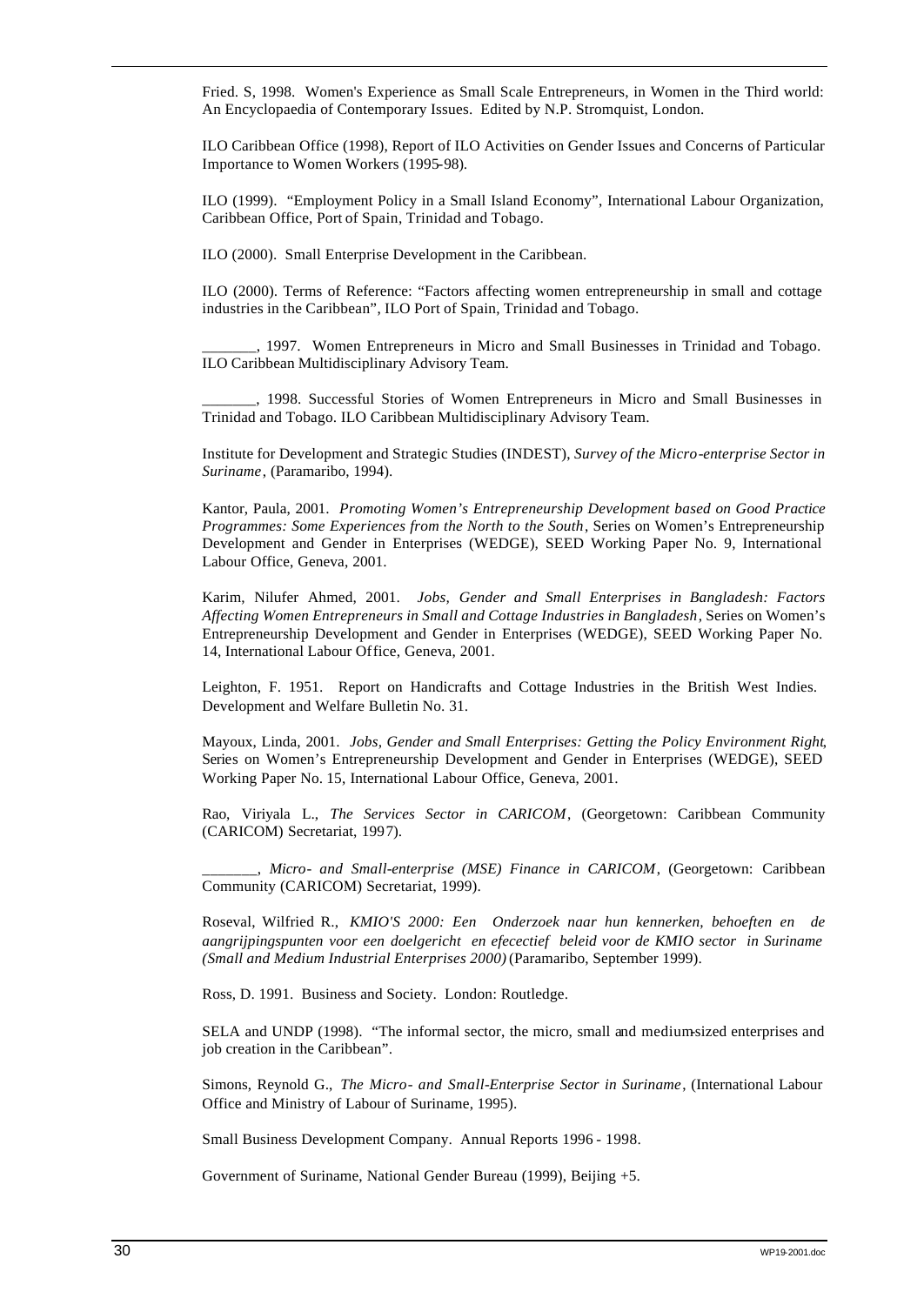Government of Trinidad and Tobago (1999), Responses to Questionnaire to governments on the implementation of the Beijing Platform for Action. http://www.un.org/womenwatch/daw/followup/trinidad.html

Government of Trinidad and Tobago, 2000. Implementation of the Beijing Platform for Action <http:www.un.org/womenwatch/daw/followup/trinidad.html>

Government of Trinidad and Tobago, 2000. Statement by Minister of Culture and Gender Affairs to 23<sup>rd</sup> Special Session of the UN General Assembly <http:www.un.org/womenwatch/daw/followup/Beijing+5stat/statements/trinidad6.htm>

UNIFEM (2000), Progress of the World's Women http://www.unifem.undp.org/progress/ww/

Van Elk K, 1996. National Baseline Survey: Characteristics and Constraints of Small Businesses in Trinidad and Tobago. A sample Survey among 2014 Businesses. Project implemented by EIM, ISER and WRI.

## *Other Websites Covering Women's Entrepreneurship and Gender Issues in Caribbean Countries*

CARICOM: The Caribbean Community

http://www.caricom.org/expframes2.htm

CEDAW: Commission on the Elimination of Discrimination Against Women

http://un.org/womenwatch/daw/country/index.html

Commonwealth Secretariat:

http://www.thecommonwealth.org

ECLAC/CDCC:

http://www.sdnp.undp.org/eclac/CARLINKS/home.htm

IADB: Inter-American Development Bank

http://www.iadb.org/sds/prolead/

http://www.iadb.org/exr/topics/women.htm

http://www.iadb.org/sds/wid/index\_wid\_e.htm

UNIFEM:

http://unifem.undp.org/beijing+5/index.html

World Bank: (Gender in Latin America and the Caribbean)

http://wbln0018.worldbank.org/external/lac/lac.nsf/6d4b30e19dbb70ee52ca4852568190057d952? OpenDocument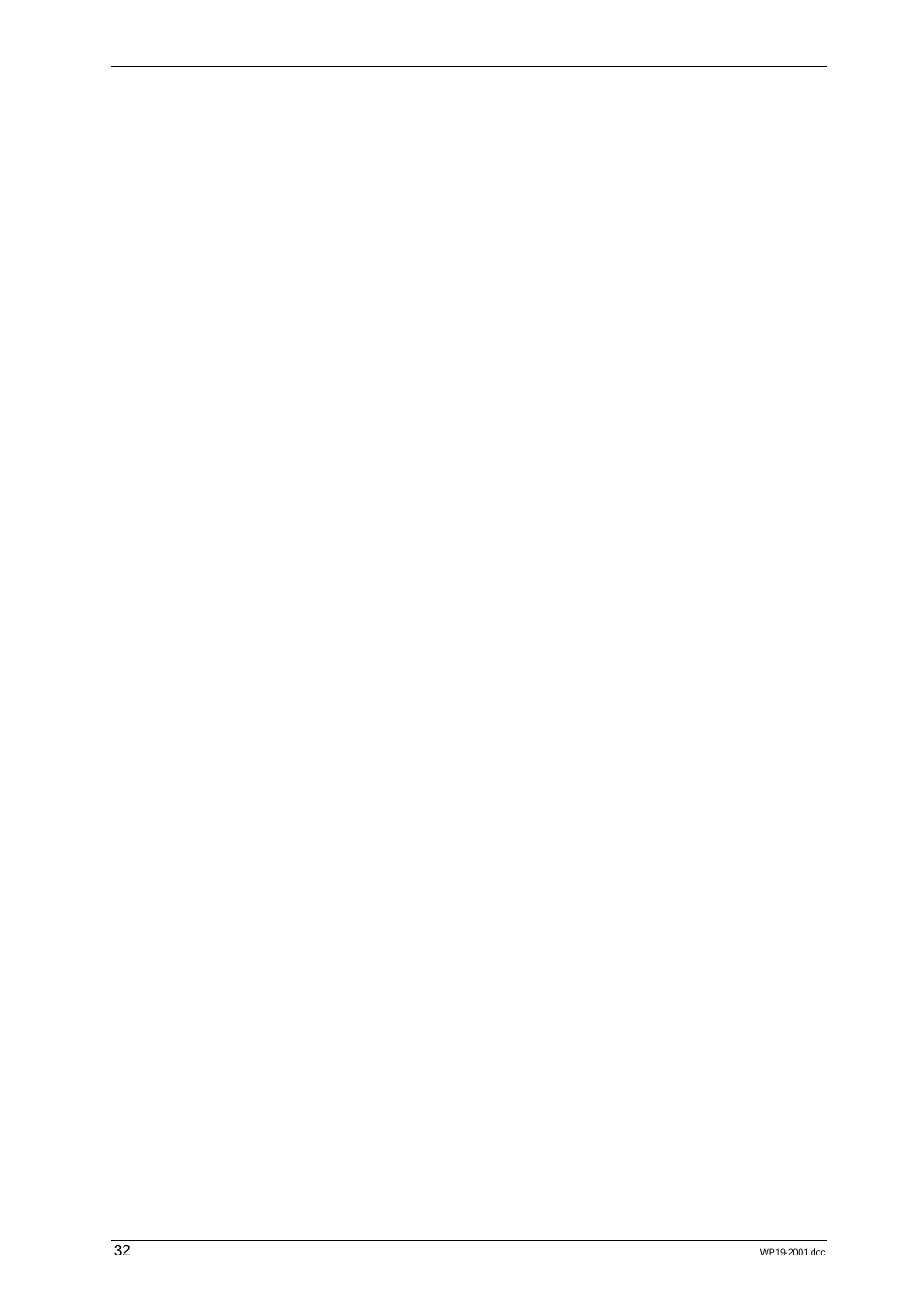# **ANNEX 1**

# **JOBS, GENDER AND SMALL ENTERPRISES: Country Paper on Barbados**

prepared by

Elbert N. Ellis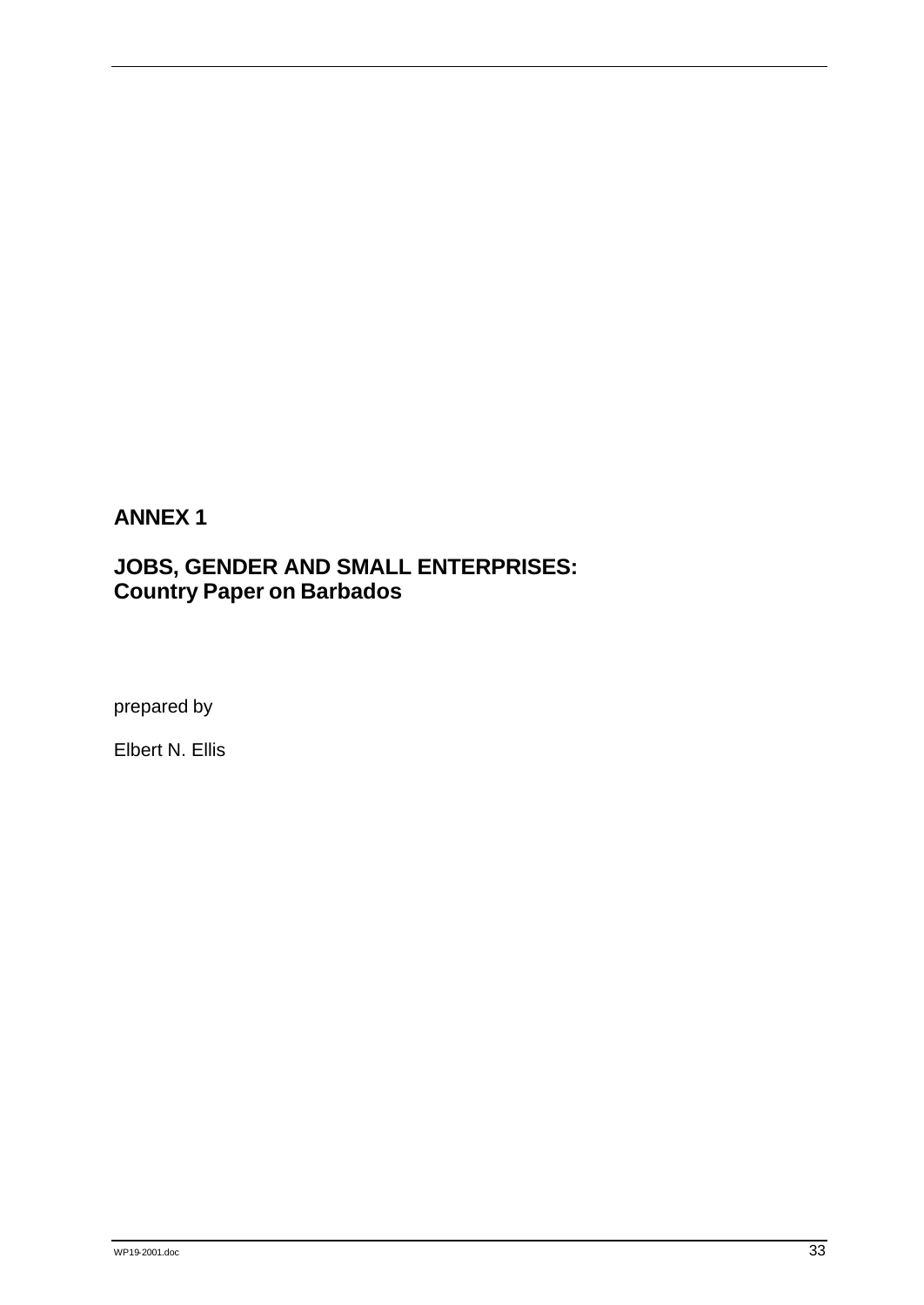# **1. BACKGROUND INFORMATION ON MSEs IN BARBADOS**

## **1.1 Overview**

Within the context of unprecedented global capital accumulation, and the emphasis on trade liberalization facilitated by free markets and globalization, the importance of the micro and smallscale enterpris e sector to the development process has come to the fore. The current interest in the role of this sector in developing countries particularly, stems largely from the widespread concern over unemployment.<sup>20</sup> A number of reports carried out on regional and international initiatives highlight the greater labour intensity of most small businesses and the importance of channeling a greater share of investment towards them.<sup>21</sup>

As much of the micro and small-scale enterprise sector tends to operate at the periphery of the formal economy, there is the recognition that intense competition will impact negatively on the sustainability of their operations, with consequent implications for long-term employment, the socio-economic conditions of the people involved and, ultimately, on poverty levels.

As stated in the Terms of Reference for this report<sup>22</sup>, a large number of those engaged in small and cottage industries are women and they are faced with additional burdens of:

- (a) Encountering the common problems experienced by small-scale entrepreneurs;
- (b) Carrying the added burden of family and domestic responsibilities;
- (c) Dealing with additional legal, economic, social, cultural, educational and technological  $barrier^{\frac{23}{3}}$ .

These constraints will vary depending on prevailing cultural and socio-economic contexts.

## **1.2 Scope of the Study**

This study seeks to address the myriad issues, constraints and barriers affecting women entrepreneurs in Barbados. It is important to note from the outset that, based on the required methodological approach involving essentially secondary desk research, some limitations were encountered.

(i) Research and documented evidence on women's issues is very limited as the available information tends to examine small-scale enterprise holistically, with no distinction between female and male entrepreneurs.

<sup>20</sup> "First Draft White Paper on Small Business in Barbados" (1997), Ministry of Industry, Commerce and Business Development, p.1. This document has not been finalized and ratified by Cabinet.

 $^{21}$  ibid.

 $2<sup>22</sup>$  Terms of Reference: Factors Affecting Women Entrepreneurship in Small and Cottage Industries in the Caribbean (ILO), 2000, p. 1.

<sup>23</sup> "Small Business in Barbados: A Case of Survival", Institute of Social and Economic Research (Eastern Caribbean); Christine Barrow and J.E. Greene, 1979, p. 4.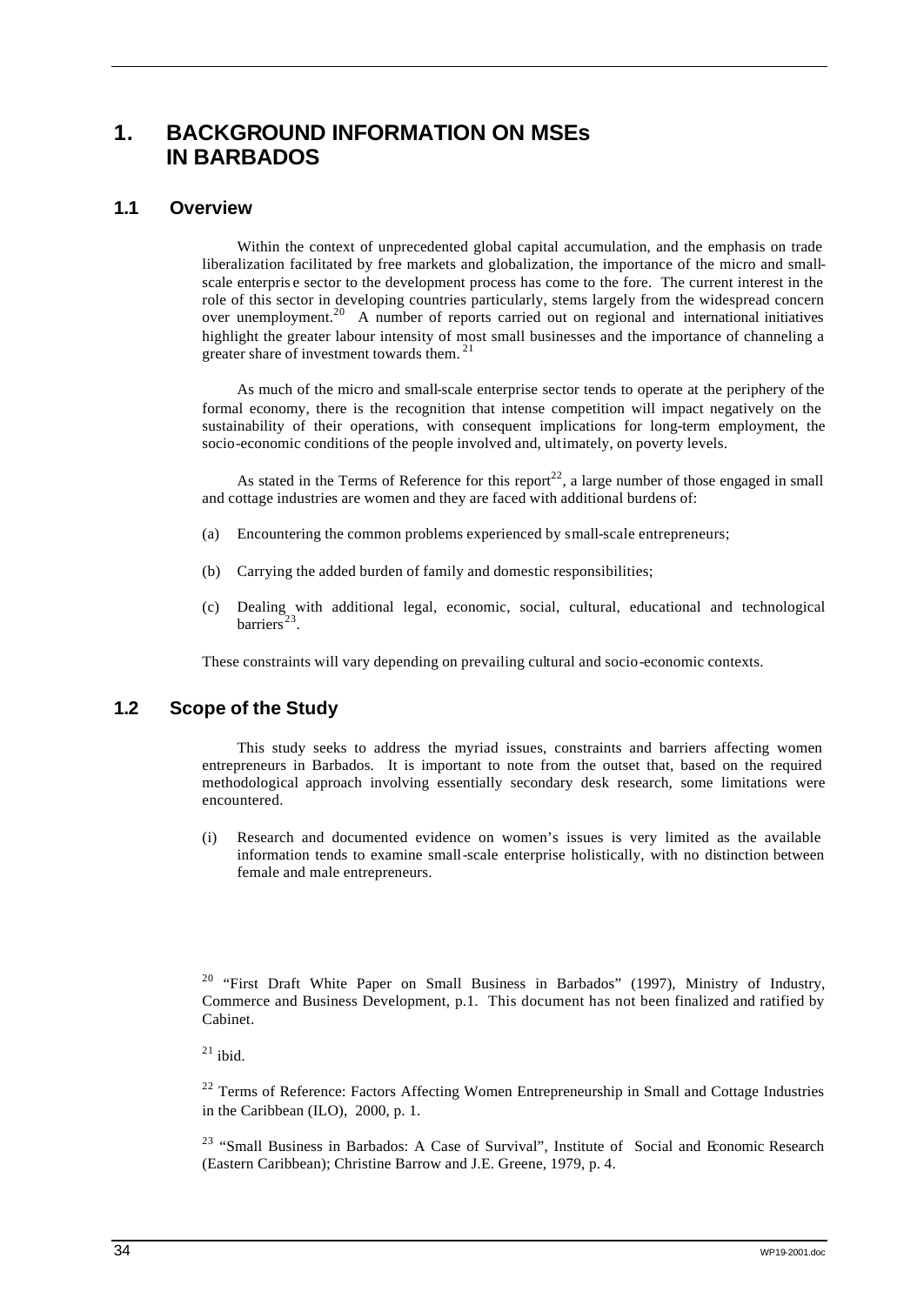- (ii) Where statistical data were located in some instances, they were not disaggregated by sex, which stymied comparison between women and men entrepreneurs over time periods.
- (iii) A limited number of interviews with key informants was conducted in an attempt to explore some issues in greater depth. Hence the results cannot of these interviews cannot be generalized to reflect the overall situation affecting women entrepreneurs in the small-scale sector in Barbados. The report, therefore, serves to identify broadly the context and policy framework in which women entrepreneurs operate in Barbados. It also emphasizes the need for longer-term, baseline research aimed at reaching a clearer understanding of the situation facing women entrepreneurs in this sector, with a view to making suggestions for their longterm sustainable development.

## **1.3 Classification of Enterprises**

For the purpose of this paper, the terms "small business", "small enterprise sector", "cottage industries", and "microenterprises" will be used interchangeably. Cottage industries, according to some writers, are usually born out of household businesses and associated with one or more of the following characteristics:

- Production activities conducted in the place of residence of the business person;
- Units employ mostly family labour;
- Units are run mainly on family labour;
- n Markets for the units' products are limited to the locality where the businesses are situated.

Barrow and Greene<sup>24</sup> note that modifications need to be made within this classification when it is applied to Barbados. In their assessment, most household businesses depend mainly on nontechnical labour and rely almost exclusively on family labour, but are complementary to some other activity. During the early period in Barbados (1970s), craft and fine art industries such as basket weaving, the utilization of sea shell articles for a variety of ornaments, and wood-carving were prominent. But more recently this sector has diversified into other areas of business activity.<sup>25</sup> By comparison, another aspect of household business enterprises highlighted by Shetty<sup>26</sup> possesses the following characteristics:

- They are the principal means of livelihood for the people engaged in the activity;
- n They depend mainly on the utility value of the products, rather than the artistic or sentimental considerations;
- They need not depend entirely on family labour, and may also employ outside hired labour;
- n They need not necessarily be located in the dwelling places of the artisans concerned, but may be housed separately;
- n The skills and training involved in these industries can be acquired through institutions, without detracting from the quality of the operation;

 $24$  ibid, p. 5.

<sup>25</sup> ibid, p. 5.

 $26$  ibid, p. 5.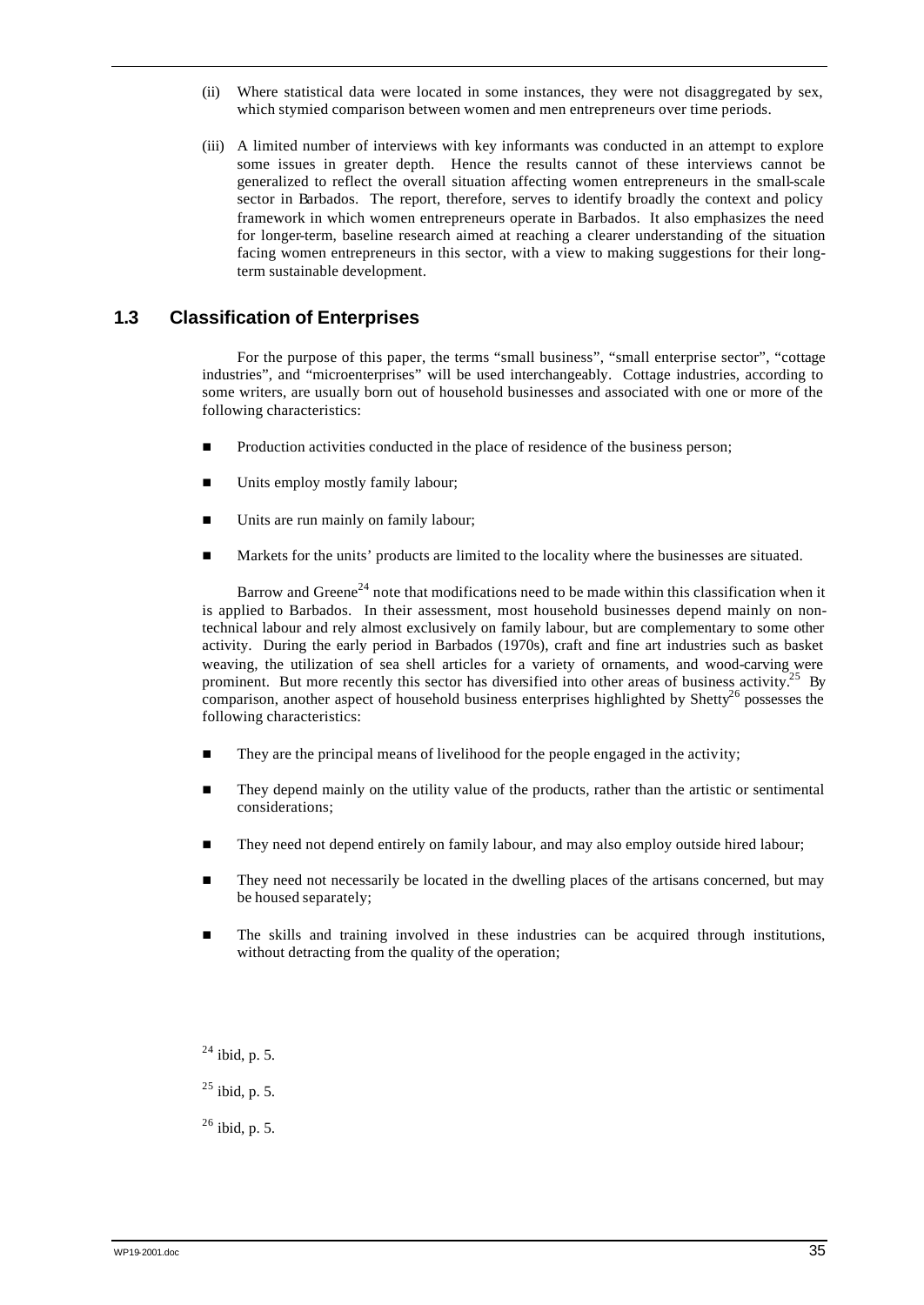**n** They may be run on electricity or other power driven material, and can be reoriented into small-scale organized units.

The lessons to be learned from this situation are that many of these operations can be seen in effect as small-scale industrial establishments "in the making", although a large percentage may continue to operate within the informal sector. There is also a clear indication that women are well represented within this sector.

# **2. SCALE, SCOPE AND PROFILE OF SMALL AND COTTAGE INDUSTRIES IN BARBADOS**

## **2.1 Background Information on the MSE Sector**

There has been no detailed analysis at the national level in relation to the MSE sector in general or in relation to women entrepreneurs specifically, in order to determine the scale, scope and profile of small and cottage industries with any high degree of confidence. This experience is in congruence with the ILO's *Employment Policy in a Small Island Economy – Barbados* (ILO, 1999)*.* In this connection, the absence of data at the national level presents a major problem for analysis and policy development. Furthermore, although some statistical data may be available from the various organizations or institutions which support the microenterprise sector, there are severe constraints as no one institution coordinates and maintains comprehensive statistical information on these enterprises.<sup>27</sup>

## **2.2 The Issue of Definition**

Despite the lack of a universally accepted and scientifically precise definition of the microenterprise sector (which embraces a large component of informal businesses), there are some broad distinctions and classifications that can be made and which provide an adequate representation of the sector in Barbados. Some criteria applied in Barbados are as follows:

- (i) The BIDC<sup>28</sup> defines a "small manufacturing business" as having three of the following characteristics:
	- Sales of not more than BDS  $$500,000^{29}$  per year;
	- Investment of not more than BDS \$100,000:
	- $\blacksquare$  Use of factory space of 4,000 sq. ft. or less;
	- Employment of 25 persons or less.
- (ii) BIMAP<sup>30</sup> defines a small business as "an enterprise" which meets any two of the following criteria:
	- Not more than BDS \$1.0 million in equity;

 $27$  "Employment Policy in a Small Island Economy", International Labour Organization, Caribbean Office, Port of Spain, Trinidad and Tobago, 1999, p. 73.

 $^{28}$  BIDC is the acronym for the Barbados Investment and Development Corporation.

<sup>29</sup> At the time of writing, the exchange rate between the Barbados  $\frac{1}{2}$  and US  $\frac{1}{2}$  was 2 BD\$ = 1 US\$.

 $30$  BIMAP is the acronym for Barbados Institute for Management and Productivity.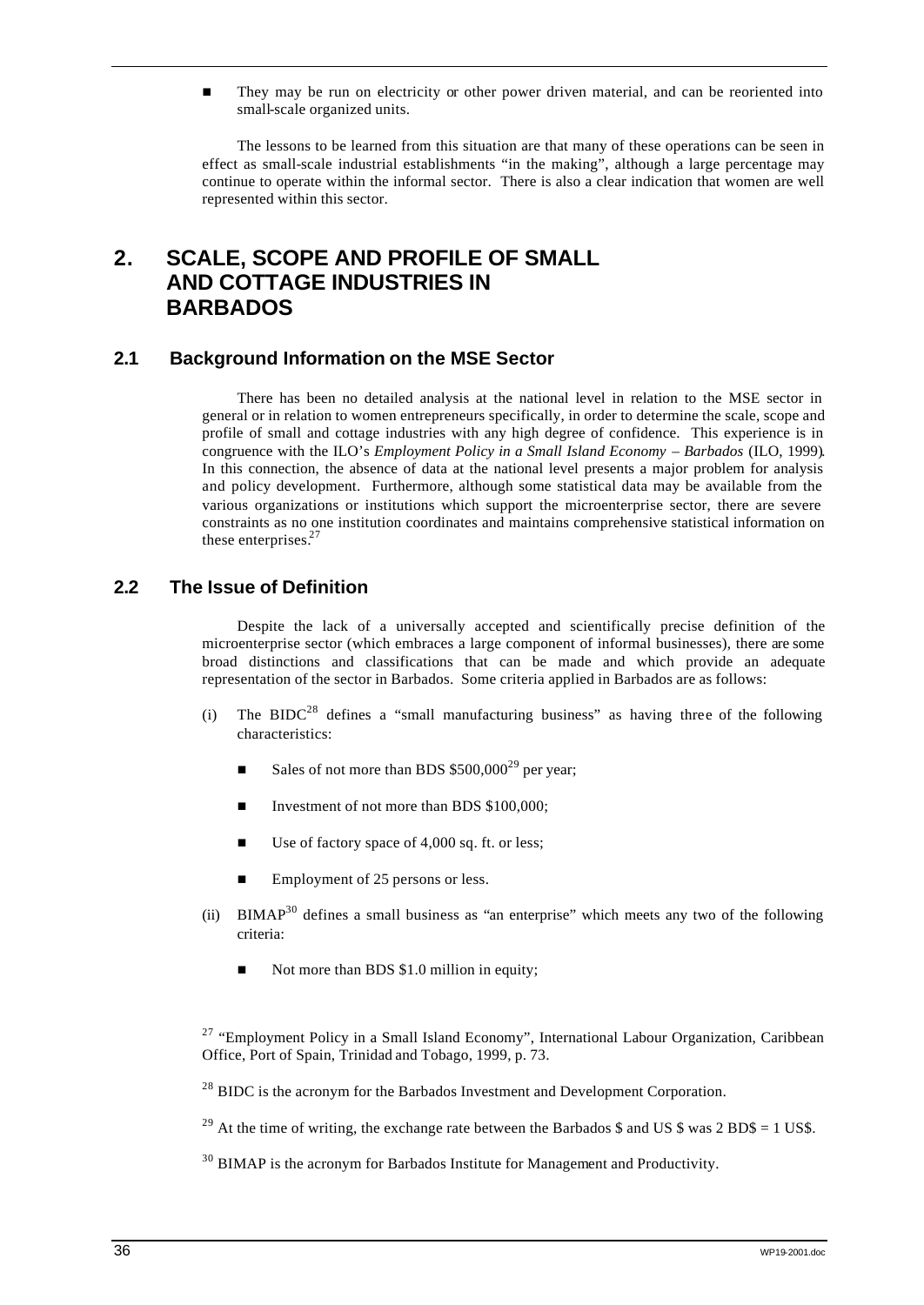- Not more than BDS \$2.0 million in annual sales;
- Not more than 25 employees.
- (iii) The CDB's<sup>31</sup> Caribbean Technological and Consultancy Services Network defines a "small business" as:
	- Less than 4,000 sq. ft. of manufacturing area;
	- Less than BDS \$100,000 investment in equipment;
	- Example Less than BDS \$250,000 annual sales;
	- $\blacksquare$  Less than 25 employees.
- (iv) The Government of Barbados' Draft White Paper on Sma ll Business as well as the Small Business Development Act (1999) considers "small business" as any enterprise in which a small-scale operator is engaged in a gainful business activity, whether as an individual, in partnership or in a corporation. A small business in this context is thereby defined as an enterprise which meets any two of the following criteria:
	- Not more than Bds. \$1.0 million in equity;
	- Not more than Bds. \$2.0 million in annual sales;
	- $\blacksquare$  Not more than 25 employees.

In the Barbadian context<sup>32</sup> this definition includes the following: sole proprietors; service providers (e.g. beauty salons, secretarial services, ground transportation operators); small farmers; and professionals. Despite the varied criteria of the institutions cited previously, the common denominator in categorizing small business is predicated on businesses employing 25 employees or less.

Any discussion of the microenterprise sector, of necessity, must engage the realities and importance of the informal sector. This sector is defined within the Barbados' Statistical Service Department – Informal Sector Survey 1997/98 as the sector which excludes businesses with the following characteristics:

- (i) Type of legal organization/ownership of the business: incorporated enterprise, or registered cooperative;
- (ii) Type of accounts kept on an ongoing basis: records of withdrawals of income by owners, income statements or balance sheets;
- (iii) Registration with the Inland Revenue Department;
- (iv) Payment of employees' contributions to the National Insurance Department.

The resulting definition corresponds to the international statistical definition of the informal sector as it was adopted in the Fifteenth International Conference of Labour Statisticians (ICLS, 1993), and included in the revised System of National Accounts  $(SNA, 1993)^{33}$ . The informal

 $31$  CDB is the acronym for Caribbean Development Bank.

 $32$  op. cit. p. 16.

<sup>33</sup> "Barbados Statistical Service Department: Informal Sector Survey 1997/98", Government of Barbados, p. 9.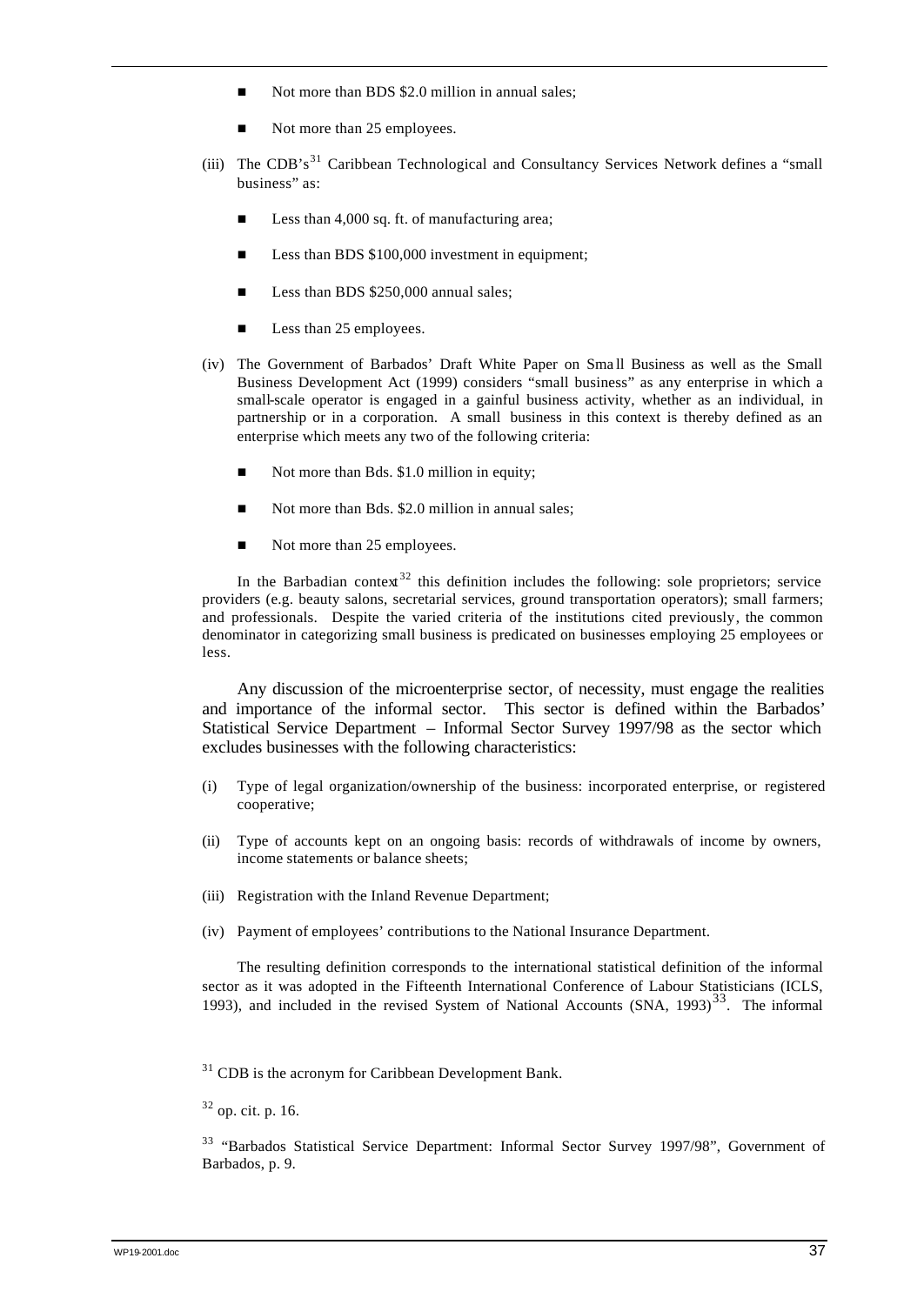sector functions outside the regulatory framework and plays a significant role both as a breeding ground for the development of small business, and in contributing to the economic development of Barbados. However, it is apparent that the policy and institutional framework within which the informal sector activities could develop is not adequately defined  $34$ .

The rise of the informal sector can be attributed to many factors in Barbados, including the incapacity of the formal public and private sectors to generate employment. It also acts as a survival strategy of the "new poor"<sup>35</sup> which arose mainly as a consequence of the austerity programme implemented during the early years of the 1990s in Barbados under the tutelage of the International Monetary Fund (IMF). It can also be seen as a response to labour market flexibility, the existence of profitable opportunities outside the formal sector, and in some instances the perceived desire to escape regulation<sup>36</sup>. The sector includes own account workers operating and owning their businesses, as well as small-scale employers with a small number of hired workers and apprentices.

Given its wide diversity and lack of homogeneity, uncertainty exists in identifying ways of assisting those operating in the informal sector. Precisely as a result of this uncertainty, the Statistical Service Department's Informal Sector Survey went a long way towards providing important data in this regard, crucially disaggregated by sex (Table 1).

As Table 1 shows, in most areas of economic activity, male-run operations were more common than female-run operations. In the areas of Construction, Manufacturing, Tourism, Finance and Business and Personal Services Industries, male-run businesses were very common, while female -run businesses were marginal in number and non-existent in some sectors, as in Tourism and Business Service Sectors<sup>37</sup>. The data further demonstrate that in Transport and Communications, and General Services activities, female -run operations occurred more frequently. They often occurred at a ratio approaching approximately one female for every two males<sup>38</sup>.

<sup>34</sup> op. cit. p. 17.

<sup>35</sup> For a fuller discussion of this see, " The Informal Sector, the Micro, Small and Medium-Sized Enterprises and Job Creation in the Caribbean ", SELA and UNDP, June, 1998.

 $36$  op. cit. p. 17.

<sup>37</sup> op. cit. p. 20.

<sup>38</sup> op. cit. p. 20.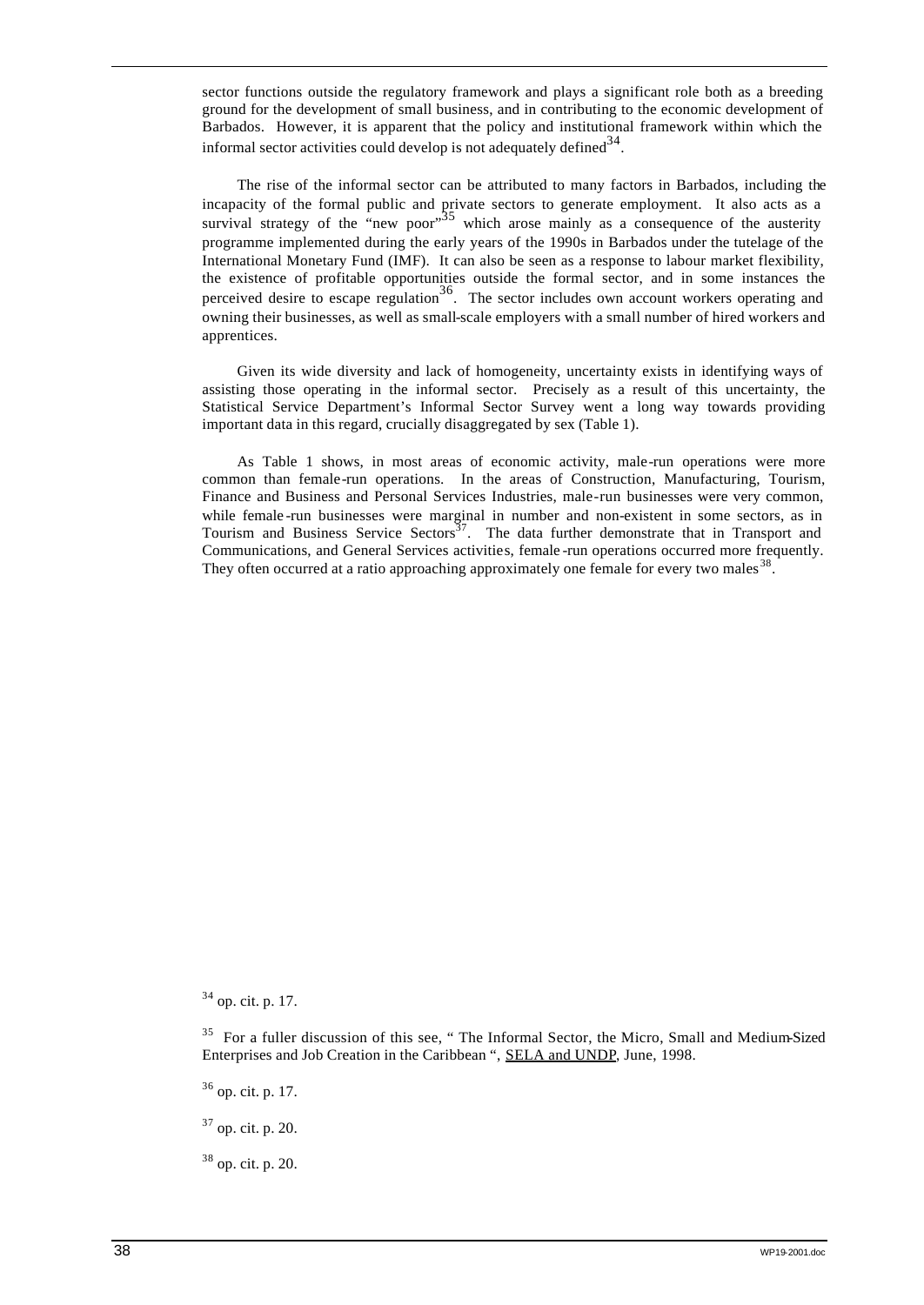## **Table 1: Industries by Types of Ownership**

| Industry                                                                                                       |         | Male  |        | Female | <b>Both Sexes</b> |
|----------------------------------------------------------------------------------------------------------------|---------|-------|--------|--------|-------------------|
| Agriculture                                                                                                    | 50.35%  | 787   | 49.65% | 776    | 1,563             |
| Manufacturing                                                                                                  | 86.19%  | 312   | 13.81% | 50     | 362               |
| Construction                                                                                                   | 91.70%  | 431   | 8.30%  | 39     | 470               |
| <b>Distribution</b>                                                                                            | 50.28%  | 1,163 | 49.72% | 1,150  | 2,313             |
| Tourism                                                                                                        | 100.00% | 58    |        |        | 58                |
| Transport & communication                                                                                      | 64.95%  | 139   | 35.05% | 75     | 214               |
| Finance & business services                                                                                    | 100.00% | 45    |        |        | 45                |
| Personal services                                                                                              | 84.75%  | 50    | 15.25% | 9      | 59                |
| General services                                                                                               | 67.96%  | 367   | 32.04% | 173    | 540               |
| Not stated                                                                                                     | 72.16%  | 70    | 27.84% | 27     | 97                |
| Total                                                                                                          |         | 3,422 |        | 2,298  | 5,721             |
| Source: Barbados Statistical Service Department: Informal Sector Survey 1997/98 Government of Barbados, p. 20. |         |       |        |        |                   |

In Agriculture, the numbers were 787 male operators to 776 female operators, while in Distribution there were 1,163 males and 1,150 females. Collectively, there was an overall male bias of 3 to 2 frequency (ratio of men to women) among Informal Sector (IS) operators.

In a further assessment of the profile of microenterprises and small and cottage industries, type of ownership needs to be evaluated (see Table 2).

| Industry                                                                                                        |       | Sole Ownership |                             |                | Partnership    |                             | Not<br><b>Stated</b>        |
|-----------------------------------------------------------------------------------------------------------------|-------|----------------|-----------------------------|----------------|----------------|-----------------------------|-----------------------------|
|                                                                                                                 | Male  | Female         | <b>Both</b><br><b>Sexes</b> | Male           | Female         | <b>Both</b><br><b>Sexes</b> | <b>Both</b><br><b>Sexes</b> |
| Agriculture                                                                                                     | 750   | 769            | 1,519                       | 36             | 7              | 43                          | $\theta$                    |
| Manufacturing                                                                                                   | 312   | 50             | 362                         | $\overline{0}$ | $\overline{0}$ | 0                           | $\theta$                    |
| Construction                                                                                                    | 424   | 39             | 463                         | 7              | $\theta$       | 7                           | $\theta$                    |
| <b>Distribution</b>                                                                                             | 1,058 | 1,123          | 2,181                       | 71             | 18             | 89                          | 44                          |
| Tourism                                                                                                         | 43    | $\Omega$       | 43                          | $\theta$       | $\overline{0}$ | $\mathbf 0$                 | 15                          |
| Transport &<br>communication                                                                                    | 139   | 75             | 214                         | $\overline{0}$ | $\overline{0}$ | $\mathbf 0$                 | $\theta$                    |
| Finance & business<br>services                                                                                  | 36    | $\mathbf 0$    | 36                          | $\mathbf 0$    | $\mathbf 0$    | $\mathbf 0$                 | 9                           |
| Personal services                                                                                               | 50    | 9              | 59                          | $\theta$       | $\theta$       | $\Omega$                    | $\theta$                    |
| General services                                                                                                | 367   | 162            | 529                         | $\theta$       | 11             | 11                          | $\theta$                    |
| Not stated                                                                                                      | 70    | 20             | 90                          | $\Omega$       | 0              | 0                           | 7                           |
| Total                                                                                                           | 3,249 | 2,247          | 5,496                       | 114            | 36             | 150                         | 75                          |
| Source: Barbados Statistical Service Department : Informal Sector Survey 1997/98 Government of Barbados, p. 21. |       |                |                             |                |                |                             |                             |

## **Table 2: Industries by Types of Ownership**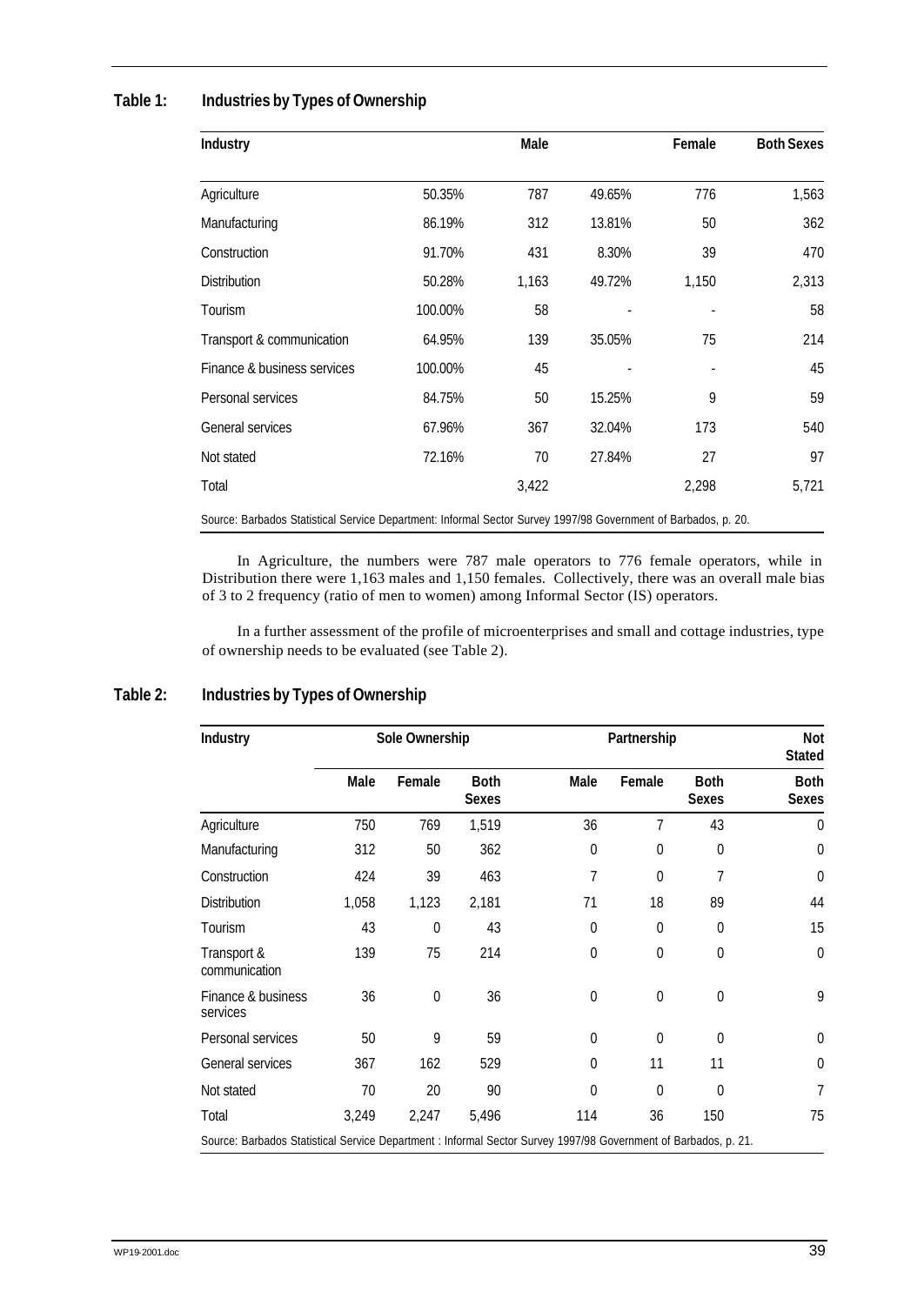In Table 2, it is seen that 5,496 (96 per cent) of all Informal Sector (IS) operations had a Single Person Ownership type structure, while 150 (2.6 per cent) were partnerships. Of these Single Owner operations, at least 3,249 (59 per cent) were male-headed, while approximately 2,247 (41 per cent) were female run.<sup>39</sup> Partnerships were generally male-headed operations. Of the 150 partnerships identified, 114 (76.0 per cent) were male-headed units, as opposed to 36 that were female -headed. Attempts to access data disaggregated by sex in relation to the registrations of businesses in the formal sector were hampered by lack of available information. The Corporate Affairs and Intellectual Property Office, which is mandated to register new business, did not have a system in place to facilitate this. The required manual disaggregation, due to its potentially timeconsuming nature, fell outside the scope of this report, but a review of the Report to the United Nations Fourth World Conference on Women, Beijing China, 1995, provides useful statistics (see Table 3).

#### **Table 3: Proprietors in Business Establishments: New Registrations – Number of Businesses: 1985 & 1993**

|                                                                                                                                                                  | Year   |        |
|------------------------------------------------------------------------------------------------------------------------------------------------------------------|--------|--------|
|                                                                                                                                                                  | 1985   | 1993   |
| Total                                                                                                                                                            | 532    | 890    |
| Female                                                                                                                                                           | 98     | 273    |
| Female %                                                                                                                                                         | (18.4) | (30.7) |
| Male                                                                                                                                                             | 379    | 520    |
| Male%                                                                                                                                                            | (71.2) | (58.4) |
| Jointly (Male & Female)                                                                                                                                          | 55     | 97     |
| Jointly %                                                                                                                                                        | (10.3) | (10.9) |
| Source: Corporate Affairs and Intellectual Property Office, cited in, The Report to the United Nations Fourth World Conference on<br>Women, Beijing China, 1995. |        |        |

In conjunction with Table 4, which looks at household headship in the years 1980 and 1990, some inferences can be made about the proportion of males and females heading households and the percentages of both groups registering their businesses. Although Caribbean society is characterized sociologically and historically as predominated by female heads of households (matrifocality), the data presented inform that the two inter-censal periods (1980 and 1990) saw male-headship as exceeding female-headship by 12.2 percentage points in 1980 and 13 percentage points in 1990. Concomitantly, male registration of businesses in 1985 outstripped that of females by 52.8 percentage points. The year 1993 showed a similar trend in favour of males of 27.7 percentage points, but a significant drop from the 1985 figures. An analysis of the contemporary situation (2001) would prove interesting when the relevant data become more readily available and disaggregated by sex.

<sup>39</sup> op. cit. p. 21.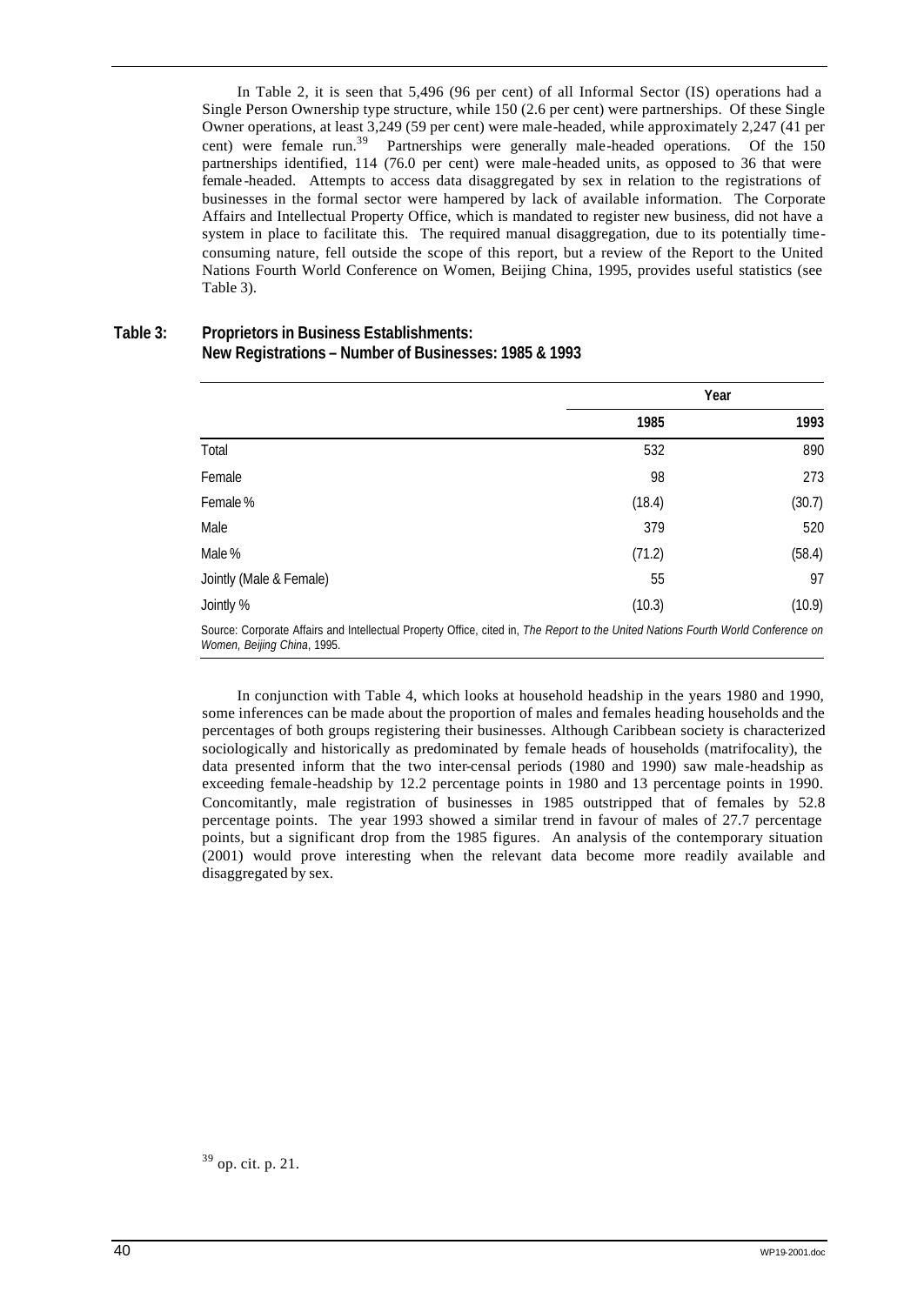### **Table 4: Heads of Households: 1980 & 1990**

|                                                                                                                                 | 1980   | 1990   |
|---------------------------------------------------------------------------------------------------------------------------------|--------|--------|
| Total                                                                                                                           | 67,138 | 75,170 |
| Female                                                                                                                          | 29.495 | 32,674 |
| Female %                                                                                                                        | (43.9) | (43.5) |
| Male                                                                                                                            | 37,643 | 42,496 |
| Male %                                                                                                                          | (56.1) | (56.5) |
| Sources: 1980-1981 Population Census of the Commonwealth Caribbean, Barbados Vol. 2, Table 11.1.1, 1990 Census, Table<br>10.03. |        |        |

# **3. PERSONAL ENTREPRENEURIAL CHARACTERISTICS OF FEMALE AND MALE ENTREPRENEURS**

Based on general information gathered from key informants,  $40$  the main differences in personal entrepreneurial characteristic between female and male entrepreneurs are as follows:

## **3.1 Female Entrepreneurs**

- (a) Many female entrepreneurs are said to be in business out of economic necessity.
- (b) Women tend to underestimate their skills in comparison to men. They are very eager to take advantage of opportunities such as seminars, bazaars, etc. to help them to upgrade their skills and business capabilities, as well as to build up their level of confidence.
- (c) Women tend to be more cautious in their approach to business in the sense that they are more patient than men, and are willing to wait for a longer period of time for their businesses to grow.
- (d) Motivation between men and women seems to be different. Women tend to operate in small business and maintain a clear focus on their additional duties and obligations to their family/household. Hence, their main priority is in having adequate finance in hand to meet family commitments, even if they do not obtain an income or salary at month end.
- (e) Women tend to be largely in the services sector. One view advanced by a key informant is that "as women are inherently maternal and intrinsically see themselves as providers for their families, they have a predisposition to enter this sector".
- (f) Women tend to start businesses that they can manage adequately and financially, bearing in mind that they may also be heading the household in the absence of a male figure. In this case, women's time has to be appropriated prudently between business and familial responsibilities.
- (g) Women tend to have an aversion to debt, particularly if they have started their business from a position of disadvantage. The view suggests that women entrepreneurs tend to avoid potentially "risky" business activities that may increase their vulnerability and expose them to

 $40$  Key informants included the Head of the Women Entrepreneurs of Barbados (WEB); the former Director of the Bureau of Women's Affairs (a Government unit); and a female craftsperson who does basket weaving. The information collected and presented here is not meant to be representative of this very diverse sector within which women entrepreneurs operate.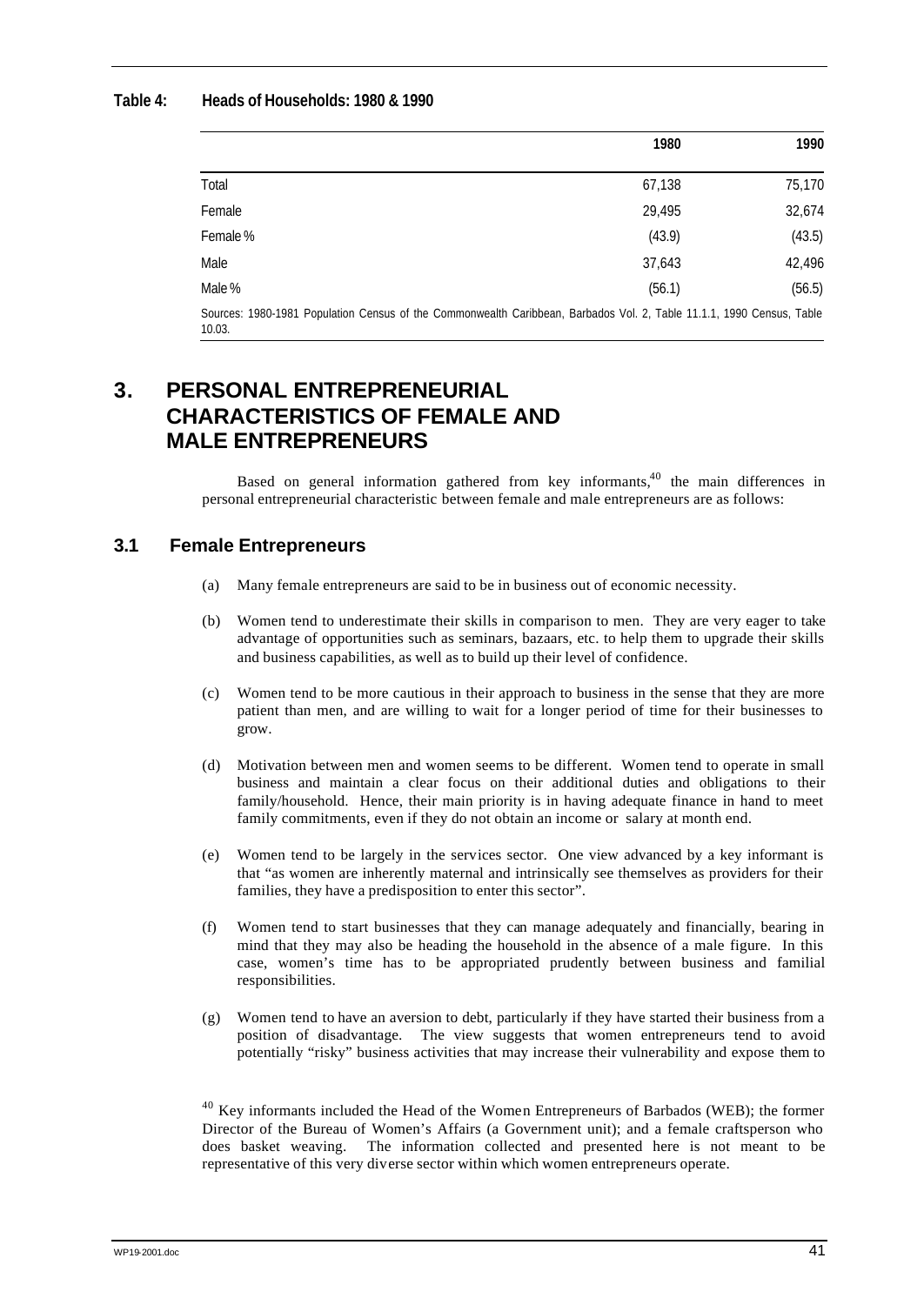the loss of their savings - sometimes life savings. A possible additional risk for women could be the fear or embarrassment of being viewed as a failure within the context of a perceived male-dominated society.

(h) Women's creative capacity is seen to be greater than that of their male counterparts. Women can diversify more quickly than men in order to remain viable within the market – even though this market is small in many cases - and they are seen to be more flexible than men as well.

## **3.2 Male Entrepreneurs**

- (a) Male entrepreneurs are perceived to be more confident than their female counterparts.
- (b) They have a better support system, principally because they have more experience in business activities.
- (c) They are perceived to possess more and better business skills than women.
- (d) They are seen to be more systematic than women.
- (e) They tend to be more enterprising in terms of taking higher risks with the expectation of attaining higher financial returns on their investments.

# **4. BARRIERS AND CONSTRAINTS FACING WOMEN ENTREPRENEURS**

## **4.1 Barriers**

The Government's draft document on Small Business (1997) identified some obstacles and barriers to the growth in the microenterprise sector, most of which are also relevant to the situation of women entrepreneurs. In addition, the key informants interviewed for this report also highlighted several barriers and constraints. Both sets of findings are presented below.

#### (a) **Disadvantageous towards women entrepreneurs**

- (i) Women are subjected to discrimination in their entrepreneurial endeavours due to various gender-related causes. This discrimination has adversely impacted on their ability to raise or secure capital, to acquire and further managerial talents, and to capture market opportunities.
- (ii) Women are often subjected to greater scrutiny as they approach traditional lending institutions for assistance. This has resulted in many women being discouraged from venturing into business activities on their own. However, it needs to be mentioned that those women who have done so have been quite successful at managing and operating the respective businesses $41$ . This refers in particular to women who have been successful in areas such as basketry, food vending, hair dressing, clothes designing, and food manufacturing - such as pepper sauces, mauby syrup and the packaging of various spices.
- (iii) Prior to the Government's Draft White Paper on Small Business in Barbados, no clearly defined policy framework existed for small business development. In this case, in the views of key informants, there seemed to be gender discrimination in favour of male entrepreneurs. One example given speaks to the issue of males obtaining loans more

<sup>41</sup> "First Draft White Paper on Small Business in Barbados", Ministry of Industry, Commerce and Business Development, pp. 45–46.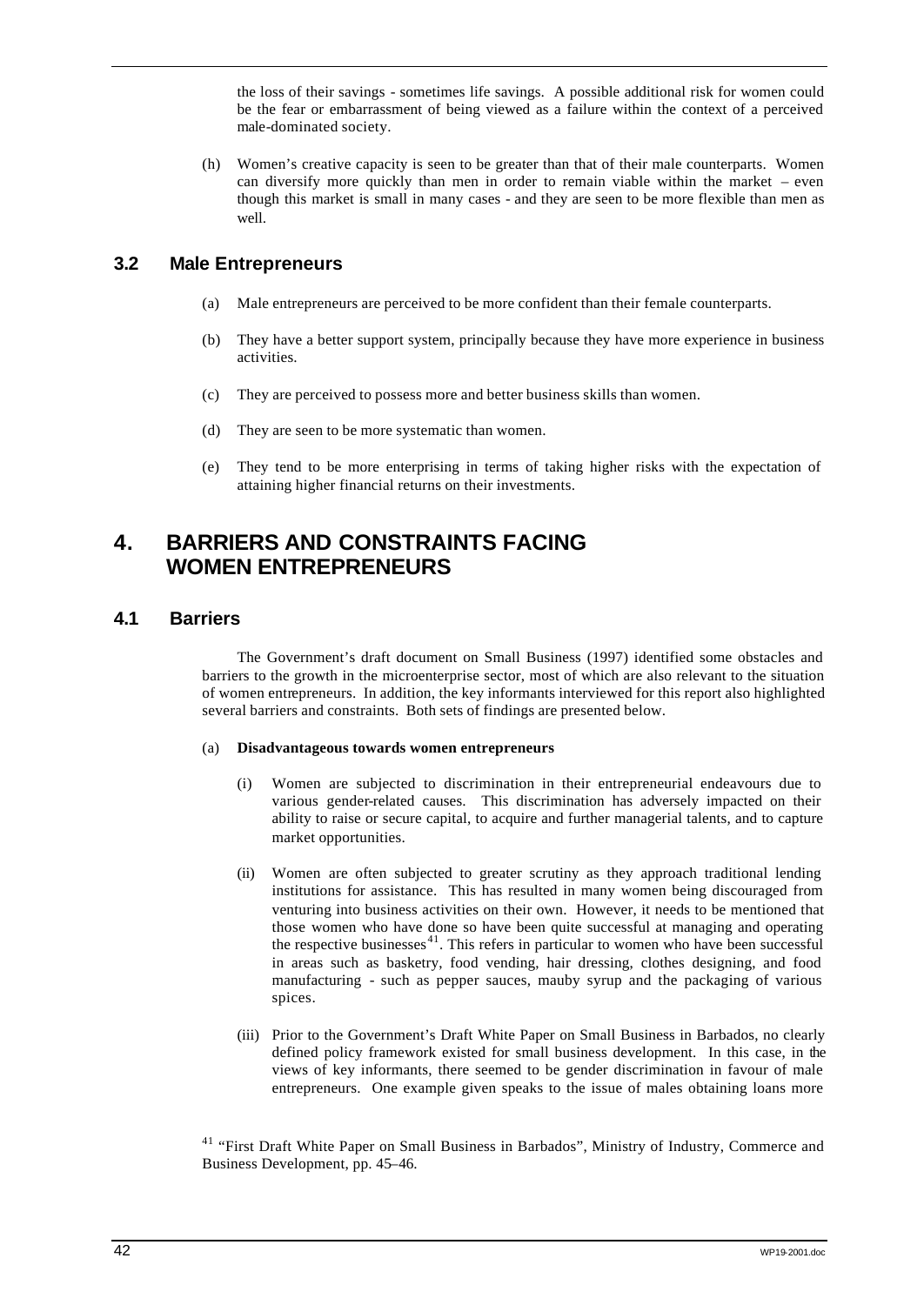easily and readily than women from Commercial Banks to finance their business ventures which, in some cases, were similar to those of women. The recent policy framework has sought to redress some of these imbalances.

- (iv) A wide range of credit facilities is available, however, small-business persons including women, experience numerous difficulties in accessing funds.
- (v) There is a lack of readily available information on opportunities for investing in small business. In this regard, women who are starting from a perceived situation of disadvantage in the market - especially if they are operating at the periphery of the formal economy - are constrained in relation to maximizing their economic potential.
- (vi) The absence of an "entrepreneurial culture" has permeated all levels of society, resulting in the small business sector being regarded as a less attractive investment option. When combined with other barriers, few women find small enterprise an attractive career pursuit.
- (vii) Female entrepreneurs may lack business management, marketing and accounting skills or these skills may be very weak. This may be compounded by the lack of resources and in some cases the will to upgrade these skills.
- (viii) The educational system does not include entrepreneurial education, training and development in the school curricula as a crucial area for national economic development. Women who would otherwise benefit from this educational emphasis are inevitably denied early access to the rudiments of business.

#### (b) **Disadvantageous towards all entrepreneurs**

- (i) Many small businesses are intimidated by Government bureaucracy and consequently avert the formal registration process. In this case, any benefits to be derived from the formal economy (principally for businesses that have registered and pursue the orthodox methods of record-keeping, producing financial statements and the like) will bypass these small and informal entities.
- (ii) Market constraints and the inability to sell their products and services are among the most serious obstacles faced by entrepreneurs at the start-up stage.
- (iii) Small-scale entrepreneurs do not readily understand policies and procedures on imports, controls, fiscal incentives, taxation and related areas.
- (iv) In surveys among small businesses across cultures, access to finance ranks as one of the most urgently and acutely felt needs.
- (v) There is a small and limited domestic market in Barbados.
- (vi) Many small-scale entrepreneurs lack hands-on technological support.
- (vii) Many small-scale entrepreneurs face the non-availability or high cost of their principal raw materials as an added burden.

The ILO report cited earlier on *Employment Policy in a Small Island Economy - Barbados*  (ILO, 1999, p. 77) stated that one constraint facing entrepreneurs was the expensive and cumbersome procedures for legal incorporation of small business in order that they can avail themselves to the various concessions and incentives. This current research revealed that the registration cost for small business ranged from Bds. \$75.00-\$100.00. This range appears to be reasonable, considering the potential benefits to be accessed and derived as a result of registration. Quite interestingly, it would seem that small businesspersons may prefer to operate outside of the formally regulated sector for a variety of reasons, one of which may be the desire to avoid being monitored or regulated. They may also not have full knowledge of the benefits that come from formalization, such as access to information and support, membership of associations, solidarity and advocacy issues, and limited liability in the case of incorporated enterprises.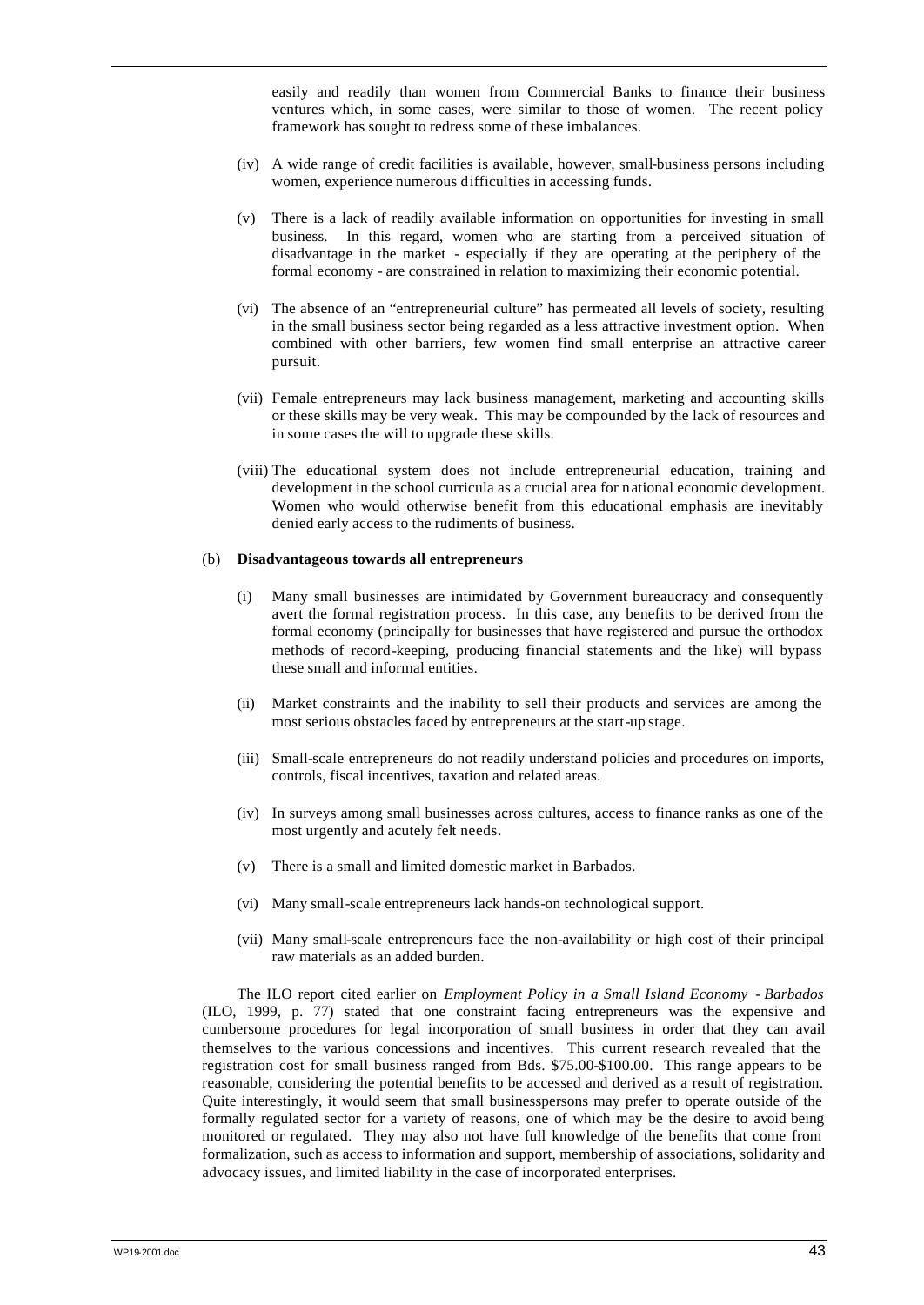# **4.2 Supply-side Economic Opportunities and Constraints**

Many of the supply-side opportunities and constraints facing women entrepreneurs are common to everyone in small business in Barbados. Further research, involving face-to-face interviews with women entrepreneurs, is likely to shed new light on the scale and scope of any gender–related opportunities and constraints.

#### (a) **Opportunities**

- (i) Niche marketing involving serving small but lucrative market needs can prove to be a financially viable option.
- (ii) Access to overseas markets can be financially rewarding, particularly where entrepreneurs' products are in demand.
- (iii) Proper branding and the creation of a brand image can be advantageous.
- (iv) By conducting comprehensive market research, there is the increased likelihood for a viable product to be developed and offered successfully in the market.
- (v) Product innovation is critical so as not to further saturate traditional markets which may be small, thereby proving to be uncompetitive.
- (vi) Demonstrating a high quality of entrepreneurship can yield good financial rewards.

#### (b) **Constraints**

- (i) Small-scale entrepreneurs have limited access to finance.
- (ii) Market constraints exist, principally in relation to the chosen type of business activity. In cases where the domestic market is saturated with persons offering the same or similar products or services, profitability will be severely affected. Difficulty also exists with breaking into niche markets.
- (iii) Many small-scale entrepreneurs demonstrate an inability to sell their products and services.
- (iv) Significant competition exists which increases the difficulty of achieving economic viability.
- (v) Many small-scale entrepreneurs demonstrate a resistance to equity investment, as they are worried about losing some of the ownership and control over their personal businesses.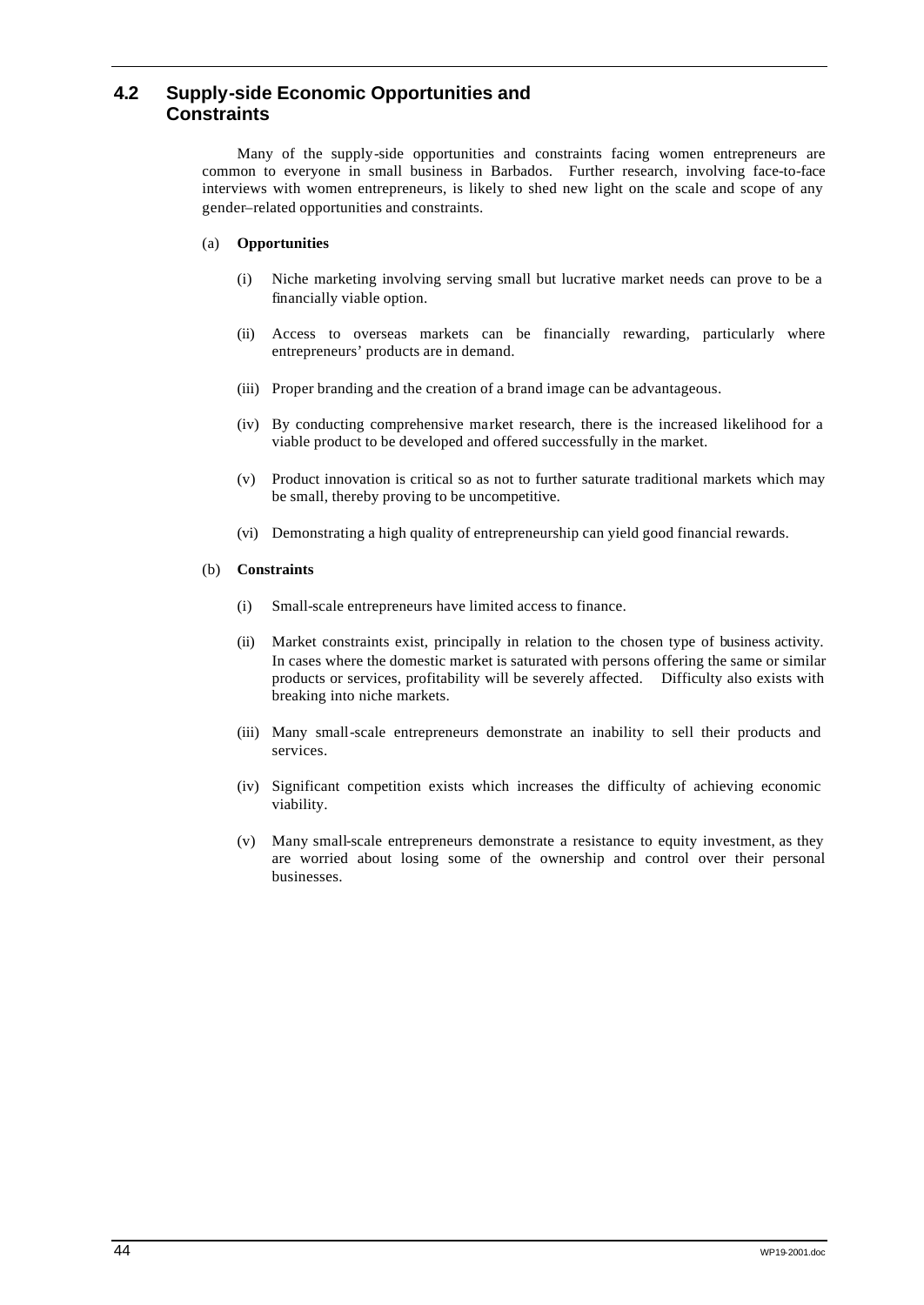# **5. POLICIES AND PROGRAMMES FOR WOMEN ENTREPRENEURS**

## **5.1 The Policy Environment**

Government policy is regarded as being gender-neutral. Hence, both female and male entrepreneurs and potential entrepreneurs have equal access to business opportunities. The statement by the Minister of Labour, Community Development and Sports with responsibility for Women's Affairs in 1995, emphasizes this point:

Barbados has amended almost all of its discriminatory legislation and our social and economic institutions have accepted the challenges of the National Policy for the Elimination of Discrimination Against Women*<sup>42</sup>* .

Furthermore, the Minister stated that the Bureau of Women's Affairs has been designated as the focal point of Barbados' national machinery for implementation of the National Policy. The Bureau has built a sound relationship with its Ministry and secured the support of the public and private sectors; the Non-Governmental Organizations (NGOs); the multi-lateral and bi-lateral development agencies, and the specialized agencies of the United Nations (UN) and Organization of American States (OAS) systems <sup>43</sup> .

The Policy Framework for women's entrepreneurship has been clearly outlined in Government's Sectoral Plan 1993-2000. It essentially states that:

- (i) The framework will enable the development and implementation of strategies and measures aimed at the fuller integration of women in the development process.
- (ii) All policies of Government must reflect the full recognition of the equal and complementary partnership of women and men.
- (iii) Economic and social development policies and programmes must seek to address any lingering disadvantages experienced by women by providing for equitable citizenship rights under the Constitution, including:
	- $\blacksquare$  Equality of access to resources;
	- Equitable participation in the decision-making process of Government;
	- **n** The right to work in an environment free from sexual harassment and health endangering hazards<sup>44</sup>.

As a corollary, the Government recognizes that the effective implementation of the principles enunciated in its Policy Statement will require the prior implementation of the following objectives and immediate goals:

> (a) To upgrade the skills of women through training in order to increase their opportunities for employment and income-generation;

<sup>42</sup> ibid p. 235.

<sup>43</sup> Barbados: Report to the United Nations Fourth World Conference on Women, Beijing, China, September, 1995, p. i.

 $44$  ibid, p .i.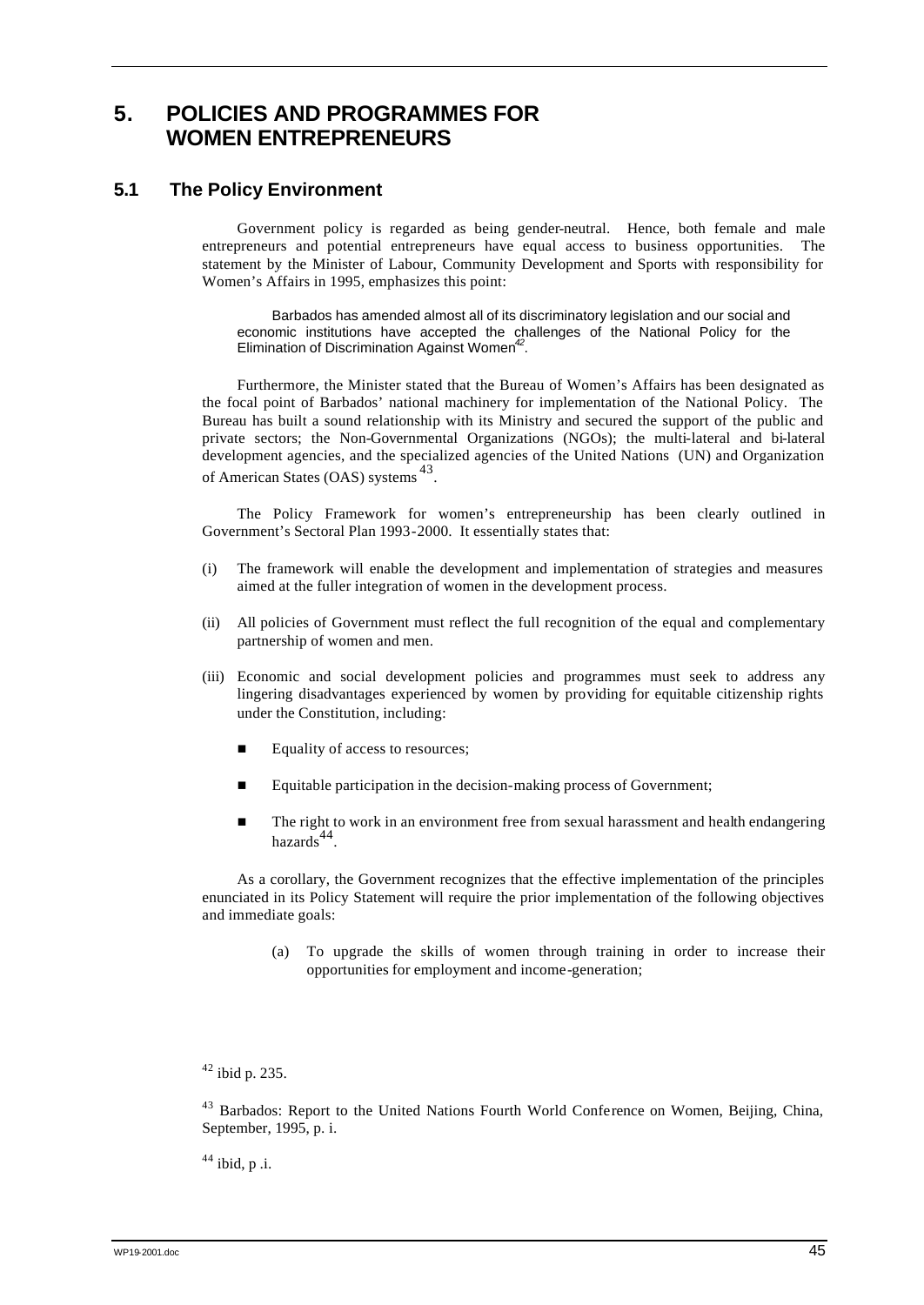- (b) To promote new employment and entrepreneurial opportunities for women while addressing existing constraints;
- (c) To promote the increased involvement of women in business ventures, especially in export activity.

Since these policies have been formulated, a number of actions have been implemented.

- Since 1993 Fund Access has been set up (more details provided later).
- n The Barbados Industrial Development Corporation (BIDC) Small Business Enterprise Development Programme has since come on stream.
- n The Commonwealth Training Programme has also been implemented and this involves: (a) the Government Training Division; (b) Bureau of Gender Affairs; (c) the Barbados Institute of Management and Productivity (BIMAP). This an ongoing programme which is now regional, and every year for a three-week period women entrepreneurs are trained in business acumen and also in the use of computer technology as a useful tool in the operation of their businesses.

## **5.2 Support Mechanisms and Mainstream Small Business Support Services available to Women Entrepreneurs**

The Government of Barbados stated in its 1993-2000 Development Plan that the actual and potential contribution of women to the economic, social and cultural development of Barbados has long been recognized<sup>45</sup>. It further emphasized that although Barbados has one of the highest participatory rates for women in the labour force for developing countries (62.5 per cent compared with the 75.2 per cent for men at the end of the fourth quarter 1992), several measures have been taken to promote women's maximum integration in the development process. Government has implemented equal pay for equal work in the Public Service and through its agencies, has created many job opportunities for women in the services sector and promoted opportunities in light manufacturing industries<sup>46</sup>. Legislation prohibiting discrimination against women has also been enacted.

In relation to the 1993-2000 Development Plans, Government has put in place an agency known as Fund Access, which provides the opportunity for both female and male entrepreneurs to access funding, training and small business support services. Fund Access has followed the model of Women in Development initiatives, basically training women in how to use and manage money before funds are actually disbursed. This model was set up with USAID funding of BDS\$ 250,000. The Bureau of Women's Affairs also collaborated on this project.

At the policy level, action has also been taken to institutionalize a national programme to promote the full participation of women at all levels of society. In 1991, the Government reestablished the National Advisory Council on Women to monitor and review the progress of women in all spheres of economic and social activity, and to recommend appropriate action to facilitate the full integration of women in the development process. Information obtained indicated that there was no focus on women's entrepreneurial development. In this regard, however, the Women's Bureau had a policy initiative in place to promote women entrepreneurs. In light of this, International Women's Day was and is still being used as the to present women's goods and services to the public, and by extension the market place. This is very important principally because it assists women who would otherwise be unable to bear the costs associated with advertising and exhibiting, and also it offers the opportunity for women to get into the market in a more organized and sustained way.

 $45$  ibid, p. 49.

<sup>46</sup> Government of Barbados – Prosperity Through Increase Productivity 1993-2000 Development Plan, Ministry of Economic Affairs, p. 235.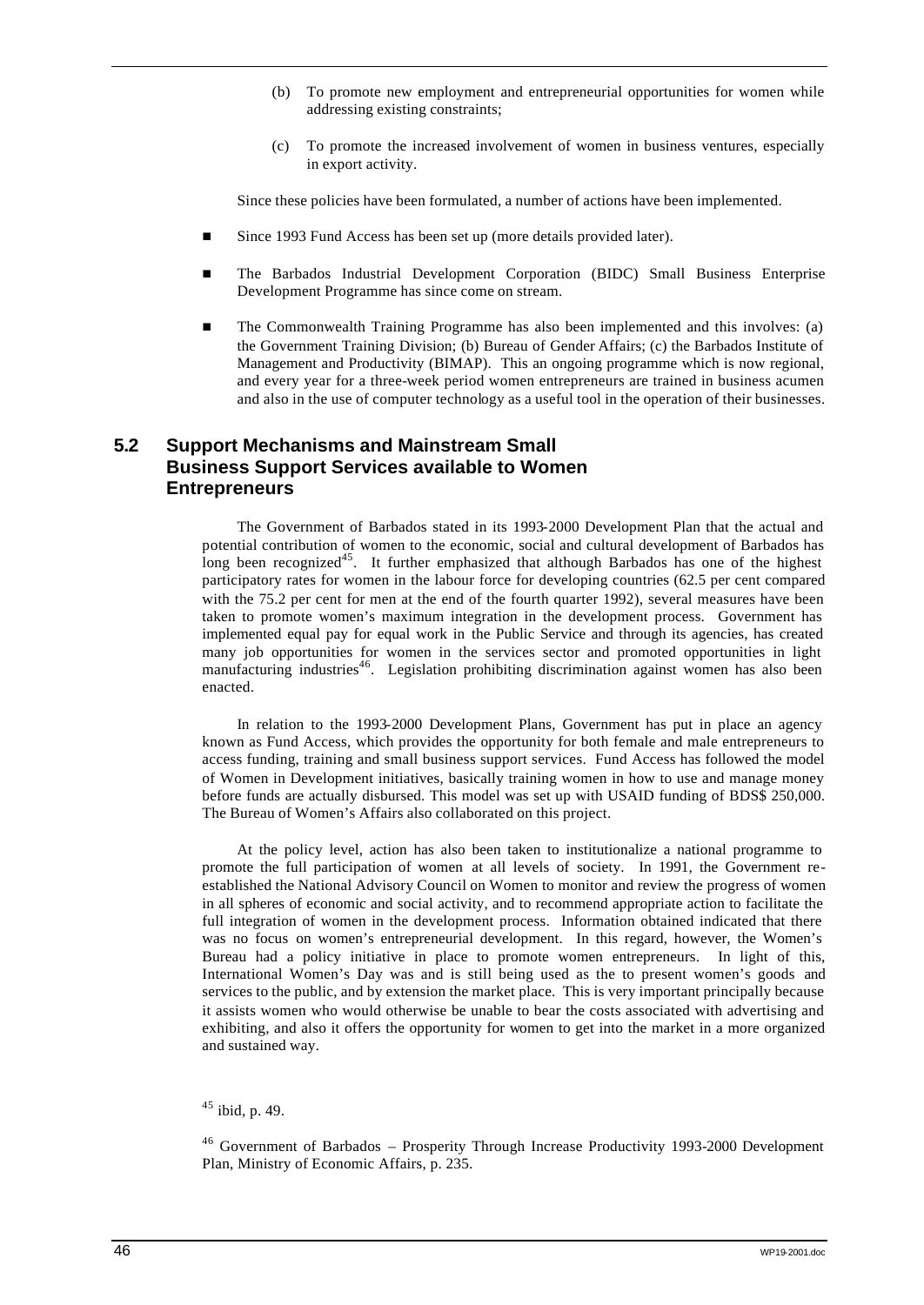In 1992, cabinet approved the National Policy Statement on Women, formulated by the Bureau of Women's Affairs in collaboration with the National Advisory Council on Women. This policy statement represents a major commitment on Government's part to the achievement of gender parity in Barbados $47$ . This has had a positive impact on women entrepreneurs, especially in relation to the encouragement and promotion of women's employment. This thrust is critical as unemployment of females in the late 1980s early 1990s (bearing in mind structural adjustment policies) was twice that of men. Women were and still are encouraged to pursue education and to take full advantage of opportunities presented to them. Contemporarily, women's employment rates have significantly improved in comparison with the earlier period.

## **5.3 Strategies and Programmes for Women's Entrepreneurship Development**

The following strategies have been in the Government's implementation plans:

- (i) Training programmes in productive activities to expose women to opportunities for selfemployment;
- (ii) Encouraging and facilitating economic ventures by women through self-help enterprises, cooperative ventures, and joint ventures between micro and macro-businesses;
- (iii) Introducing measures to promote the increased involvement of women entrepreneurs in export activity;
- (iv) The development of women's organizations and their participation in productive economic  $\frac{1}{4}$  activity as a strategy to encourage community initiative in employment creation<sup>48</sup>.

Although the policy framework is presented in gender-neutral (non-discriminatory) terms, there are indications that female entrepreneurs view themselves as operating from a position of disadvantage within the market place. In light of this, the following suggestions for recommendations and improvements will prove useful:

- (a) Comprehensive entrepreneur education should be provided for women entrepreneurs to support and reinforce practical experience;
- (b) There is a need to focus specifically on the needs of women in small business in order to redress the remaining (yet fully specified) imbalances that exist within the business environment of Barbados. The imbalances that remain include the extra burden placed on the woman because of family commitments. There is the perception that women's entrepreneurial endeavours should assume a secondary role to her domestic roles. By extension, there is the feeling that business is the male's domain. Another imbalance is the feeling that men can more readily access loans than women, especially where the authority figures in the traditional lending institutions are men.
- (c) There is a need to ensure the availability of and especially accessibility to venture capital funds.

<sup>47</sup> ibid, p. 235.

<sup>48</sup> Government of Barbados: Prosperity through increase productivity, 1993-2000 Development Plan. Ministry of Economic Affairs, p. 237.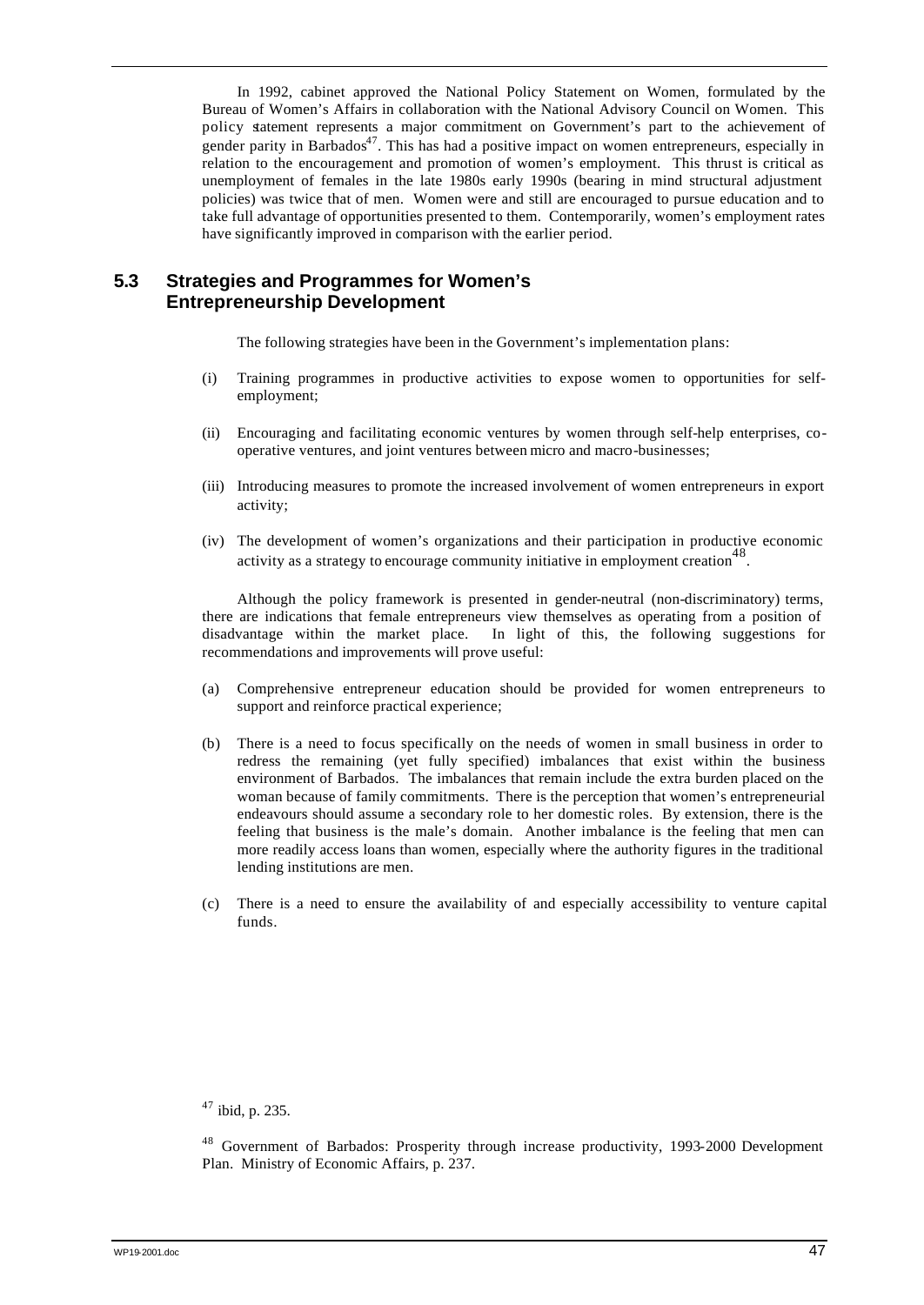# **6. THE SUPPORTIVE ROLE OF WOMEN'S ORGANIZATIONS**

Several women's organizations have been assisted by Government to strengthen their capacity to design and implement projects. As a result, some of these organizations were able to obtain regional, international (multi- and bi-lateral) and local funding for their projects and programmes. In addition, more women's organizations became involved in productive projects, focused on providing income-generating skills and employment creation opportunities for individuals as well as small groups. Leadership training has also been provided to approximately 80 persons from 44 Women's organizations.

Government, through the Bureau for Gender Affairs, helped to promote the economic potential and viability of women's self-help efforts through the conduct of seminars relating to business, and through the organization of bazaars, exhibitions and similar activities. Over time, various support mechanisms (schemes, projects and programmes) have been made available to women in an effort to enhance their entrepreneurial competencies. Some of these are listed below.

- n 1980: An exhibition was held under the auspices of the Women's Bureau, which enabled female entrepreneurs to benefit from free publicity via the print media and television, interviews etc.
- n 1989: A bazaar entitled "Christmas Gifts and Services Bazaar" was held at the old Harrison's Building in Bridgetown. This event sensitized the women entrepreneur participants to the need for proper organization, support for each other and the imperatives of networking.
- n 1993: The Barbados Community College conducted a workshop on marketing techniques that was well attended. From all indications, this event was a success.
- n 1993: The staging of an annual exhibition for International Women's Day was held for the first time, at the Arts Auditorium of the Barbados Community College. In 1994 it was held at the Grand Salle (Central Bank of Barbados), and in 1995 it was held at Sherbourne Conference Centre.
- n 1994: A women entrepreneurs' marketing exhibition was organized, entitled "Women Supporting Economic Resurgence for the Family".
- 1995: In February of this year, the umbrella association "Women Entrepreneurs of Barbados" (WEB) was formed. The organization's first activity was a training workshop aimed at educating women on the impact of Value Added Tax (VAT) on their businesses.
- n 1995: On May 22-25, the Caribbean Development Bank (CDB) played a lead role in providing business training for women's entrepreneurship.
- n 1995: A training programme was held for women in the food processing industry, organized in conjunction with the Ministry of Economic Affairs and sponsored by UNIDO. This event sought to expose women to regional and international initiatives that were likely to impact on their businesses. This was seen as a very successful initiative.
- n 1995: As a result of the training programme in food processing sponsored by UNIDO, Ernst and Young (an international accounting firm) took an interest in these activities and substantially assisted female entrepreneurs.
- 1996: The Bureau of Women's Affairs collaborated with other agencies and successfully staged an exhibition for International Women's Day. Ernst and Young became aware of the training activities that were being sponsored by UNIDO (through advertising etc.) particularly for the direct benefit of women entrepreneurs and assisted by offering a training session. In this regard, Ernst and Young asked the Women's Bureau of Barbados to propose some women entrepreneurs to participate in the session. By this time the Women Entrepreneurs of Barbados (WEB) was formed and the Bureau's nominations included some executive members of WEB. This interaction helped to raise the consciousness of women to the fact that they needed to see themselves as viable businesspersons in the market, and the acquisition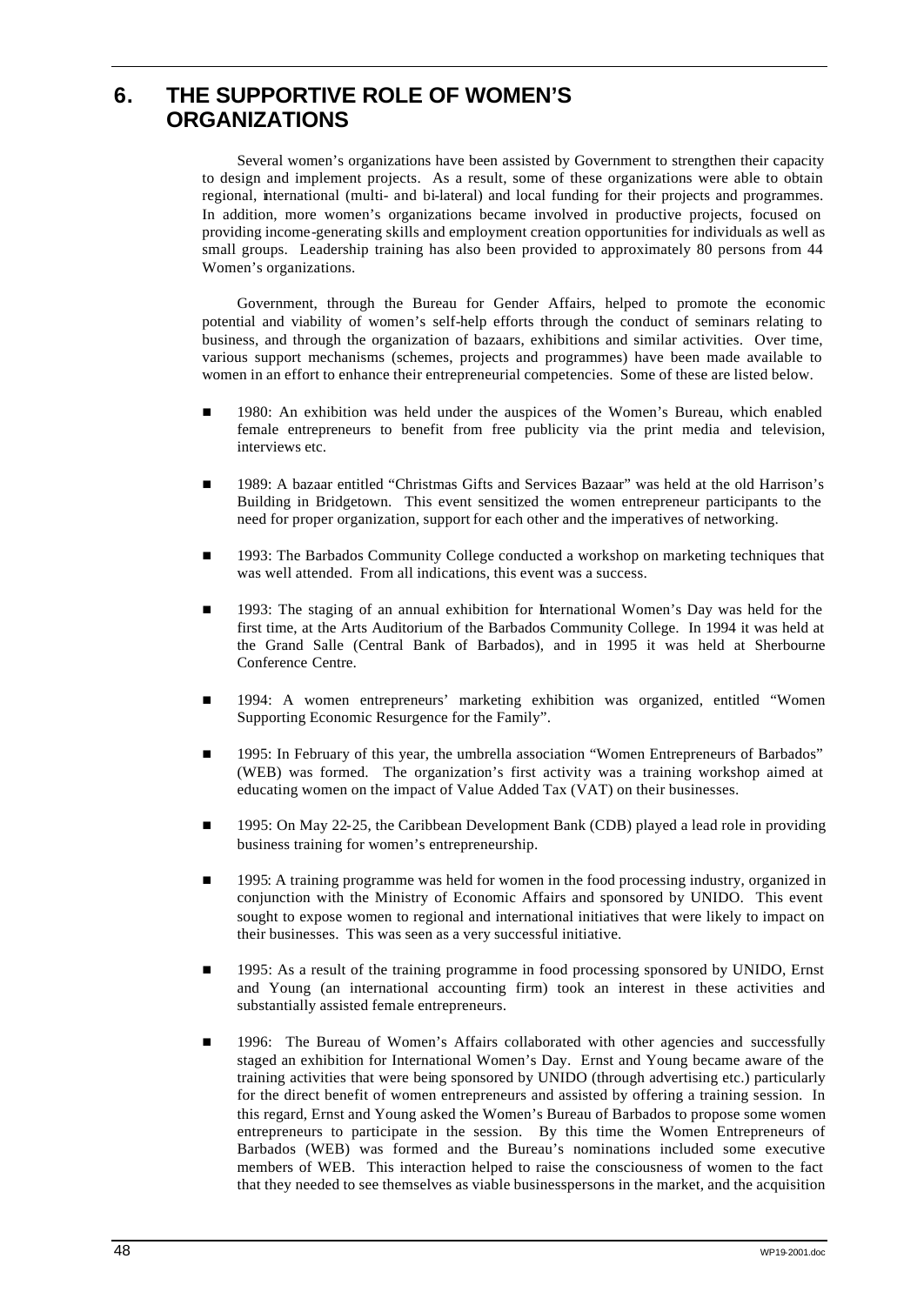and improvement of their skills were vital to their survival. As a result of this experience, the President of WEB initiated discussions with Ernst and Young and was instrumental in the creation of a category of Woman Entrepreneur of the Year in the overall awards ceremony for "Entrepreneur of the Year".

- n 1996: Bureau of Women's Affairs collaborated with other agencies and successfully staged an exhibition for International Women's Day. This exhibition exposed the products and services of women entrepreneurs to the wider market, and buyers from established businesses were invited so that they could ascertain first hand what the women were producing. In this way linkages were established with the wider community. It was determined that for future exhibitions, training workshops for women entrepreneurs would precede the exhibitions so that participants would be properly apprised as to how to properly showcase their products.
- n The Caribbean Organization of Women Entrepreneurs (CAWE) is a significant organization in Barbados and some Barbadian women sit on the executive of CAWE. In 1999 CAWE held an exhibition at the Hilton in Trinidad. In 2000 CAWE held an exhibition of women entrepreneurs' goods and services and a trophy was presented for the best booth.
- n As a follow-up to the International Conference on Women in Beijing (1995), a number of initiatives have been taken within Barbados to implement the Plan of Action, and in preparation for the Beijing +5 conference held in New York in June 2000. The Bureau of Women's Affairs can provide updates on these developments.

The various women entrepreneur support services identified have benefited female entrepreneurs in a number of ways and have highlighted the imperatives of continuous networking and promoting sustainable entrepreneurial activities.

# **7. EFFORTS BEING UNDERTAKEN TO ECONOMICALLY EMPOWER WOMEN**

Various organizations (mainly Government-assisted) have been set up to economically empower entrepreneurs in Barbados. In this regard, the Small Businesses and New Enterprise Development Centre of Barbados Investment and Development Corporation (BIDC) deserves special mention. This Centre has adopted a strategic approach to pursuing its goal of providing a comprehensive, proactive and responsive customer-friendly support system for existing and potential small businesspersons<sup>49</sup>. These services are available to both female and male These services are available to both female and male entrepreneurs, although the research for this report was not able to identify enquiries or users in a disaggregated manner. There is no emphasis on sex-disaggregated data since the position is taken that services provided are not gender specific and assistance is provided to all businesspersons who approach the various institutions. Gender, as is stated in the Government's policy documents, is not seen as an issue. Technical assistance services are provided free of cost, with the exception of clients requesting design services where partial payments may be required  $50$ .

- (a) Technical assistance is available for start-up businesses and existing businesses;
- (b) Advisory and technical assistance are offered on a walk-in, first-come, first-serve basis. Advisory and Technical Assistance Services provided include:
	- (i) Technical and financial feasibility analyses;
	- (ii) Financial projections;

<sup>49</sup> ibid, p. 237.

<sup>50</sup> "Finance – Sources and conditions for Small Business", Barbados Investment and Development Corporation, p. 54.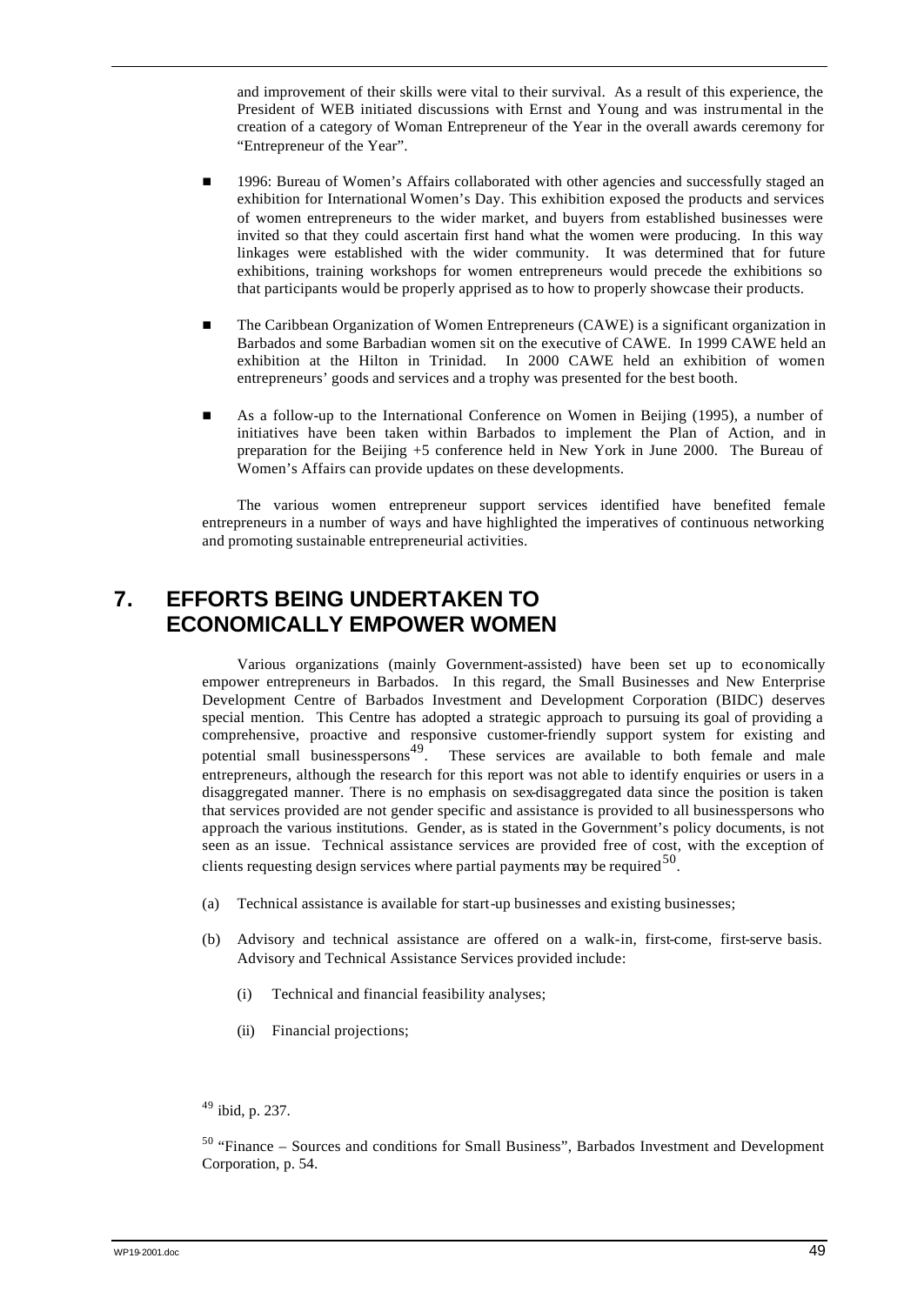- (iii) Assistance with finding sources of funding;
- (iv) Market surveys;
- (v) Development of business plans;
- (vi) Assistance with identifying sources of raw materials;
- (vii) Assistance with the development of prototypes for new products;
- (viii) Securing technical assistance and training opportunities, where available, from international organizations;
- (ix) Referral to the Design Centre for product packaging and design assistance;
- (x) Identification and acquisition of suitable work space where required;
- (xi) Planning promotional activities;
- (xii) General confidential business counselling, as required<sup>51</sup>.

The policy position across all Government and financial institutions emphasizes nondiscrimination with respect to sex. Therefore female and male entrepreneurs have at least in theory equal access to requisite services. The only exceptions – in favour of women - are presented in the cases of the Women's Bureau of Barbados and the Women Entrepreneurs of Barbados (WEB), as discussed in a previous section examining various support mechanisms and business support services available specifically to women.

Generally, women entrepreneurs have opted to venture into traditional feminized sectors, such as hair-dressing, beauty care, dressmaking etc., although evidence suggests that there has been some diversification into other activities that hitherto were considered as male-dominated. This may be related to the fact that the entrepreneurial climate has evolved to where women have apparent equal opportunity within both the Government policy framework and the market place to pursue the business of their choice.

The microenterprise development context is one in which economic opportunities are available to both female and male entrepreneurs, with two particular organizations providing services to female entrepreneurs to meet their specific needs. Nevertheless, discussions with key informants have still highlighted severe constraints and barriers still facing female entrepreneurs which have emerged as a consequence of the incongruence between policy on the one hand, and implementation of initiatives on the other. In other words, the theory is still not being matched by the practice. Of particular note is the inability of women entrepreneurs to access capital in a manner unencumbered by excessive bureaucracy, burdensome collateral requirements, and the general feeling of a gender-biased institutional framework.

Data obtained from the Barbados Agency for Micro-Enterprise Development Ltd. (Fund Access) indicates that over the past three-year period since the operation of the Fund, three hundred and two loans have been approved and disbursed. The breakdown is as follows: Females – 150 loans amounting to BDS\$ 2,241,813; Males - 152 loans amounting to BDS\$ 2,589,102.

Some persistent constraints and barriers are lack of access to finance, poor access to loans, and very importantly self-induced limitations. These self-induced limitations are culturally linked and principally affect the older generation of women entrepreneurs in such a way that they historically discouraged and became averse to debt financing. Older generation women entrepreneurs preferred to finance their business activities in a piecemeal fashion rather than using the option of equity financing or using their possessions (property for example) as collateral. Largely, as a result of the

<sup>51</sup> "First Draft White Paper on Small Business in Barbados", Ministry of Industry, Commerce and Business Development, p. 22.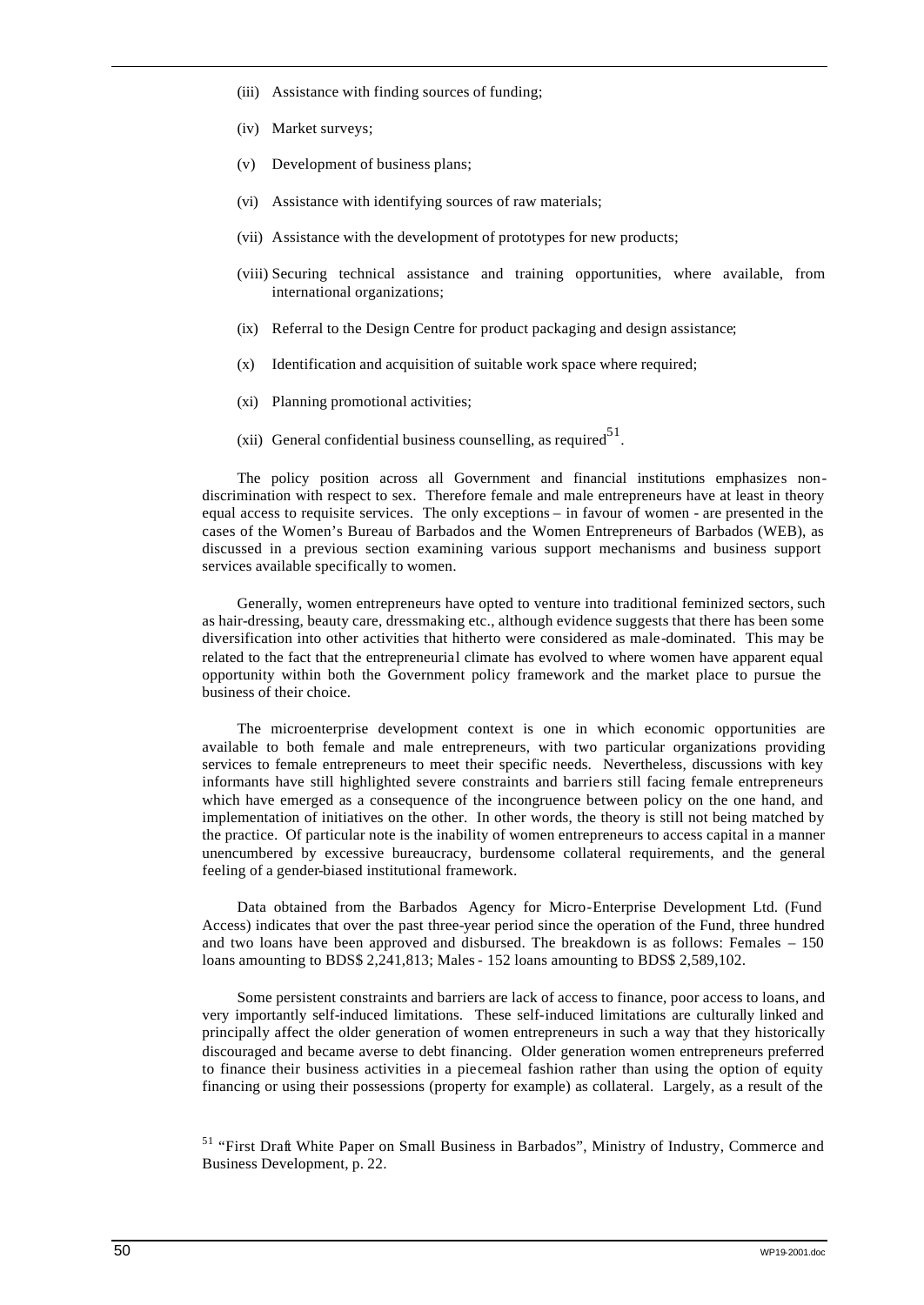foregoing, a series of recommendations to improve the situation of women entrepreneurs in Barbados is presented in the final section of this report.

Broadly, the other organizations which provide relevant financial and business development services (BDS) for all entrepreneurs in Barbados are listed and summarized below.

#### *Debt Financing*

- Rural Development Commission
- **n** Urban Development Commission
- Barbados Youth Business Trust
- Caribbean Financial Services Corporation<br>■ National Development Foundation
- n National Development Foundation
- **n** Credit Unions
- Commercial Banks
- **n Industrial Credit Funds**<br>**n** Livestock Development
- Livestock Development Fund
- The Barbados Agency for Micro-Enterprises Development Ltd. (Fund Access)

*Equity financing*

- Barbados Investment Fund
- Caribbean Financing Services Corporation
- Small Business Venture Capital Fund Inc.
- **n** Enterprise Growth Fund Ltd.

*Grant allocations*

- Barbados Youth Business Trust
- Barbados Investment and Development Corporation
- Export Grant and Incentive Scheme

*Technical assistance*

- Barbados Investment and Development Corporation
- Small Business Development Centre<br>■ The Barbados Agency for Micro-Ente
- The Barbados Agency for Micro-Enterprise Development Ltd.<br>■ Caribbean Technological Consultancy Services Network
- Caribbean Technological Consultancy Services Network<br>■ Youth Entrepreneurship Scheme
- Youth Entrepreneurship Scheme

*Credit guarantees*

■ Credit Guarantee Scheme

*Export credit insurance*

■ Export Credit Insurance Scheme

*Export finance guarantee* 

**Export Finance Guarantee Scheme** 

# **8. RECOMMENDATIONS TO IMPROVE THE PROSPECTS FOR WOMEN ENTREPRENEURSHIP DEVELOPMENT**

In order to create the proper conditions for the sustainable development of microenterprises, as well as to encourage a higher rate of successful new business start-ups for women and men in Barbados, there is a definite need for some systematic short and long-term actions. However, with respect to the implementation of the set of recommendations presented below, the view is taken that all key players - Government, business support service providers, training agencies, financial institutions and women entrepreneurs alike - should recognize that these initiatives are very important to the development of entrepreneurship in Barbados, and that particular emphasis should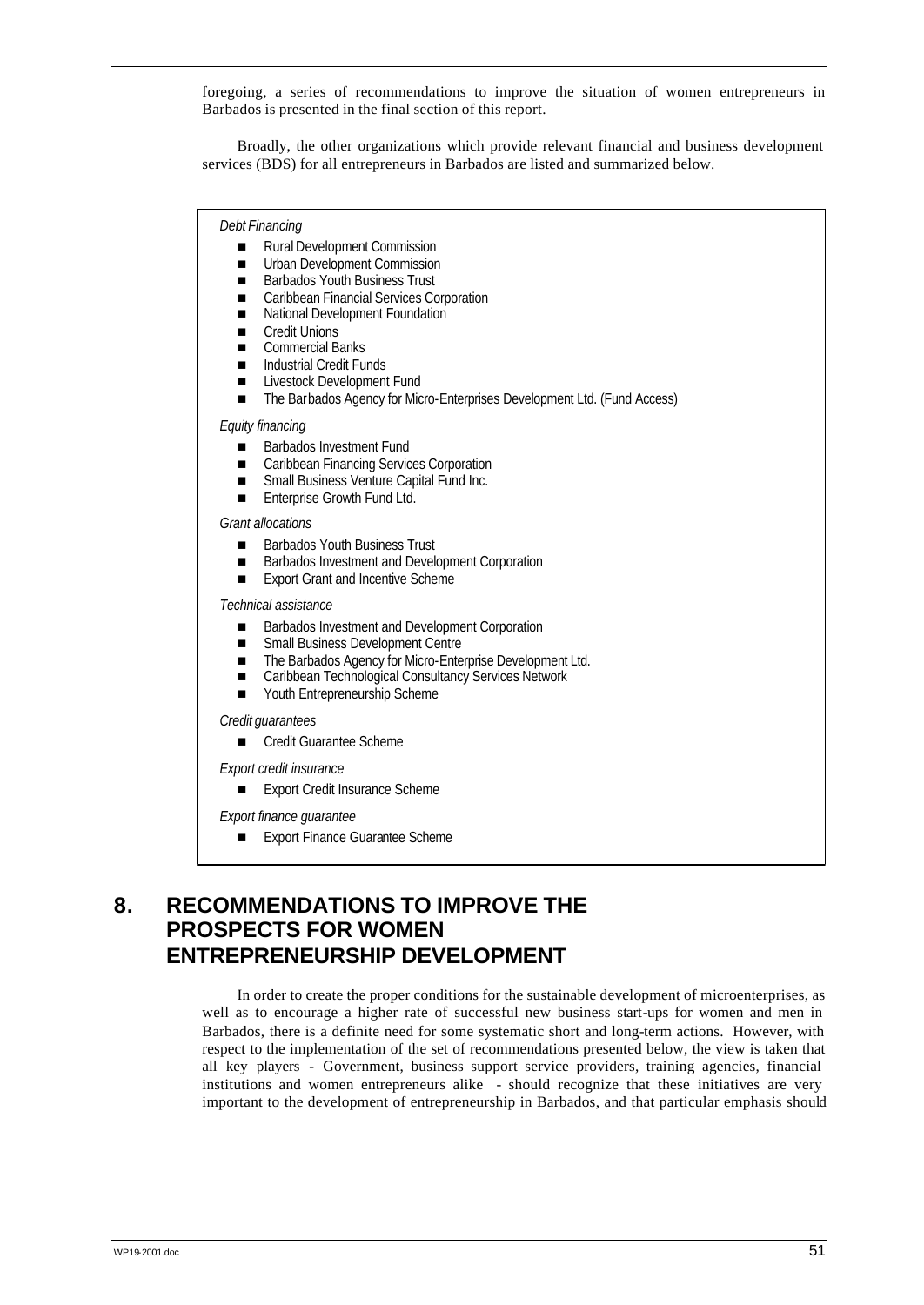be placed on women's economic empowerment. In this connection, the Government's Draft White Paper (1997) proves instructive<sup>52</sup>.

# **8.1 Short-term Recommendations***<sup>53</sup>*

- (i) Ensure the availability of and accessibility to venture capital for women entrepreneurs;
- (ii) Ensure that measures are put in place to promote innovation by women entrepreneurs;
- (iii) Establish additional and expand existing support services with an emphasis on women entrepreneurs;
- (iv) Provide opportunities for short-term consultancy for women entrepreneurs;
- (v) Apply knowledge and lessons drawn from best practices based on national, regional and international experiences;
- (vi) Increase the availability of and access to business premises by women entrepreneurs;
- (vii) Create more linkages with, and adapt relevant ideas from large and more established companies.

## **8.2 Long-term Recommendations**

- (i) Educate and inform the public from an early stage so as to positively influence social attitudes to small business, especially the critical role that female entrepreneurs have played both historically and contemporarily;
- (ii) Identify possibilities for market growth and import substitution for small businesses in general and women entrepreneurs in particular;
- (iii) Stimulate and influence cultural norms and attitudes towards small business, with particular emphasis on entrepreneurship as a viable career option for young women;
- (iv) Explore possibilities for small-scale technology transfers to local women entrepreneurs from foreign sources.

There are a number of developmental indicators for measuring the performance of micro and small enterprises, such as employment generated, profits created and reductions in poverty levels. The recommendations listed above have the potential to enhance the contribution of the microenterprise sector generally, and women entrepreneurs specifically, within a wider sustainable development context. With an appropriate and supportive framework, the women entrepreneur "sector" can enhance its contribution to the creation of sustainable and decent employment opportunities; and most fundamentally – to the alleviation of poverty and the economic empowerment of women. Such contributions can already be seen in countries like the United States and Canada where women-owned businesses are the fastest growing type of business, both in terms of employment and revenues.

<sup>52</sup> ibid p. 54.

<sup>53</sup> "First Draft White Paper on Small Business in Barbados", Ministry of Industry, Commerce and Business Development, pp. 60-61.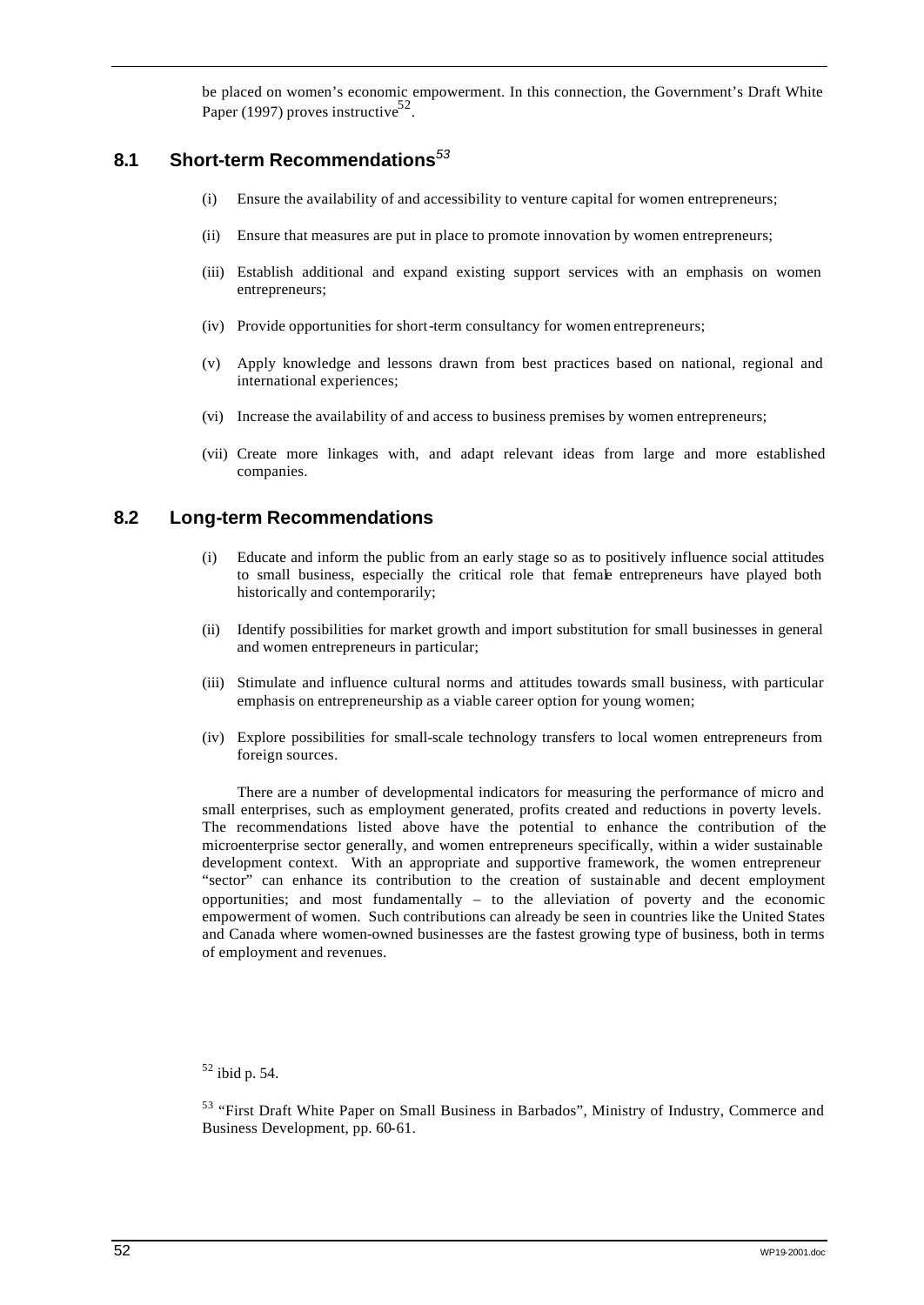# **ANNEX 2**

# **JOBS, GENDER AND SMALL ENTERPRISES: Country Paper on Suriname**

prepared by

Viriyala L. Rao

This report is based on information and material collected, and discussions held with relevant organizations in Suriname during October-November 2000. One constraint faced by the researcher was that only some of the information material, reports and documentation are in English. Therefore, some information was collected by having meetings with relevant organizations. Within the time frame of one month available for this study it was not possible to meet all of the key informants.

The author is Senior Fellow, Department of Business Management, ADEK University of Suriname. The views expressed herein are the author's own.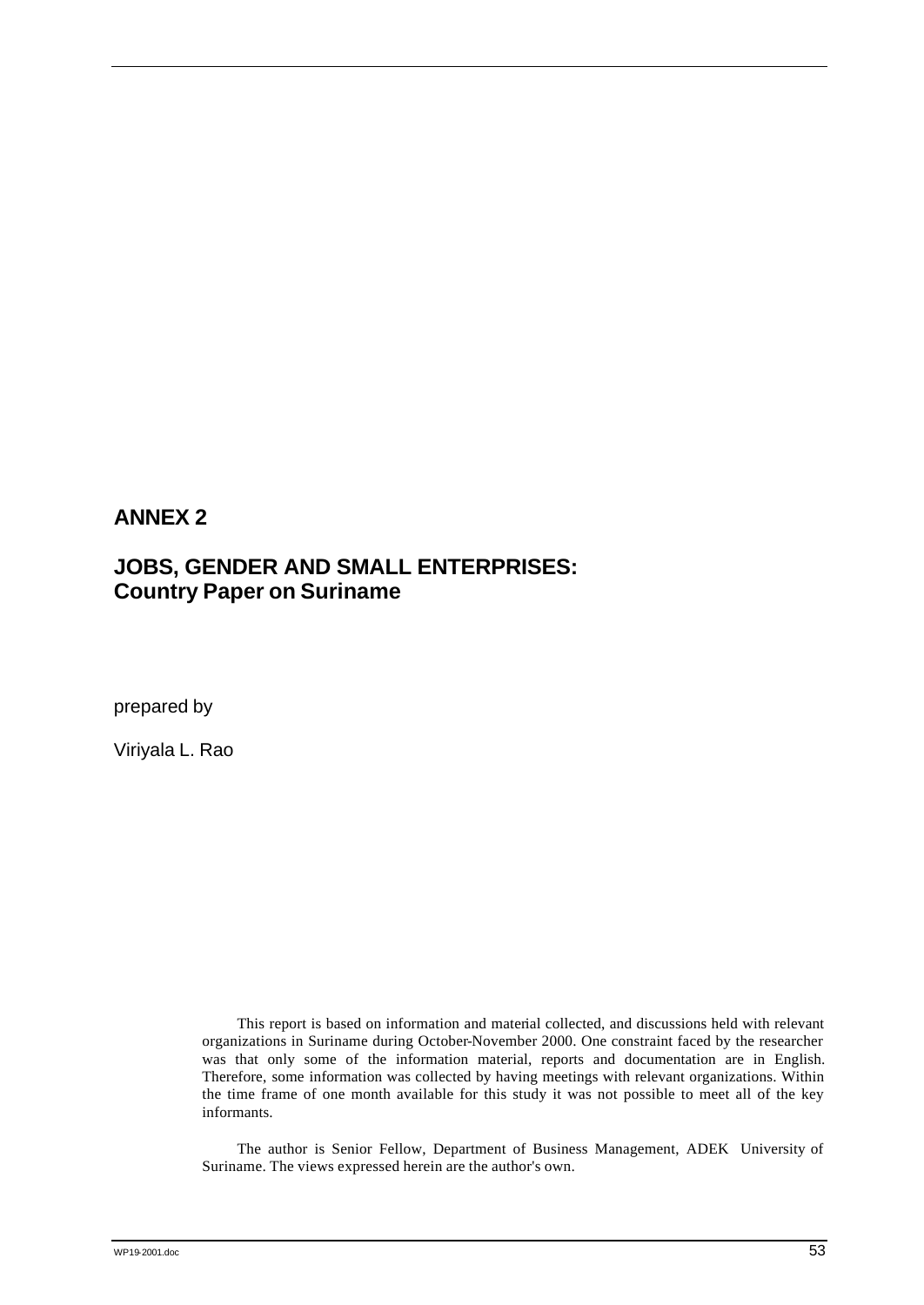# **1. INTRODUCTION**

In most countries, small and cottage industry development is one of the important objectives of the governments. Organizations set up or funded by the government, and non-government organizations (NGOs) that are supported and funded by the government or international donors are among those assisting the small-scale sector.

It is readily agreed, especially in developing countries, that there is a sub-sector within the "small sector" which is less organized or unorganized and is variously termed as "cottage industries sector", "informal sector", and "microenterprise sector". There are several common elements of the different variants of this sub-sector, e.g. number of employees less than five, lack of knowledge or practice of book-keeping and record-keeping, low level of assets (excluding land and buildings), and low volume of annual turnover compared with the more formal "small-scale sector". The term "cottage industries" is more commonly in use in regions like South Asia, while the term "microenterprises" is more in use in the Caribbean region. So it seems reasonable that in this report the different variants of the sub-sector will be used interchangeably.

# **2. CLASSIFICATION OF BUSINESSES IN SURINAME**

What is a "microenterprise" in one country may be a "small enterprise" in another and, therefore, it is only to be expected that the definitions of the two terms differ from country to country. In a study made by the author in selected Caribbean Community (CARICOM) Member States, it was noted that some organizations do not have a clear distinction between "micro" and "small"; and within a Member State there is no uniformity of definitions of the two terms (see Rao 1999). This information is reflected in the synthesis paper.

### **Table 1: Definition of Micro and Small Enterprises**

|                       |                            | <b>Micro</b>                                                                  |                            | Small                                                                    |
|-----------------------|----------------------------|-------------------------------------------------------------------------------|----------------------------|--------------------------------------------------------------------------|
|                       | No. of<br><b>Employees</b> | Assets/<br>Income                                                             | No. of<br><b>Employees</b> | Assets/<br>Income                                                        |
| Suriname (#)          |                            |                                                                               |                            |                                                                          |
| GODO Credit Union (1) | $<$ 10                     | Gross annual<br>income (less rent on<br>building) $\langle$ Sf 1.5<br>million | 10 to 15                   | Gross annual<br>income (less rent<br>on building)<br>Sf 1.5 to 5 million |

Notes: (1) In the process of transforming itself into a cooperative savings and credit bank.

For Suriname there is no uniform definition of micro and small enterprises. As can be seen from the above table, as of 1997 GODO Credit Union (Godo) defined a microenterprise as one with less than 10 employees and gross annual income (less rent on buildings) less than Sf 1.5 million. Recently Godo has expanded the definition of a micro-entrepreneur to include a number of characteristics, *viz.* low level of technological skills; labour-intensive activities; usually unpaid family labour; maximum of 10 workers; few assets; limited production; low level of education of the owner; lack of business experience; low-income household (max. US\$ 250 and for singles US\$ 125 per month); limited access to credit facilities; objective of income is for the household; lack of or insufficient capital; little or no re-investments or savings; limited sales opportunities; and lack of adequate administration. Notice that this definition captures many of the characteristics of microentrepreneurs but does not specify some of the quantifiable parameters. However, most significantly the definition also presents in a clear and unambiguous manner the developmental challenges facing the microenterprise sector.

Roseval (1999) defines micro-enterprises as those employing up to 10 persons; small enterprises as those employing 11 to 25 persons; and medium-sized enterprises as those employing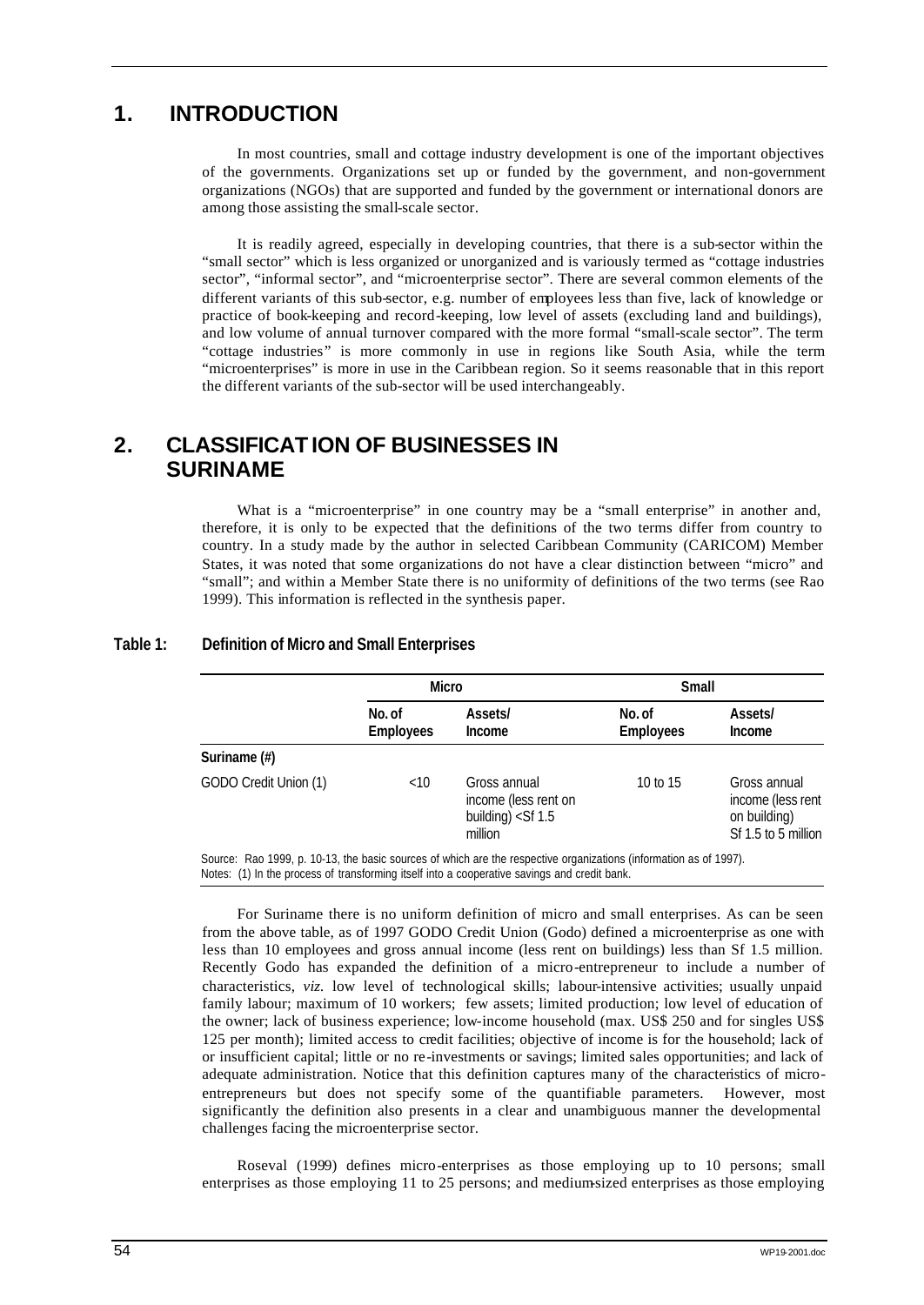26 to 100 persons. Simons (1995, Annex 2, p. 2) follows the UN System of National Accounts (SNA 1993) definition of small enterprises, as those having no regular employees or employing not more than 9 employees regardless of whether or not these units are legally or financially established separately from their owners and irrespective of the type of premises they use. Based on the above, Simons uses the following definitions:

*Informal Sector*. The sector consisting of all urban, non-agricultural production units that only use labour of the owner and the family of the owner or employ a maximu m of 4 regular employees, and which do not exist legally or financially separate from (the household of) the owner and exclusively sell their goods and services to households on the local market.

*Microenterprise Sector.* The sector consisting of enterprises with 14 regular employees, which sell their products or services exclusively or partly to other enterprises on the local market or on international markets, regardless of whether or not these enterprises are legally established separately from the owner.

*Small Enterprise Sector.* The sector consisting of all enterprises employing 59 regular employees, regardless of their market orientation and whether or not these enterprises are legally or financially established separately from the owner.

Notice that in the above definitions, the informal sector does not include production units in semi-urban (and rural) areas, and includes only units which sell to households but not to others on the local market.

The Survey of the Microenterprise Sector conducted by the Institute for Development and Strategic Studies (INDEST, 1994) points out that the Ministry of Labour defines micro-enterprises as those with less than 4 employees, and that the General Bureau of Statistics (Algemeen Bureau voor de Statistiek - ABS) defines small enterprises as those employing less than ten persons. For two reasons INDEST opted for a broader definition of micro-enterprises as those employing less than ten persons.

- (i) The existing database showed that the number of enterprises with five to nine employees is very small.
- (ii) The category of enterprises engaged in productive activities is relatively small, of which a large proportion employs more than five persons.

Thus the INDEST survey defined microenterprises as "all businesses and enterprises operating within the market economy, employing less than ten persons, with the exclusion of professional firms". It can be seen from the above that generally the definitions followed in Suriname are based on the number of employees and do not consider annual income/turnover and investment in fixed assets (excluding real estate), as is done by several institutions in other CARICOM Member States. Therefore, it can be seen that there is no uniformity of definitions within the country itself.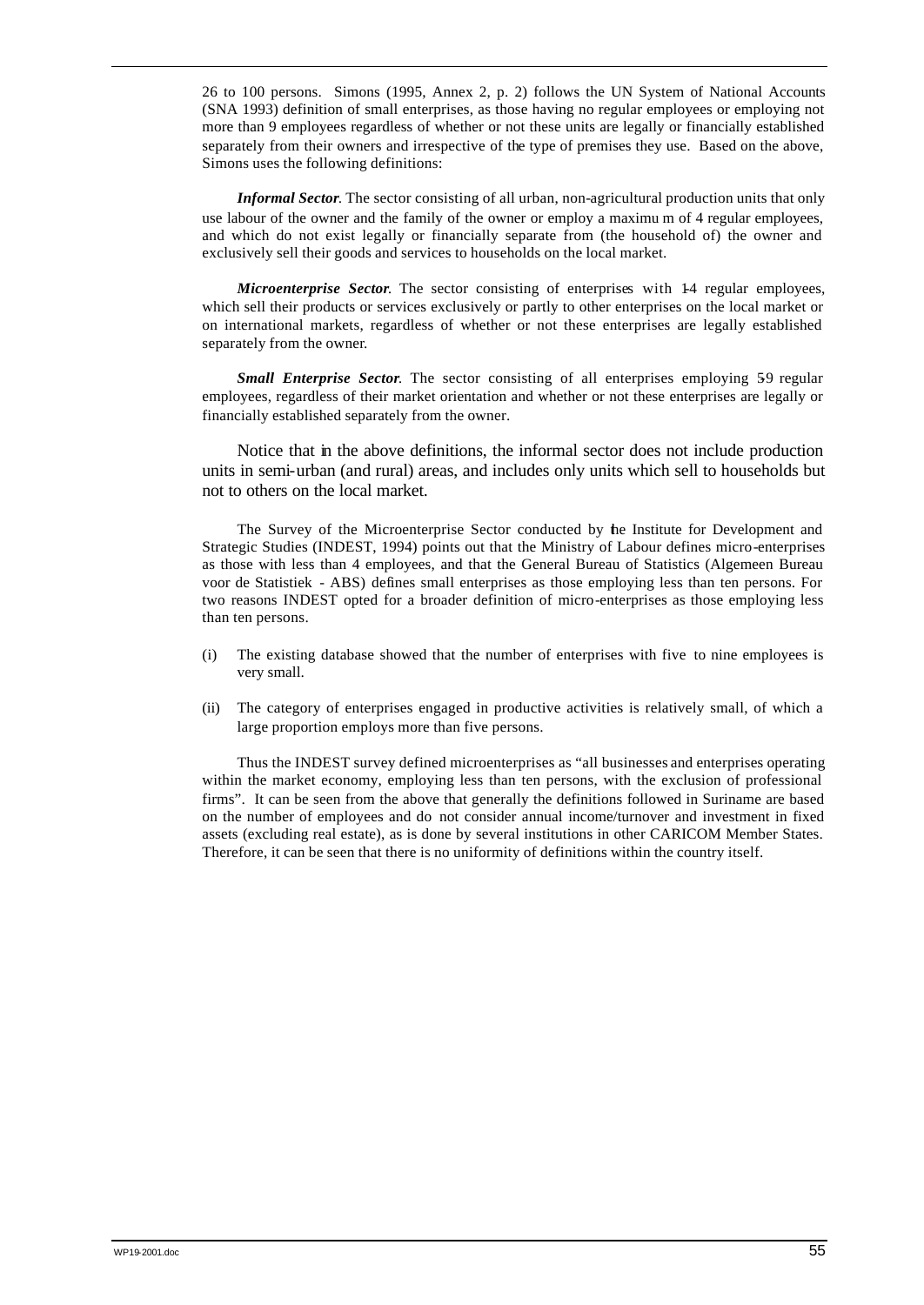# **3. SCALE, SCOPE AND PROFILE OF SMALL AND COTTAGE INDUSTRIES IN SURINAME**

# **3.1 Labour Force Survey and Small Enterprise Survey**

#### (a) **Sectoral Distribution**

Simons (1995), quoting the Labour Force Survey of the General Bureau of Statistics, provides information on the sectoral distribution of employment in 1995 in the small-scale sector, disaggregated by sex, as shown in the tables below:

## **Table 2: Own Account Workers Disaggregated by Sex**

|                                     | <b>Females</b> | <b>Males</b> |
|-------------------------------------|----------------|--------------|
| Own-account workers                 | 33             | 85           |
| Source: Simons 1995, Annex Table 9. |                |              |

The above source also gives a sectoral distribution under each category only in percentages and not in absolute numbers. As the numbers in some two categories are too small for percentages, the sectoral breakdown is given for own-account workers only<sup>54</sup>. The sectors presented are all sectors in which females were employed and major sectors in which only males were employed.

## **Table 3: Sectoral Distribution of Own-Account Workers (% in total)**

|                                     | Females  | <b>Males</b> |
|-------------------------------------|----------|--------------|
|                                     | $(n=33)$ | $(n=85)$     |
| Retail sale                         | 52.3     | 19.7         |
| Agriculture                         | 20.5     | 12.9         |
| Textile manufacturing               | 11.4     | 1.4          |
| Personnel services                  | 6.8      | 15.0         |
| Social and community services       | 4.5      | 0.7          |
| Restaurants & hotels                | 2.3      | 4.8          |
| Food                                | 2.3      | 0.7          |
| Transportation                      |          | 21.1         |
| Construction                        |          | 12.2         |
| Source: Simons 1995, Annex Table 9. |          |              |

<sup>54</sup> Note that the numbers of female and male entrepreneurs in the tables vary, depending on the topic being analyzed. The author (referring to Simons, 1995), does not comment on these variations.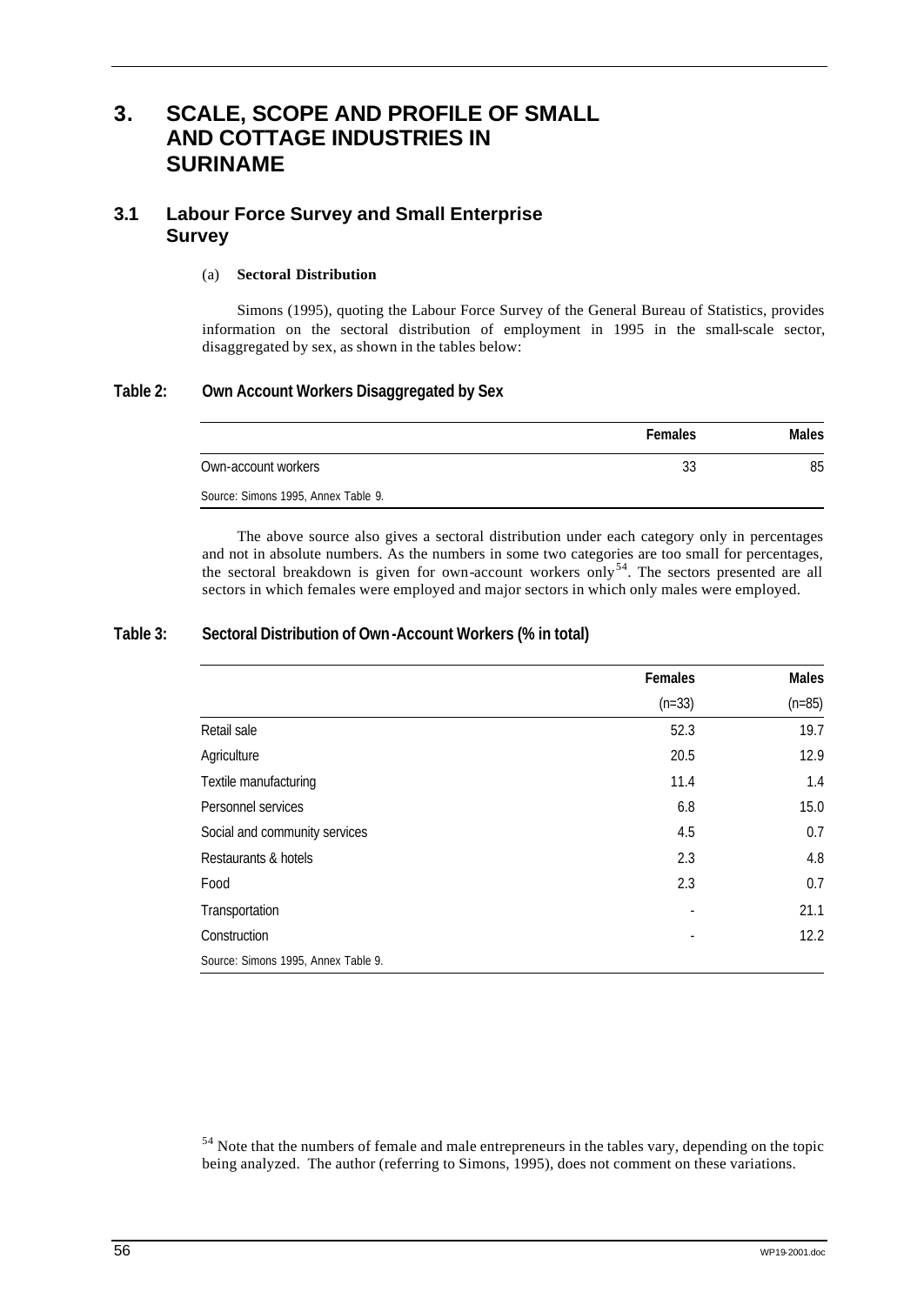It can be seen from the above table that women owners of small enterprises working on their own account were engaged predominantly in retail sales, agriculture, and textile manufacturing in Suriname. Men were engaged mainly in transport, retail sales, agriculture, construction, and personnel services.

#### (b) **Distribution by Size of Units**

The distribution of the number of owners of all sizes of small-scale enterprises in 1995 is provided in Table 4, disaggregated by sex, with or without a job prior to their current economic activity, and by size of enterprise.

### **Table 4: Distribution of Entrepreneurs based on Previous Occupation**

|                                                                 | Had a previous job |        |      | Had no previous job |      |        |
|-----------------------------------------------------------------|--------------------|--------|------|---------------------|------|--------|
|                                                                 | Male               | Female | Male | Female              | Male | Female |
| Own-account                                                     | 24                 | 17     | 39   | 8                   | 63   | 25     |
| 1-4 employees                                                   | 11                 | 4      | 15   | 3                   | 26   | 7      |
| 5-9 employees                                                   | 2                  |        |      |                     | 5    | 1      |
| 10 and above                                                    | 3                  |        |      |                     | 5    |        |
| Source: Simons, 1995, Annex Table 11 (Small Enterprise Survey). |                    |        |      |                     |      |        |

It can be seen from the above table that the largest number of female owners of enterprises are found to be own-account workers who had a previous job.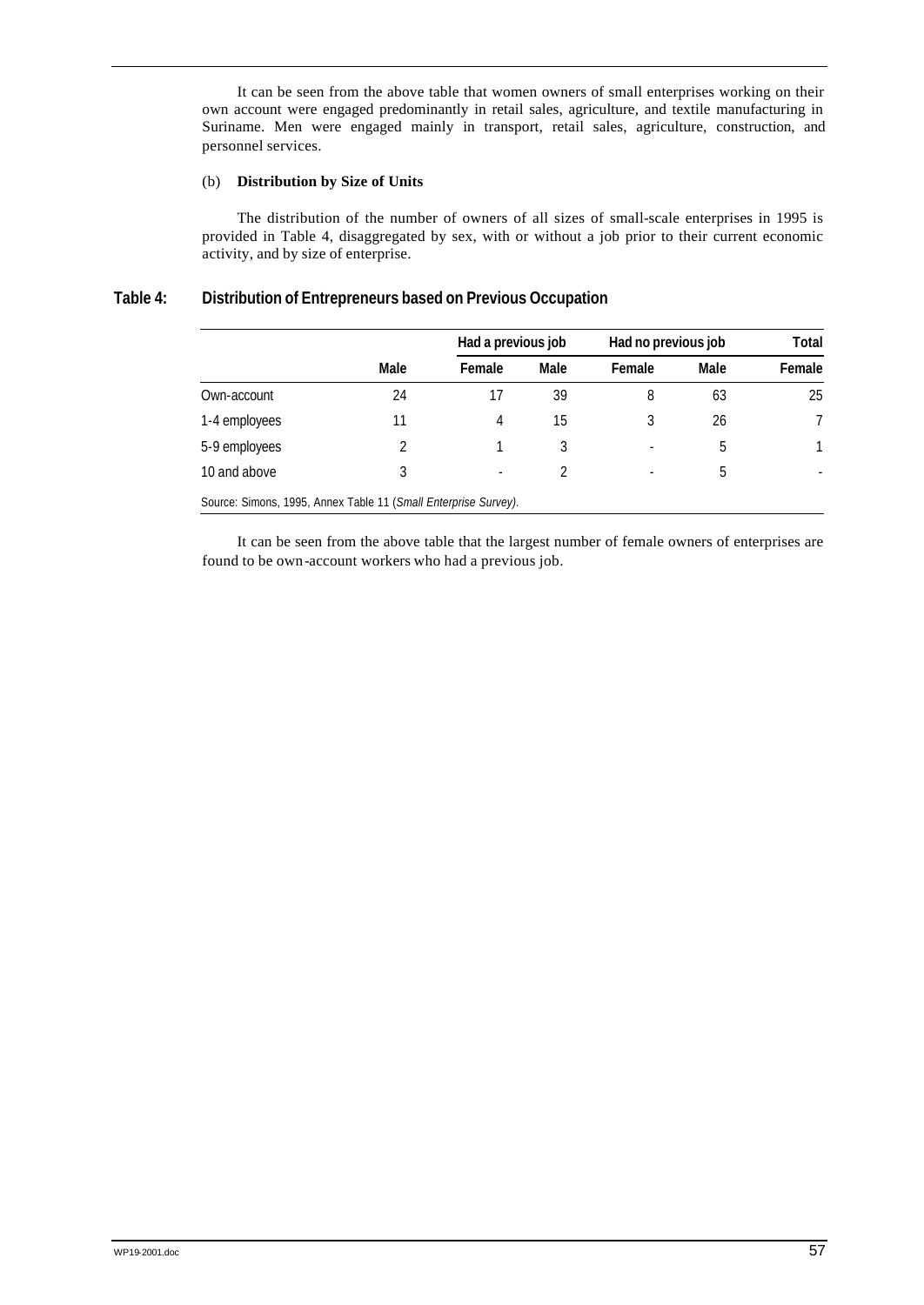### (c) **Age Distribution**

The age distribution of owners of small-scale enterprises in 1995 was as below:

| Table 5: | Distribution of Age of the Owners of Small-scale Enterprises (1995) |  |
|----------|---------------------------------------------------------------------|--|
|          |                                                                     |  |

| Age                                   | Own-account<br><b>Workers</b> | <b>Employers</b> | Total            |
|---------------------------------------|-------------------------------|------------------|------------------|
| Females                               |                               |                  |                  |
| $20 - 24$                             | $\mathbf{1}$                  |                  | $\mathbf{1}$     |
| 25-29                                 | $\overline{2}$                |                  | $\overline{2}$   |
| $30 - 34$                             | $\overline{3}$                | $\overline{3}$   | $\boldsymbol{6}$ |
| 35-39                                 | $\overline{2}$                | $\blacksquare$   | $\overline{2}$   |
| $40 - 44$                             | 5                             | $\sqrt{3}$       | $\, 8$           |
| 45-49                                 | $\, 8$                        |                  | $\, 8$           |
| $50 - 54$                             | $\overline{2}$                | $\mathbf{1}$     | $\mathfrak{Z}$   |
| 55-59                                 | 1                             | $\mathbf{1}$     | $\overline{2}$   |
| 60-64                                 | 1                             |                  | $\mathbf{1}$     |
| $65+$                                 | $\mathbf{1}$                  |                  | $\mathbf{1}$     |
| Females Total                         | 26                            | $\, 8$           | 34               |
| <b>Males</b>                          |                               |                  |                  |
| $20 - 24$                             | $\overline{2}$                | $\sqrt{4}$       | $\boldsymbol{6}$ |
| 25-29                                 | $\boldsymbol{6}$              | $\overline{5}$   | 11               |
| $30 - 34$                             | 11                            | $\sqrt{4}$       | 15               |
| 35-39                                 | 5                             | $\overline{2}$   | $\overline{7}$   |
| $40 - 44$                             | 9                             | $\mathfrak{Z}$   | 12               |
| 45-49                                 | 8                             | $\, 8$           | 16               |
| 50-54                                 | 6                             | $\sqrt{4}$       | 10               |
| 55-59                                 | 10                            | $\overline{5}$   | 15               |
| 60-64                                 | $\overline{2}$                | $\overline{2}$   | $\sqrt{4}$       |
| $65+$                                 | 4                             | L,               | $\overline{4}$   |
| Unknown                               |                               | $\mathbf{1}$     | 1                |
| Males Total                           | 63                            | 38               | 101              |
| Source: Simons, 1995, Annex Table 29. |                               |                  |                  |

It can be seen from the above table that most of the female owners of small enterprises were own-account workers and 50% of them were in the age group 40-49. Compared to this, proportionately there was a larger number of employers among males, though own-account workers were much more in number compared to the number who employed workers. Among own-account workers, the largest number were in the age group 30-34.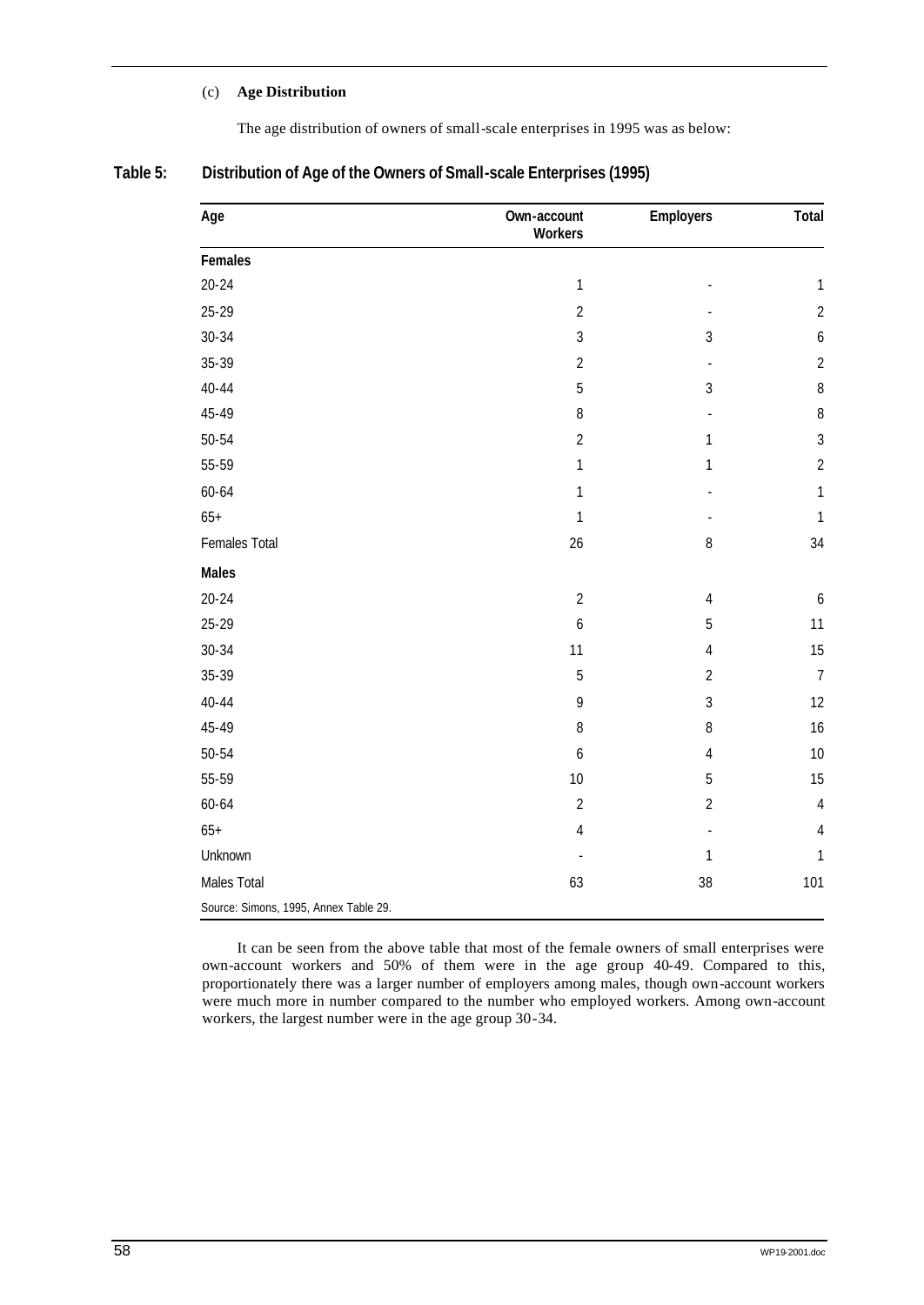#### (d) **Position in Household**

The distribution of owners of small enterprises by their position in their household is shown below:

|                                      | <b>Own-account Workers</b> | <b>Employers</b> | Total          |
|--------------------------------------|----------------------------|------------------|----------------|
| Females                              |                            |                  |                |
| Head of household                    | 5                          | $\overline{2}$   | 7              |
| Spouse of head of household          | 6                          | 2                | 8              |
| Mother of head of household          | 2                          |                  | $\overline{2}$ |
| Child of head of household           | 1                          |                  | 1              |
| Unknown                              |                            |                  |                |
| <b>Total females</b>                 | 15                         | 4                | 19             |
| <b>Males</b>                         |                            |                  |                |
| Head of household                    | 28                         | 9                | 37             |
| Child of head of household           | 4                          |                  | 4              |
| Father of head of household          |                            | 2                | $\overline{2}$ |
| Other family of head of household    |                            |                  | 2              |
| <b>Total males</b>                   | 33                         | 12               | 45             |
| Source: Simons 1995, Annex Table 30. |                            |                  |                |

#### **Table 6: The Distribution of Owners of Small Enterprises by their Position**

It can be seen from the above table that most of the female owners of small enterprises were either spouses of heads of households or heads of households themselves. In the case of males, the owners of small enterprises were mostly heads of households.

### **3.2 Indest Sample Survey**

The sample survey of INDEST (1994) comprised 102 micro-entrepreneurs in Commewijne, 100 in Nickerie, and 153 in Greater Paramaribo. Commewijne and Nickerie are rural districts with populations of 22,543 and 37,035 respectively in 1992. Greater Paramaribo is the only urban area in Suriname comprising the district of Paramaribo and some densely populated urban areas of the adjacent district of Wanica. The population of Greater Paramaribo was estimated at 192,823 in 1992. The total population of the three districts selected for the sample survey accounts for more than half of the total population of Suriname, estimated at 404,568 in 1992. Paramaribo is the centre of public and private services. Nickerie is an agrarian district, with rice cultivation and processing as the main economic activity. Commewijne is characterized by many abandoned and some reactivated plantations.

The share of females in the number of micro-enterprises surveyed was highest in Commewijne (33.3% out of 102), followed by Greater Paramaribo (28.1% out of 153), and Nickeri (19% out of 100).

#### (a) **Position in Household**

When all the three districts are taken together, it was noted that 22.9% of female microentrepreneurs were single parents and also heads of the families, compared to 10% in the case of male micro-entrepreneurs.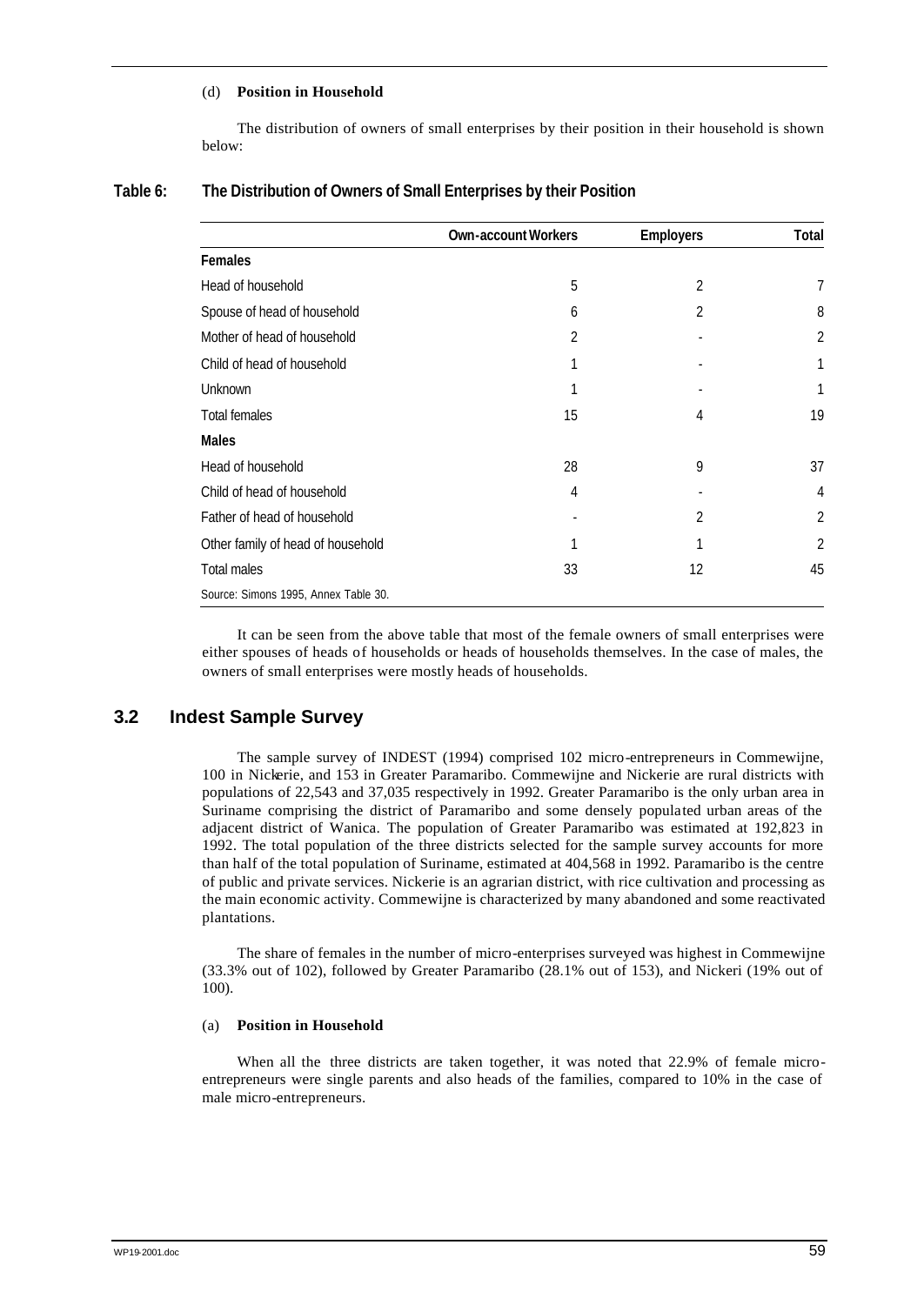#### (b) **Economic Sector**

Out of a total of 355 in the three districts taken together, 34.4% of females were engaged in manufacturing, compared to 19.7% in the case of males. In agriculture, their participation was highest (49%) which was more or less equal to participation of men. Women's participation in transport sector was negligible, and nil in construction.

# **4. PERSONAL ENTREPRENEURIAL CHARACTERISTIC DIFFERENCES BETWEEN MALES AND FEMALES IN SURINAME**

The differences in entrepreneurial characteristics between male and female entrepreneurs compiled from material collected and discussions held with various organizations dealing with micro - and small-enterprises (MSEs) are presented below. Some details about those organizations are given in Section 7.

(a) **SAO** (Foundation for Labour Mobilization and Development)

The following table shows the number of women who attended different training courses and graduated from SAO's three vocational centres (VOCs) and the corresponding number for males.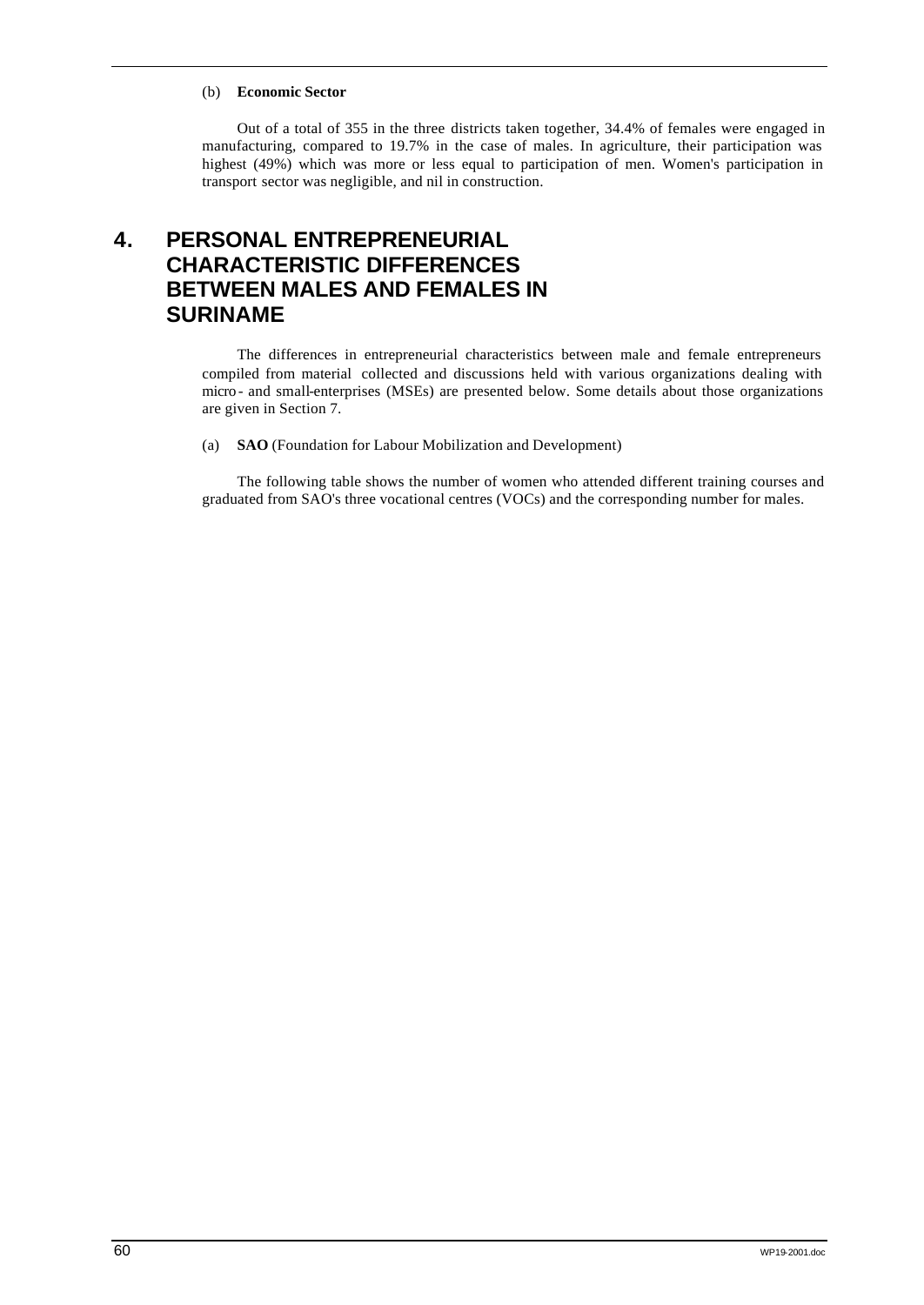|                                         |                | 1988         |                  | 1999                  |
|-----------------------------------------|----------------|--------------|------------------|-----------------------|
|                                         | Male           | Female       | Male             | Female                |
| VOC <sub>1</sub>                        |                |              |                  |                       |
| <b>Electrical installation</b>          | 1(17)          | 0(1)         | 15(24)           | 1(1)                  |
| Carpentry                               | 3(16)          | $0(10-NVB)$  | 6(13)            | 5(10-NVB)             |
| Total VOC 1 (incl. other<br>courses)#   | 30(81)         | 0(11)        | 42(82)           | 6(11)                 |
| VOC <sub>2</sub>                        |                |              |                  |                       |
| Nursing                                 | $\mathbf 0$    | $39(22)^{*}$ | $\mathbf 0$      | 34(98)                |
| Administration                          | $\mathbf 0$    | 0(7)         | $\overline{0}$   | 0(7)                  |
| <b>Textiles</b>                         | $\theta$       | 0(33)        | $\Omega$         | 15(29)                |
| Total VOC 2 (incl. other<br>courses)#   | 49(89)         | 39(62)       | 52(114)          | 49(134)               |
| VOC <sub>3</sub>                        |                |              |                  |                       |
| Tailoring                               | $\mathbf 0$    | 8(8)         | $\boldsymbol{0}$ | 3(12)                 |
| Computer training                       | 4(5)           | 14(14)       | 16(16)           | 44(44)                |
| Machine woodworking                     | 3(11)          | $0(10-NVB)$  | 6(18)            | 10(10)                |
| Total VOC 3 (incl. other<br>courses)#   | 30(105)        | 22(32)       | 55(175)          | 57(67)                |
| <b>Evening Courses</b>                  |                |              |                  |                       |
| Basic refrigeration mechanic            | 24(41)         | 1(1)         | 15(49)           | $0$ <sup>(**)</sup> ) |
| <b>Basic electronics</b>                | 0(29)          | 0(1)         | $\mathbf{0}$     | $\mathbf 0$           |
| Tailoring                               | $\mathbf 0$    | $\mathbf 0$  | 0(4)             | 5(27)                 |
| Machine woodworking                     | $\overline{0}$ | $\mathbf{0}$ | 3(13)            | 3(4)                  |
| Total evening (incl. other<br>courses)# | 37(85)         | 1(2)         | 18(66)           | 8(31)                 |
| <b>Total SAO</b>                        | 146(360)       | 62(112)      | 167(437)         | 117(252)              |
|                                         |                |              |                  |                       |

### **Table 7: The Number of Women who attended the Vocational Centres (VOCs)**

Source: SAO.

Notes: Figures in parentheses are the number of intake.

Notes for Table 7:

\* The number of trainees who graduated is higher than those enrolled. This is apparently because trainees enrolled earlier may have graduated during this year. NVB: trainees sent by the NVB (National Women's Movement) and trained separately from males as per the request of NVB.

\*\* Seems to be an error in the data as presented in the above mentioned source, since the figure of 15 as the number graduated was shown against female.

# The other courses are: VOC 1 - auto-body repairs, automobile mechanic, and machine shop work. VOC 2 - basic woodwork, basic metal work, and masonry. VOC 3 - welding; radio & TV; gas, water, and sanitary fittings; bicycle repair; building construction; electrical installation; and refrigerator mechanic.

It can be seen from the above that among the courses offered by the SAO, the largest number of females graduated in nursing and computer training.

During the research team's discussions with SAO, it was pointed out that out of the total intake, some of them dropout, and from the remaining, some fail to graduate. With regard to the trainees sent by the NVB, SAO feels that the trainees exhibit a feeling that they will get a special treatment and that the criteria for graduating will be less rigorous than those for others. SAO feels that it would be more efficient to give training in a particular course combining all the trainees rather than giving training separately for different groups. With regard to dropouts from the training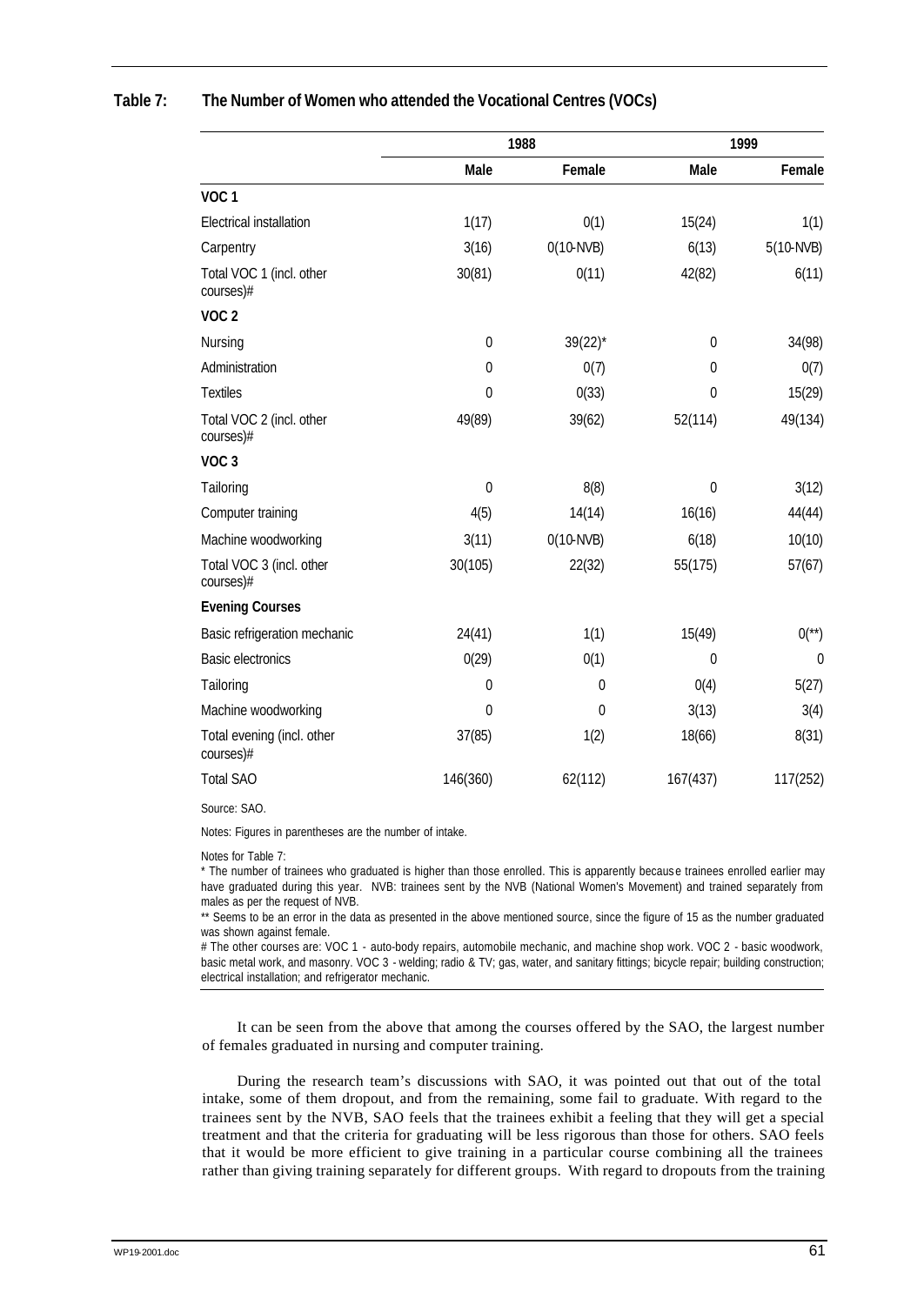courses, SAO were asked how they compare with SERVOL in Trinidad which apparently has a low dropout rate. SERVOL is an NGO which prepares interested persons to access loans for setting up businesses. SAO mentioned that SERVOL observes trainees initially for about a month and drops those who are not serious and that is why their dropout rate is low.

#### (b) **SPWE** (Foundation for Productive Work Units)

During discussion, SPWE informed us that in their training courses (financial management, marketing, etc.), about 65% of the trainees are women, and the rest are men. One possible reason for the higher percentage of women is that more and more women want to either get employment or set up businesses on their own.

#### (c) **NTVB** (Non-traditional Female Occupations)

This is a pilot project stared by the National Women's Movement (NVB) in November 1999. Traditionally, women work in occupations like cleaning, selling snacks, or working as sales persons in shops. Under this project, technical training is given in the following non-traditional areas:

- $\blacksquare$  Furniture making
- $\blacksquare$  House building
- **n** Leather products
- $\blacksquare$  Electrical repairs in automobiles

In furniture making and house building, the trainees had at least 6 years of schooling and they were single women with children.

Some details of the trainees who got training at NTVB are as below in Table 8:

### **Table 8: The Number of Trainees Training at NTVB**

| Sector                                         | No. of Trainees | <b>Duration</b>                            | <b>Present Status</b>                                            |
|------------------------------------------------|-----------------|--------------------------------------------|------------------------------------------------------------------|
| Furniture making                               | 17              | One year (of which 2<br>months class work) | 14 have joined companies<br>and 3 work at home weaving<br>chairs |
| House building                                 |                 | -do-                                       | 2 are working for companies<br>and one is making graves          |
| Electrical repairs for automobiles             | 43              | 3 months                                   | N.A.                                                             |
| Leather products                               | 11              | $-do-$                                     | N.A.                                                             |
| Note: N.A.: information not readily available. |                 |                                            |                                                                  |

#### (d) **CRABASI** (Craft & Art Business Association)

CRABASI has about 200 members, 75% of which are women. Women produce items like jewelry, textiles, embroidery, dolls, and basketry. Men are engaged in items like wood-carving, ceramics and leather.

#### (e) **GODO** Credit Union (Godo)

The businesses for which women take loans from Godo include catering, food processing, vegetables, textiles, restaurants, and beauty salons. The businesses for which men take loans include furniture, car repair, and vegetables. According to Godo, 1% of applications for loans are rejected and there is no difference in the percentage between men and women. The businesses set up with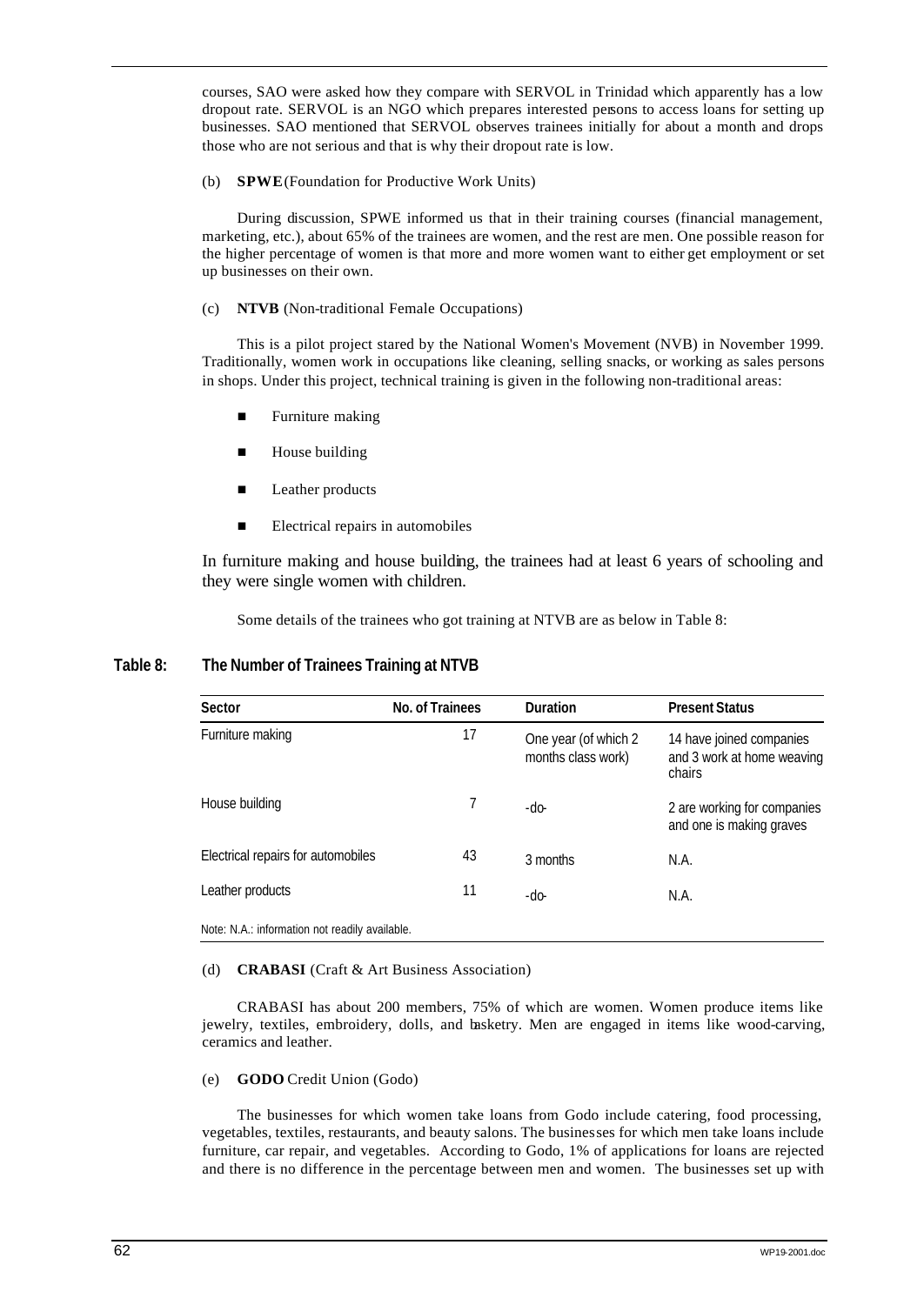loans from the credit union funds are mostly for extra income. The loans carry a collateral. Most businesses set up by men as well as women with loans from the Revolving Fund, carrying low or no collateral, are for survival. (Some details of these funds are given in Section 7 below.) There is no difference between the repayment performance of women in comparison with men. Within women, the repayment performance of women backed by men appeared to be better than those who were single. The reasons for this are not clear.

### (f) **De Schakel Cooperative Credit Union Ltd.** (DE SCHAKEL CU)

DE SCHAKEL CU informed us that the businesses for which women took loans include transportation (repair of a school bus), sewing machine, catering, and flowers and bouquets. The businesses for which men took loans include gold mining, transportation, forestry, and agriculture.

# **5. BARRIERS AND CONSTRAINTS FACING POTENTIAL AND EXISTING WOMEN ENTREPRENEURS IN SURINAME**

During discussions with NVB/IVVO, the following constraints faced by women entrepreneurs in Suriname were brought out.

#### (a) **Pricing**

Inflation and depreciation of the Suriname guilder (Sf) are having adverse effect on the pricing of final products by some of the entrepreneurs. The steep fall in the value of Sf vis-à-vis the US dollar in the paralle l market has directly and indirectly led to hike in the prices. Some entrepreneurs complain that they have to pay increasing prices for the materials they buy, (e.g. sugar), but they cannot raise the prices of the products they sell as frequently.

#### (b) **Packaging**

Lack of availability of good quality packaging material is another problem. For example, the same quality of plastic bottles are used for different types of products.

#### (c) **Imported Inputs**

Manufacturers of textile products find that the imported inputs such as, needles and yarn are of low quality.

#### (d) **Testing, Quality Certification, and Standards**

Presently there are no facilities for testing, and certifying quality for products exported from Suriname. There is no bureau of standards to assist producers to adhere to international product and process standards. NVB/IVVO gave an example of a woman entrepreneur who exports table sauces. She sends her samples to Trinidad for testing which is time-consuming and also involves a high cost of transport and commu nications.

### (e) **Legislation**

Women face difficulty in getting access to own land. Also, when a woman entrepreneur gets married, the tax incidence increases. It was felt that the government can help women entrepreneurs by passing suitable legislation in matters such as access to ownership of land, and tax incidence when a woman gets married. (The Women's Business Group Foundation indicated this abovementioned constraint faced by women entrepreneurs.)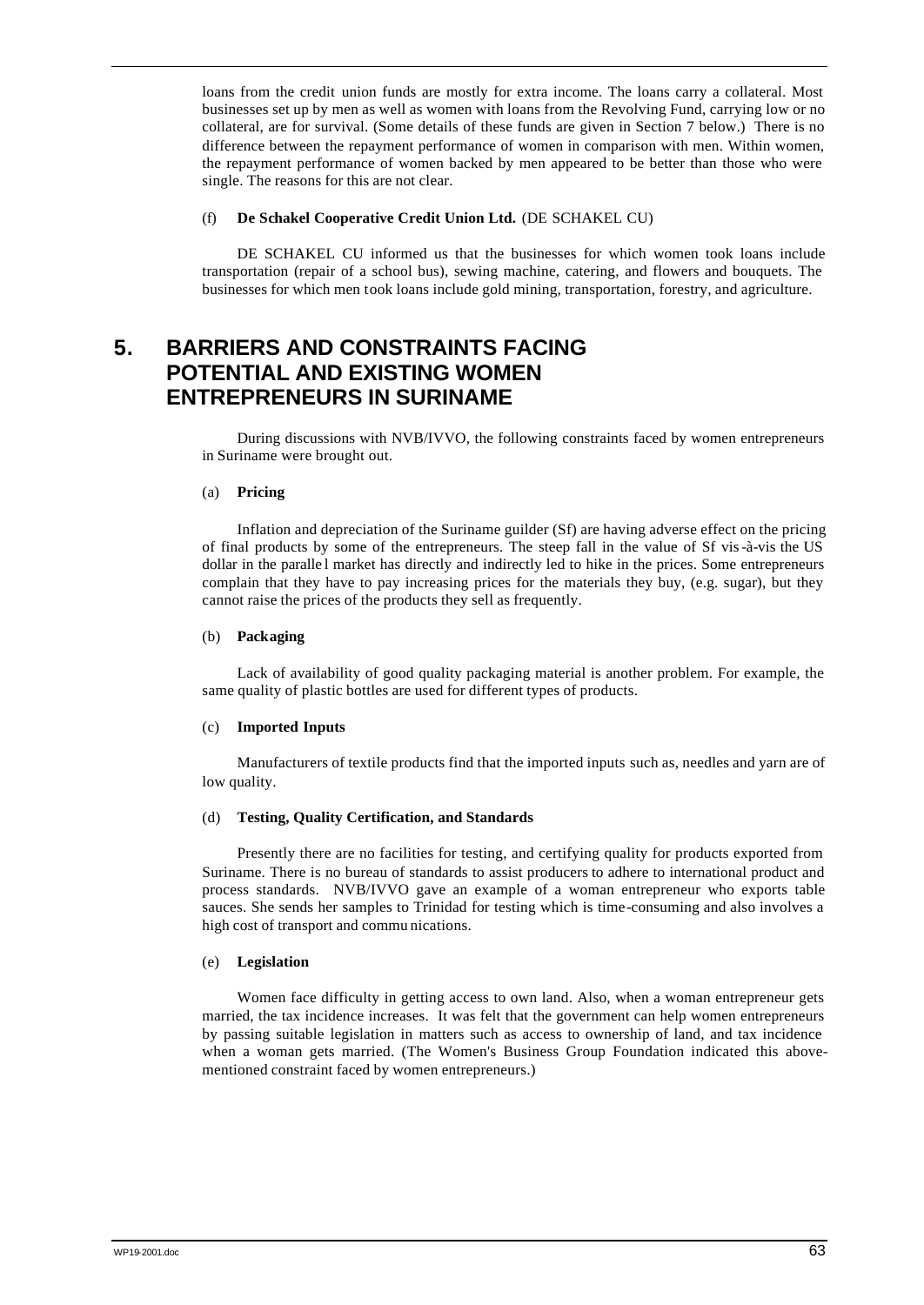# **6. SUPPLY-SIDE ECONOMIC OPPORTUNITIES AND CONSTRAINTS AFFFECTING WOMEN ENTREPRENEURS IN SURINAME**

In the previous section some of the barriers and constraints faced by women entrepreneurs in Suriname were discussed. This section presents some details of the small-business support mechanisms and services available for women entrepreneurs in Suriname. Some examples of the opportunities for the women entrepreneurs and the accompanying problems that need to be attended are shown below.

## (a) **Participation in Trade Fairs and Exhibitions**

By participating in trade fairs and exhibitions, women entrepreneurs have good opportunities for on-the-spot sales, contacts with bigger companies or distribution outlets like supermarket chains for making marketing arrangements and for expanding their business. The Institute for Women Entrepreneurs (IVVO) gave the example of a woman entrepreneur who was making dolls and doing business with one firm. The woman exhibited her dolls in one of the 10 stalls, which were allotted to IVVO on Emancipation Day. She sold 10 dolls. She also participated in a "Women in BisNis Fair" and sold 100 dolls in four days. Now she exports dolls to Trinidad at US \$ 10.00 per doll. An increasing number of women are making use of the "Women in BisNis Fairs", the details of which are given in the next section. The number of participants increased from 60 in the first fair to 90 in the second and to 110 in the third. The number of visitors to the fair was 13,000 in the first which increased to 15,000 in the second, but fell to about 10,000 in the third, apparently because of heavy rain on one of the days during which the fair was held. The third fair was held in November 2000. Sector-wise, the number of booths in this fair were as below:

| Sector                                                                                                                                  | No. of Booths* |
|-----------------------------------------------------------------------------------------------------------------------------------------|----------------|
| Handicrafts                                                                                                                             | 19             |
| Textile products                                                                                                                        | 8              |
| Flowers and plants                                                                                                                      | 8              |
| Processed foods                                                                                                                         | 10             |
| Services #                                                                                                                              | 11             |
| Catering                                                                                                                                | 32             |
| Beauty-care products                                                                                                                    | 8              |
| Arts                                                                                                                                    | 1              |
| Wood products                                                                                                                           | 1              |
| Mining                                                                                                                                  | 1              |
| Leather products & masonry                                                                                                              | 1              |
| * Some booths had more than one exhibitor. The number of exhibitors in Handicrafts was 25, in Flowers and plants 9, and<br>Catering 35. |                |

## **Table 9: The Number of Booths at the Fair (November, 2000)**

# Includes services like tourism, language courses, and entertainment for children.

IVVO mentioned that compared to the 2 earlier fairs, the most recent fair, the exhibitors were given training/advice on decorum, organization and presentation of the booth, pricing, etc. The participants in the food exhibition were asked to mention the contents, the period for which the item can be stored, etc. Those who were selling food items in the main exhibition hall were required to sell in pre-measured packs instead of filling small packs from a big one at the time of sale.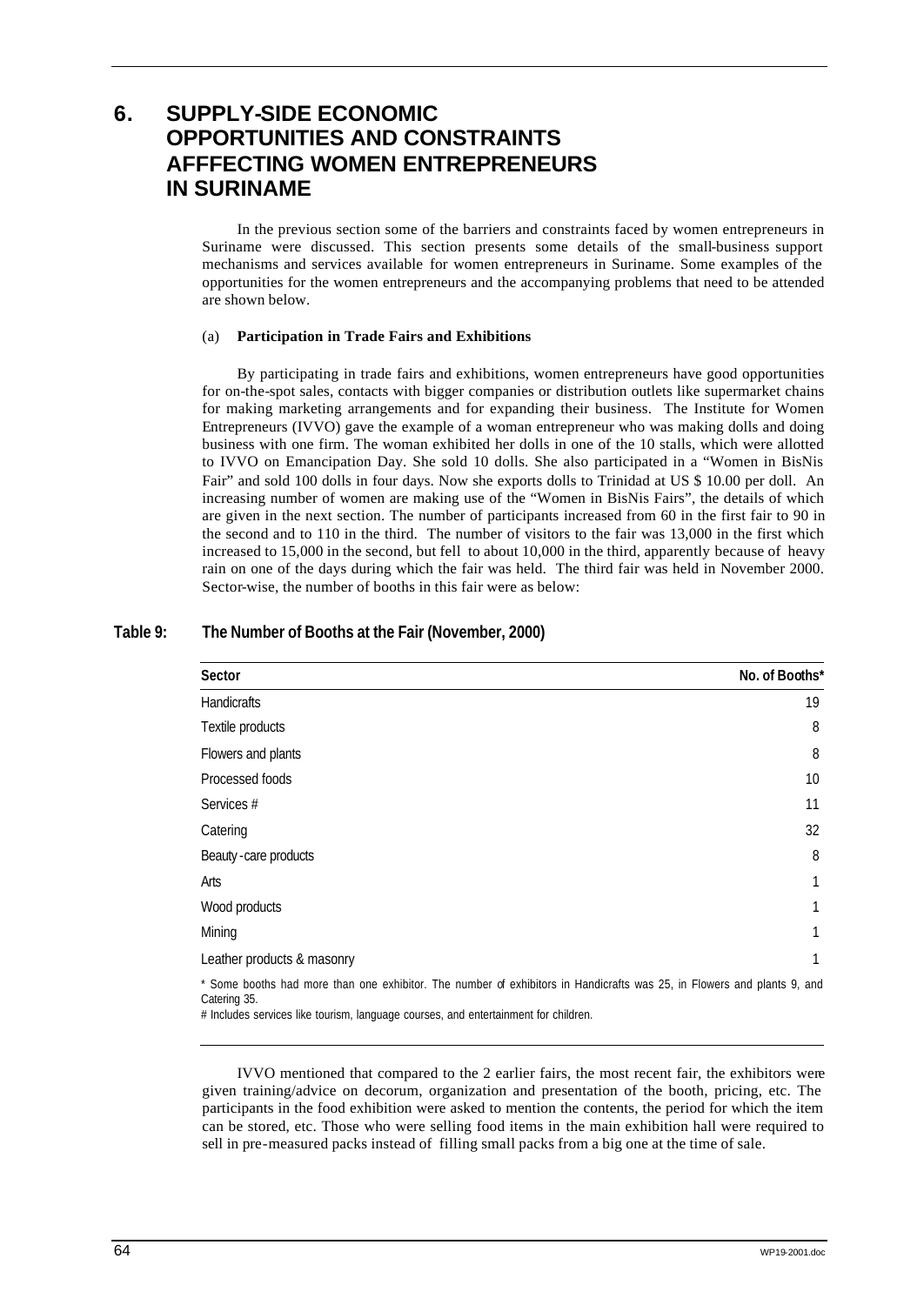### (b) **Export Markets**

The Craft & Art Business Association (CRABASI) aims to develop and promote new products and increase exports of handicrafts. It was pointed out that Suriname is not able to compete with other countries in markets such as the USA, because the prices of Suriname products are 2 to 3 times higher than comparable products from other countries. CRABASI is planning to make efforts to export to other CARICOM countries. For example, artisans in the interior, mostly women, carve designs on the shell of the fruit calabash. CRABASI would like to exhibit their products in the Craft Fair of the Guyanas being held in Paramaribo in August 2001. Exhibitors from Guyana, Suriname and French Guyana will participate in this fair. Based on the experience in this fair, CRABASI plans to take artisans from Suriname to participate in the annual Craft and Gift Show in Barbados in October 2001.

# **7. SMALL BUSINESS SUPPORT MECHANISMS AND SERVICES AVAILABLE TO WOMEN ENTREPRENEURS IN SURINAME**

There are a large number of governmental, non-governmental, and other organizations involved in dealing with different aspects of entrepreneurs in the micro and small enterprise sectors in Suriname. Some of them exclusively deal with women entrepreneurs and some mainly or only with microenterprises.

## **7.1 Government Ministries/Organizations**

The Ministry of Labour established the Foundation for Labour Mobilization and Development (Stichting Arbeidsmobilisatie en Ontwikkeling - SAO) and the Foundation for Productive Work Units (Stichting Productieve Werkenheden - SPWE) to assist micro and small entrepreneurs.

(a) **SAO** (Foundation for Labour Mobilization and Development - Stichting Arbeidsmobilisatie en Ontwikkeling)

The SAO was established in 1981 supported by the International Labour Office (ILO) and financed from development funds from the Netherlands. The objectives of SAO are:

- n To provide technical and vocational training for placement at the open slots on the labour market
- To provide training to employees according to the needs and demands of their employers
- To train young adults in acquiring entrepreneurial skills thereby enabling them to set up shop as independent small business people
- To provide custom-made training programs on demand.

The training activities take place at three vocational centres: VOC-1 and VOC-3 for adults and VOC-2 for primary school dropouts (from age 14 on).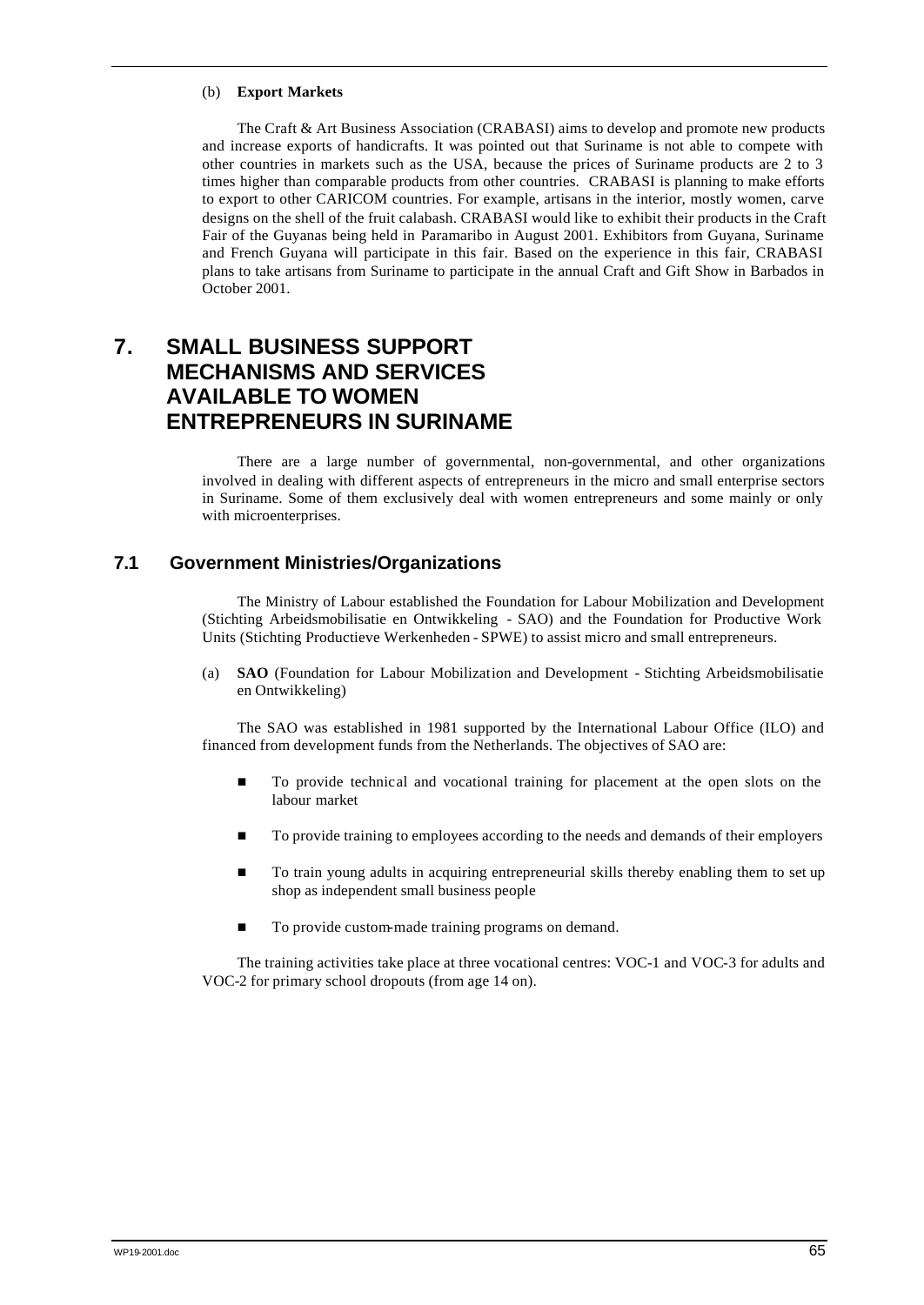### (b) **VOC-1**

Applicants to this centre need to have at least a primary school certificate (i.e. 6 years of primary schooling), and are in the age group 16-37. Also they need to be in reasonably good health and already holding a job but whose skills and knowledge need to be upgraded.

## (c) **VOC-2**

This centre is especially reserved for young (beginning at age 14) primary school dropouts. One of the objectives is to offer them a (second) chance to acquire some basics that would give them admission to vocational training at the other two centres.

### (d) V**OC-3**

This centre focuses mainly (but not exclusively) on unemployed job-hunting trainees and on those who are already holding a job. Admission requirements are the same as at VOC-1.

Information on the different courses offered by the three centres, and data on the number of women who participated and graduated in different courses with corresponding data for men has been presented in 4.2 above. The average duration of each complete course is 12 months (18 months for welding). The SAO is proposing to offer shorter modules (self-contained courses) of 3 to 6 months or even less that would satisfy the clients as well as the trainees. The idea is that the trainees could return to expand on and/or 'complete' the full master course on an incremental basis. Generally the training at the SAO is free of charge. The trainees pay only a nominal fee. This "feepolicy" is guided by the policies of the Ministry of Labour, which subsidizes SAO's operating budget. The Ministry's policy is to combat unemployment while trying to satisfy the needs and demands of the business world.

In order to generate its own funds, SAO has run a number of short fee-paying courses in the administrative sector, e.g. training in management, computer programming, receptionist skills, etc. These courses are offered based on regular competitive fees. From the "traditional" technical courses, (such as, radio and television repairs, and tailoring) are also offered in the evening on a regular fee-paying basis. SAO plans to add three more 'traditional' courses to its evening programme - bicycle repair, refrigeration mechanic, and gas, water and sanitary fittings - all against regular instruction fees. No information is readily available on the number of women who participated in these courses.

# **7.2 SPWE (Foundation for Productive Work Units)**

The objective of SPWE is to help small enterprises and cooperatives through the following services:

- making market studies / analyses
- drawing up business plans
- n assisting in applying for licenses
- assistance when applying for credit

The target groups of SPWE include self-employed persons and entrepreneurs with a maximum of 4 employees in the following sectors:

- wood processing
- food processing
- garment sector
- handicrafts industry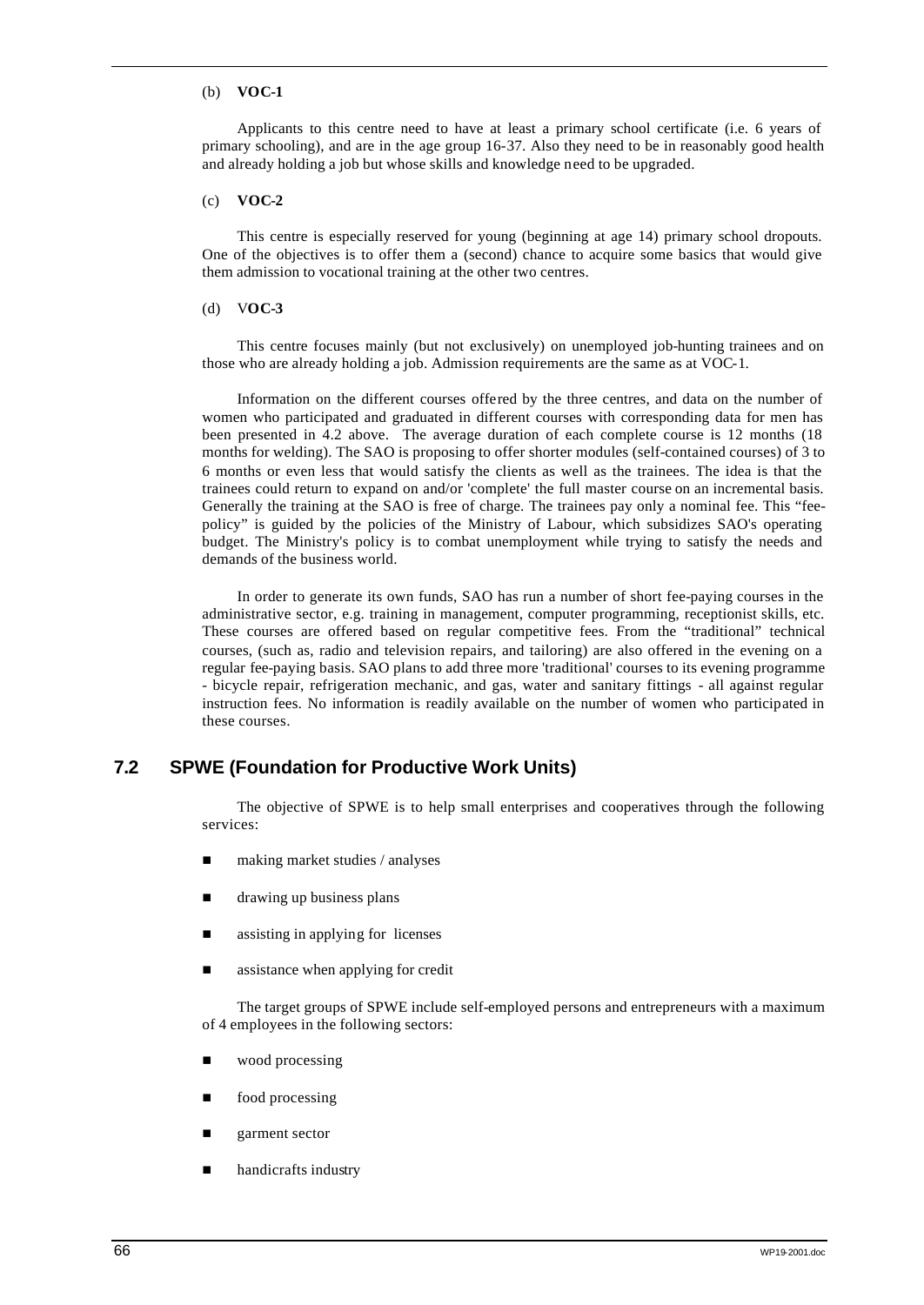maintenance and repairs

SPWE gives the following courses:

- financial management
- marketing
- negotiation and presentation techniques.

During discussion, SPWE informed that trainees in financial management must have attended a course in book-keeping. For the course on marketing also, some earlier training in marketing is a pre-requisite. Although SPWE has no special programmes targeted at women, the importance of their activities for women can be seen from the fact that 64% of the total number of trainees during 1995-1999 were women. The total number of trainees during 1995-1999 is as below:

## **Table 10: Total Number of Trainees (1995-1999)**

| Year           | 100F<br>70 | 1004 | 1007          | 1000<br>70 | 1999             |
|----------------|------------|------|---------------|------------|------------------|
| Number trained | υJ         |      | nr<br>л.<br>ັ | . .        | $\sqrt{2}$<br>υz |

The figures in 1997 and 1998 were lower as some training staff left the organization. Also, the figures do not give a full picture of the total attendance in courses since some persons may have attended more than one course. Details on this are not readily available.

# **7.3 Non-Government Organizations (NGOs)**

### (a) **National Women's Movement (Nationale Vrouwen Beweging - NVB)**

The NVB was established in 1992 and it aims at gender equity through empowerment of individual women and women's groups, especially grass-roots groups. The policy for the period 1998-2003, as formulated by the NVB, contains the following elements:

(i) *Economic Empowerment of Women*

This includes :

- establishment of the Institute for Women Entrepreneurs (IVVO)
- n a pilot project for increasing productivity and income-earning capacity of rural women in the upper-Suriname river area
- project on Non-Traditional Female Occupations (NTVB).

An example of the activities under the pilot project mentioned above is the technical and managerial assistance provided to Maroon women in the cultivating and marketing peanuts, and the lentils urdi and moong. Arrangement was made for experts to advise the women on maintaining soil fertility. Two machines were supplied to peal the peanuts. Assistance was provided to sell the peanuts to Combe Market, one of the largest super markets in Paramaribo.

## (ii) *Institutional Strengthening of Women's Groups*

NVB staff gives training and guidance to 14 women's groups in organization and management, negotiation skills, etc. For example, after the training, one group got in touch with a Dutch organization for the supply of used window fittings, doors, etc. These were utilized by the group to improve the houses of poor and handicapped women.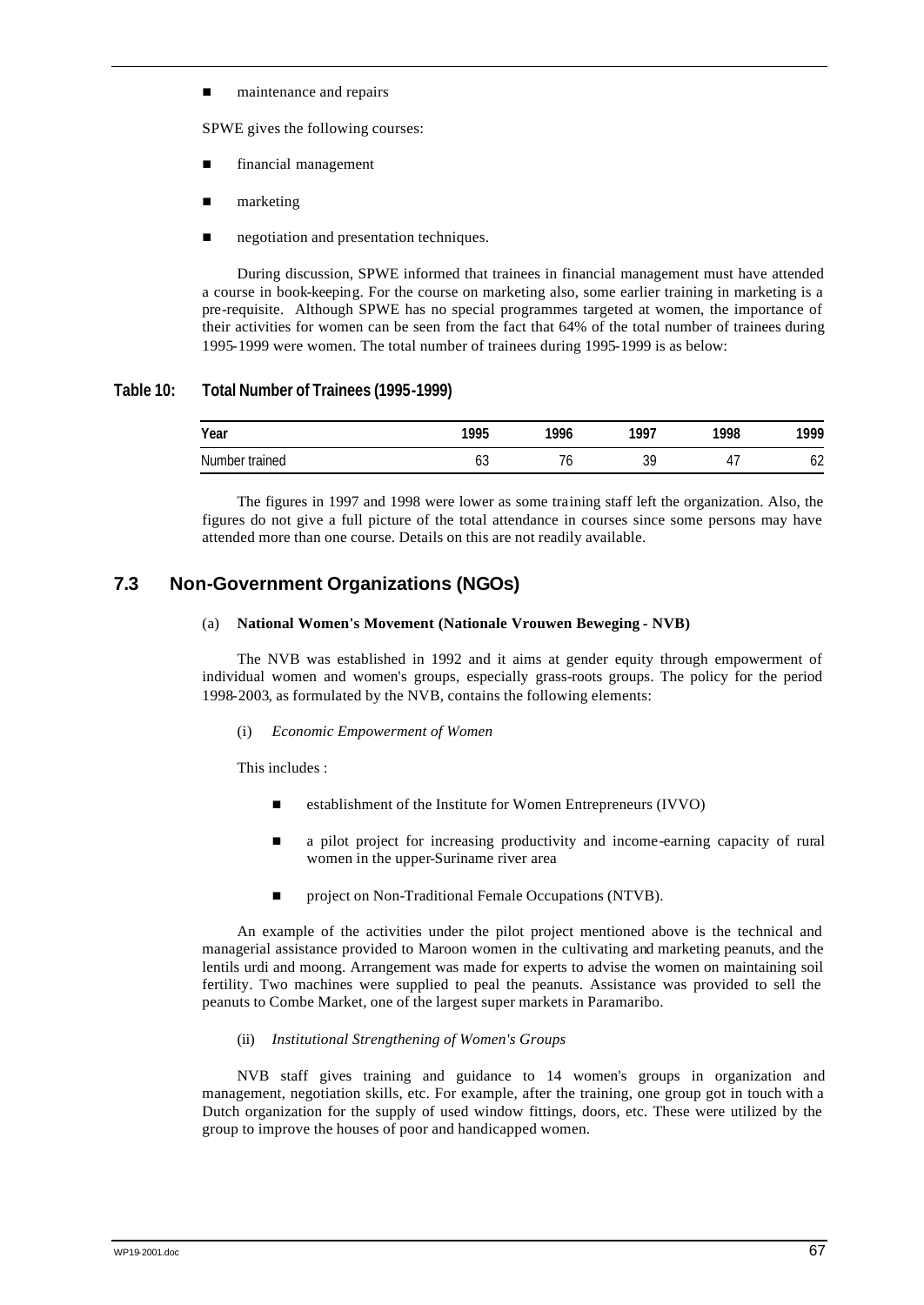(iii) *Women's Rights*

The Ilse Henar- Hewitt Bureau for Women's Legal Rights was established to:

- provide advice and guidance in individual cases;
- n provide information on the Surinamese legislation and international legal instruments, especially the rights of women;
- lobby for the change of legislation.

One example of the Bureau's assistance to women entrepreneurs is that of a woman manufacturer of dolls. She had a problem with her husband and the Bureau provided her legal advice in the process of separation.

(iv) *Networking*

NVB collaborates with international organizations, government agencies, and NGOs in several areas, e.g. National Bureau on Gender Policy (Nationaal Bureau Genderbelied) of Ministry of Internal Affairs provides space and facilities to IVVO for their training programmes.

The Caribbean Association of Women Entrepreneurs (CAWE)<sup>55</sup> participated in the Women in BisNis Fair organized by NVB in November 1998. One exhibitor of babies' clothes from Trinidad participated through CAWE. NVB participated in Megamarket 1999 and 2000 organized by CAWE. One representative of NVB and 4 women entrepreneurs assisted by NVB participated in the Fair. The women exhibited hand-embroidered clothes, hair and body-care products, chips, and dolls.

(v) *"Women in BisNis Fairs"*

The NVB organizes this fair every two years. The first fair was organized in 1996. These fairs emphasize the role of women in the development process. The exhibitors are women entrepreneurs from Suriname and other CARICOM Member States. The Fair's objectives are to:

- $\Box$  support female (micro-)entrepreneurs by promoting their products and services
- exhibit products for local and CARICOM markets
- improve trading relation between the exhibitors and their customers
- n get local and international financial and service institutions interested to invest in the development of this sector
- n exchange knowledge and experience of female entrepreneurs between Suriname and other CARICOM Member States.
- (vi) *Funding*

The sources of funding for NVB, IVVO, and NTVB include the Netherlands Embassy, Bilance (a Dutch NGO), Gender Equity Fund (Canada), and UNIFEM.

# **7.4 Institute for Women Entrepreneurs (Instituut voor Vroulijke Ondernemers-IVVO)**

IVVO was started in May 1997 by the NVB, in the first stage as a pilot project. The idea of starting IVVO arose out of the evaluation of the first Women in Bis Nis Fair organized by the NVB in November 1996.The evaluation pointed to the need for institutional strengthening of enterprises

<sup>&</sup>lt;sup>55</sup> See Annex 5 for details of CAWE.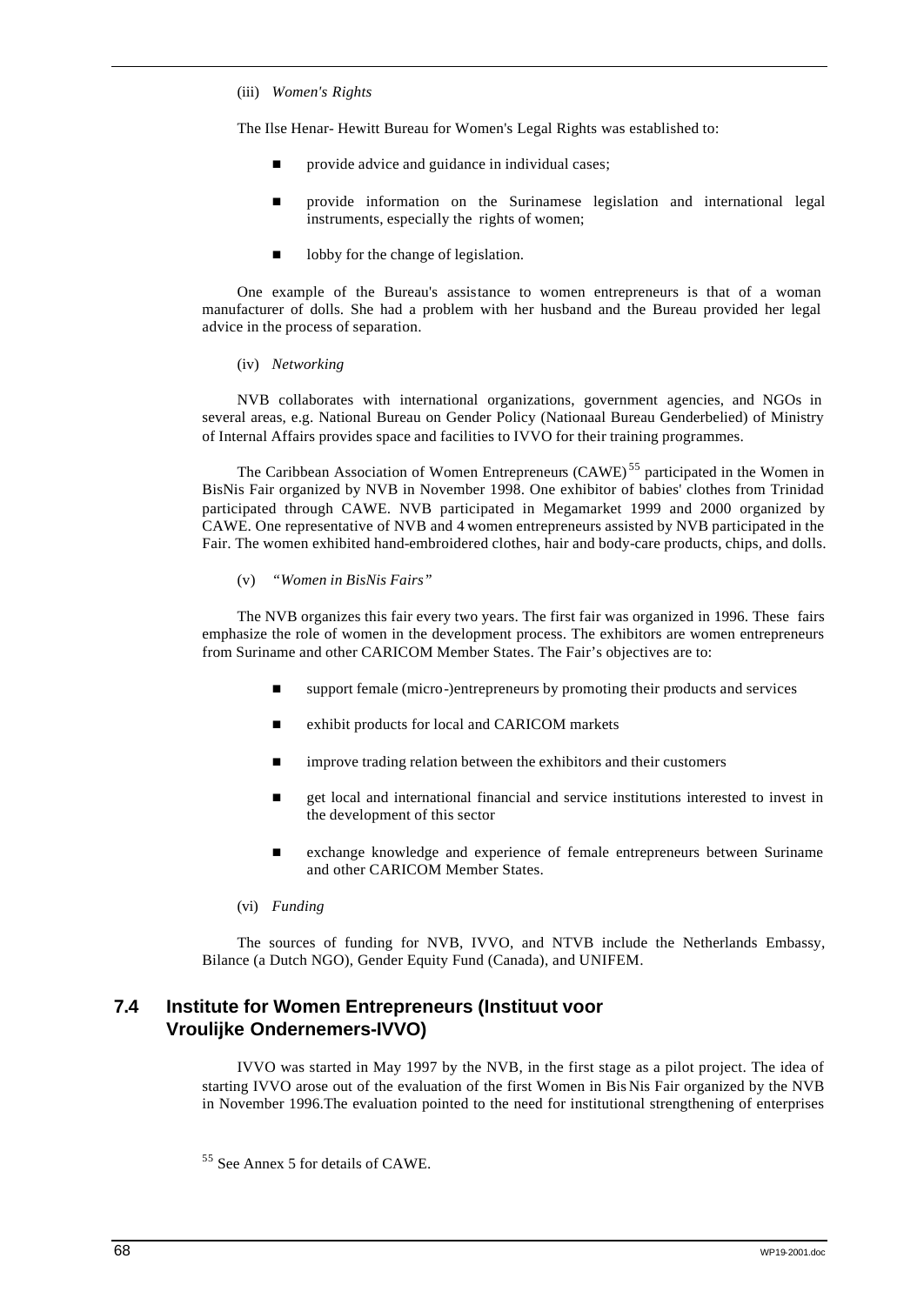and / or economic activities of women in order to enable them to become successful managers. IVVO was officially launched during the second Women in BisNis Fair in 1998. The Institute aims at advising, training, and supporting women micro- and small-entrepreneurs in order to develop an entrepreneurial attitude, establish or further develop a successful enterprise according to the prevailing national and international standards. Furthermore, the Institute stresses the need to link the micro women entrepreneurs with the mainstream commercial sector and tries to sensitize the government, donor agencies, and the public in general on the role women micro-entrepreneurs can play in employment- and income -generation. IVVO helps its members in the following:

- organization of training courses, workshops, seminars
- advice and guidance in developing business plans
- n advice in exploring and accessing of markets
- mediation for access to credit
- n guidance in accessing relevant institutes and government departments
- n organization of trade fairs and exhibitions
- facilitation of participation in trade fairs and exhibitions
- networking.

IVVO's programmes for 2000 included:

- Training small enterprise management (5 modules)
- Training gender and development (2 courses)
- Guidance activities to develop or implement business plans (ongoing)
- Workshops (3)
- Network meetings (4)
- $\Box$  3<sup>rd</sup> Women in Bis Nis Fair (November 2000)

A total of 42 women got training in the following training modules during 2000:

**Table 11: Training Modules for the Women Trained**

| Module               | Number of women |
|----------------------|-----------------|
| Financial management | 15              |
| Business planning    | 12              |
| Book-keeping         | 23              |
| Costing and pricing  | 18              |
| Marketing            | 23              |

Two out of 42 took all the five courses and the rest one or more of the courses. There are 3 trainers, one each for financial management and marketing, book keeping, and costing & pricing and business plan. These trainers also provide guidance to the entrepreneurs in the latter's work place as and when needed. There are two additional persons who provide only guidance to women entrepreneurs.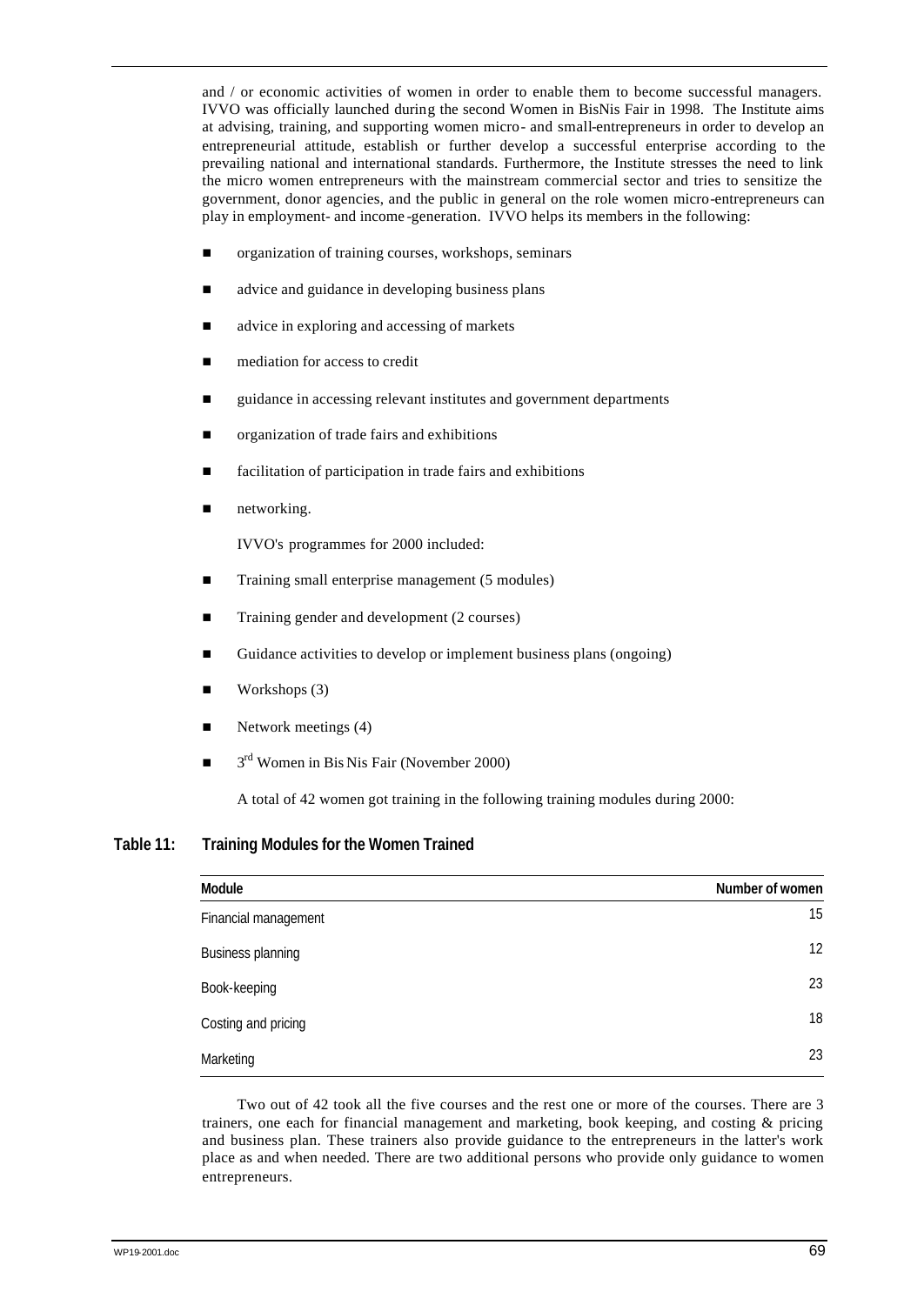# **7.5 Women's Business Group Foundation (Netwerk Vrouwelijke Ondernemers - Network Female Entrepreneurs)**

The Foundation was established in 1993 by three female entrepreneurs. The Foundation assists female entrepreneurs in matters such as financing, business management, and other important aspects of entrepreneurship. It acts as an intermediary to make the developments and standards in national and international markets accessible to female entrepreneurs. The objectives of the Foundation include:

- to coordinate and organize network meetings;
- to provide professional services such as training, guidance, and information;
- to assist in efficient and effective management;
- to set up a database;
- to stimulate innovation;
- to assist in access to credit;
- to organize knowledge and trade-fairs and arranging participation in trade
- fairs abroad.

Three women entrepreneurs from Suriname participated through the Foundation in "Megamarket 2000", organized by the Caribbean Association of Women Entrepreneurs (CAWE). CAWE, in association with this Foundation, is organizing "Megamarket 2001" in Suriname in July 2001. Sources of funding for the Foundation include NOVIB, a Dutch NGO, and UNIFEM (for a project in the interior regions of Surinam).

# **7.6 Stichting PROJEKTA**

This NGO assists micro and small entrepreneurs with funding from CORDAID, a Dutch NGO. It was not possible to get any information on this organization and, due to paucity of time, the researchers could not have a discussion with them.

# **7.7 Credit Unions**

(a) **De Schakel Cooperative Credit Union Ltd** (spaar- en kredietcooperatie de schakel g.a. - DE SCHAKEL CU/KC DE SCHAKEL)

This credit union was established in 1972. Its membership increased from 60 in 1972 to 3,703 in 1999. In 1995, women members accounted for 51% of total membership. This slightly increased to 52% in 1996 and remained at that level there after. A member can get unsecured loan up to 125% of his/her savings with the CU. A single member's saving cannot exceed 20% of the capital of the CU. Depending on the volume and type of loan, collateral is specified – co-signers, mortgage, etc. The rate of interest ranges between 2.5% - 5% monthly on reducing balance. The average rate charged works out to 3.25% monthly. The type of economic activities for which women take loans include:

- $\blacksquare$  transportation (e.g. repair of school bus)
- $\blacksquare$  clothing (purchase of sewing machine)
- catering
- $\blacksquare$  floriculture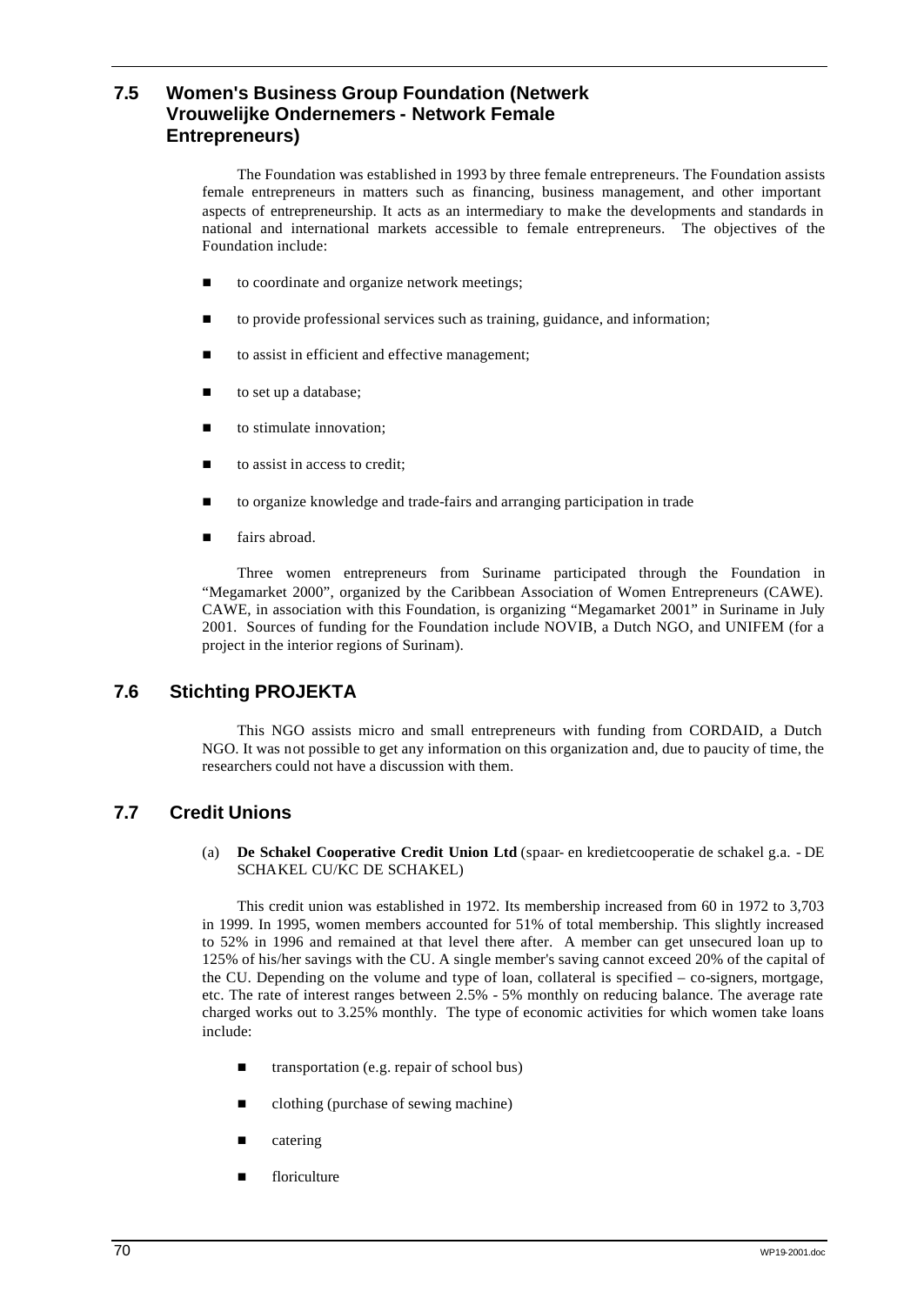Details regarding the number of women and size of loans in the above categories are not readily available.

## (b) **GODO Credit Union**

This is the largest credit union in Suriname and is in the process of transforming itself into a cooperative savings and credit bank. Presently it has a membership of about 12,000. Godo has a micro -credit programme, with three sources of funding:

- $\blacksquare$  credit union funds
- **n** CORDAID General Fund
- CORDAID Fund for women

CORDAID Fund is a Revolving Fund of Nf 240,000. This Fund is intended for microentrepreneurs who can provide no or insufficient collateral. A guarantor is mandatory - this is a person with fixed income and preferably a family member or close relation of the borrower. Before a loan is granted, Godo applies the following criteria to a prospective borrower:

- $\blacksquare$  minimum primary school or able to read and write
- $\blacksquare$  in possession of required permits (e.g. food-handling certificate)
- $\blacksquare$  serious-minded and ambitious
- $\blacksquare$  skills in the chosen field
- $\blacksquare$  simple administrative ability.

Godo also stated that most applicants had training at SAO / SPWE / IVVO. A general observation was made that the population of potential micro -entrepreneurs might be much higher than those who are actually getting training and accessing credit. Savings with Godo are also a prerequisite, as indicated below:

- n Loan amount up to Sf 750,000 (approx. US\$ 325 November 2000): minimum of 10%
- Loan amount more than Sf  $750,000$ : minimum of  $15%$

Women can borrow from the General Fund as well as the Female Fund of CORDAID. The main differences between the two Funds are as follow:

## **Table 12: Comparison between the General Fund and the Female Fund**

|                                                                | <b>General Fund</b> | <b>Female Fund</b> |
|----------------------------------------------------------------|---------------------|--------------------|
| Maximum loan*                                                  | Sf 3 million        | Sf 1 million       |
| Maximum term                                                   | 3 years             | 18 months          |
| * Approx. US\$ 1,300 and 435 respectively as of November 2000. |                     |                    |

The Female Fund is often used to give loans to those proposed by the NVB or other participating women's NGOs. For all types of funds , the interest rates are as below: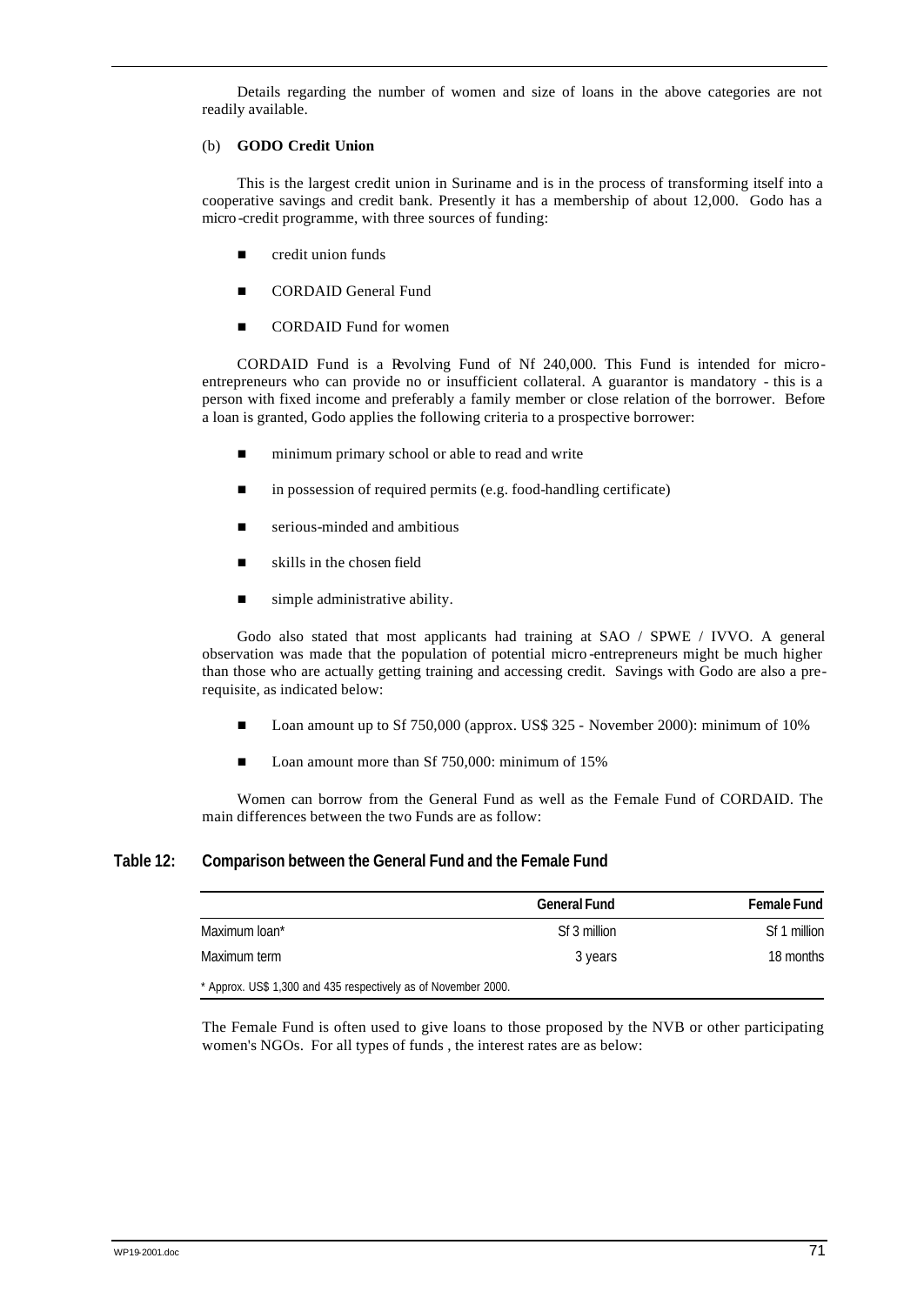## **Table 13: Different Interest Rates for Different Funds**

| Type of Loan                                                                     | <b>Interest Rate</b> |
|----------------------------------------------------------------------------------|----------------------|
| First Ioan                                                                       | 42%                  |
| Subsequent loans                                                                 | 38%                  |
| With collateral                                                                  | 33.5%                |
| Savings with Godo                                                                |                      |
| 80% of loan amount*                                                              | 30%                  |
| *Max. Ioan Sf. 5 million. For loans above Sf. 5 million, collateral is required. |                      |

The overall default rate of loans by Godo is less than 1%. However, in the case of the Revolving Fund provided by CORDAID, the default rate was more than 5%. The reason given for this is lack of experience in lending without collateral under this programme, which started in 1996. Subsequently, some modifications were made in the scheme - e.g. one guarantor was made mandatory. After 1998, the repayment performance for Godo's borrowers is the same as for normal loans.

## **7.8 Others**

The Department of Business Management, ADEK University of Suriname, is in the process of setting up a Small- and Medium-Industries (SMI) Unit to assist SMIs in various aspects of business management. Some SMIs had discussions with the Department. Some government organizations and NGOs mentioned above have shown interest in collaborating with the Department regarding micro - small- and medium- enterprise development. For example, NVB/IVVO had a discussion with the Department regarding participation in the Basic Training for Business Advisers organized by them. One faculty member from the Department is participating in this programme. The training is provided by two resource persons from the Netherlands. The duration of the programme is 40 hours. SPWE had a discussion with the Department to invite faculty from the Department to give guest lectures in their training programmes.

# **8. ASSESSMENT OF POLICY ENVIRONMENT FOR WOMEN'S ENTREPRENEURSHIP DEVELOPMENT**

The Ministry of Trade and Industry (MTI) is formulating a project for the development of Small and Medium Industrial (SMI) sector in Suriname. The survey of Roseval (1999), an assignment from the MTI, recommended designating the MTI as a focal point for SMI policy making in Suriname. The MTI is in the process of preparing a five-year policy document for the Ministry. The proposed project will be a part of this document. At this stage, no specific role is envisaged for women entrepreneurs in this project.

The Nationaal Bureau Genderbelied of the Ministry of Internal Affairs deals with various aspects of women's role in the society. The Bureau is preparing a national plan on gender, which is expected to say something on issues relating to women in development. The plan is still under preparation. At this stage, the implications of this plan for women entrepreneurs are not clear. As can be seen from the above, much more needs to be done at the policy level for micro- and smallentrepreneurs in general and women entrepreneurs in particular.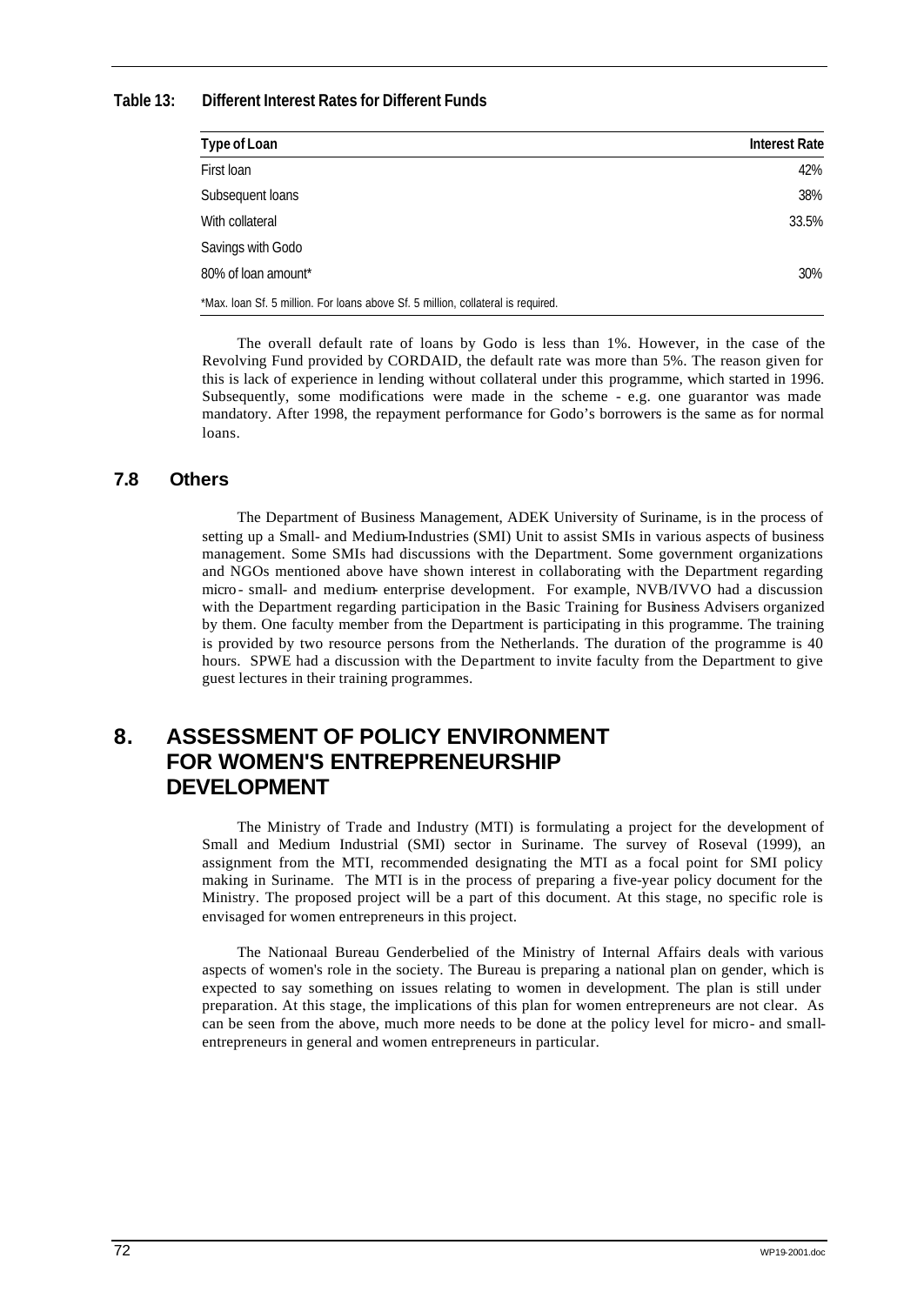# **9. OVERVIEW OF EFFORTS BY GOVERNMENT, NGOs AND DONORS IN SURINAME**

# **9.1 Government Ministries/Organizations**

## (a) **Ministry of Planning and Development Cooperation (PLOS)**

PLOS prepared a proposal to improve training manuals in micro -credit programmes with assistance from Organization of American States (OAS). Under the proposed programme of PLOS, credit officers of GODO are to get training from consultants. Due to paucity of time, It was not possible to get details on this programme nor meet PLOS.

### (b) **SPWE**

As noted in Section 7 above, though the SPWE has no special programmes for women, the importance of their activities can be seen from the fact that about 65% of their trainees are women. Presently SPWE is not engaged in credit activity. They are preparing a proposal for utilizing funds from the Social Investment Fund, administered by the Central Bank of Suriname, to operate a credit facility.

### (c) **NGOs**

The FORUM of NGOs was established in 1992 by a number of developmental NGOs and grassroots organizations. The primary objective of the FORUM is the promo tion of professional approaches and procedures by NGOs active in social and economic development. More than one hundred organizations are members of the FORUM. (Bureau Forum NGOs is the executing body of the FORUM.)

The Bureau Forum NGOs is planning to enter into a Contribution Agreement with the Canada-Caribbean Contribution Programme (previously the Canadian Gender Equity Fund). The specifics are still being worked out.

## **9.2 Donors and International Organizations**

## (a) **The Embassy of the Netherlands**

An amount of Nf 600,000 has been assigned by the Embassy for community building and capacity building in Suriname. Nf 250,000 per year is assigned for women in development. As part of this programme, representatives of NVB, Godo, and DE SCHAKEL CU visited Costa Rica to exchange views and information in 1998-99. Attempts were made to find about coordination among donors, and it appears that though there is no formal mechanism for coordination, informal consultation is done during the periodic meetings of donors.

#### (b) **CORDAID**

This is a major Dutch NGO funded by Dutch development aid. NIKOS in Suriname apparently coordinates the activities of CORDAID in Suriname. It was not possible to get information on CORDAID and, due to paucity of time, the researchers could not have a discussion with NIKOS. NVB/IVVO and PROJEKTA are among the NGOs which receive funding from CORDAID. As mentioned above, Godo also received a Revolving Fund from CORDAID.

#### (c) **Canada-Caribbean Gender Equality Programme**

Previously, this was known as Canadian Gender Equity Fund. This is a bilateral programme for each participating country. The major emphasis is on issues such as domestic violence, reproductive health, empowerment, and leadership training.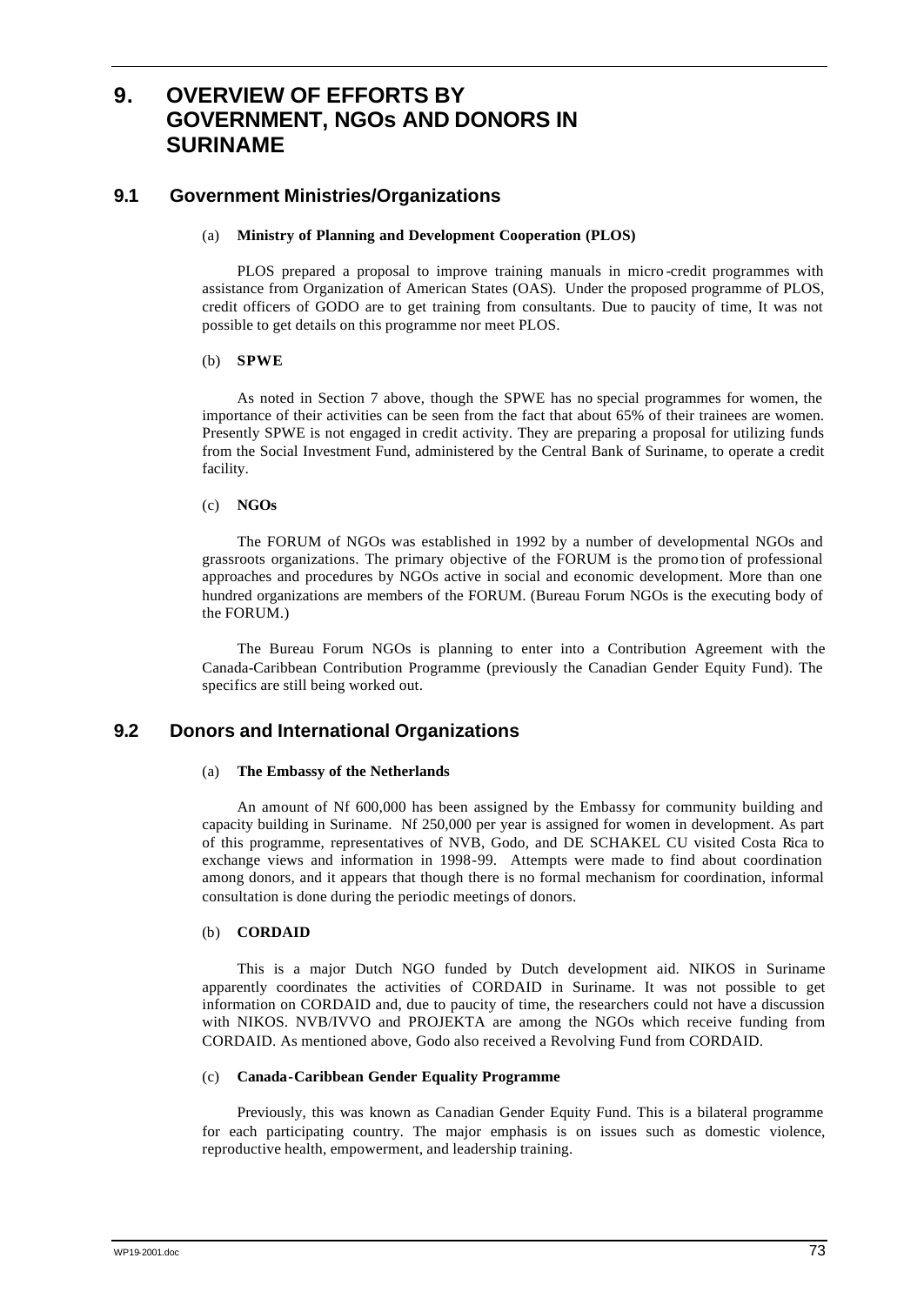#### (d) **Commission of the European Community**

The European Union has several micro-projects in Suriname. However, due to paucity of time, the researchers could not collect information nor have a discussion with the Commission.

#### (e) **Mama Cash**

A proposal is under discussion for placing Nf 50,000 by Mama Cash, a Dutch NGO, with De Schakel Cooperative Credit Union Ltd. (DE SCHAKEL CU) for guaranteeing loans given to women entrepreneurs recommended by NVB / IVVO. The loans are to be given by DE SCHAKEL CU in Sf. For export activities, loans in  $Nf / US$  dollar are proposed, repayable in the same currency. The arrangement of giving guarantee as well as providing finance differs from the normal practice of provision of the two by different institutions. In this case, DE SCHAKEL CU will be both provider as well as guarantor of loans.

### (f) **NOVIB**

This is a Dutch NGO. Women's Business Group Foundation is one of the organizations in Suriname whose activities are funded by this NGO. Due to paucity of time the researchers could not collect information nor have a discussion with this organization.

## (g) **UNIFEM**

NVB and WBG are among organizations receiving assistance from UNIFEM for their activities. Due to paucity of time the researchers could not collect information nor have a discussion with this organization.

# **10. RECOMMENDATIONS**

From the analysis of the information collected and the discussions held with organizations dealing with women entrepreneurs, the agent indicates the following recommendations. The recommendations are grouped into two categories: short-term (for assisting the women entrepreneurs at this stage), and medium- to long-term.

## **10.1 Short-term**

#### (a) **Graduation from Training Courses**

It was noted in Section 4.2 that in the training courses offered by SAO, out of the total intake, some of the trainees drop out, and from the remaining, some fail to graduate. Among female trainees, the percentage of graduates in total trainees is relatively low in the case of Nursing, Textiles, and Tailoring. The reasons for this need to be ascertained so that remedial action could be taken to enable more female trainees to successfully complete the training courses.

#### (b) **Repayment of Loans**

In Section 4.8 it was stated that in the case of loans given by Godo, the repayment performance of women backed by men appeared to be better than those who were single. The reasons for this need to be analyzed so that the concerned organizations can assist single women entrepreneurs to improve their repayment record.

#### (c) **Packaging**

The feedback received by NVB/IVVO (Section 5.1.2) shows that women entrepreneurs have the problem of getting good-quality packaging materials. For example, plastic bottles of the same quality are used for different products. The concerned organizations may look into this problem and arrange supply of good-quality packaging material to women entrepreneurs.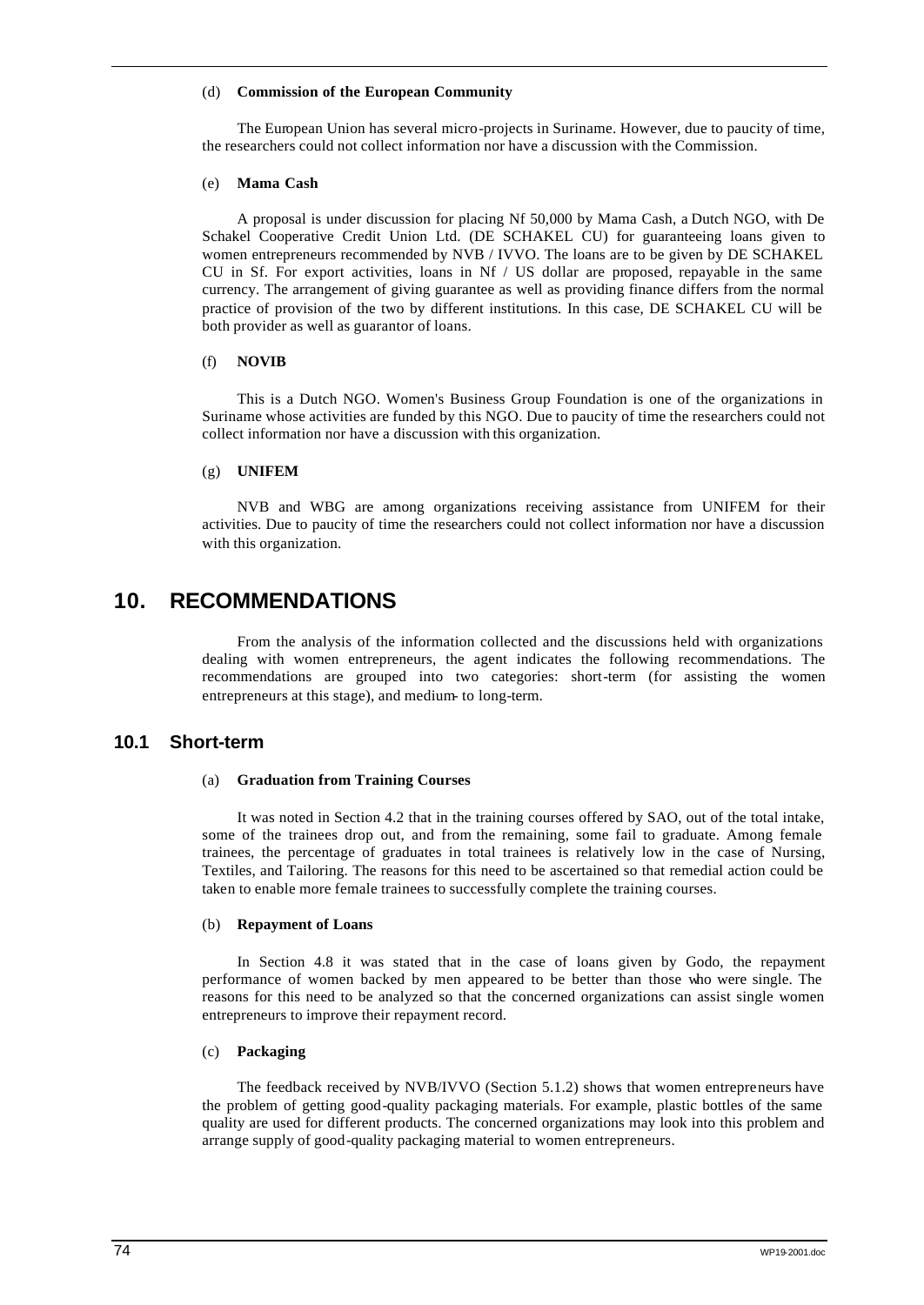### (d) **Import of Needles and Yarn**

From the information provided by NVB/IVVO (Section 5.1.3), it was noted that women manufacturers of textile products find that the imported needles and yarn were of low quality. The concerned organizations need to look into this problem to assist women entrepreneurs.

### (e) **Outreach**

The discussions with the organizations mentioned in this report show that their outreach with regard to knowledge about the facilities available and provision of services such as technical and management training, extension services (advise and assistance relating to problems as they arise), etc. is not adequate. Individual organizations need to make more concerted efforts in this regard.

### (f) **Income Generation**

The National Women's Movement / Institute for Female Entrepreneurs (NVB/IVVO) and Women's Business Group Foundation were asked about the percentage of those who get assistance from them are sole income earners. The response was that it is about 60%. The researchers inquired further from Women's Business Group Foundation what percentage of this are solely dependent on the businesses that they have set up for their livelihood. The researchers were informed that this information has not been compiled. It is suggested that from income generation angle, the latter is very important and effort may be made to compile this information also.

## **10.2 Medium and Long Term**

## (a) **Definition of Micro and Small Enterprises (MSEs)**

There is no uniformity of definitions of micro- and small-enterprises within Suriname. Generally the definitions are based on the number of employees and do not consider annual income/turnover and investment in fixed assets (excluding real estate) as is done by several institutions in other CARICOM Member States. It is recommended that there should be uniformity of definitions of MSEs within the country. Based on the discussion in Section 2, one of the criteria for defining a microenterprise could be: number of employees less than 10. A wider consensus needs to be obtained with regard to other parameters for defining "micro" and "small", like annual income/annual turnover, and investment in fixed assets (excluding real estate); and for appropriate distinction of 'small' in different sectors. Also, as suggested in earlier research documentation (Rao1999, p.68), it would be appropriate to define "small" separately for different sectors, as is done, e.g. by the Central Bank of Barbados. It was noted in section 8.0 that there is a proposal that the Ministry of Trade and Industry be designated as a focal point for small- and medium-enterprise policy. The researchers suggest that this Ministry may organize a meeting of the concerned government departments, government and non-government organizations, and others dealing with micro -, small- and medium-enterprise development to arrive at a national consensus with regard to the definitions.

## (b) **National Survey of Women's Enterprises**

Discussions with several organizations show that presently there is no broad picture of the existing and potential number of female micro- and small-entrepreneurs and, as mentioned above, the outreach of different organizations with regard to technical and managerial training, credit facilities, extension services, etc. In fact the same also holds for micro-enterprises in general. It is recommended that a national survey be conducted covering all these aspects with particular reference to women entrepreneurs. Two examples of similar surveys are: (i) Survey of Informal Sector by the Statistical Office of Barbados and (ii) the 1996 *Micro and Small Enterprise (MSE) Survey of Jamaica* by the Statistical Institute of Jamaica.

## (c) **National Training Needs Survey**

There appears to be no broad picture of the requirements of industries and other businesses with regard to skilled personnel, the present availability, training needs gaps, infrastructure and other facilities required, etc. A national survey should be conducted looking at the requirements of skilled personnel in different sectors, skills already existing, the number of graduates/dropouts from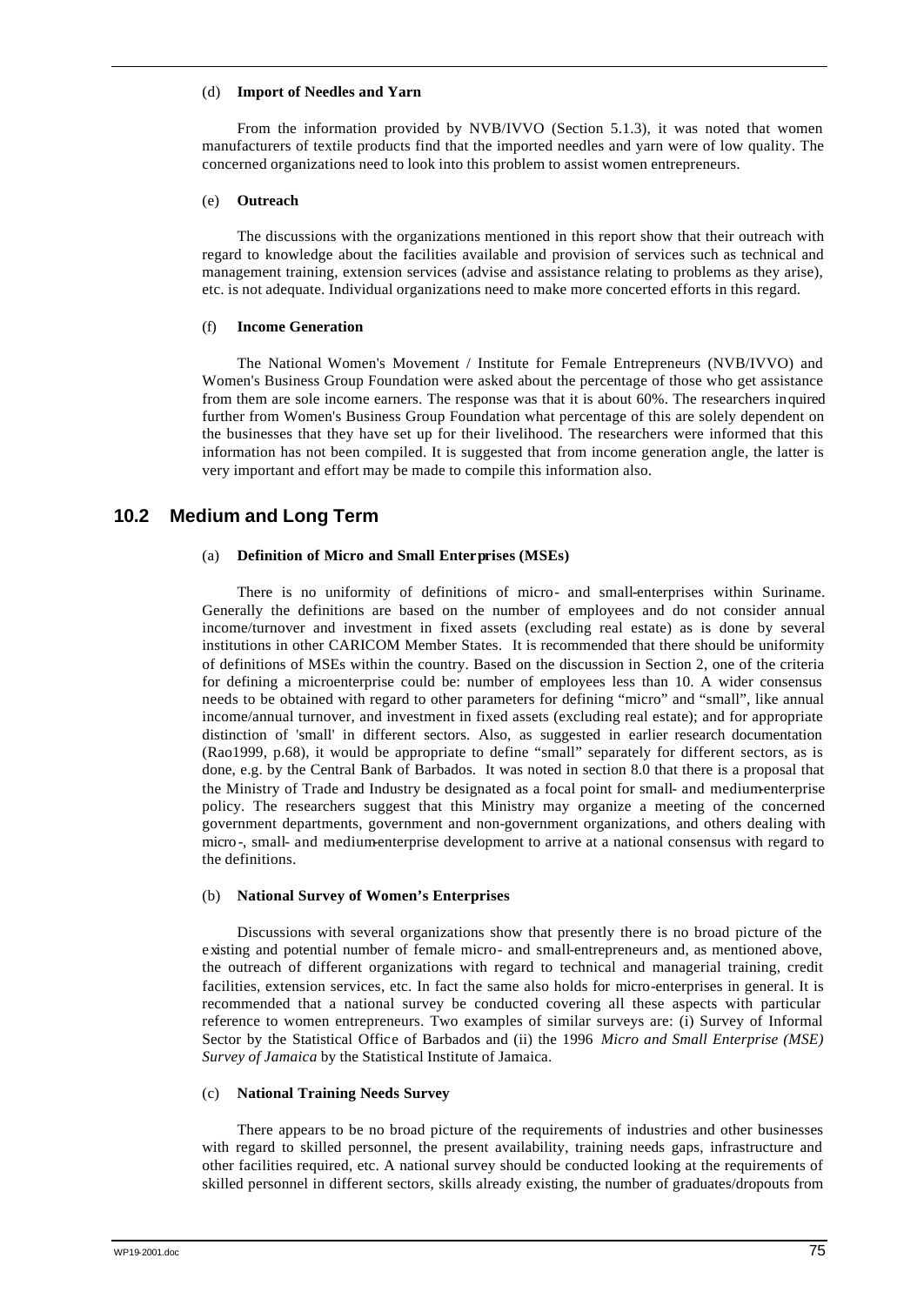the educational and vocational institutions, the infrastructure available, optimal requirements, mechanisms for optimal usage, etc. Particular emphasis shall be given to women entrepreneurs. Independently of the national survey, it is recommended that sector-wise surveys be conducted. For example, as noted in Section 4, a large number of women are graduating in computer training from the Foundation for Labour Mobilization and Development (SAO). During discussions with the Ministry of Trade and Industry, it was pointed out that Suriname has a good scope to develop an informatics sector. It is recommended that a working group be set up in Suriname to review the existing and projected requirements for and availability of skilled personnel, training facilities, possibilities for joint ventures and other strategic alliances with companies abroad, etc.

### (d) **Trade Fairs**

NVB/IVVO organizes the "Women in BisNis" fair once every two years. The lead consultant visited the third fair held in November 2000. He shares the impression of others that the fair can be given a more business orientation. IVVO informed that business groups like super market chains were informed but not many turned up probably because the timings were not suitable  $56$ . Also there was no special time allotted to business visitor. In future IVVO should hold discussions with business groups prior to the fair and allot separate timings for business visitors. There was only one participant in the latest fair fro m other CARICOM Member States, (*viz.* from Trinidad and Tobago exhibiting hand-painted clothing and T-shirts). IVVO indicated that lack of good participation from abroad is mainly because of the exchange rate of the Suriname guilder (Sf). Since Sf has depreciated considerably, the local price of imports is also high and hence less of demand. The lead consultant pointed out to IVVO that he did not notice that it was an item from Trinidad and Tobago since there was no indication on the booth. It is suggested that an indication may be put for visitors to recognize products/services exhibited by participants from abroad.

### (e) **Placement**

One observation made about Foundation for Labour Mobilization and Development (SAO) and Foundation for Productive Work Units (SPWE) is that the number of persons trained by them is rather small. Both indicated that they have no such system for placement of trainees in a job after the training or assistance in setting up businesses. SAO indicated that some of its trainees get a job in the company where they are sent for practical training for two months as part of the training course. It is assembled that there would be more demand for their courses if they assist the trainees in placement and, as government organizations, they should also provide extension services as is done in many other countries.

### (f) **Tracer Studies**

SAO and SPWE indicated that they do not have a system for finding out what the trainees are doing after the training. It is recommended that they should conduct 'tracer studies' to trace the progress of the trainees over time, as is done, e.g., by the Youth Training and Employment Partnership Programme Ltd. (YTEPP) in Trinidad and Tobago. These tracer studies consist of a brief questionnaire inquiring about the occupation they are engaged in, salary, position, etc. This questionnaire is mailed to the trainees at regular intervals.

#### (g) **Impact Studies**

It would be *valuable to find out the experience, and the views/suggestions of participants in the Women* in BisNis fairs. IVVO agreed with this suggestion. The final year students of B.Sc. Business Management of the ADEK University of Suriname prepared a Questionnaire for mailing by IVVO to the participants in the  $3<sup>d</sup>$  Women in Bisnis Fair held in November 2000<sup>57</sup>. A report will be prepared based on the responses to the Questionnaire. It is recommended to Non-traditional Female Occupations (NTVB) that a study on the impact of the

<sup>56</sup> *viz.* 1800 hrs-2300 hrs on 9 and 10 November (Thursday and Friday), 1700 hrs-2300 hrs on 11 November (Saturday) and 1000 hrs-1800 hrs on 12 November (Sunday).

 $57$  This independent activity was supervised by Dr V L Rao, the lead consultant for this report.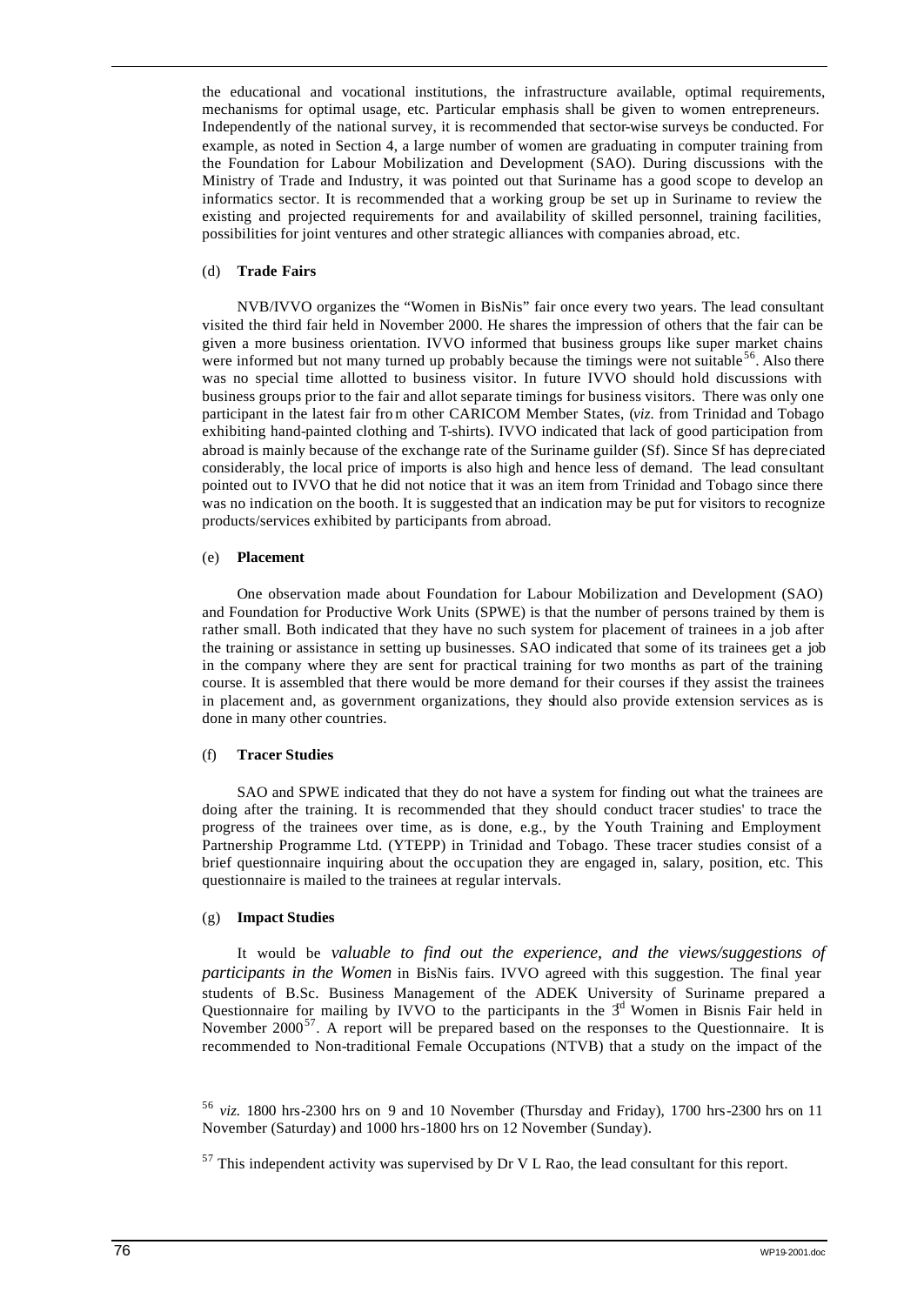training programmes organized by them should be made. NTVB agreed with this suggestion. It is proposed that a questionnaire will be prepared inquiring from the trainees what they are doing after the training, how useful the training was for them, and their views and suggestions on the training programmes. The questionnaire will be sent to the trainees, and a report prepared based on the responses obtained from them.

### (h) **Testing, Quality Certification, and Standards**

Giving the example of a woman entrepreneur, it is pointed out in 5.1.4 above the lack of facilities for testing and certifying quality of export products and for adhering to international product and process standards in Suriname. The Ministry of Trade and Industry (MTI) is in the process of drafting legislation to set up a bureau of standards in Suriname. They had a look at the Trinidad and Indian models while drafting the legislation. The MTI informed us that some of their officers got training at Bureau of Indian Standards (BIS). In the short-term, the MTI is planning to start an information centre in this field. Some experts from the BIS provided technical assistance to Guyana Bureau of Standards under ITEC (Indian Technical and Economic Cooperation) programme. It is recommended that a proposal for a similar arrangement for Suriname should be explored with the Indian Embassy in Suriname.

### (i) **Legislation**

The Women's Business Group Foundation pointed out that women face difficulty in getting access to own land. Also, when a woman entrepreneur gets married, the tax incidence increases. It was felt that the government can help women entrepreneurs by passing suitable legislation in matters such as access to ownership of land, and tax incidence when a woman gets married.

### (j) **National-level Coordination**

There are several organizations (government, non-government, and others) in Suriname assisting micro- and small-entrepreneurs in general and women entrepreneurs in particular. There is some cooperation between different organizations. For example, IVVO informed us that they help Stichting PROJEKTA with gender training, viz. position of women in the society - in the house, in the workplace, and in business. However, there is no system in place to coordinate the activities of various organizations. It is recommended a coordination mechanism be instituted at the national level among the various organizations involved in micro- and small-enterprise development for avoiding any duplication of efforts, for specialization, and optimal utilization of local resources and donor funds.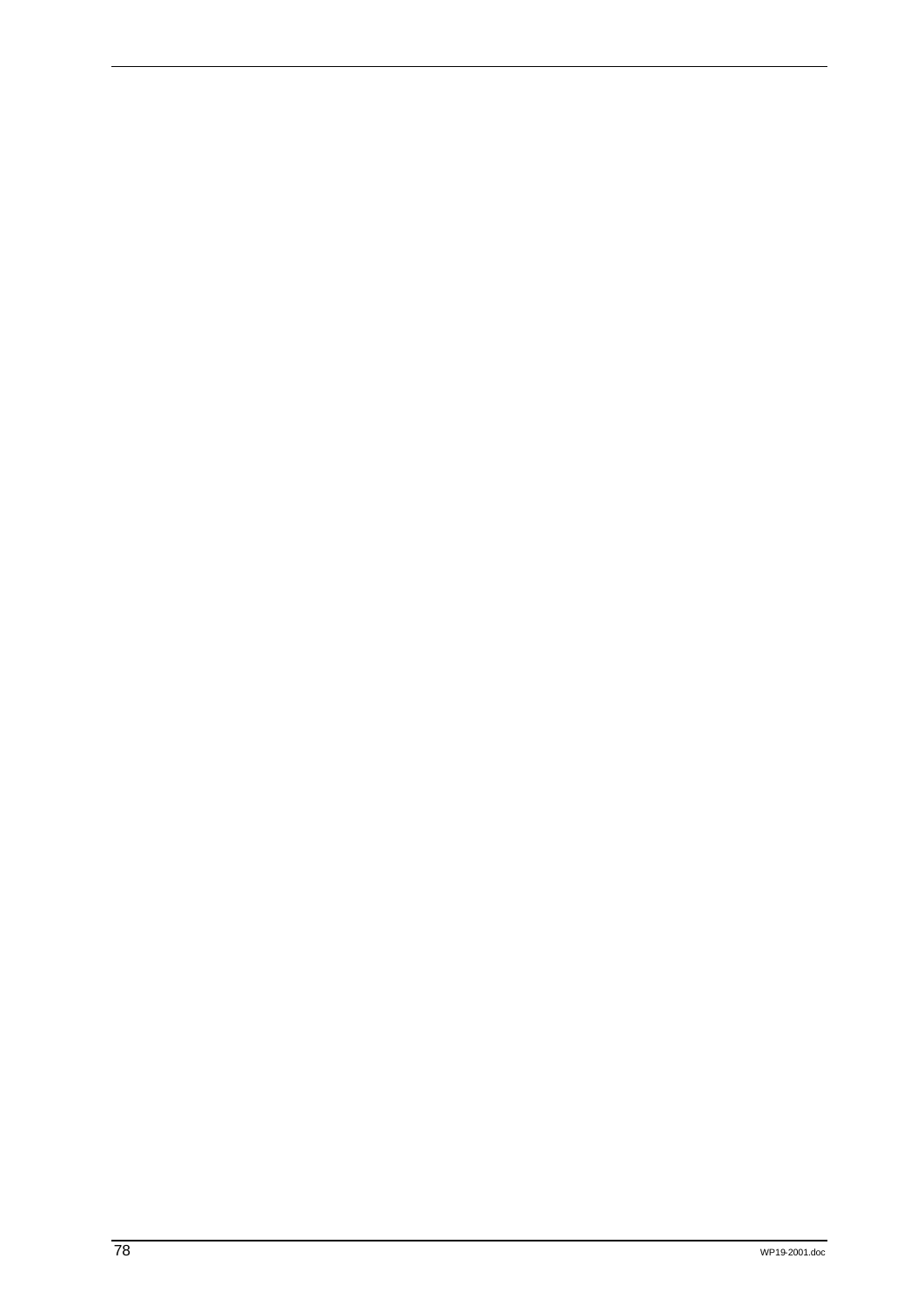# **ANNEX 3**

# **JOBS, GENDER AND SMALL ENTERPRISES: Country Paper on Trinidad and Tobago**

prepared by

Andrea Yearwood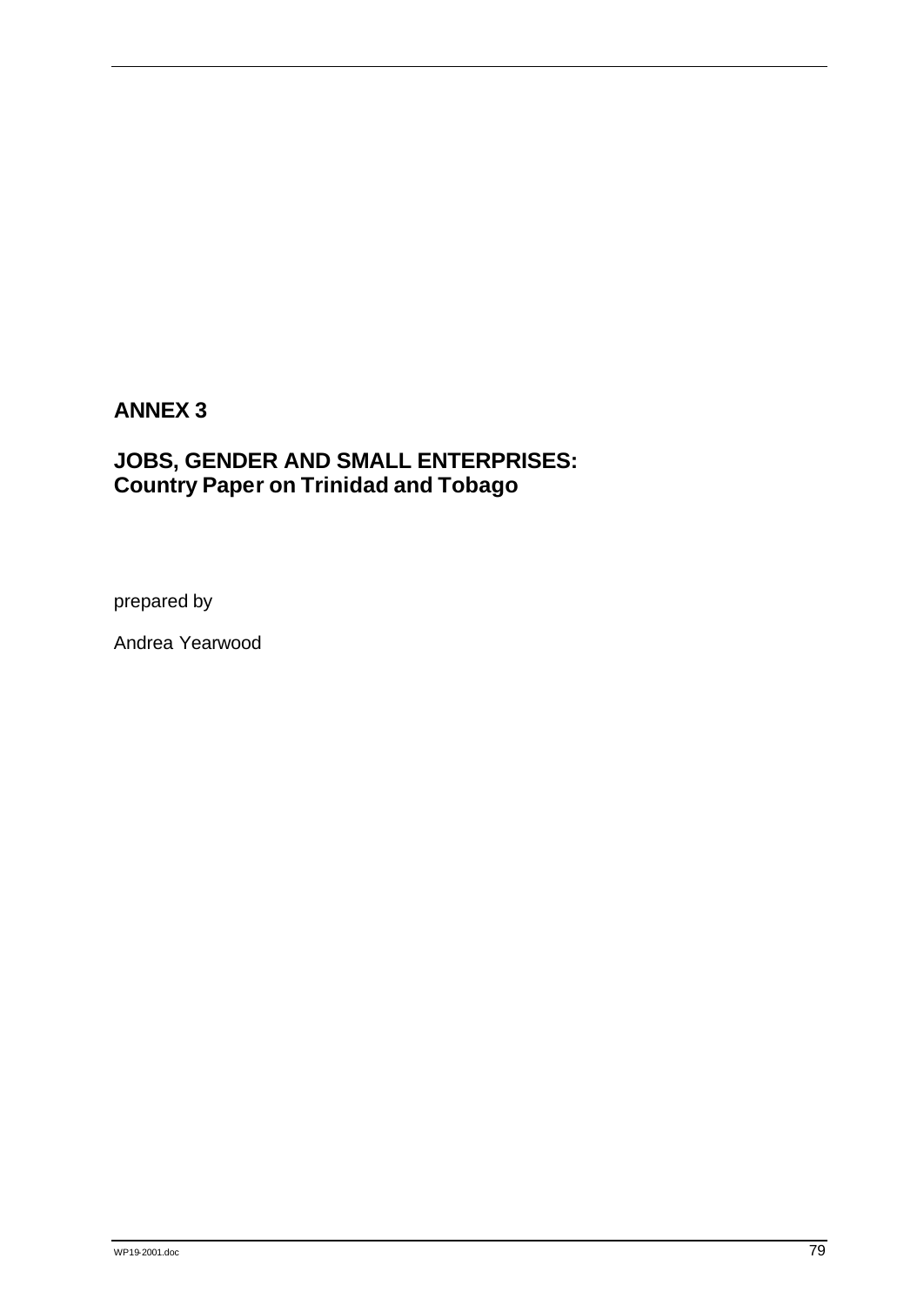# **1. INTRODUCTION**

Economic conditions which have forced cutbacks in government spending, reductions in the provision of vital social services, and the elimination of price support mechanisms and subsidies, have brought about contractions in employment opportunities in general, and women's participation rates in specific (Fried, 1998). Economic opportunities available to women in the formal sector have consequently diminished, and informal activities in many instances have superseded them. Female participation in micro and small enterprises (MSEs), especially those in the informal sector, is growing in significance. MSEs provide an alternative to chronic unemployment and severe underemployment and will continue to meaningfully affect the living standards of many women who may otherwise fall below the poverty line.

# **2. CLASSIFICATION OF BUSINESSES IN THE SMALL AND COTTAGE INDUSTRY SECTOR**

There is no universal definition of MSEs. Within a particular country, one may find a variety of terms such as "vendors", "hucksters", "hagglers" and "traders" used to describe persons who ply their trades in small businesses. An equally diverse set of terms such as "household businesses", "handicraft industries" and "cottage industries" are used to refer to these businesses. Little clarity is found in the formal literature. Leighton (1951) for example uses the term cottage industries to refer to small manual and semi-manual industries, while household businesses with one or more of the following characteristics are referred to by Chuta and Liedholm (1975) as synonymous with cottage industries:

- n production activities, which are conducted in the place of residence of the business person;
- the unit employs mostly family labour;
- the unit is run mainly on manual labour;
- $\blacksquare$  the market for the unit's products is limited to the locality in which the business is situated.

In Trinidad and Tobago, as in many other countries, there is no established legal definition of MSEs, and various terms are used interchangeably. In the Corporation Tax Act (75:02), the closest to a legal definition is found. An approved "small company" is defined as one which "has machinery, equipment and working capital, the value of which does not exceed TT\$1.5 million". The Small Business Development Company (SBDC) uses a similar definition - a "small business" is defined as one which possesses assets of under TT\$1.5 million excluding real estate. The Centre for Small and Medium Sized Enterprises - CSME (1997) and the ILO (1997) provide other definitions for Trinidad and Tobago, which differentiate micro, small and medium enterprises. These are presented in Table 1 and Table 2 below.

In this report, whenever the term micro and small enterprises (MSEs) is used, it includes also small and cottage industries. The working definition used is that these industries are businesses that operate with ten or less employees.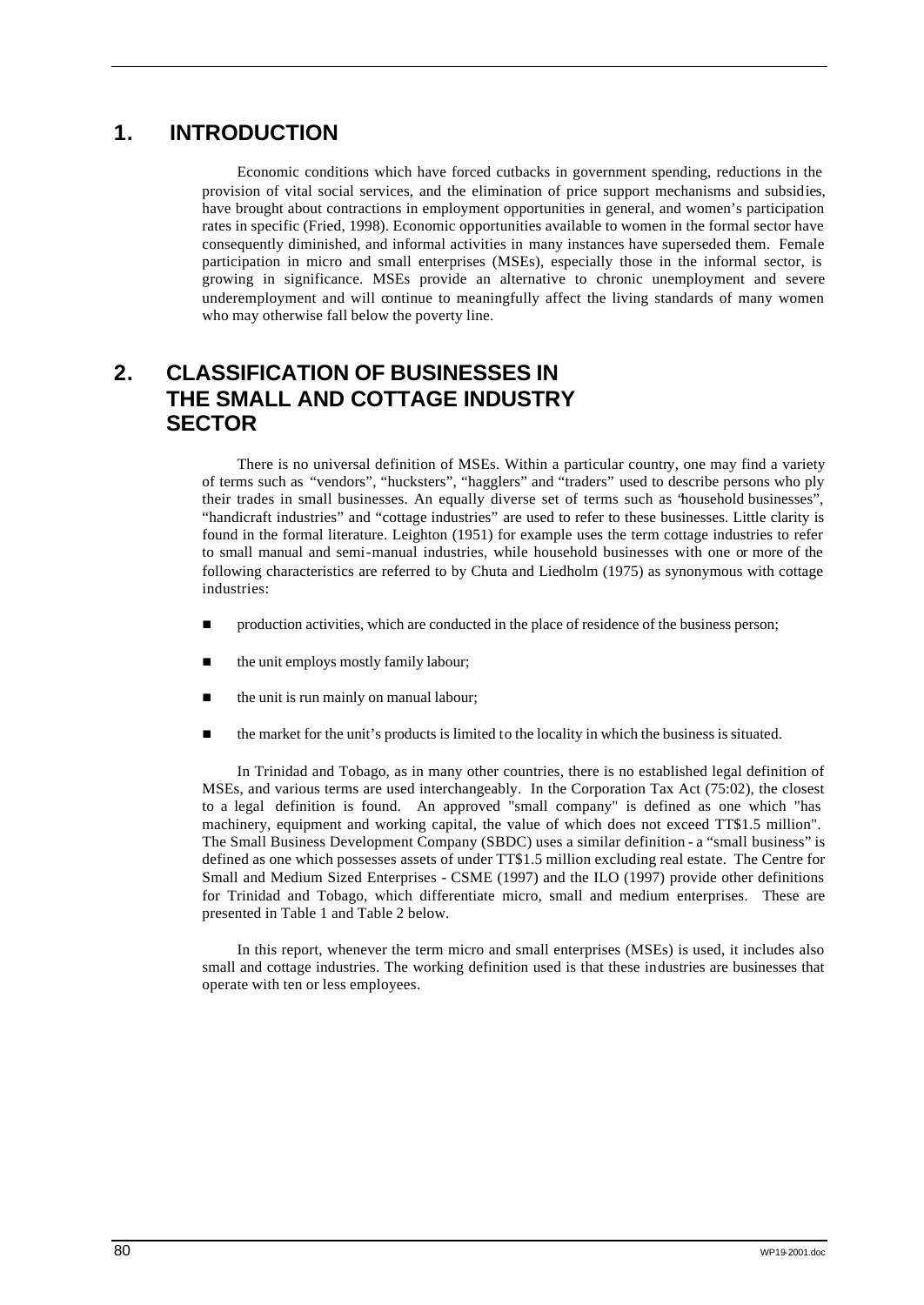## **Table 1: Definition of Small Business**

| Characteristic                                                                                                                                                   | <b>Micro</b>      | <b>Small</b>      | Medium                |
|------------------------------------------------------------------------------------------------------------------------------------------------------------------|-------------------|-------------------|-----------------------|
| Owner managed                                                                                                                                                    | $\checkmark$      | $\checkmark$      | $\checkmark$          |
| No. of employees                                                                                                                                                 | $1 - 5$           | $6 - 25$          | $26 - 50$             |
| Asset base (\$TT)                                                                                                                                                | $1,000 - 100,000$ | 100,001 - 300,000 | 300,001- 1.5 million  |
| Loan requirements (\$TT)                                                                                                                                         | $5,000 - 29,999$  | 30,000 and above  |                       |
| Annual sales volume (\$TT)                                                                                                                                       | under 99,000      | 100,000 - 749,999 | 750,000 - 6.0 million |
| Source: The Centre for Small and Medium Sized Enterprises, 1997. Sector Assessment Study for the Small Business<br>Development Programme in Trinidad and Tobago. |                   |                   |                       |

# **Table 2: Classifications of Businesses**

| Classification        | <b>Description</b>                                                                                                           |
|-----------------------|------------------------------------------------------------------------------------------------------------------------------|
| Micro Business        | Owner managed with less than five (5) employees;                                                                             |
|                       | Sales volume of up to TT \$9,000;                                                                                            |
|                       | 0r                                                                                                                           |
|                       | Operational for less than ten (10) days a month or                                                                           |
|                       | Business performed as a sideline with revenues not being the major<br>source of income earned for the proprietor;            |
|                       | 0r                                                                                                                           |
|                       | Operational for more than ten days a month;                                                                                  |
|                       | Constitutes a main source of income from work for the owner(s);                                                              |
| <b>Small Business</b> | Less than 25 employees;                                                                                                      |
|                       | Annual sales volume of between TT \$100,000 to TT \$750,000.                                                                 |
| Advisory Team.        | Source: ILO, 1997. Women Entrepreneurs in Micro and Small Businesses in Trinidad and Tobago. ILO Caribbean Multidisciplinary |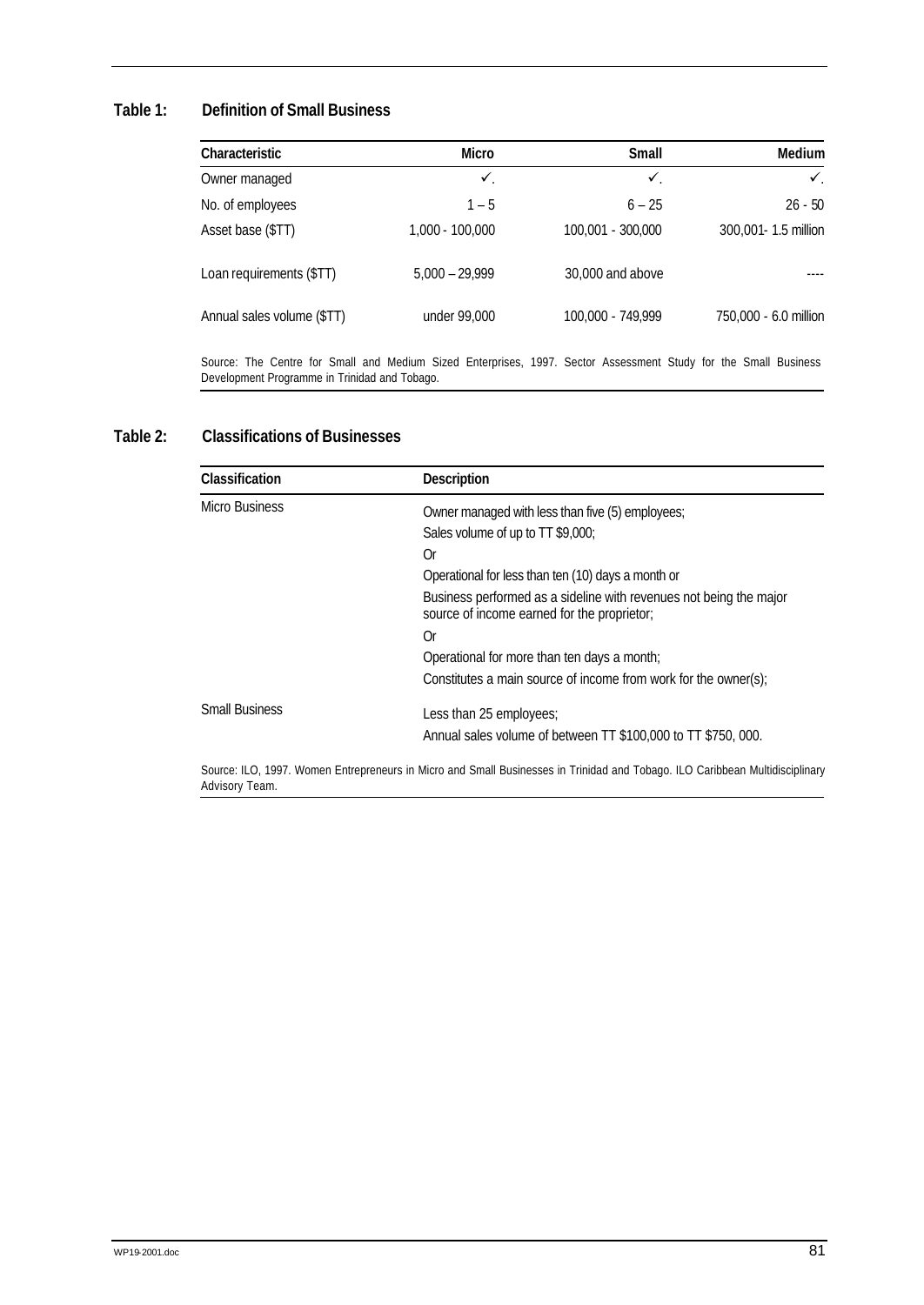# **3. SCALE, SCOPE AND PROFILE OF SMALL ENTERPRISES IN TRINIDAD AND TOBAGO**

Data from the Central Statistical Office (CSO) Establishment Survey for 1997 reveal that MSEs are concentrated in the personal services sector, the distribution sector (including restaurants) and the wood and related products sectors (Table 3). This finding is somewhat supported by data from the National Baseline Survey for 1996, which estimated that there were between 30,000 and 40,000 micro and small businesses in Trinidad and Tobago, concentrated in the wholesale and retail trades and other service sectors (Table 4).

|                                               | Percentage distribution of employees |              |                  |        |                               |
|-----------------------------------------------|--------------------------------------|--------------|------------------|--------|-------------------------------|
| <b>Sector</b>                                 | $0 - 1$                              | $2 - 4$      | $5 - 9$          | $10 +$ | <b>Total all</b><br>employees |
| Agriculture                                   | $\Omega$                             | $\Omega$     | $\Omega$         | 100    | 100                           |
| Petroleum Industries                          | 26                                   | 10           | 11               | 53     | 100                           |
| Food Drink and Tobacco                        | 35                                   | 9            | 10               | 46     | 100                           |
| Textile and garments                          | 7                                    | 7            | 5                | 81     | 100                           |
| Printing publishing and paper                 | 32                                   | 12           | 9                | 47     | 100                           |
| Wood and related products                     | 41                                   | 17           | 13               | 29     | 100                           |
| Chemicals and non-metallic minerals           | 25                                   | 7            | $\overline{7}$   | 61     | 100                           |
| Assembly type industries                      | 35                                   | 14           | 8                | 43     | 100                           |
| Miscellaneous manufacturing                   | 38                                   | 7            | 12               | 43     | 100                           |
| Electricity and water                         | $\Omega$                             | $\mathbf{0}$ | $\mathbf 0$      | 100    | 100                           |
| Construction and quarrying                    | 28                                   | 7            | $\overline{7}$   | 58     | 100                           |
| Distribution services (including restaurants) | 55                                   | 11           | 5                | 29     | 100                           |
| Hotels and guest houses                       | 27                                   | 19           | 9                | 45     | 100                           |
| Transport storage and communication           | 29                                   | 14           | 10               | 47     | 100                           |
| Finance insurance real estate and business    | 36                                   | 14           | 7                | 43     | 100                           |
| General government                            | $\overline{0}$                       | $\mathbf 0$  | $\boldsymbol{0}$ | 100    | 100                           |
| Education/cultural and community services     | 27                                   | 11           | 5                | 57     | 100                           |
| Personal services                             | 62                                   | 18           | 5                | 15     | 100                           |
| Total all sectors                             | 49                                   | 12           | 6                | 33     | 100                           |
| Source: CSO Establishment Survey.             |                                      |              |                  |        |                               |

# **Table 3: Percentage of Establishments, by Sector and No. of Employees (1997)**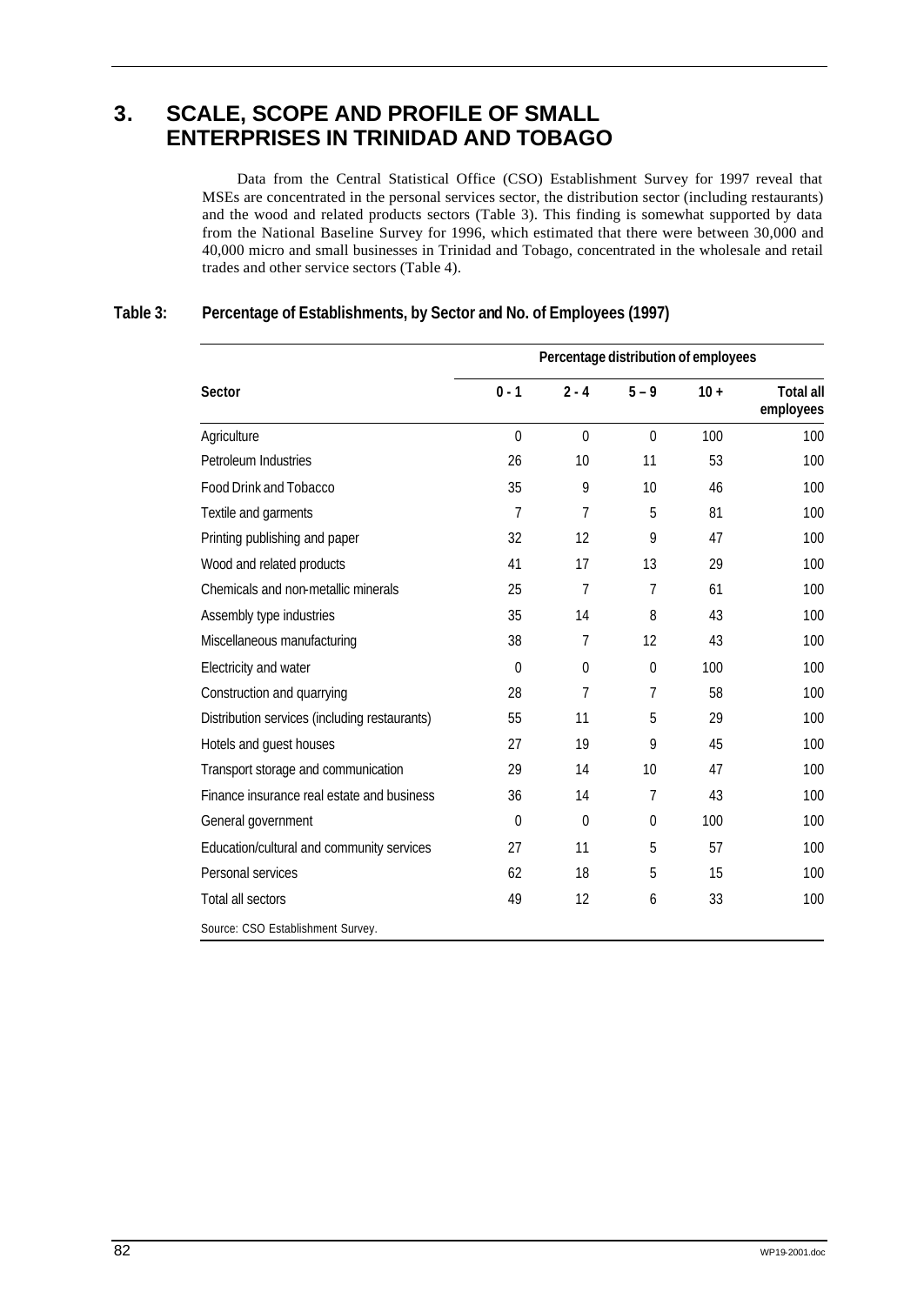| <b>Sector</b>                                                                 | Number of employees | Percentage |       |
|-------------------------------------------------------------------------------|---------------------|------------|-------|
|                                                                               | $0 - 1$             | $2 - 9$    |       |
| Total of which:                                                               | 18,290              | 29,701     | 100   |
| Wholesale and retail                                                          | 11,105              | 14,601     | 52.44 |
| Other services                                                                | 3,884               | 4,454      | 17.37 |
| Personal services                                                             | 1,490               | 2,287      | 7.87  |
| Finance and Insurance                                                         | 722                 | 2,718      | 7.17  |
| Assembly and related                                                          | 205                 | 708        | 1.90  |
| Wood related                                                                  | 203                 | 901        | 2.30  |
| Transport and communication                                                   | 126                 | 1,094      | 2.54  |
| Education/community                                                           | 107                 | 212        | 0.66  |
| Food processing                                                               | 84                  | 698        | 1.63  |
| Other                                                                         | 364                 | 2,028      | 4.98  |
| Source: Adapted from ILO 2000. Small Enterprise Development in the Caribbean. |                     |            |       |

## **Table 4: Distribution of Microenterprises by Economic Classification**

An important point should be noted here that official estimates of the MSE sector from the CSO represent an underestimation, since they do not include establishments found in the informal sector. Women in particular are engaged in several of these informal activities such as food preparation and preservation, and street and market vending. The overall size of the MSE sector in terms of its contribution to output, employment generation and value added is, therefore, unknown. The National Baseline Survey for 1996 estimated, however, that microenterprises provided employment to as much as 50,000 persons (Van Elk 1996).

In the ILO (1997) survey, the sample was comprised in such a way that women in MSEs predominated in the manufacturing, wholesale and retail trades sectors (Table 5). They were found to concentrate in establishments such as food processing, garment construction, hairdressing and catering (ILO 1997). The Cooperative Credit Union League's (CCUL 2000) survey did not use standard national accounts sectoral classifications, but however, it corroborated the ILO's findings. The majority of respondents were found in businesses in the food category while the second largest was in the clothing category (Refer to Table 6).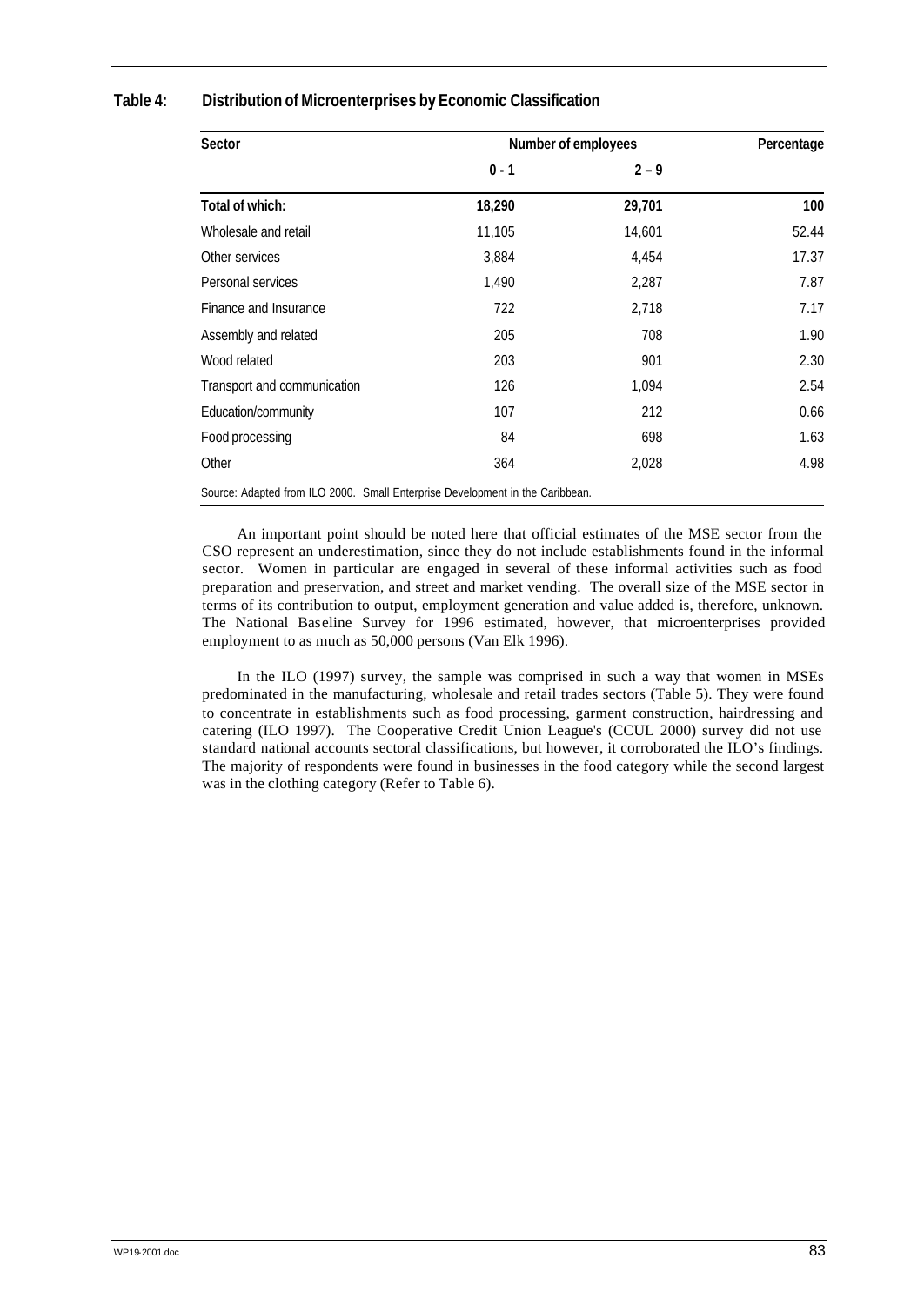# **Table 5: Profile of Women in Micro and Small Enterprises by Sector**

| <b>Economic Activity</b>                                                                                                                       | No. of businesses |
|------------------------------------------------------------------------------------------------------------------------------------------------|-------------------|
| Agriculture                                                                                                                                    | $\overline{7}$    |
| Manufacturing                                                                                                                                  |                   |
| Food, beverage, tobacco                                                                                                                        | 11                |
| Textiles garment                                                                                                                               | 10                |
| Other manufacturing                                                                                                                            | 12                |
| Sub total Manufacturing                                                                                                                        | 33                |
| Construction                                                                                                                                   | 1                 |
| <b>Distribution</b>                                                                                                                            |                   |
| Wholesale and retail trade, restaurants and bars                                                                                               | 26                |
| Transport, communication and storage                                                                                                           |                   |
| Sub total distribution                                                                                                                         | 27                |
| Education culture and community development                                                                                                    | 26                |
| Total                                                                                                                                          | 94                |
| Source: ILO, 1997. Women Entrepreneurs in Micro and Small Businesses in Trinidad and Tobago. ILO Caribbean Multidisciplinary<br>Advisory Team. |                   |

# **Table 6: Distribution of Respondents by Type of Business Activity carried out by Women**

| <b>Type of Business Activity</b>        | <b>Number of Respondents</b>                                                                                             |
|-----------------------------------------|--------------------------------------------------------------------------------------------------------------------------|
| Food                                    | 32                                                                                                                       |
| Clothing                                | 25                                                                                                                       |
| Production                              | 5                                                                                                                        |
| Retail                                  | $8\,$                                                                                                                    |
| Salons                                  | 19                                                                                                                       |
| Service <sup>1</sup>                    | $\overline{7}$                                                                                                           |
| Handicraft                              | 4                                                                                                                        |
| Total                                   | 100                                                                                                                      |
| <sup>1</sup> Services excluding salons. |                                                                                                                          |
| $(0.0111)$ $0.000$ $(0.111)$            | $\cdots$<br>$\sim$ $\sim$ $\sim$<br>$\mathbf{a}$ , $\mathbf{b}$ , $\mathbf{c}$ , $\mathbf{c}$ , $\mathbf{c}$<br>$\cdots$ |

Source: Co-operative Credit Union League (CCUL), 2000. Strengthening Women's Capacity in Production and Trade. A Draft Report Prepared for the Ministry of Culture and Gender Affairs.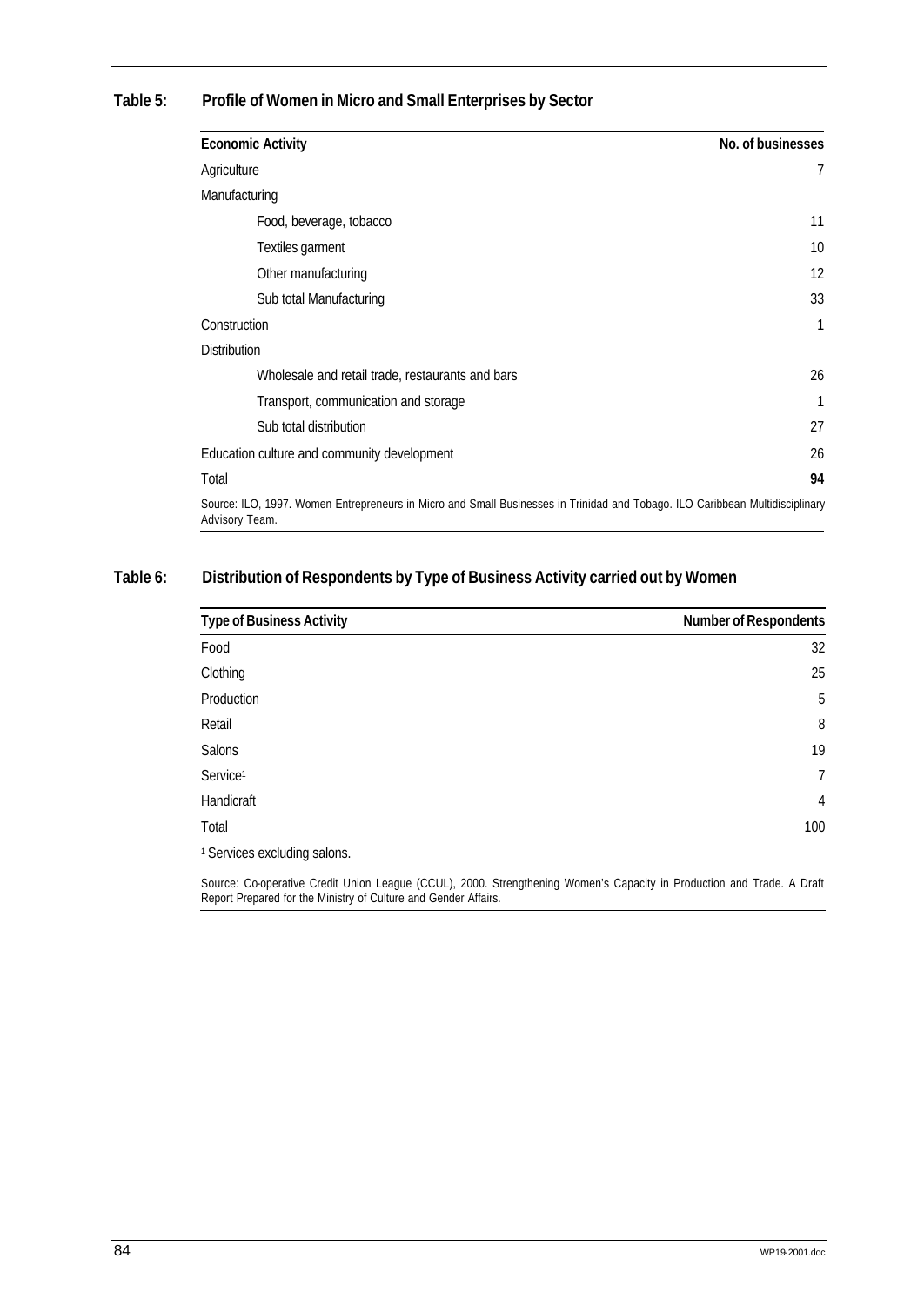# **4. PERSONAL ENTREPRENEURIAL CHARACTERISTIC (PEC) DIFFERENCES BETWEEN FEMALE AND MALE ENTREPRENEURS IN TRINIDAD AND TOBAGO**

This section draws heavily on the findings of Van Elk (1996), ILO (1997), and CCUL (2000). In these documents, surveys of entrepreneurs in urban and rural areas engaged in MSEs were conducted. In the ILO survey (1997), a sample of 94 businesswomen was drawn and interviewed. Van Elk (1996) undertook a National Baseline Survey (NBS) of 2,104 businesses and assessed their characteristics and constraints. In the work done by the CCUL, the country was divided into four geographical regions with varying number of persons interviewed in each area. A total of one hundred women entrepreneurs were interviewed over the period May to June 2000. There was no scientific basis for the choice of the sample size.

There is some degree of uniformity in the areas covered by each of the surveys. Questions on personal characteristics, type of business ownership, financing, choice of business and problems encountered were covered. The following section will provide a review of the major findings as they relate to the personal entrepreneurial characteristics of women and men.

# **4.1 Age of Entrepreneurs**

Women are mostly involved in MSEs during their mid-life. Of the 94 respondents in the ILO survey, the majority (67 per cent) were in the 25-44 age category. Twenty-two per cent were between the ages of 45-64 years, while the lowest and the highest age cohorts, that is, under 25 years and over 65 years, each accounted for just over five per cent of those interviewed (Table 7). The CCUL survey supports this finding. This survey also found that over sixty per cent of the women were between the ages 26-44 years (Table 8). These data are also corroborated by information form the NBS surveys where the 25-44-age category had the highest rate of participation of female entrepreneurs (45 per cent) (Table 9).

Interestingly, age data for males in MSEs mirrors that of females. The NBS found that the largest number of males surveyed (38 per cent) were also between the ages of 25-44 years. According to this survey, the age distribution of males and females in MSEs appear to be similar (Table 9).

| Age         | No of Respondents | Per cent |
|-------------|-------------------|----------|
| Under 25    | 5                 | 5.32     |
| $25 - 44$   | 63                | 67.02    |
| $45 - 64$   | 21                | 22.34    |
| 65 and over | 5                 | 5.32     |
| Total       | 94                | 100.00   |

## **Table 7: Age Distribution of Entrepreneurs based on the ILO Survey**

Source: ILO 1998, Successful Stories of Women Entrepreneurs in Micro and Small Businesses in Trinidad and Tobago. ILO Caribbean Multidisciplinary Advisory Team.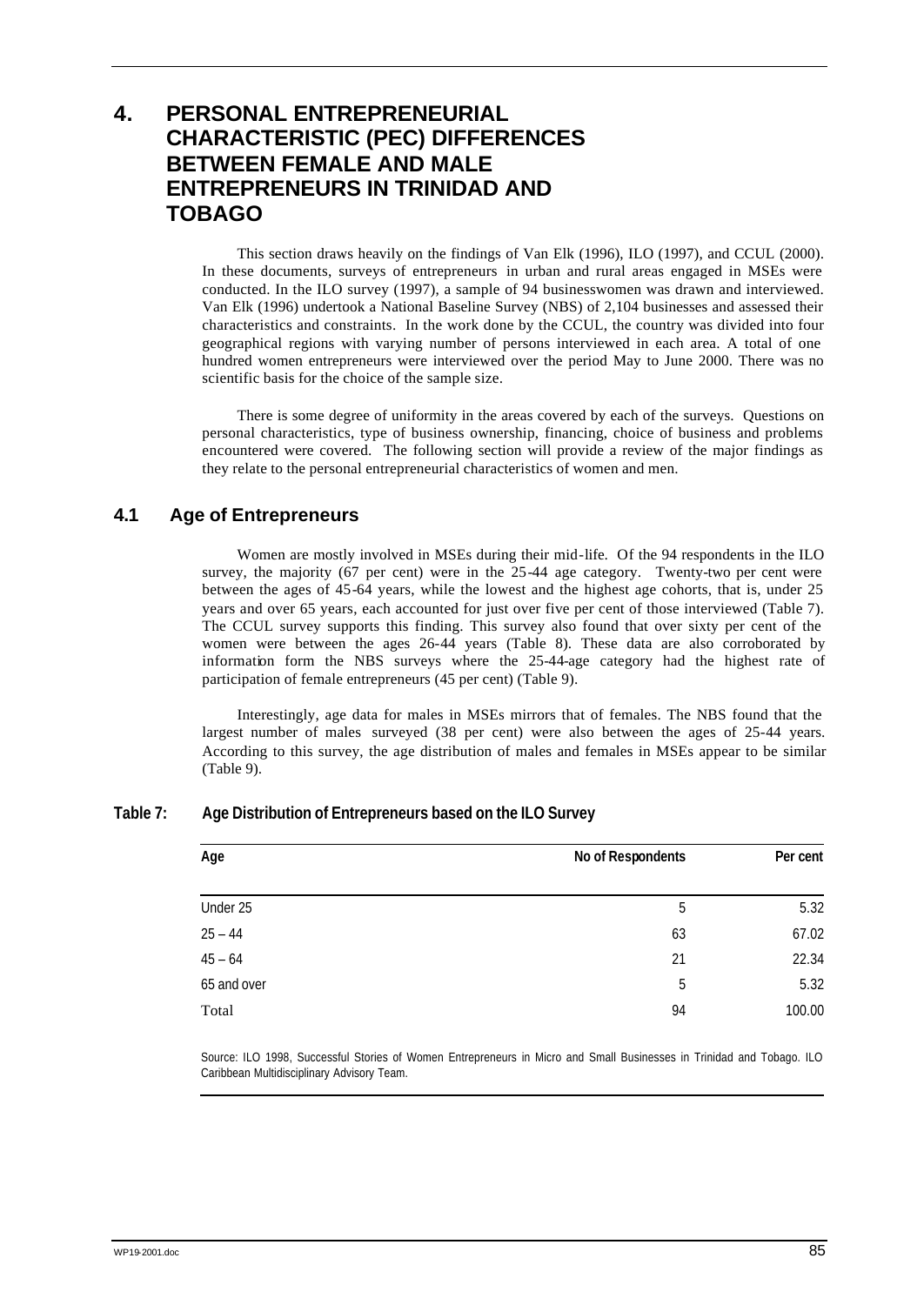## **Table 8: Age of Respondents by Type of Business Activity (CCUL Survey)**

| <b>Activity</b> | $18 - 25$ | $26 - 35$      | $36 - 45$ | $46 - 55$ | $56 +$ | <b>Total</b> |
|-----------------|-----------|----------------|-----------|-----------|--------|--------------|
| Food            | 5         | 12             | 11        | 6         | 3      | 37           |
| Clothing        | 2         | 9              | 8         | 4         |        | 24           |
| Production      |           |                | 2         |           |        | 5            |
| Retail          |           | $\mathfrak{D}$ | 2         |           | 3      | 8            |
| Salons          |           | 12             | 3         | 2         |        | 18           |
| Service         |           | $\mathfrak{D}$ |           | 2         |        | 6            |
| Handicraft      |           |                | 3         |           |        | 4            |
| Total           |           | 39             | 30        | 16        | 10     | 1021         |

<sup>1</sup> Some businesses had more than one owner. Both ages were counted.

Source: Co-operative Credit Union League (CCUL), 2000. Strengthening Women's Capacity in Production and Trade. A Draft Report Prepared for the Ministry of Culture and Gender Affairs.

## **Table 9: Age of Owner Distributed by Age Group (Van Elk Survey)**

| Age                                                                                                                     | <b>Gender of owner</b> |          |           |  |
|-------------------------------------------------------------------------------------------------------------------------|------------------------|----------|-----------|--|
|                                                                                                                         | Female (%)             | Male (%) | Total (%) |  |
| under 24                                                                                                                | 4                      | 3        | 3         |  |
| $25 - 44$                                                                                                               | 45                     | 39       | 41        |  |
| $45 - 59$                                                                                                               | 37                     | 37       | 37        |  |
| 60 and over                                                                                                             | 14                     | 21       | 19        |  |
| Total                                                                                                                   | 100                    | 100      | 100       |  |
| Source: Adapted from: Van Elk K. 1006. National Racoline Survey: Characteristics and Constraints of Small Rusinesses in |                        |          |           |  |

Trom: Van Elk K, 1996. National Baseline Survey: Characteristics and Constraints of Small Busine Trinidad and Tobago.

# **4.2 Educational Attainment**

The majority of women, who operate MSEs, do not have technical or vocational training, nor do they possess skills in their particular lines of business. Table 10 and Table 11 provide data on the educational background of the women entrepreneurs. Of those surveyed by the ILO, 28.72 per cent had completed up to primary school, while 60.64 per cent had attained to the secondary level. Together, university, technical and other sources had accounted for almost 11 per cent of attainment. Since just about 4 per cent of the respondents surveyed had technical or vocational training, this may suggest that female entrepreneurs are largely engaged in activities which require little technical skill, or that they start businesses on the basis of skills acquired through the performance of traditional female roles.

Likewise, data from the CCUL supports this. More than 50 per cent of the women attained the secondary level, but only 8 per cent had technical training (Table 11). Fifty per cent of the women in the CCUL study cited that they did not have training as a priority because of lack of time. Only 12 per cent of them were trained in the business in which they were engaged (CCUL, 2000). No comparative data was available for women and men.

Ross (1991) has identified four types of female entrepreneurs:

*(i) Radical entrepreneurs* are those who are well educated, often university graduates who suffered gender-based discrimination in large organizations. These women he argued are not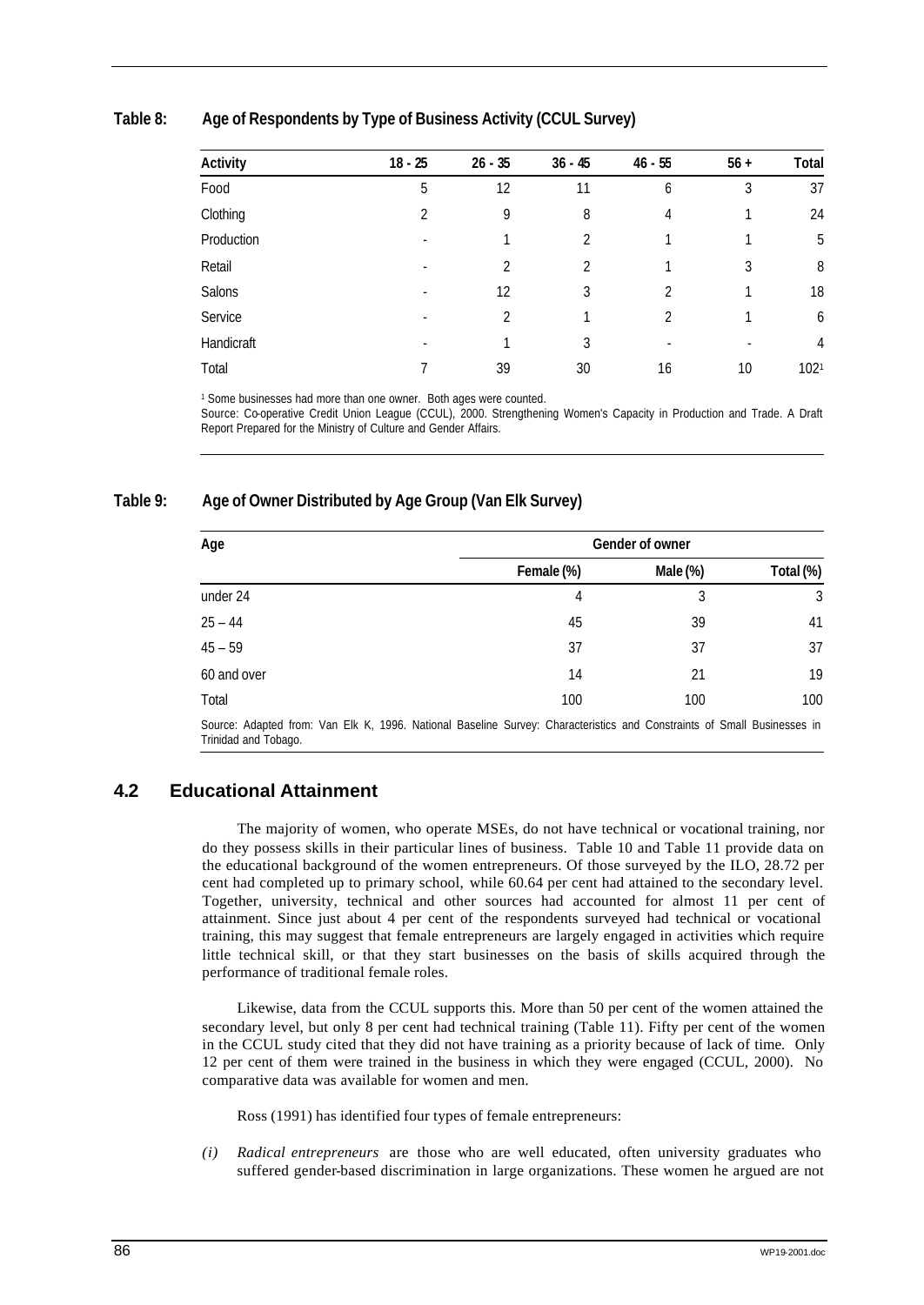stimulated primarily by the profit motive, but rather use their assets to further the long- term interests of wo men.

- *(ii) Innovative proprietors* are strongly motivated by profit and business growth. These women tend to be highly educated, and may have started a career previously in a large organization. Their businesses are based on their acquired technical and professional skills.
- *(iii) Domestic traders*, defined as women who engage in businesses on a very small scale or parttime basis. Their business activities take second place to their traditional female roles.
- *(iv) The conventional businesswomen* are those who start businesses based solely upon skills acquired from the pursuit of female roles.

If we are to use the distinctions presented by Ross (1991), the data in Table 10 and Table 11 would lead us to conclude that the majority of women in MSEs are either conventional businesswomen or domestic traders.

## **Table 10: Educational Attainment of Women Entrepreneurs - ILO Survey**

| <b>Educational Attainment</b>                                                                                                                  | No. of Respondents | Per cent |
|------------------------------------------------------------------------------------------------------------------------------------------------|--------------------|----------|
| Primary school                                                                                                                                 | 27                 | 28.72    |
| Secondary school                                                                                                                               | 57                 | 60.64    |
| University                                                                                                                                     | 4                  | 4.26     |
| Technical vocational                                                                                                                           | 4                  | 4.26     |
| Other/not stated                                                                                                                               | 2                  | 2.13     |
| Total                                                                                                                                          | 94                 | 100      |
| Source: ILO, 1997. Women Entrepreneurs in Micro and Small Businesses in Trinidad and Tobago. ILO Caribbean<br>Multidisciplinary Advisory Team. |                    |          |

## **Table 11: Education of Women Entrepreneur Respondents by Attainment Levels**

| <b>Attainment Level</b>                                         | Percentage of Respondents                                                                                              |
|-----------------------------------------------------------------|------------------------------------------------------------------------------------------------------------------------|
| Primary                                                         | 22                                                                                                                     |
| Secondary                                                       | 52                                                                                                                     |
| Tertiary                                                        | 15                                                                                                                     |
| Technical                                                       | 8                                                                                                                      |
| Other                                                           | 3                                                                                                                      |
| Total                                                           | 100                                                                                                                    |
| Report Prepared for the Ministry of Culture and Gender Affairs. | Source: Co-operative Credit Union League (CCUL), 2000. Strengthening Women's Capacity in Production and Trade. A Draft |

## **4.3 Marital Status**

A large proportion of micro sector businesswomen live in household situations with children. More than half of the women surveyed were married or lived in common law relationships, and have children (Table 12). Women tended to combine their domestic responsibilities with business activities. No data for men were available for comparison purposes.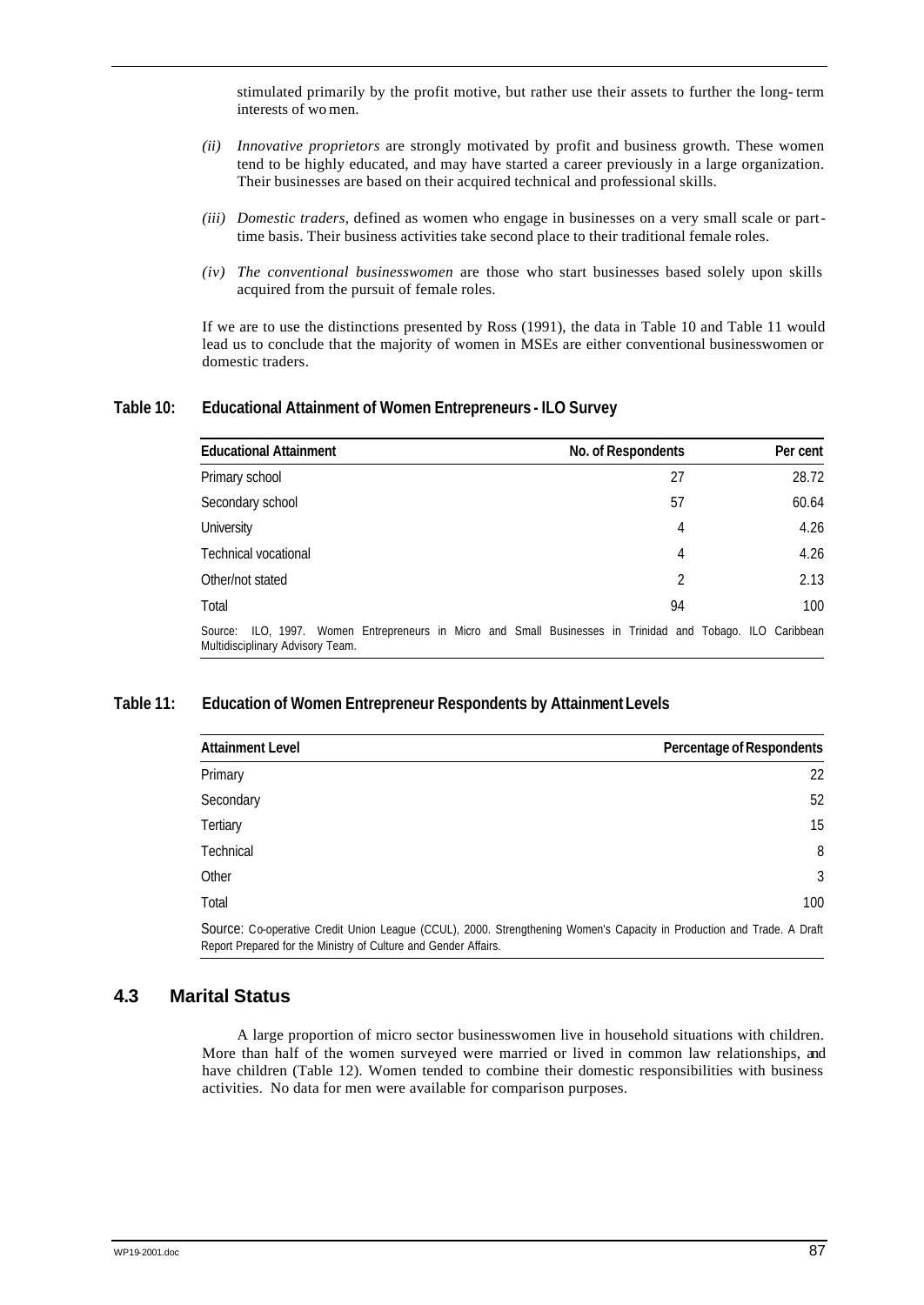## **Table 12: Family Characteristics of Women Entrepreneurs**

| <b>Family Circumstances</b>                                                                                                                       | Per cent |
|---------------------------------------------------------------------------------------------------------------------------------------------------|----------|
| Married or living common law with no children                                                                                                     | 7.38     |
| Married living common law with children                                                                                                           | 47.81    |
| Single parent households with no children                                                                                                         | 8.45     |
| Single parent households with children                                                                                                            | 9.85     |
| Member of relatives households with no children                                                                                                   | 21.21    |
| Member of relatives households with children                                                                                                      | 5.30     |
| Total                                                                                                                                             | 100      |
| ILO, 1997. Women Entrepreneurs in Micro and Small Businesses in Trinidad and Tobago. ILO Caribbean<br>Source:<br>Multidisciplinary Advisory Team. |          |

# **4.4 Reason for Starting Business**

Income and employment appear to be among the main reasons women start MSEs. According to the ILO survey, the following were the main reasons advanced for starting a business: (i) wanting to work for themselves; (ii) independence; (iii) the opportunity to do something they really liked (hobby); (iv) employment and family circumstances; (v) encouragement from others (ILO, 1998). These reasons are similar to those identified in the NBS. Table 13 identifies the manner in which women ranked their ten top reasons for starting businesses. This table also provides a comparison of how men rank their reasons. It is interesting that women as well as men started MSEs for largely similar reasons. Males, however, viewed business as an investment slightly more than females did. Six per cent of males ranked it fifth as an investment outlet, as opposed to 3 per cent of females.

The CCUL's report (2000) found that 28 per cent of the businesses were started by heads of households to generate or supplement income. The need to survive demanded that more than 50 per cent of the women in this survey converted their hobbies into businesses.

| <b>Description of Reason</b>                                                                                                   | Male (%) | Female (%) | Total |
|--------------------------------------------------------------------------------------------------------------------------------|----------|------------|-------|
| As a source of income/employment                                                                                               | 41       | 59         | 47    |
| To be self employed                                                                                                            | 15       | 13         | 14    |
| Enjoy the business                                                                                                             | 11       | 9          | 10    |
| Family business                                                                                                                | 10       | 8          | 9     |
| Investment outlet                                                                                                              | 6        | 3          | 5     |
| Higher addition to income                                                                                                      | 5        | 2          | 4     |
| <b>Idleness</b>                                                                                                                | 3        | 3          | 3     |
| After retirement                                                                                                               | 3        | $\Omega$   | 2     |
| Only possibility                                                                                                               | 3        |            | 2     |
| Serving community                                                                                                              | 2        |            | 2     |
| Source: Van Elk K, 1996. National Baseline Survey: Characteristics and Constraints of Small Businesses in Trinidad and Tobago. |          |            |       |

## **Table 13: Ranking of Reasons for Joining Businesses**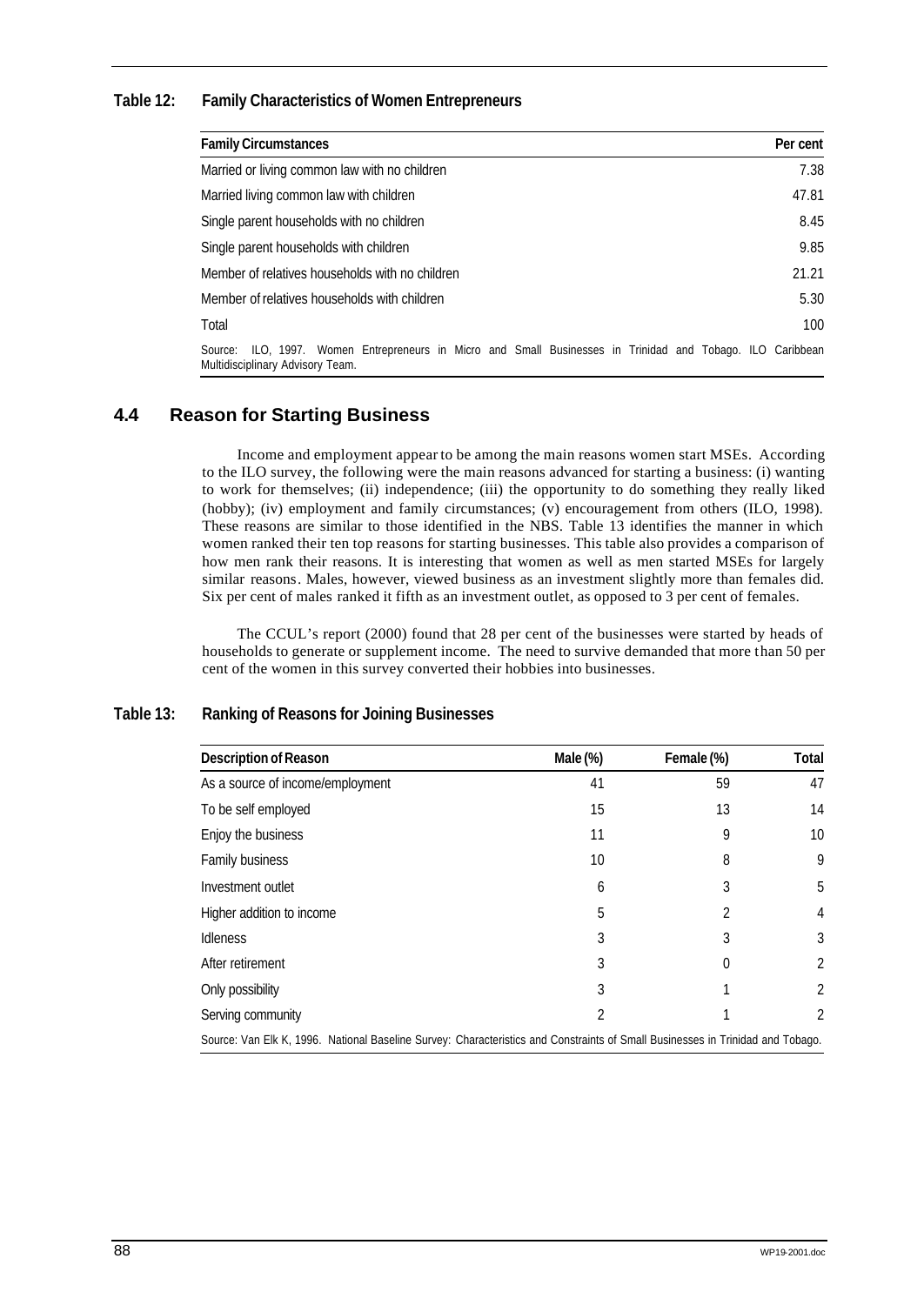# **4.5 Previous Employment Status**

Unemployment appeared to be a major factor accounting for entry into business for both females and males. The NBS reported that 27 per cent of all entrepreneurs surveyed cited unemployment as their previous employment status. Previous unemployment, however, was a much more significant stimulant for females than for males. Fifty-three (53) per cent of the females surveyed were previously unemployed while just 14 per cent of males cited this as their previous employment status (Table 14). In the ILO survey, of the ninety-four respondents interviewed, thirty-five of them (or 37 per cent) were previously involved in activities different from their business. Thirty respondents (or 32 per cent) were previously engaged solely in household and family activities. It is important to note that the largest proportion of women did not previously hold positions which would have allowed them to acquire a knowledge base for their current entrepreneurial activities (Table 15). The extent to which this negatively affects the profitability and growth of businesses needs to be examined.

| <b>Previous Employment Status</b>                                                                                                                    | Male (%) | Female (%) | Total          |
|------------------------------------------------------------------------------------------------------------------------------------------------------|----------|------------|----------------|
| Small firm                                                                                                                                           | 25       | 18         | 23             |
| Medium firm                                                                                                                                          | 17       | 9          | 14             |
| Large firm                                                                                                                                           | 22       | 9          | 17             |
| From school                                                                                                                                          | 6        | 4          | 5              |
| Public sector                                                                                                                                        | 14       | 5          | 11             |
| Unemployed                                                                                                                                           | 14       | 53         | 27             |
| Informal sector                                                                                                                                      | 2        | 2          | $\overline{2}$ |
| Total                                                                                                                                                | 100      | 100        | 100            |
| Source: National Baseline Survey, 1996. Figures do not add to 100, due to rounding and because some of the respondents gave<br>more than one answer. |          |            |                |

## **Table 14: Previous Occupation of Owner**

## **Table 15: Work Experience and Work History of Women Interviewed**

| <b>Former Work Experience</b>                                                                                                                     | Percentage |
|---------------------------------------------------------------------------------------------------------------------------------------------------|------------|
| School                                                                                                                                            | 11.70      |
| Household family responsibilities                                                                                                                 | 31.91      |
| Similar activities                                                                                                                                | 18.09      |
| Different activities                                                                                                                              | 37.23      |
| Other                                                                                                                                             | 1.07       |
| Total                                                                                                                                             | 100.00     |
| ILO, 1997. Women Entrepreneurs in Micro and Small Businesses in Trinidad and Tobago. ILO Caribbean<br>Source:<br>Multidisciplinary Advisory Team. |            |

## **4.6 Business Funding**

Females involved in MSEs use their own savings as the main source of start-up capital. This has implications for their general use of credit, and the ability of their businesses to grow. According to the data from the CCUL (2000), 50 per cent of the respondents started their business using their own savings, while a further 20 per cent had the support of their family and friends. Bank finance was used in starting up 24 per cent of these operations. NGOs and credit unions contributed a marginal source of financing, and credit unions contributed nothing.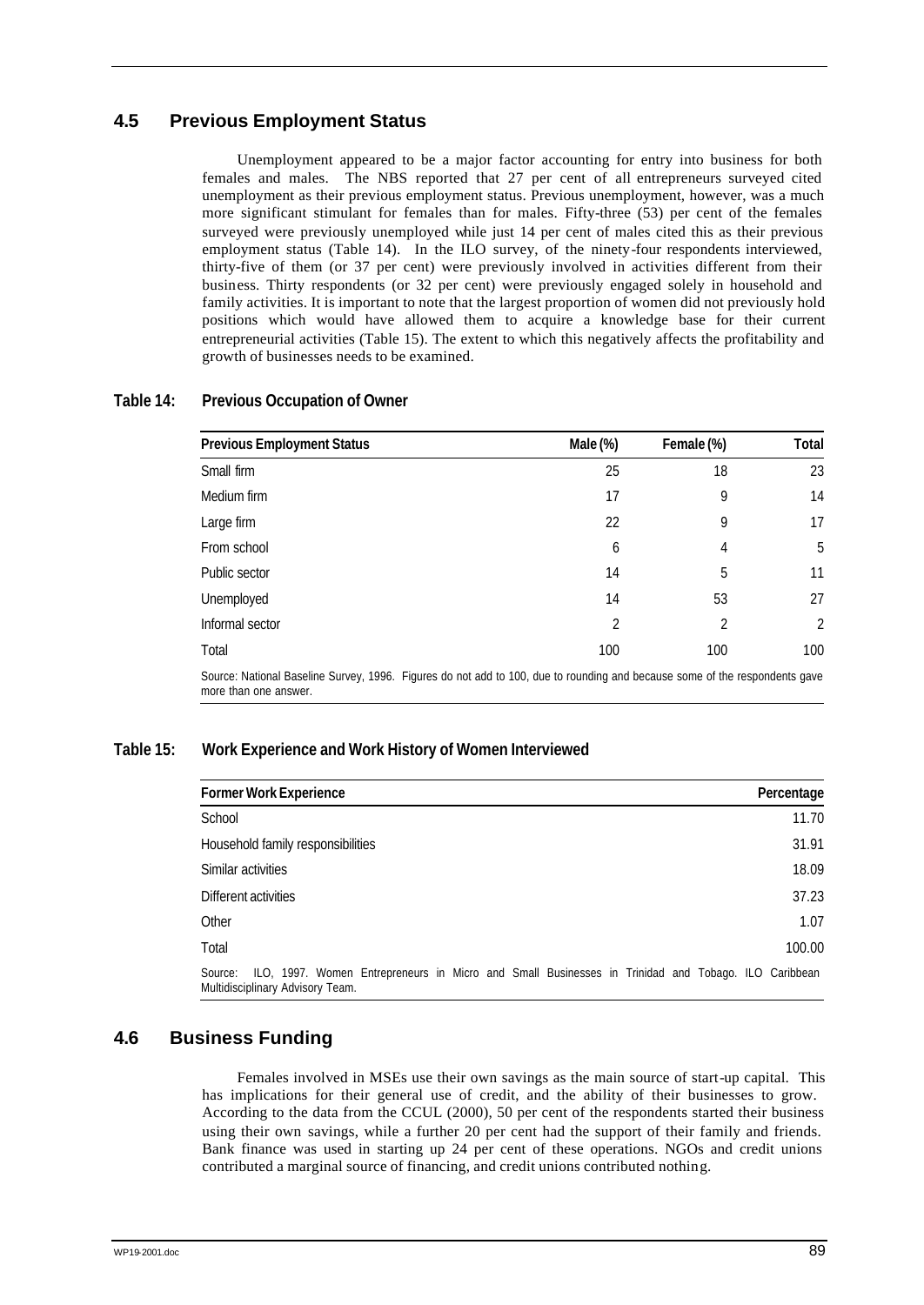Data from the NBS also supports this finding. The use of own savings was the main source of funding. However, this study illustrated that this did not appear to be an entirely gender specific issue as both females and males recorded "own savings" as the principal means of start-up capital (Table17). Seventy-four per cent of males and 72 per cent of females identified savings as the source of start-up funds.

| <b>Activity</b> | <b>Own Savings</b> | Family                   | Friends                  | <b>Bank</b> | <b>NGO</b> | Credit<br>Union          | Total |
|-----------------|--------------------|--------------------------|--------------------------|-------------|------------|--------------------------|-------|
| Food            | 21                 | 5                        | $\overline{\phantom{a}}$ | 5           |            | $\overline{\phantom{a}}$ | 32    |
| Clothing        | 16                 | 5                        | 2                        | 2           |            | ٠                        | 25    |
| Production      | 2                  | $\overline{\phantom{a}}$ | $\overline{\phantom{a}}$ | 2           |            | $\overline{\phantom{a}}$ | 5     |
| Retail          |                    | 3                        | $\overline{\phantom{a}}$ | 3           |            | $\overline{\phantom{a}}$ | 8     |
| Salons          | 5                  | $\overline{4}$           | $\overline{\phantom{a}}$ | 8           |            | ٠                        | 19    |
| Service         | 2                  | $\overline{\phantom{a}}$ | $\overline{\phantom{a}}$ | 4           |            | $\overline{\phantom{a}}$ | 7     |
| Handicraft      | 3                  | 1                        | $\overline{\phantom{a}}$ |             |            | ٠                        | 4     |
| Total           | 50                 | 18                       | 2                        | 24          | 4          | $\overline{\phantom{a}}$ | 100   |

## **Table 16: Source of Funds at Start-up by Activity**

Source: Co-operative Credit Union League (CCUL), 2000. Strengthening Women's Capacity in Production and Trade. A Draft Report Prepared for the Ministry of Culture and Gender Affairs.

> In the 1997 study by the Centre for Small and Medium Sized Businesses (CSMSB, 1997) some evidence is provided to suggest that a lack of start-up finance may be slightly more of an issue for females than males. This study found that while men are more likely than women to seek a loan from a financial institution, those who apply are equally likely to actually obtain it (Table 18).

## **Table 17: Average Capital Structure at Start**

| Source of Start-up Capital                                                                                                     | Male (%) | Female (%) | Total    |
|--------------------------------------------------------------------------------------------------------------------------------|----------|------------|----------|
| Own savings                                                                                                                    | 74       | 72         | 73       |
| Borrow from family                                                                                                             | 7        | 12         | 9        |
| Borrow from friends                                                                                                            |          | 2          |          |
| Government loans or grants                                                                                                     |          | 0          |          |
| Commercial banks                                                                                                               | 12       | 9          | 11       |
| Other financial organizations                                                                                                  |          |            |          |
| Profit from elsewhere                                                                                                          |          |            |          |
| Supplier credit                                                                                                                |          | 0          |          |
| Customer advance                                                                                                               | 0        | 0          | $\Omega$ |
| Other source                                                                                                                   | 2        | 3          | 2        |
| Total                                                                                                                          | 100      | 100        | 100      |
| Source: Van Elk K, 1996. National Baseline Survey: Characteristics and Constraints of Small Businesses in Trinidad and Tobago. |          |            |          |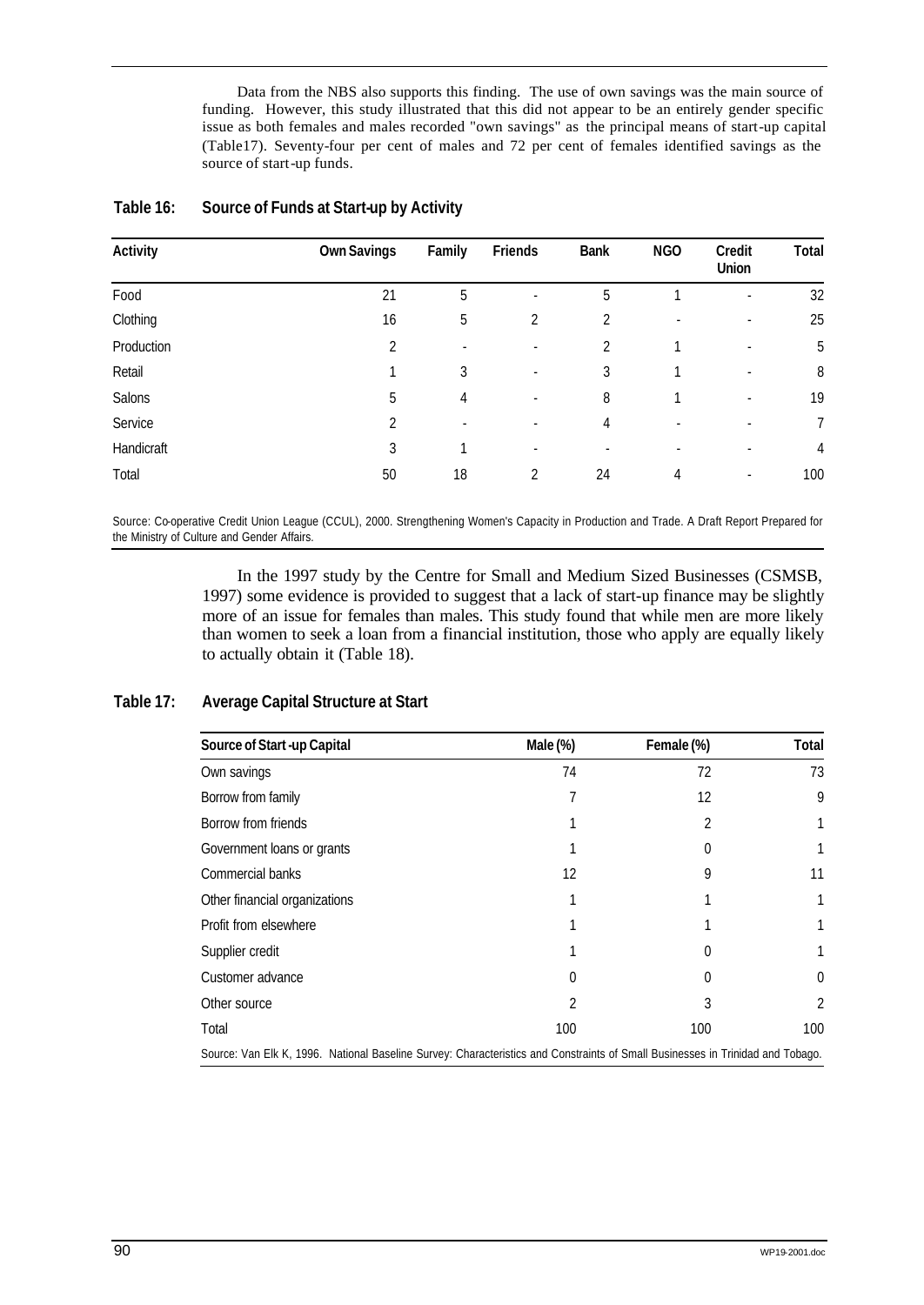## **Table 18: Seeking and Obtaining a Loan from a Financial Institution**

| Sex                                                                                                                                                              | Percentage Seeking | <b>Percentage Successful</b> |
|------------------------------------------------------------------------------------------------------------------------------------------------------------------|--------------------|------------------------------|
| Male                                                                                                                                                             | 28                 | 78                           |
| Female                                                                                                                                                           | 20                 | 79                           |
| Source: The Centre for Small and Medium Sized Enterprises, 1997. Sector Assessment Study for the Small Business<br>Development Programme in Trinidad and Tobago. |                    |                              |

## **4.7 Business Records**

The practice of keeping records was evenly distributed among females and males. Recordkeeping is an important managerial transaction necessary for the well-being of small enterprises. Eighty-eight per cent of males and 87 per cent of females kept self- and hand-written records while, 11 per cent of males and 2 per cent of females kept records necessary for special agencies. A marginal amount of the entrepreneurs - 9 per cent female and 7 per cent male - kept computerised records (Table 19).

## **Table 19: Record Keeping Characteristics Distributed by Sex of Entrepreneur**

| <b>Type of Business Record</b>                                                                                                                                                                                                   | Male $(\%)$ | Female (%) |
|----------------------------------------------------------------------------------------------------------------------------------------------------------------------------------------------------------------------------------|-------------|------------|
| Special agency                                                                                                                                                                                                                   |             |            |
| Self and hand written                                                                                                                                                                                                            | 88          | 87         |
| Self computer                                                                                                                                                                                                                    | 4           |            |
| Other type of recording                                                                                                                                                                                                          |             | Q          |
| Source: Van Elk K, 1996. National Baseline Survey: Characteristics and Constraints of Small Businesses in Trinidad and Tobago.<br>(Note: Figures exceed 100 per cent because some of the respondents gave more than one answer.) |             |            |

# **4.8 Major Problems Affecting Business**

The type of problems affecting small businesses are similar for women and men. The type of problems affecting small businesses do not vary much between female and male owners*.* In Table 20, problems affecting businesses according to type were analysed. Businesses owned by both the female and male entrepreneurs interviewed in the NBS survey reported a high degree of problems associated with the sales cycle. Thirty-eight per cent of all businesses reported decreasing sales as a major problem. This is supported by evidence from the ILO survey in which approximately 43 per cent of entrepreneurs indicated that they had problems either to do with lack of payment or slow payments by their customers (ILO 1997). In CCUL's survey as well, 34 per cent of businesses reported declining sales over the last six months, while 44 per cent experienced no change in sales.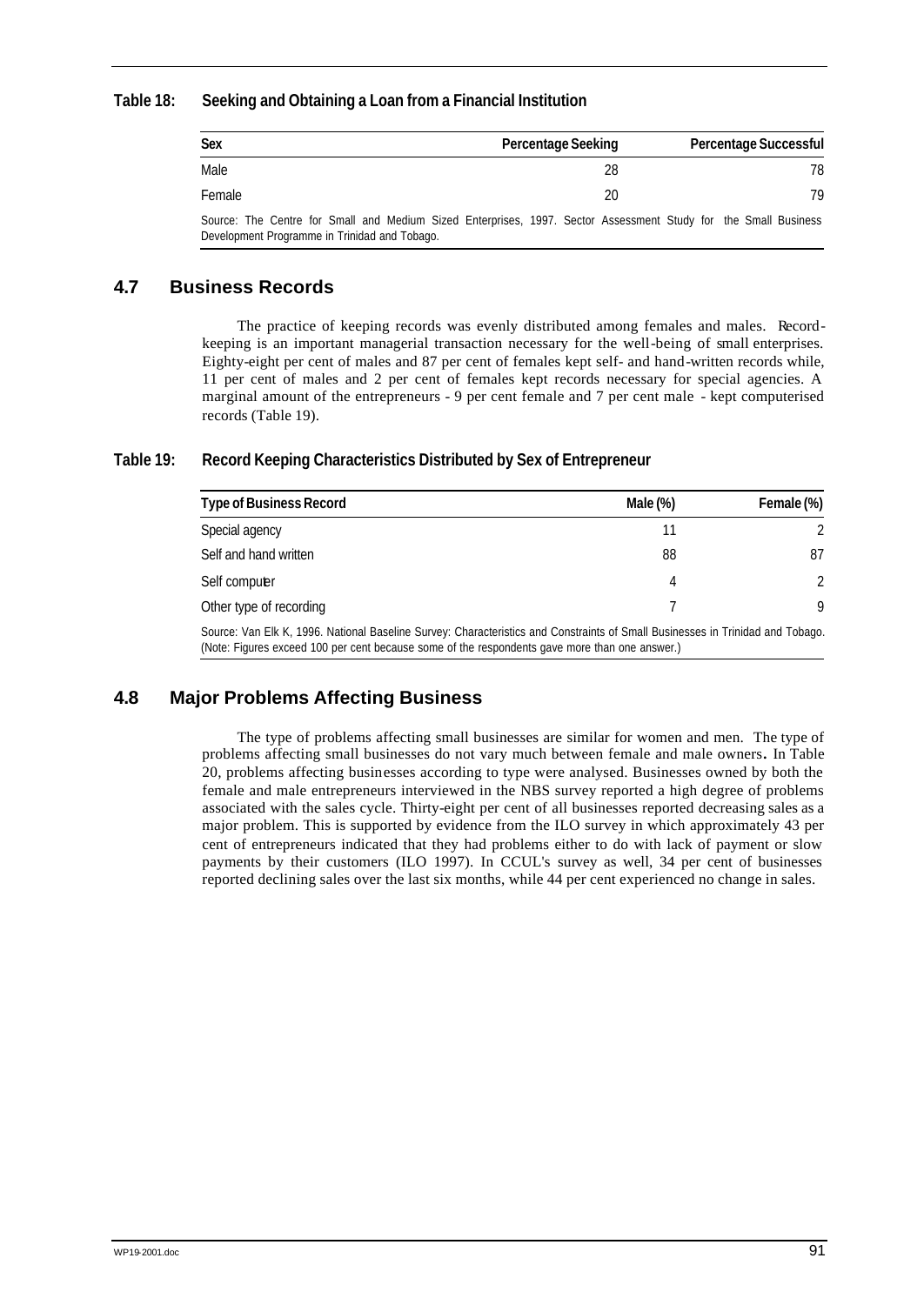## **Table 20: Major Problems Analyses by Characteristics of Owners**

| Problem                                                                                                                        | Male (%) | Female (%) | <b>Total all Businesses</b> |
|--------------------------------------------------------------------------------------------------------------------------------|----------|------------|-----------------------------|
| Decreasing sales                                                                                                               | 38       | 37         | 38                          |
| Lack of finance                                                                                                                | 17       | 21         | 18                          |
| Competition                                                                                                                    | 15       | 15         | 15                          |
| Security and crime problems                                                                                                    | 16       | 14         | 15                          |
| High cost of inputs                                                                                                            | 12       | 13         | 13                          |
| Increasing operations, expansions                                                                                              | 11       | 12         | 12                          |
| None payment from customers                                                                                                    | 9        | 12         | 10                          |
| No problems                                                                                                                    | 12       | 13         | 2                           |
| Source: Van Elk K, 1996. National Baseline Survey: Characteristics and Constraints of Small Businesses in Trinidad and Tobago. |          |            |                             |

# **5. BARRIERS AND CONSTRAINTS FACING POTENTIAL AND EXISTING WOMEN ENTREPRENEURS IN TRINIDAD AND TOBAGO**

## **5.1 Socio-cultural Barriers**

In the previous section, we noted that women tend to start businesses based on the skills acquired through the performance of their traditional female roles. Ross (1991) asserts that such women may experience conflicting pressure as a result of combining business commitments on the one hand, and domestic personal relationships on the other. Although there is sufficient data for Trinidad and Tobago which show that women do in reality combine domestic and business portfolios, this consultant found no studies that either support or dispel the notion that resulting pressures arise, or that social and cultural factors directly hindered women's entry into small businesses.

## **5.2 Educational Barriers**

Technical and vocational training are available from institutions throughout Trinidad and Tobago, such as the San Fernando Technical Institute and the John Donaldson Technical Institute (no breakdown of male and female participation has been provided). Business studies are provided by University of the West Indies - Institute of Business, and from several other tertiary institutions, e.g. the School of Accounting and Management. Entry requirements are identical for males and females. As far as enrolment criteria are concerned, there are no official educational barriers which may act as constraints to women receiving the required training to start MSEs. This consultant did not find any studies that proved otherwise. It would be an interesting piece of research to undertake a gender analysis of the actual throughput figures for tertiary institutions offering business management and other relevant courses. Such an exercise is nevertheless outside the scope of this current report.

## **5.3 Legal Barriers**

A growing number of women rely on the informal sector as their source of livelihood. Some production activity, such as craft and agro-processing takes place in the home. Much, however, involves vending and trading on city streets and highways. Returns from such businesses are precarious and they also involve long working hours. The laws of Trinidad and Tobago currently consider vending illegal. Women, therefore, are at risk of being harassed and arrested for illegal vending. In addition to which they face security constraints and other harsh realities of their working environment.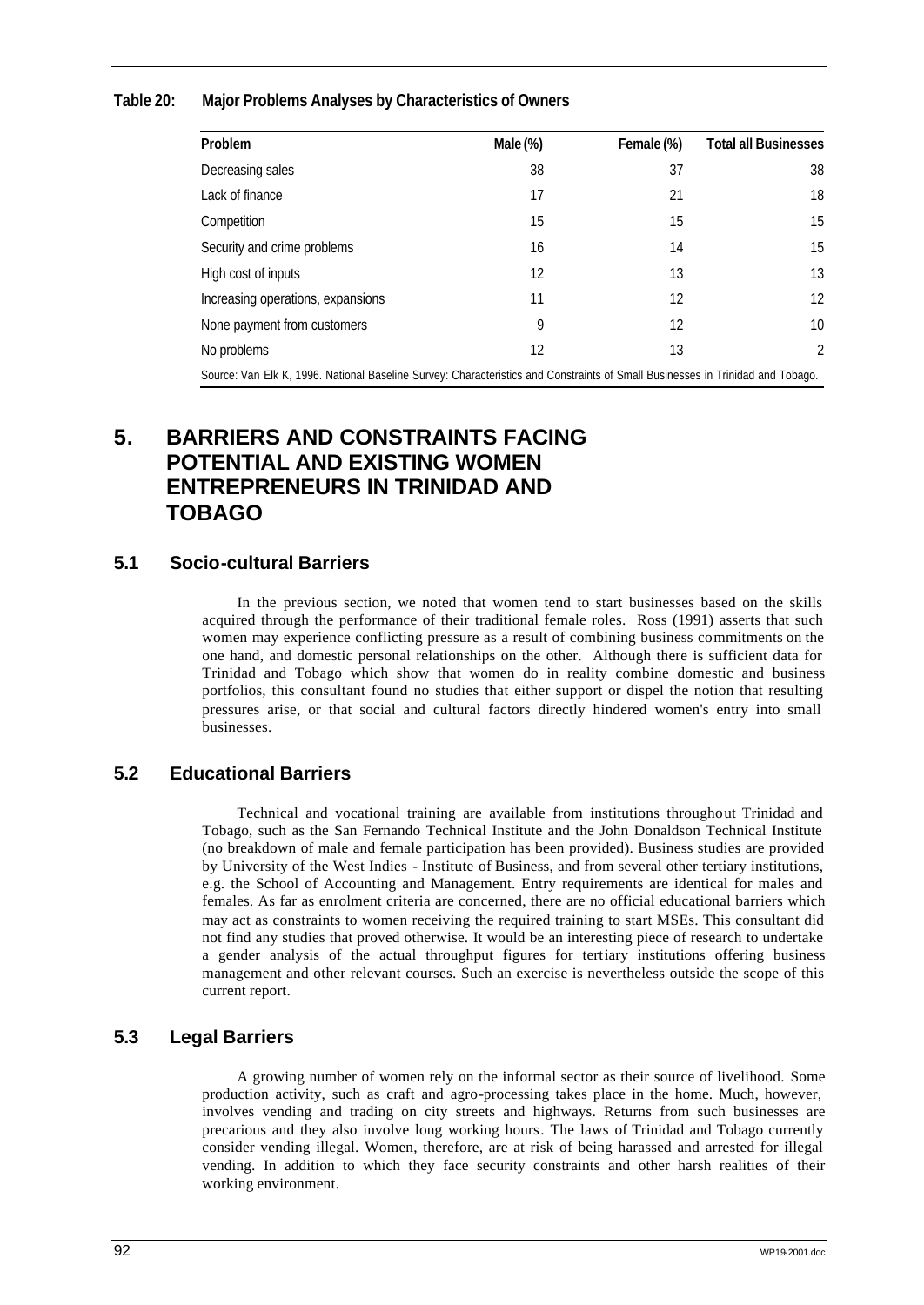## **5.4 Financial Barriers**

The lack of accessible and affordable financing mechanisms is a major constraint to MSEs in general, and those operated by women in particular. Small businesses find it difficult to access loans due to a lack of collateral, low credit-worthiness, and the perceived high risk resulting from unproven managerial capability. All main lending institutions in Trinidad and Tobago (commercial banks, credit unions, etc.) have argued that their lending portfolios are not gender biased because similar ban criteria apply equally to men as to women. Data from SBDC for 1999 show, however, that in each business type more loan guarantees were issued to males than to females (Table 21).

These data reflect what may be a continuing trend in that over the last decade and a half, females received an average of 37 per cent of all loans from the Industrial Development's Small Business Development Programme, but only 15 per cent on average of the total value of loans (Ministry of Culture and Social Development, 1989). There is thus some evidence of inequity in the distribution of small business finance between women and men. To the extent that this exists, it will certainly act as a constraint or limiting factors to women's entry into the MSE sector.

In addition, most women in the CCUL (2000) study cited that in cases where institutional financing was considered, high interest rates charged - especially by commercial banks – were a deterrent to borrowing. Respondents were well aware of loans available from commercial banks, FundAid and other intermediaries, but either they did not approach those institutions or, where an approach was made, they were unable to meet the qualifying requirements. Programmes of the state which provided grants and loans were seen as an alternative, but these were said to be "slow in meeting needs".

| <b>Business Type</b>             | Sex    | Number           | Per cent       |
|----------------------------------|--------|------------------|----------------|
| Co-operative                     | Female | $\boldsymbol{0}$ | $\overline{0}$ |
|                                  | Male   | $\overline{2}$   | 100            |
| <b>Limited Company</b>           | Female | 26               | 37             |
|                                  | Male   | 44               | 63             |
| Partnership                      | Female | 19               | 37             |
|                                  | Male   | 33               | 63             |
| Sole Trader                      | Female | 54               | 30             |
|                                  | Male   | 125              | 70             |
| Source: SBDC Annual Report 1999. |        |                  |                |

## **Table 21: Loan Guarantees Issued by the SBDC for 1999**

# **6. SUPPLY SIDE ECONOMIC OPPORTUNITIES AND CONSTRAINTS AFFECTING WOMEN ENTREPRENEURS**

As discussed earlier, women operating in the MSE sector face several problems and challenges including financial, legal and institutional aspects. These challenges, if tackled positively, present an opportunity for them to apply creative techniques to address and overcome these issues. In this regard, a supply side economic opportunity can be defined as an opportunity for women entrepreneurs to convert the threats that they face into viable businesses.

## **6.1 A Summary of the Opportunities and Threats**

Below, we summarise several barriers and constraints facing women in MSEs and identify the economic opportunities that they may signal for women entrepreneurs.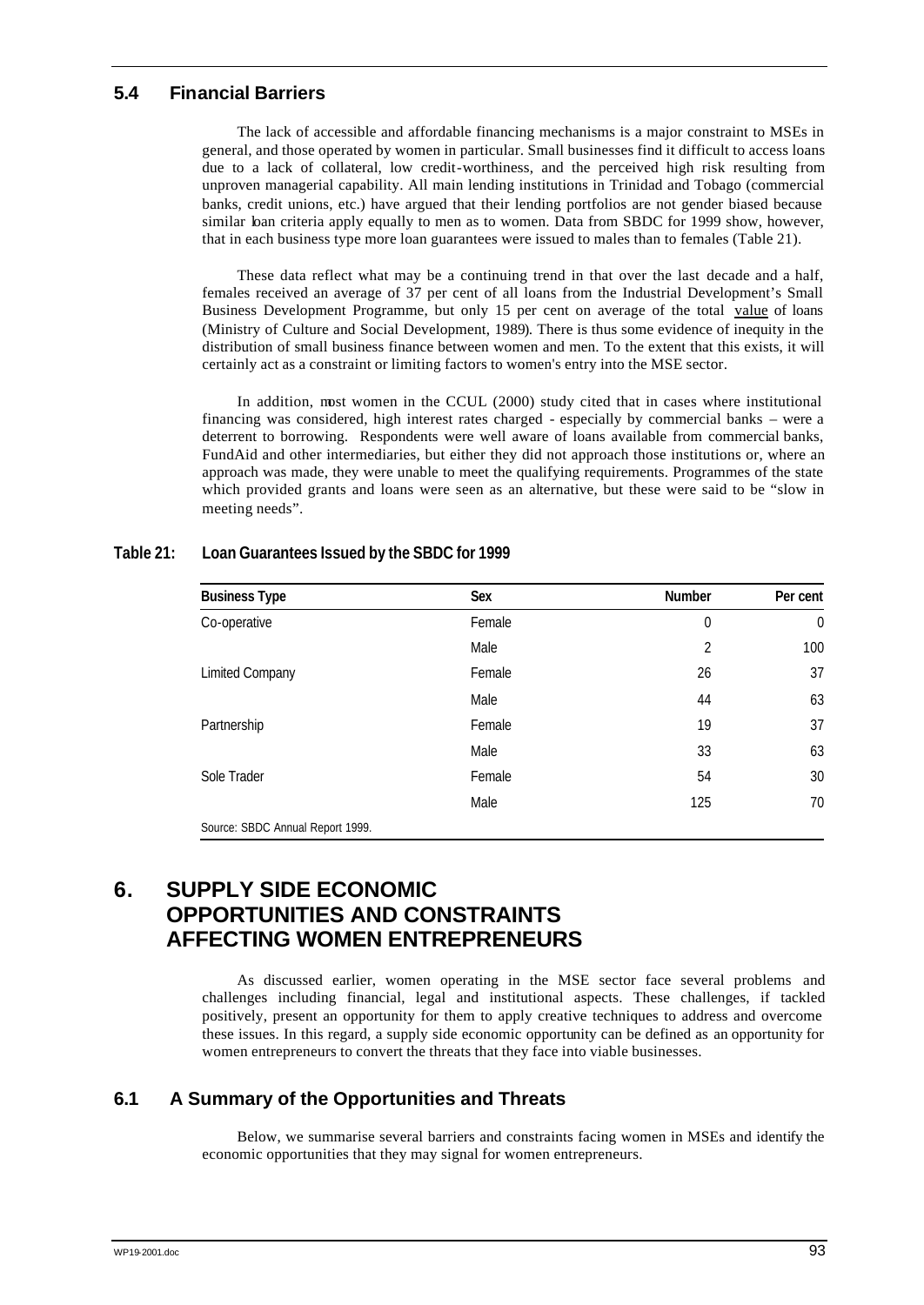| Table 22: |  | <b>Business Threats and Economic Opportunities Facing Women Entrepreneurs</b> |  |  |  |  |  |  |  |
|-----------|--|-------------------------------------------------------------------------------|--|--|--|--|--|--|--|
|-----------|--|-------------------------------------------------------------------------------|--|--|--|--|--|--|--|

| <b>Business Threats</b>                                                                                               | <b>Resulting Economic Opportunities</b>                                                                                                                                                                                                                                                                                                                                                                                |
|-----------------------------------------------------------------------------------------------------------------------|------------------------------------------------------------------------------------------------------------------------------------------------------------------------------------------------------------------------------------------------------------------------------------------------------------------------------------------------------------------------------------------------------------------------|
| Women begin MSEs mainly based on the<br>skills acquired from pursuing domestic<br>roles.                              | There is the opportunity to establish a few small training schools offering<br>technical and business courses to women who wish to embark upon business.                                                                                                                                                                                                                                                               |
| Records are kept mainly by hand.                                                                                      | There is the opportunity to supply micro businesses with computerised business<br>record management services.                                                                                                                                                                                                                                                                                                          |
| Information is not widely known of existing<br>national support programmes and credit<br>agencies available to women. | Resource handbooks and guides can be published and sold. These booklets<br>should contain a summary of recent and relevant credit agencies, support<br>programmes, outreach programmes and other information relevant to women in<br>the MSE sector.                                                                                                                                                                   |
| Women generally do not network with<br>other businesswomen due to lack of time.                                       | The Internet is the fastest and cheapest method of maintaining communication.<br>There is an opportunity to design, develop and host a website for women in<br>MSEs, with emphasis on Trinidad and Tobago. This site should provide useful<br>links and resources, but should also provide a forum by which women can join a<br>mentoring programme of their choice to provide them with required hands on<br>support. |
| There are no sector-specific institutions<br>which market the products or services<br>developed by women in MSEs.     | There is the opportunity to provide physical facilities and technical expertise for<br>marketing products and services. When addressing technical expertise,<br>marketing activities should cover promotional activities and all other major<br>marketing components including marketing research, pricing and distribution.                                                                                           |

While Table 22 represents some areas of potential entrepreneurial activity, women entrepreneurs will also need to look at the obstacles which may prevent their entry into such businesses. In other words, for the identified threats to be successfully converted into viable economic opportunities, entrepreneurs must have the necessary productive factors with which to work, namely capital (including both financial and human resources) and technology. It is important that realistic feasibility studies and projections of potential should be prepared prior to commencement of an investment in any new enterprise.

The main supply-side constraints which currently affect women and which also hamper their entry into new entrepreneurial areas may be identified as:

- (a) Limited access to funding for business start-up and expansion;
- (b) Lack of collateral to secure loan financing;
- (c) High cost of rental accommodation, or availability of low priced facilities in areas with relatively low customer traffic;
- (d) Lack of security of land tenure;
- (e) Limited ownership of property;
- (f) Operation in fields of business characterized by high competition, small size and low returns;
- (g) Problems with payments from customers;
- (h) Unreliable human resources, and apprenticeship programmes which are generally not effective due to high turnover rates;
- (i) The difficulties in accessing or acquiring technology at the cutting edge, and at affordable prices.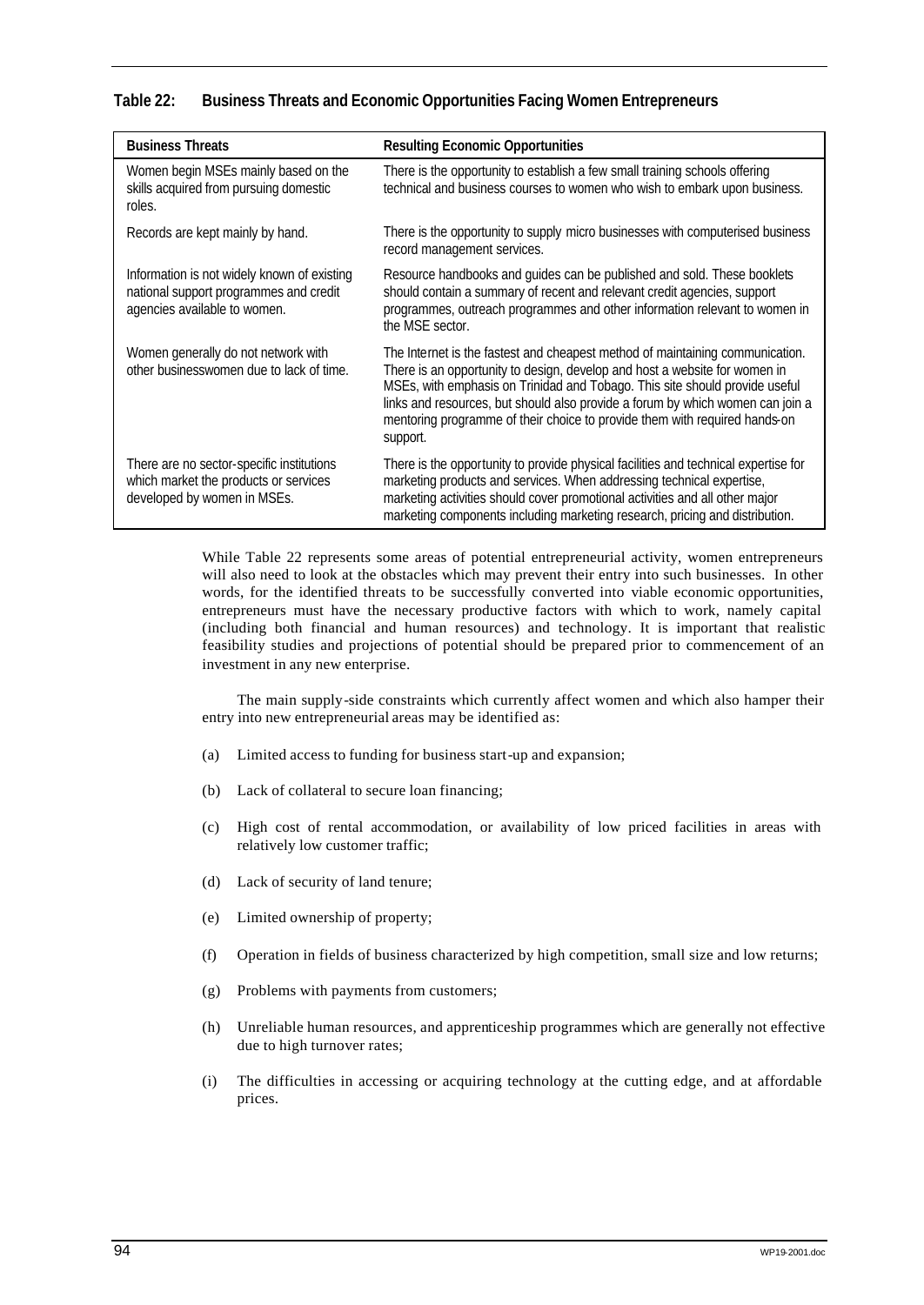# **7. SMALL BUSINESS SUPPORT SERVICES AVAILABLE TO WOMEN ENTREPRENEURS IN TRINIDAD AND TOBAGO**

In Trinidad and Tobago there are several institutions which provide finance and support services to small businesses in general. Examples of these are the SBDC and the Agricultural Development Bank (ADB). The services of these organizations are available to all citizens, both women and men. In this section we describe firstly the main institutions which support MSEs in general, and then focus on those that provide business finance and support services specifically to women.

# **7.1 Support Programmes Available to the MSE Sector in General**

### (a) **Small Business Development Company (SBDC)**

The SBDC is the main institution used by the government to interface with and develop the MSE sector. SBDC is a parastatal entity operating in partnership with the private sector, which owns 37.5 per cent of the shares in the company. The main role of the SBDC is to provide guarantees of up to 85 per cent of loans through collaboration with formal lending institutions. The services offered by the SBDC are administered through the organization's National Business Information Centre (NBIC) that was established with funding from the European Union. The NBIC provides customised facilities to clients in the following areas:

- (i) A Customer Service Centre, at which entrepreneurs get answers to their basic questions. It provides fact sheets and statistics, as well as marketing data that may be used for preparing business plans.
- (ii) A Resource Centre serves as a library with a collection of up-to-date books and periodicals.
- (iii) A Computerized Database provides an electronic database linked to the Internet and other international databases. Entrepreneurs can access data on buyers and suppliers, as well as other trade statistics.

The SBDC also operates an Interface Programme that helps with tax filing and recordkeeping. It also attempts to create a support service by offering a centre equipped with secretarial service. SBDC has a training division that offers business skills as well as entrepreneurial development programmes. Its Community Venture Programme, for example, covers training in three main areas: motivation, group dynamics and business management.

## (b) **Agricultural Development Bank (ADB)**

The ADB is a development finance organization<sup>58</sup>. Its programme goals and objectives are to establish and encourage the development of agriculture, fishing and industries, and to mobilise funds for such development. The ADB provides credit to farmers and entrepreneurs in agri-related enterprises as well as business advice, business management training, technical skills and assistance in the preparation of business plans. ADB also operates a Youth Window Project providing loans of up to 85 per cent of project cost, made available to persons between the ages of 18 to 35 years.

<sup>58</sup> The researcher could only obtain brief information on the ADB.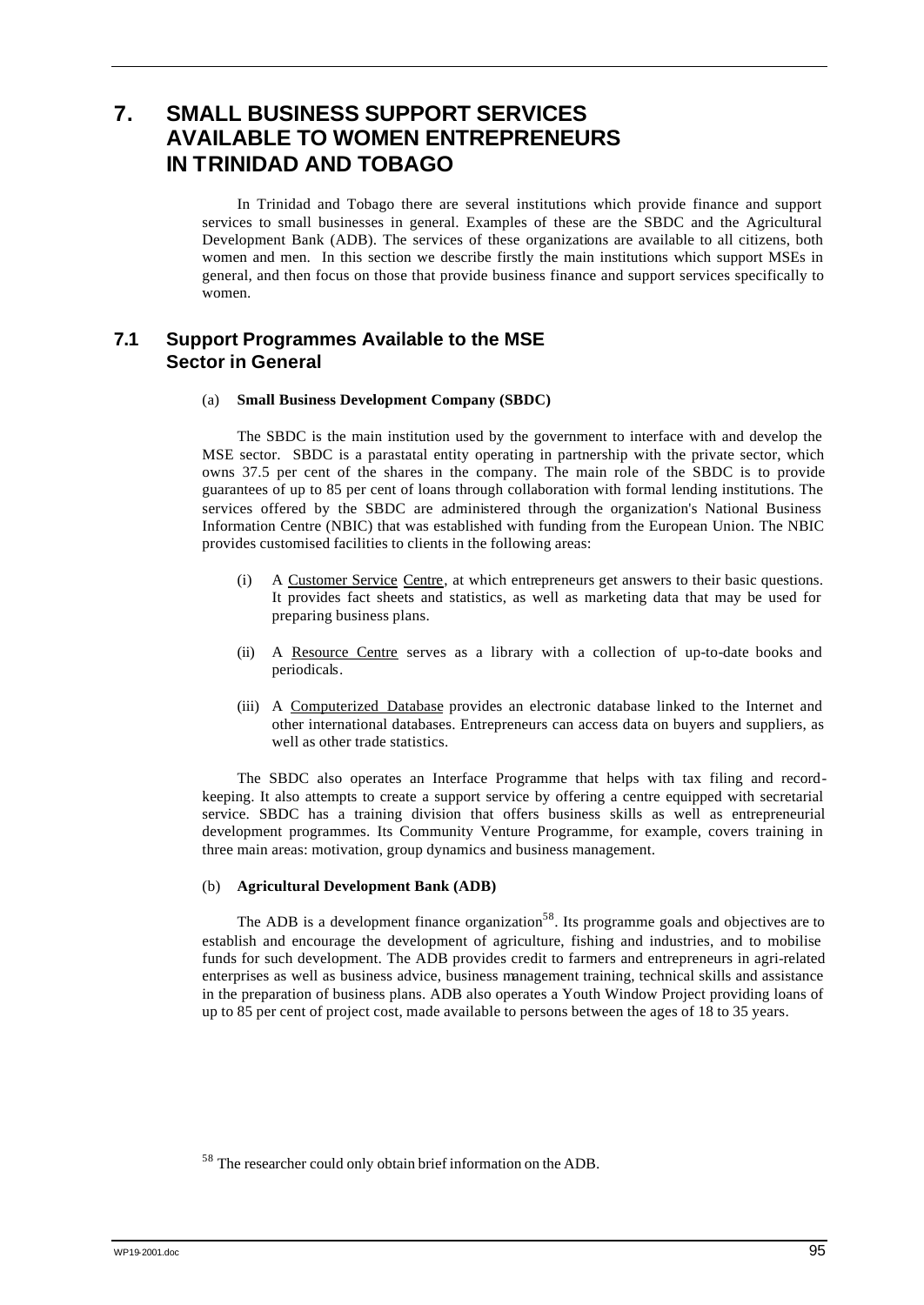### (c) **Trinidad and Tobago Development Foundation (FundAid)**

FundAid is the main NGO providing funding to MSEs, either through its own account, or on behalf of the Government. The goal of FundAid is to help microenterprises graduate into small businesses and to sustain their operations. This organization provides loans, training and technical assistance to low income people who want to start or to expand their businesses. First-time borrowers can obtain a loan of between \$1,000 to \$10,000. Once they have performed well, they become entitled to a second loan of up to \$30,000. As collateral, FundAid requires three guarantors from the community who are employed. Fund Aid works closely with the SBDC.

## (d) **Development Finance Limited - Micro Business Advantage (DFL-MBA)**

DFL is mainly responsible for funding medium and large scale businesses. In January 2000, it extended its operations to include a small enterprise portfolio. To qualify for loans, applicants must be in business for at least one year. The maximum value of loans available is \$150,000. Since its inception, women have comprised 50 per cent of the loan portfolio of  $\text{DFL-MBA}^{59}$ .

## (e) **Caribbean Micro Finance Limited (CMF)**

CMF is a subsidiary of DFL. It provides loans to microenterprises in production, wholesale, retail and services trades. The company does not finance new ventures, only business expansions, with loan provisions of up to of \$30,000.

# **7.2 Support Programmes Available Specifically to Women in MSE**

## (a) **Caribbean Association of Women Entrepreneurs (CAWE)**

CAWE is a region-wide organization whose sole purpose is the advancement of businesswomen. The mission of the Association is to create a regional network of support opportunities in the global marketplace for businesswomen. CAWE's objective is to bring together all women who own or manage a manufacturing, distribution, service or retail business, whether they operate alone, in partnership or as a limited liability. The Association aims at fostering communication and trade at the local, regional and international level via trade missions exhibitions and conferences. CAWE assists women with their marketing, promotion, sales, finance and technological needs through training.

## (b) **Rape Crisis Society**

This entity was founded in 1984 to provide support for victims of rape, incest and buggery. The Centre continues to provide assistance to victims through counselling and outreach programmes, and it has recently initiated a small business training facility which focuses on training women to become self-confident and self-reliant. Training is done in small business and in agroprocessing. Graduates do not always have capital to start their own businesses, but are encouraged to start with whatever they have. The Centre also runs a catering service, which makes use of some of its graduates. Funding for this programme was obtained from the Ministry of Community Development through the national Community Action for Revival and Employment (CARE) project.

## (c) **Disabled Women's Network (DAWN)**

DAWN is comprised of women with varying degrees of disabilities. The main focus of the organization is to empower its members through skills development and self-reliance. Training is provided in academic subjects, and crafts, business and other production skills are provided locally. Members are encouraged to get into business and DAWN itself has a project which makes and sells pastry and bread. DAWN has a total membership of approximately 114 persons.

<sup>&</sup>lt;sup>59</sup> No figures are provided for the value of loans to women and men business owners.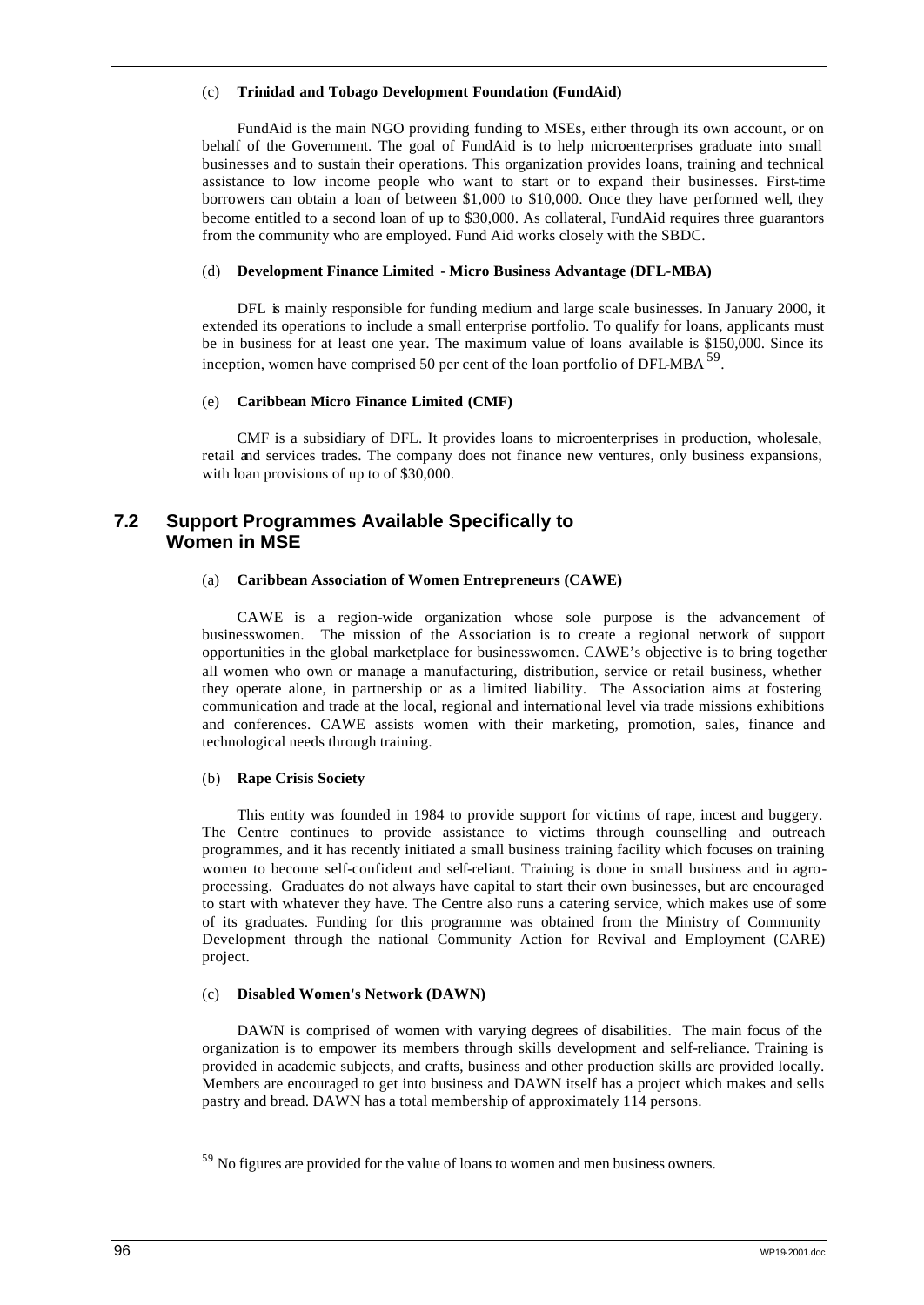### (d) **Women's Resource Centre**

The Ministry of Culture and Gender Affairs operates a Women's Resource Centre which commenced operations in mid-1991. Its activities include dissemination of information, campaigns and outreach to other women's organizations; training courses in adult literacy; promoting women's business; community-based training sessions in fashion, furniture design and wine-making; promotion of goods produced by community exhibitors; and sensitizing the government and private sector on the role of women in entrepreneurship. The Centre also provides start-up capital for agricultural business activities such as sheep and goat rearing. The scale of its activities has been fairly small due to funding constraints.

#### (e) **Women's World Banking of Trinidad and Tobago (WWB-TT)**

WWB-TT is a non-profit organization. Its mission is to promote entrepreneurship among women by providing timely and relevant financial and other professional services through the operation of loans, and technical and other assistance programmes. The objectives of this organization are: to promote female access to organized credit; to provide or arrange for female entrepreneurs to receive training and technical advice; to promote networking among women in business, and to assist with finance or business management development. The WWB-TT was inaugurated in 1996 under the Money Lenders Act. The maximum amount for a loan is \$TT 5,000.

#### (f) **Inter-American Institute for Co-operation in Agriculture (IICA)**

IICA is a special institution for agricultural development in the Inter-American System. In Trinidad and Tobago, its activities involve training in food processing, quality control, agronomy, business management, and other projects. It provides support for women's groups in the development of agribusiness enterprises and has assisted in the formation of the National Network of Women's Producers which attempts to empower rural women by improving their socio-economic status through technical and business training.

#### (g) **Women's Leadership and Enhancement Institute (WLEI)**

The Ministry of Culture and Gender Affairs official launched the WLEI in January 2000. Presently the Institute is situated in the Gender Affairs Division of the Ministry. The Institute does not provide training in basic skills, but seeks to build on the acquired skills of women to encourage their socio-economic development. It co-ordinates programmes aimed at converting women's skills into economic gains. During 2000, approximately 462 women benefited from the programme. Among its activities for 2000 was a breakfast seminar for middle-income businesswomen.

### (h) **Women Second Chances (WSC)**

This is a training programme operated by the Ministry of Culture and Gender Affairs. It assists women over the age of thirty-five to acquire skills in geriatric nursing, agricultural production and grow box technology<sup>60</sup>. For the year 2000, four programmes were offered in geriatric care with a total of 188 participants, and a total of 200 persons were trained in the agricultural programmes.

## **7.3 Assessment of Accessibility and Effectiveness of Programmes**

The extent to which these programmes are known and accessed by women is unclear. In general, statistics are unavailable to confirm how extensively they are utilized or how far they truly assist women. According to the Co-operative Credit Union League survey (2000), 77 per cent of the respondents indicated they did not need management support because in their opinion, the small size of their operations did not warrant such assistance, or because they did not wish to have outside interference. MSEs are largely survival mechanisms and the financial, emotional and social

<sup>60</sup> Grow box technology is a method of agriculture using boxes for planting. This is suitable for persons who do not have access to plots of land.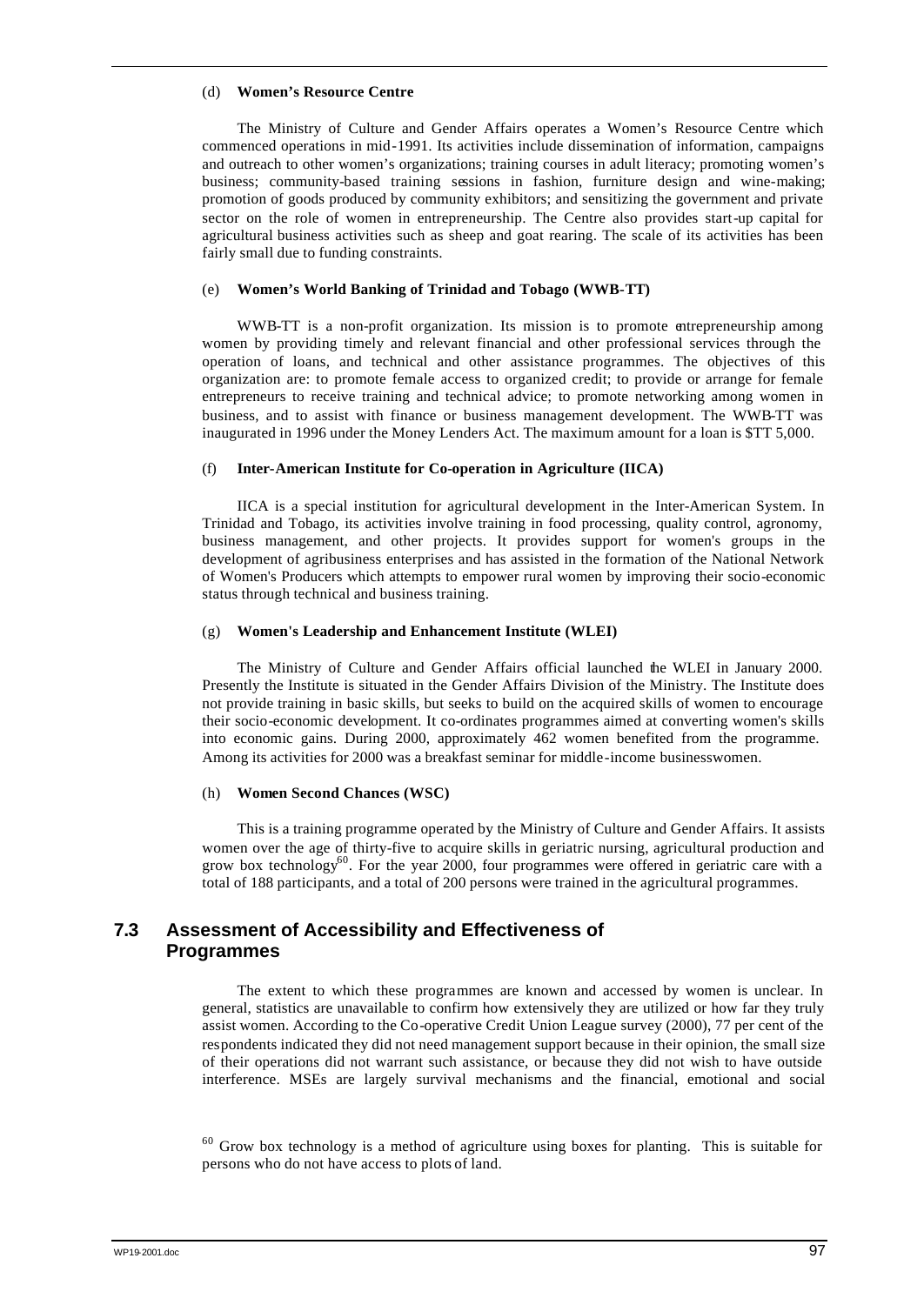conditions of the owners do not allow them to envision their enterprises as anything else (CCUL, 2000). This may mean not that available services are generally unknown, but that perhaps they are deliberately not accessed.

# **8. ASSESSMENT OF POLICY ENVIRONMENT FOR WOMEN'S ENTREPRENEURSHIP DEVELOPMENT IN TRINIDAD AND TOBAGO**

# **8.1 National Policy Status on Women**

The Ministry of Culture and Gender Affairs is in the process of developing a National Policy Statement on Women. This document would affirm the Government's commitment to bringing women into the mainstream of the development process. The broad objectives of this statement are to ensure that women are given an equitable share of the country's resources, and that they participate fully in all spheres of national development. In this regard, the Government has stated its commitment to the implementation of policies which would "encourage women to aspire to positions at the decision-making levels of all sectors including trade unions, co-operatives, media, politics and other non-traditional areas" (Ministry of Social Development and Family Services).

In drafting the policy statement, the Ministry is guided by:

- Recommendations of the  $6<sup>th</sup>$  Meeting of the CARICOM Ministers with responsibility for the integration of Women in Development;
- The Commonwealth Vision for Women towards the year 2000;
- The Platform for Action and the Beijing Declaration;
- The Trinidad and Tobago country paper for Beijing Plus 5.

By 1992, a short-term Plan of Action for Trinidad and Tobago was developed in collaboration with women's NGOs. This plan focussed on issues of gender equity, employment and labour, research, and training, harassment and violence. Recommendations from this Action Plan are also being fed into the policy document. Despite these advances, no formal national policy on women is yet adopted and there is little evidence that a gender perspective does in fact influence the Government's macroeconomic planning, its policy frameworks, and other medium and long-term initiatives (CCUL, 2000).

Furthermore, the Government's annual expenditure to the Ministry with responsibility for women's affairs is an indicator of its commitment to policies and programmes aimed towards the development of women in general, and to women in MSEs. Data contained in Table 23 shows marked fluctuations in the resources allocated to the Ministry. In 1994, for example, the Government spent \$TT32.29 million on the Ministry of Culture and Gender Affairs; by 1999 this allocation fell to \$TT28.50 million. Capital outlays to the Ministry were equally volatile moving from \$TT13.8 million 1994, to \$TT2.61 million in 1998, and down to \$TT2.52 million 1999. It must be noted that these data are not adjusted for movements in prices. Were this the case, we would expect overall budgetary declines to be larger.

## **8.2 Legislative Reform**

In recent years, legislative reform was initiated in many areas concerning women. Apart from laws to redress violence against women, laws to protect their economic rights have also been implemented. The Married Persons Act (1980) protects the rights of women who may have contributed in financial terms to the acquisition of property which may be registered solely in the husband's name. Under the Minimum Wages Act, a female employee who works a forty-hour week becomes entitled to maternity leave and the right to resume work after such leave without fear of dismissal or prejudice. The amount of leave is to commence six weeks prior to the probable date of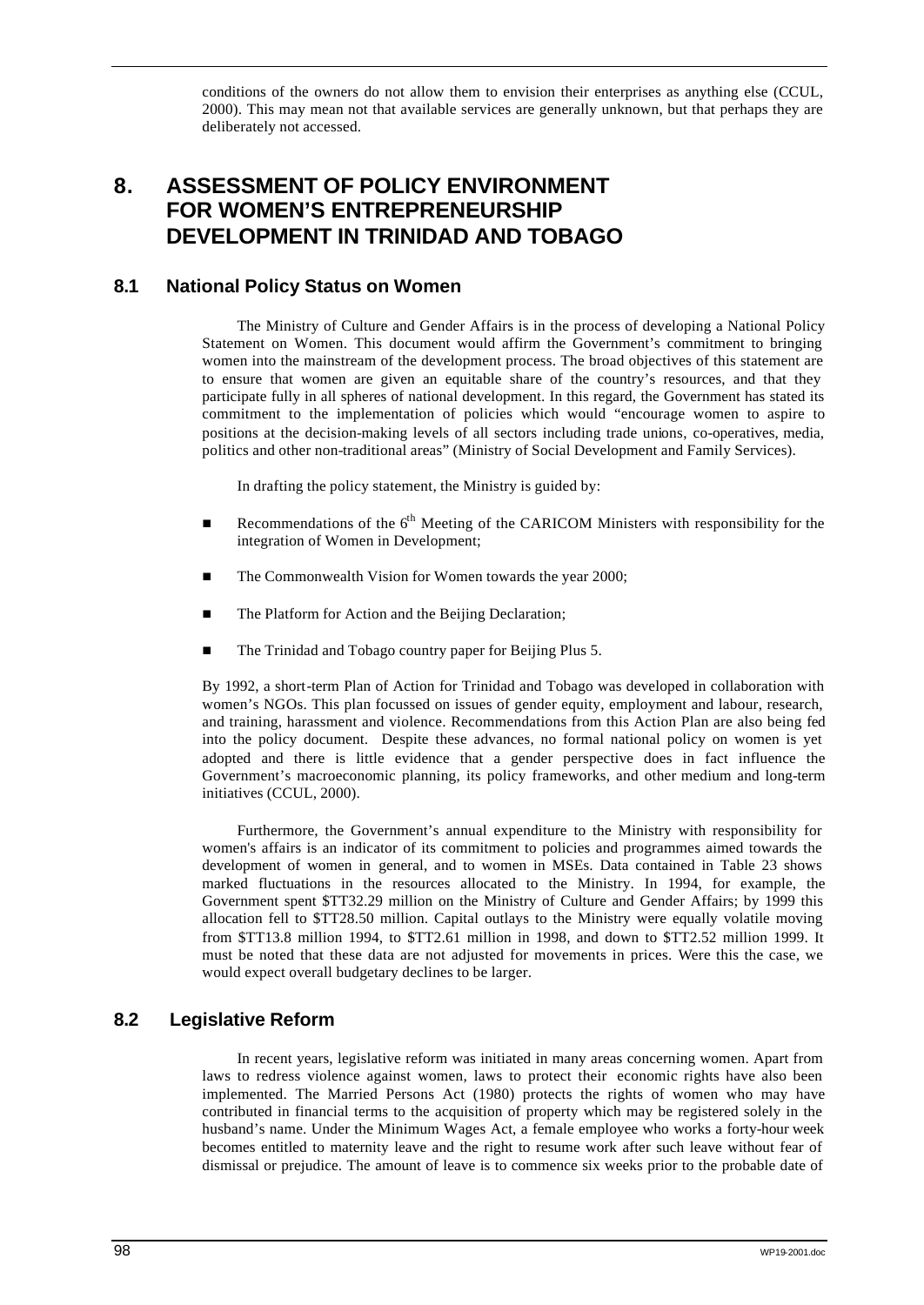delivery, and end no sooner than the seventh week after the birth of the child. Prior to this, no provisions had existed in law for women to be granted maternity leave with pay.

The Government has also enacted legislation which requires the CSO and other public entities to include female unpaid work in the production statistics that relate to national accounts. This suggests a policy approach by the state which is more sensitive to the underlying issues of gender. This may, therefore, cause the Government to be more vigorous in its support related to women in the productive sector.

Although not specific to women, other enacted legislation which will also serve to strengthen their productive capacity in business and trade are as follows:

*Finance Act 1988:* Defines an "approved small company " and provides tax relief equal to 15 per cent of its chargeable income.

*Finance Act 1994:* Provides fiscal incentives in the form of corporation tax relief on interest earned by a financial institution from loans made to an approved small company. Other deductions are allowed to financial institutions for loans made to small institutions*.*

*Venture Capital Act 1994:* Provides tax incentives to encourage the establishment of enterprises through a venture capital company.

*Companies' Act 1995:* This Act has made it considerably easier to form a company, by removing the requirement for an attorney-at-law to be involved in the submission of the articles of memorandum and other forms. The number of forms for this process has also been reduced.

In summary, the policy environment for women's entrepreneurship will be greatly enhanced if the Government of Trinidad and Tobago was to adopt a co-ordinated approach to its formulation and implementation. The gender implications of its individual policy initiatives, namely, its fiscal, monetary, trade, industrial, foreign trade and consumer policies should be assessed to determine how they affect women in general, and women in small business in particular.

### **Table 23: Recurrent and Capital Expenditure of the Ministry of Culture and Gender Affairs (1994–2000) - Current Prices (\$TT million)**

|                       | 1994  | 1995  | 1996  | 1997  | 1998  | 1999  | 2000 <sup>e</sup> |
|-----------------------|-------|-------|-------|-------|-------|-------|-------------------|
| Recurrent expenditure | 32.29 | 62.42 | 49.18 | 53.41 | 40.14 | 28.50 | 49.05             |
| Capital expenditure   | 13.80 | 23.52 | 21.26 | 8.40  | 2.61  | 2.52  | 4.59              |

e – estimate

Source: Ministry of Finance: Estimates of Expenditure, 1997-2000.

## **9. OVERVIEW OF EFFORTS BY GOVERNMENT, NGOs AND DONORS TO ECONOMICALLY EMPOWER WOMEN**

There are three main areas under consideration by the government and NGOs.

(1) **Funding**: The provision of better funding for women in business by making access to loans easier and at lower interest rates is being considered. A programme such as the Micro Lending Programme (MLP) is an example of an initiative established by the government with NGO collaboration. This programme was introduced as part of the Government's poverty eradication strategy. The MLP provides funding in the form of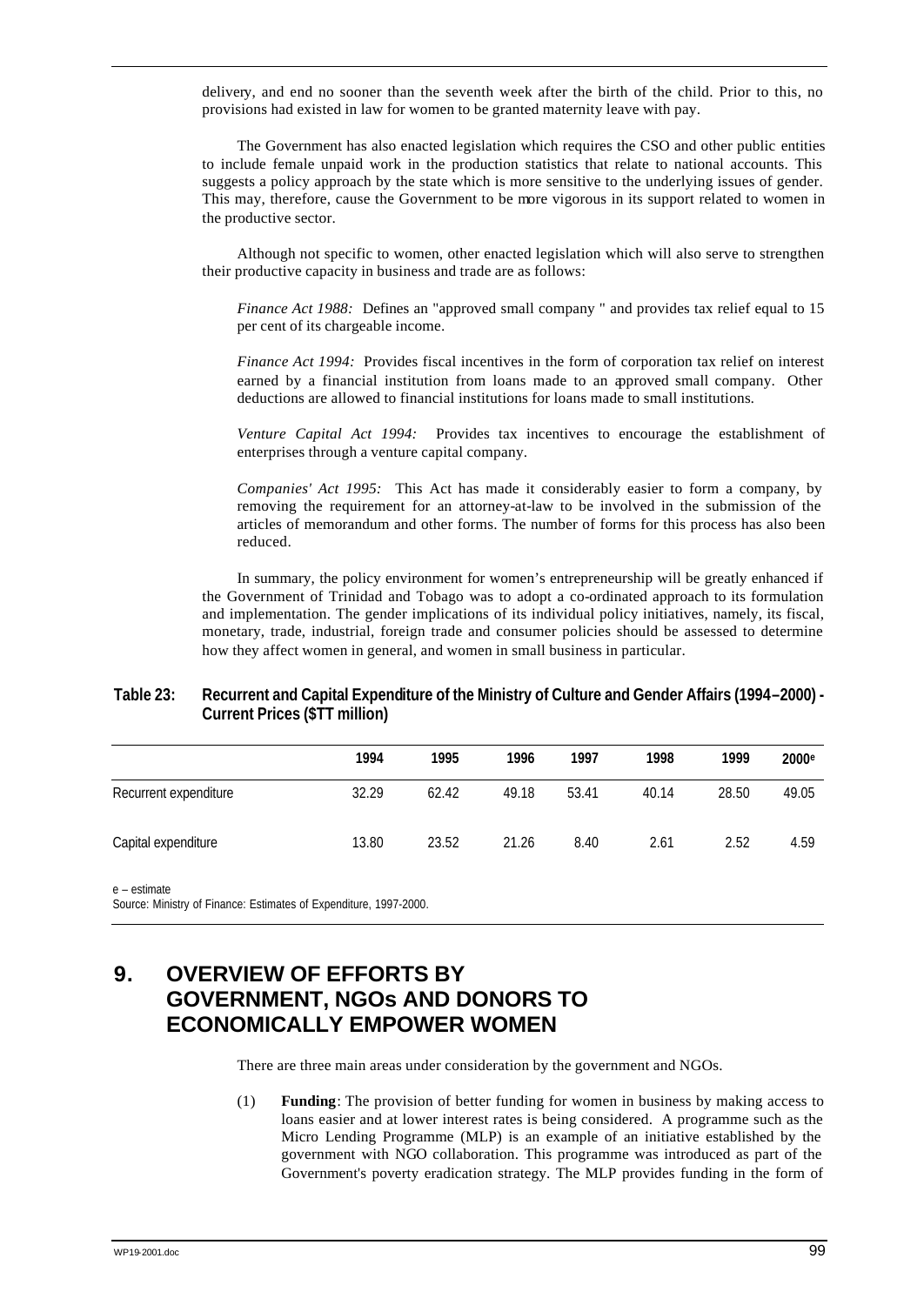grants to community-based organizations (CBOs) for the purpose of training people. The programme is sponsored by the Government of Trinidad and Tobago, and managed through the Ministry of Social and Community Development. The target group is people living on or below the poverty line, and sixty-five per cent of the funds are allocated to women and young people.

- (2) **Training**: Consideration is being given to the setting up of training centres in more strategic locations and offering training in keeping with the identified needs of businesswomen in the community and at appropriate times. The Ministry of Culture and Gender Affairs operates several training programmes. In particular, it has embarked upon a non-traditional training programme expose women to a nontraditional curriculum which would equip them for business projects. This is provided from a grant from the Inter-American Development Bank.
- (3) **Institutional strengthening**: Strengthening the overall institutional structure is important if it is to aid MSE development. This includes co-ordinating the activities of each of the key stakeholders in MSE development. A co-ordinated approach is being undertaken with regard to the development of the MSE sector. In particular, collaboration and co-ordination among stakeholders are being encouraged. The key players are identified as the development agencies, NGOs, financing agencies, training centres and Government departments. Women's NGOs are stakeholders in this process, which means that their "voice" would be included in the national effort.

## **10. RECOMMENDATIONS FOR IMPROVING WOMEN'S ENTREPRENEURSHIP IN TRINIDAD AND TOBAGO**

### **10.1 Policies**

The Government of Trinidad and Tobago should implement a national policy on small business. This policy paper should clearly define micro and small business. It should include: (a) the role of the state in fostering women's participation in MSEs; (b) the steps to be taken at the national level for the creation of stronger linkages between women in MSEs and women in medium and large businesses.

### **10.2 Education and Training**

- (a) The Ministry of Education should develop a strategy to encourage women to broaden their career focus by entering new fields of study. Strategies are needed to secure their wider participation in vocational and technical education with the view to starting their own enterprises in these areas. Changes in the current curricula are therefore necessary.
- (b) The Government should design formal training programmes to orient women to the importance of being actively involved in microenterprises as a viable economic alternative to unemployment and underemployment.
- (c) Leadership training programmes should be instituted at the community level to sensitise women to the importance of their role, specifically in micro business and in the economy in general. NGOs and CBOs should facilitate this process.
- (d) A mentoring programme for guiding new business entrants should be implemented by the combined effort of the state and NGOs. Such a programme should adopt a hands-on approach, and should provide a support network for persons interested in creating sustainable businesses. Elements of the programme should cover discussion of problems and strategy sharing. This programme should be designed for women who already own or who are considering operating micro businesses, and ideally suitably qualified and experienced women should be identified as mentors.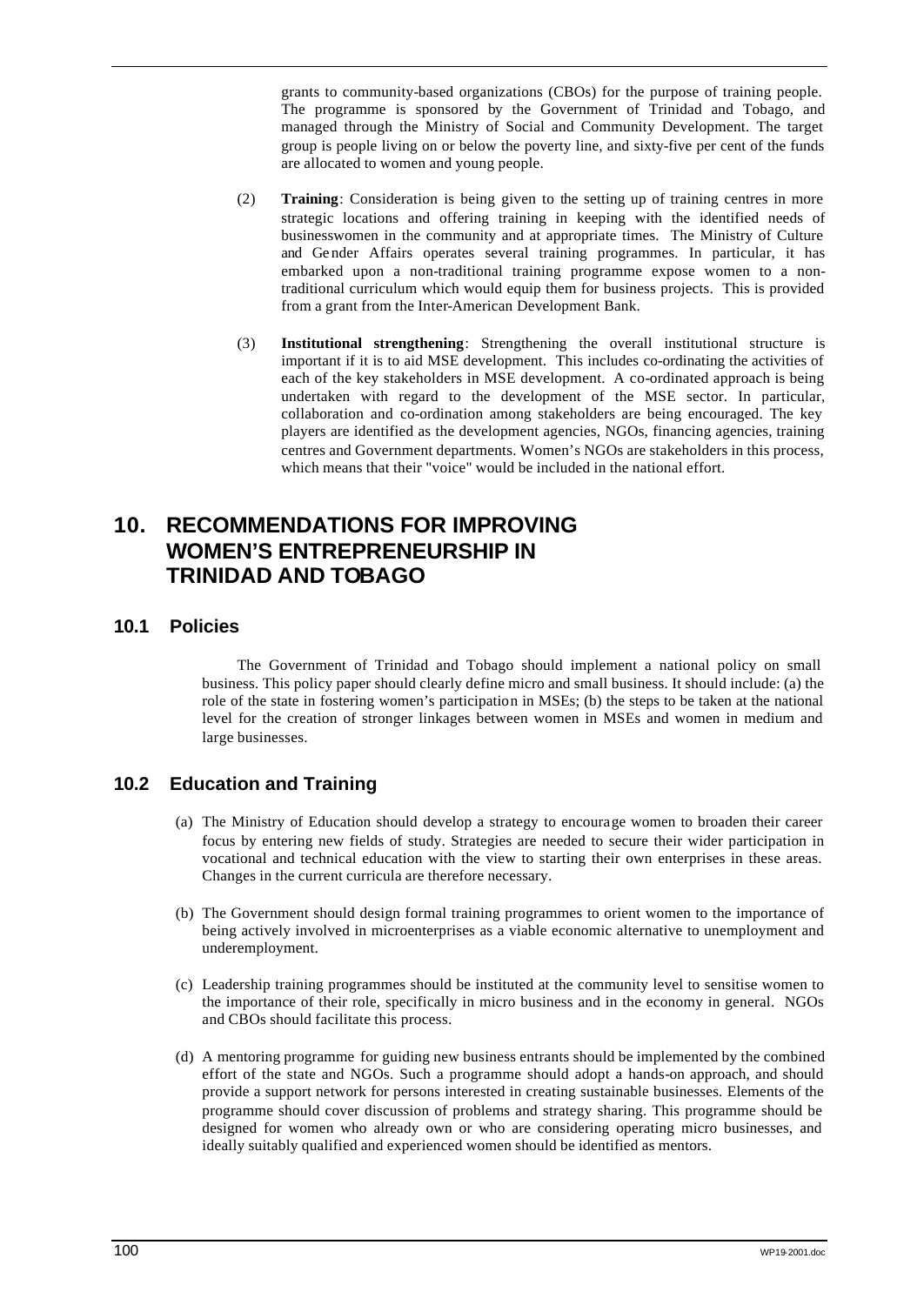- (e) Current business support programmes such as the SBDC's Interface Programme should be intensified with a gender specific component being added.
- (f) The Government should intensify non-traditional skills development for women to equip them to enter non-traditional areas of enterprise. Such programmes should be delivered as close to the target population as possible. NGOs and community-based organizations (CBOs) can again play an important role in such delivery. The Ministry of Culture and Gender Affairs maintains registers of NGOs and CBOs, and these registers can be used to identify those active organizations involved in women's activities.

### **10.3 Business Accommodation**

The state, assisted by NGOs, should build community market-places or shopping malls that will allow women, such as vendors, to ply their trade on a safe and consistent basis. Such accommodation may itself serve as a stimulus for the development of transient microenterprises into formal sector small or medium businesses. One can expect a high demand for such facilities. Given resource constraints, some system of application based upon means testing and the viability of the venture should be employed to pre-qualify entrepreneurs for use of such sites. Further consultative work will be necessary to hammer out and design such a system.

### **10.4 Finance**

- (a) There is need to create mechanisms which will provide greater access by women entrepreneurs to credit and loan guarantees. This can be achieved through the creation of NGO financial intermediaries to link women's economic activities to formal credit sources.
- (b) Apart from providing accessible and reasonably priced loan funding, NGOs can also provide venture capital on a "quasi equity" basis for start-up. They should also act as advisory bodies to women for the development of their business planning and the strategic marketing arms of their enterprises.

### **10.5 Support Network**

NGOs should provide a support network for new entrants into the microenterprise sector. This system should provide moral support and strategies for the creation of sustainable businesses. This is important in light of the fact that as much as 79 per cent of the women in the Co-operative Credit Union's League reported that networking with other businesswomen was not a priority due to time constraints, or the lack of knowledge, of existing networking organizations.

### **10.6 Communication and Marketing**

The state and NGOs should market their programmes more aggressively and target them more directly so that women on a national basis will be more knowledgeable of the support services that are available to them.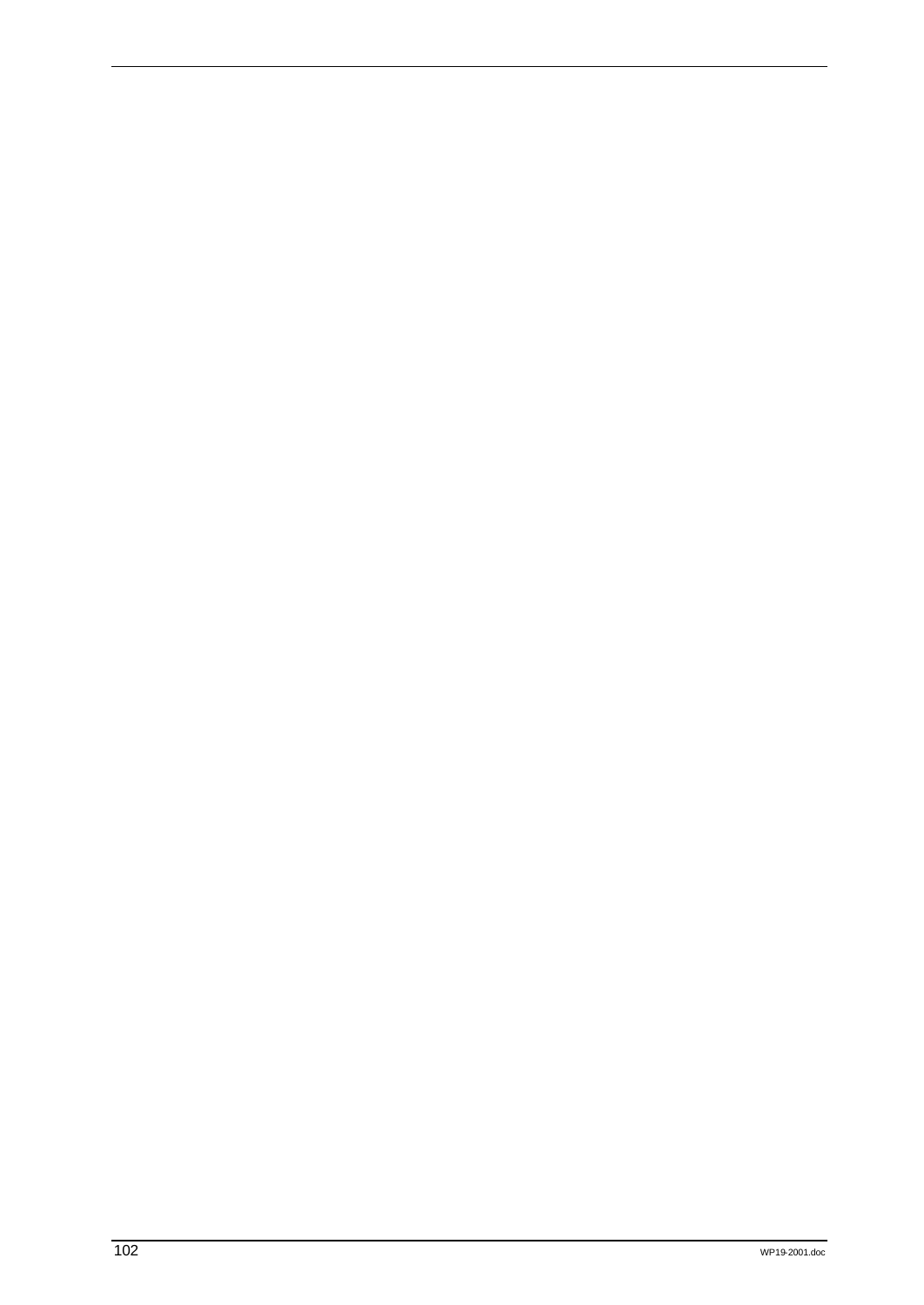# **ANNEX 4**

# **Definition of Micro and Small Enterprises in Selected CARICOM Member States**

prepared by

Dr. Virilya L. Rao for Country Paper on Suriname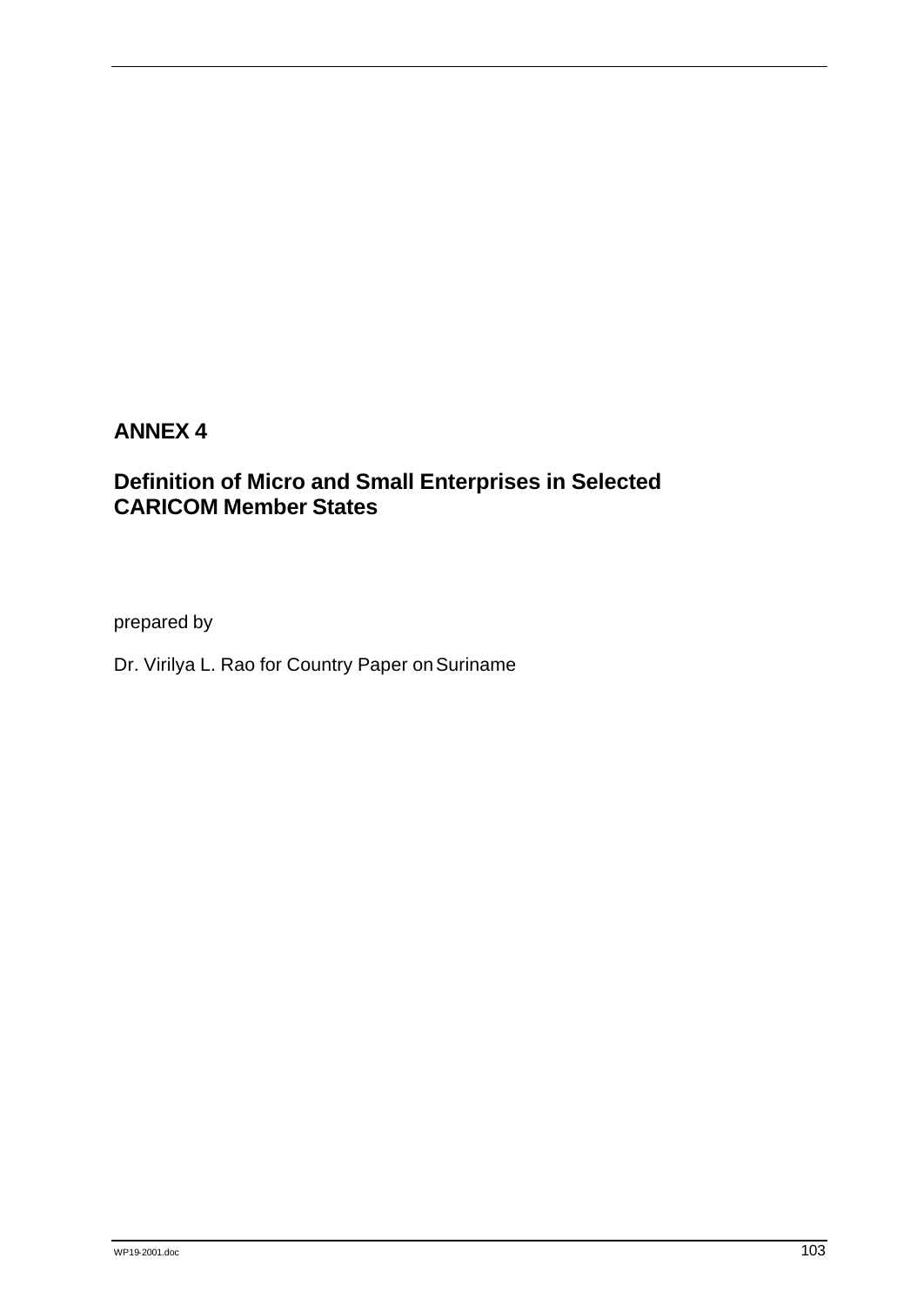|                                                                 | <b>MICRO</b>                |                                                                                                                                                                                                                                                                                                                                                      | <b>SMALL</b>                                                         |                                                                                                                                                                               |  |
|-----------------------------------------------------------------|-----------------------------|------------------------------------------------------------------------------------------------------------------------------------------------------------------------------------------------------------------------------------------------------------------------------------------------------------------------------------------------------|----------------------------------------------------------------------|-------------------------------------------------------------------------------------------------------------------------------------------------------------------------------|--|
|                                                                 | No. of<br>Employees         | Assets/<br>Income                                                                                                                                                                                                                                                                                                                                    | No. of<br>Employees                                                  | Assets/<br>Income                                                                                                                                                             |  |
| <b>BARBADOS</b>                                                 |                             |                                                                                                                                                                                                                                                                                                                                                      |                                                                      |                                                                                                                                                                               |  |
| Fund Access <sup>1</sup>                                        | &5                          | Assets < Bds\$20,000<br>(US\$10,000)                                                                                                                                                                                                                                                                                                                 |                                                                      |                                                                                                                                                                               |  |
| Barbados Investment Fund                                        |                             |                                                                                                                                                                                                                                                                                                                                                      |                                                                      | Shareholders' equity<br><bds\$750,000<br>(US\$375,000)</bds\$750,000<br>                                                                                                      |  |
| Central Bank <sup>2</sup>                                       |                             |                                                                                                                                                                                                                                                                                                                                                      | <25                                                                  | $\star$                                                                                                                                                                       |  |
| <b>BELIZE</b> $3#$                                              |                             |                                                                                                                                                                                                                                                                                                                                                      | &5                                                                   | <b>Fixed assets</b><br>< Bze \$50,000                                                                                                                                         |  |
| <b>GRENADA#</b>                                                 |                             |                                                                                                                                                                                                                                                                                                                                                      |                                                                      |                                                                                                                                                                               |  |
| Grenada Development Bank                                        | $<$ 25                      | Assets < US\$50,000<br>Annual Sales <us\$125,000<br>Loan amount <ec\$15,000< td=""><td></td><td></td></ec\$15,000<></us\$125,000<br>                                                                                                                                                                                                                 |                                                                      |                                                                                                                                                                               |  |
| Grenada Industrial Development<br>Corporation                   |                             | Net family income not<br>exceeding EC\$800 per month<br>and net assets <ec\$50,000< td=""><td></td><td></td></ec\$50,000<>                                                                                                                                                                                                                           |                                                                      |                                                                                                                                                                               |  |
| Barclays Bank                                                   |                             | <b>Annual Turnover</b><br><ec\$500,000< td=""><td></td><td></td></ec\$500,000<>                                                                                                                                                                                                                                                                      |                                                                      |                                                                                                                                                                               |  |
| <b>GUYANA</b> #                                                 |                             |                                                                                                                                                                                                                                                                                                                                                      |                                                                      |                                                                                                                                                                               |  |
| Institute of Private Enterprise<br>Development                  |                             | Loan size <g\$100,000< td=""><td></td><td>Loan size G\$100,000 -<br/>5 million</td></g\$100,000<>                                                                                                                                                                                                                                                    |                                                                      | Loan size G\$100,000 -<br>5 million                                                                                                                                           |  |
| Small Business Association                                      |                             |                                                                                                                                                                                                                                                                                                                                                      | 15 or less                                                           | Annual turnover<br><g\$15 million<="" td=""></g\$15>                                                                                                                          |  |
| Small Business Credit Initiative                                |                             |                                                                                                                                                                                                                                                                                                                                                      | 10 or less                                                           | Assets <g\$2 million<="" td=""></g\$2>                                                                                                                                        |  |
| <b>JAMAICA 4</b>                                                |                             |                                                                                                                                                                                                                                                                                                                                                      |                                                                      |                                                                                                                                                                               |  |
| Government of Jamaica/ European<br>Union MSE Credit Scheme      | 2 or less<br>(own account)  | Assets other than land and<br>buildings: US\$10,000<br>(J\$350,000) or less.<br>Borrowing requirement of<br>US\$5,000 or less                                                                                                                                                                                                                        | 2 to 10                                                              | Assets other than land<br>and buildings<br>US\$10,000 to<br>US\$100,000.<br>Borrowing requirement<br>of US\$5,000 to<br>US\$50,000                                            |  |
| Government of Jamaica/ Government<br>of the Netherlands Project | $<$ 3                       | Assets excluding land and<br>buildings <us\$10,000< td=""><td>4 to 10</td><td>Assets excluding land<br/>and buildings:<br/>US\$10,000 to<br/>US\$100,000</td></us\$10,000<>                                                                                                                                                                          | 4 to 10                                                              | Assets excluding land<br>and buildings:<br>US\$10,000 to<br>US\$100,000                                                                                                       |  |
| ST. KITTS AND NEVIS                                             |                             |                                                                                                                                                                                                                                                                                                                                                      |                                                                      |                                                                                                                                                                               |  |
| Small Enterprise Development Unit 5                             | <5 (also owner-<br>managed) | Investment in equipment:<br><ec\$67,500 (us\$25,000)<="" td=""><td>5 to 25<br/>or less than<br/>4,000 sq. ft. of<br/>manufacturing<br/>area</td><td>Investment in<br/>equipment <ec\$67,500<br><math>-EC\$135,000</math><br/>(US\$25,000 -<br/>US\$50,000) or annual<br/>sales <us\$125,000< td=""></us\$125,000<></ec\$67,500<br></td></ec\$67,500> | 5 to 25<br>or less than<br>4,000 sq. ft. of<br>manufacturing<br>area | Investment in<br>equipment <ec\$67,500<br><math>-EC\$135,000</math><br/>(US\$25,000 -<br/>US\$50,000) or annual<br/>sales <us\$125,000< td=""></us\$125,000<></ec\$67,500<br> |  |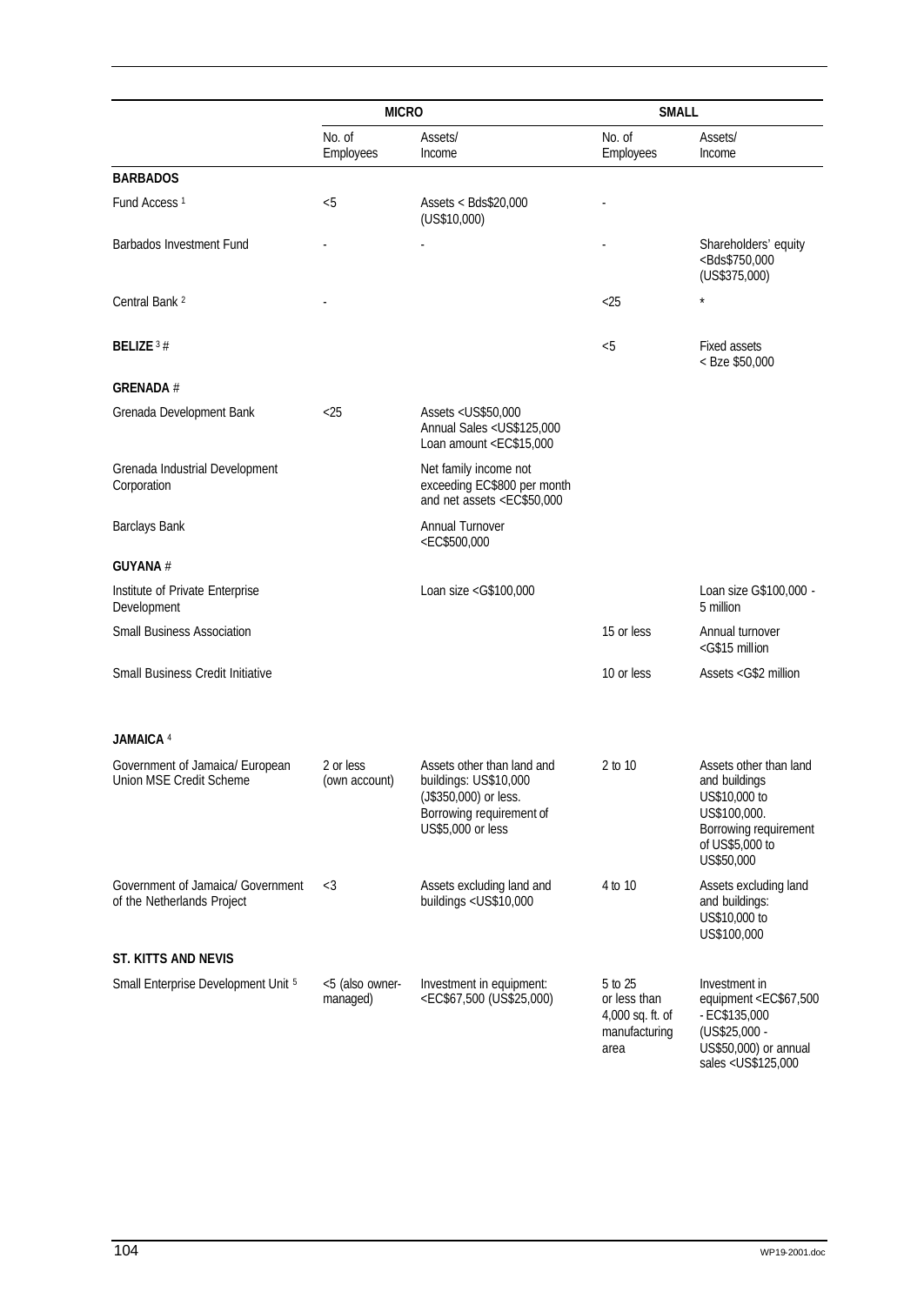|                       | <b>MICRO</b>        |                                                                                                                                                                                                                                                      | <b>SMALL</b>        |                                                                                                              |  |
|-----------------------|---------------------|------------------------------------------------------------------------------------------------------------------------------------------------------------------------------------------------------------------------------------------------------|---------------------|--------------------------------------------------------------------------------------------------------------|--|
|                       | No. of<br>Employees | Assets/<br>Income                                                                                                                                                                                                                                    | No. of<br>Employees | Assets/<br>Income                                                                                            |  |
| <b>SURINAME #</b>     |                     |                                                                                                                                                                                                                                                      |                     |                                                                                                              |  |
| GODO Credit Union 6   | <10                 | Gross annual income<br>(less rent on building)<br>$<$ Sf 1.5 million                                                                                                                                                                                 | 10 to 15            | Gross annual income<br>(less rent on building)<br>Sf 1.5 to 5 million                                        |  |
| TRINIDAD AND TOBAGO # |                     |                                                                                                                                                                                                                                                      |                     |                                                                                                              |  |
| Task Force 7          | $<$ 5               | Investment in fixed<br>assets excluding real<br>estate <tt\$100,000< td=""><td>5 to 25</td><td>Investment in fixed<br/>assets excluding real<br/>estate TT\$100,000 to<br/>TT\$300,000</td></tt\$100,000<>                                           | 5 to 25             | Investment in fixed<br>assets excluding real<br>estate TT\$100,000 to<br>TT\$300,000                         |  |
|                       |                     | Annual turnover<br>$<$ TT\$100,000                                                                                                                                                                                                                   |                     | Annual turnover<br>TT\$100,000 to 750,000                                                                    |  |
| <b>Fund Aid</b>       |                     | Annual business income<br><tt\$80,000< td=""><td></td><td>Annual business<br/>income TT\$80,000 to<br/>TT\$200,000</td></tt\$80,000<>                                                                                                                |                     | Annual business<br>income TT\$80,000 to<br>TT\$200,000                                                       |  |
| Royal Bank            | &5                  | Assets excluding real<br>estate <tt\$150,000<br>Annual sales <tt\$100,000< td=""><td></td><td>Assets excluding real<br/>estate TT\$150,000 to 1<br/>million<br/>Annual sales<br/>TT\$100,000 to 2.5<br/>million</td></tt\$100,000<></tt\$150,000<br> |                     | Assets excluding real<br>estate TT\$150,000 to 1<br>million<br>Annual sales<br>TT\$100,000 to 2.5<br>million |  |
| YTEPP <sup>8</sup>    |                     | Loan amount <tt\$50,000< td=""><td></td><td></td></tt\$50,000<>                                                                                                                                                                                      |                     |                                                                                                              |  |

Source: Rao 1999, p. 10-13, the basic sources of which are the respective organizations (Information as of 1997). Notes:

1. The Barbados Agency for Micro Enterprise Development Limited.

2. The "Credit Guarantee Scheme for Small Businesses" defines only "small" businesses. The parameters used comprise the number of employees, total capital and annual sales (receipts) which are different for different sectors.

3. "Small-Scale Enterprises in Belize: A Survey: Part I - Draft Final Report" by Planning Innovations, Inc., Washington, D.C. for USAID.

4. The "1996 Micro and Small Enterprise (MSE) Survey of Jamaica" defines micro and small enterprises as businesses operated by persons who work alone or with unpaid family help (categorized as own-account workers) or businesses operated by persons who employ less than ten paid employees not including themselves.

5. Definition of the Caribbean Development Bank (Caribbean Technological Consultancy Services) - CDB (CTCS) adopted by SEDU.

6. In the process of transforming itself into a cooperative savings and credit bank.

7. The Cabinet-appointed Task Force on Small- and Medium Enterprise Development recommended these definitions. The Report of the Task Force forms part of "Creating a Nation of Entrepreneurs" (September 1997) published by the Ministry of Trade and Industry.

8. Youth Training and Employment Partnership Programme Ltd.

\* Total capital not exceeding Bds\$500,000 for a manufacturing enterprise, Bds\$3000,000 for a retail trade, construction and catering service, etc. For more details the Scheme may be referred to.

# The figures were not stated in US dollar terms. The exchange rates of Belize dollar and Eastern Caribbean (EC)\$ are: US\$1=Bze\$ 2 and EC\$2.7 respectively. For the other currencies, the exchange rates, as of November 2000, were (approx.): US\$ 1=G\$ 175; Sf 2300; and TT\$ 6.30.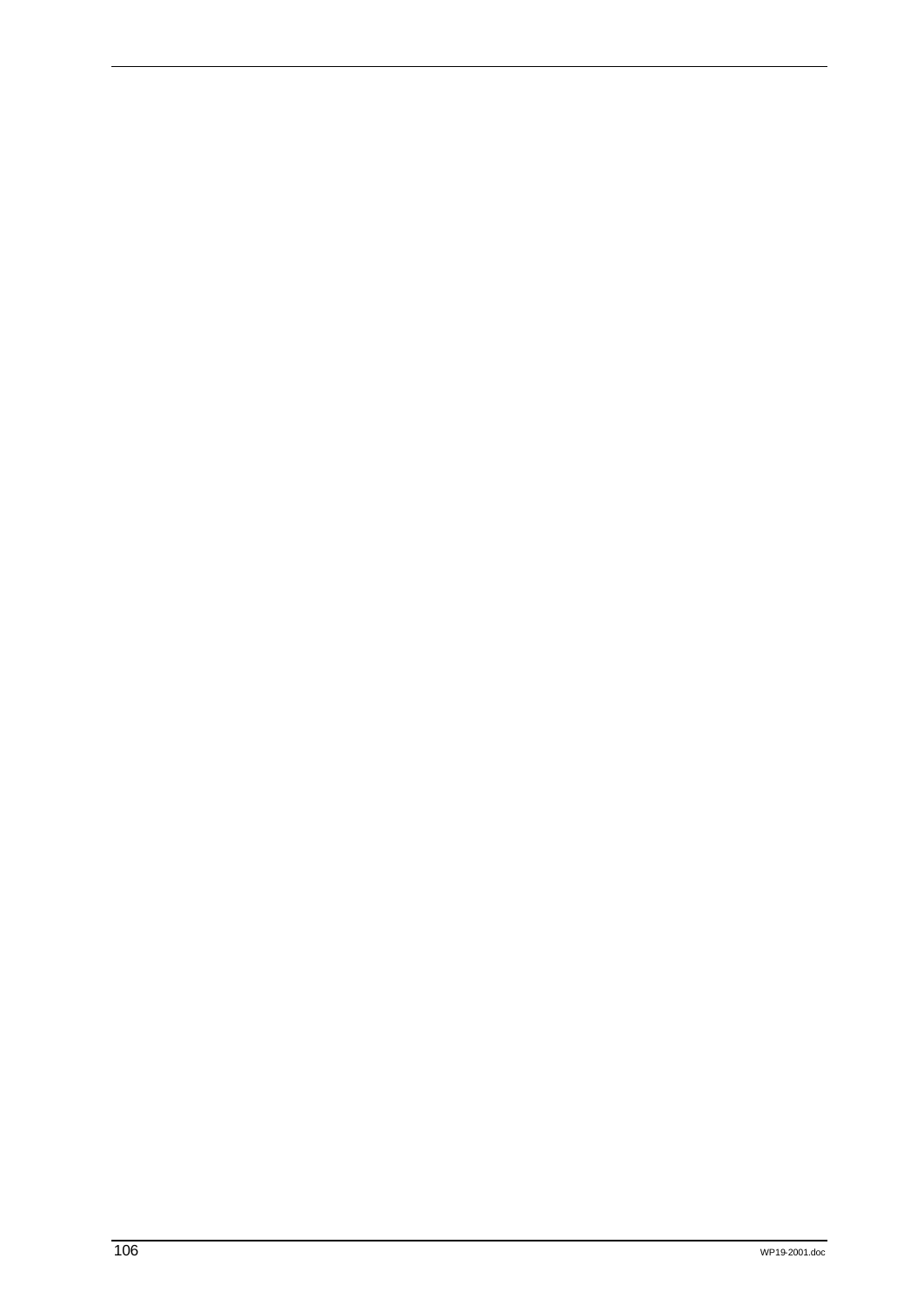## **ANNEX 5**

### **Caribbean Association of Women Entrepreneurs (CAWE)**

(The following information was kindly provided by Ms Dolores Hendy, Executive Director, CAWE)

### *The goals of the Association are:*

- n To bring together all women who own or control a manufacturing, service or retail business, regardless of whether they operate alone, with co-directors, or with family members;
- n To encourage women entrepreneurs to foster an exchange of communication and trade on a local, regional and international level;
- To foster and encourage professional growth and continuing education among its members;
- n To provide networking, social support, business ethics and economic opportunities for women entrepreneurs in their local countries with their counterparts locally, regionally and internationally;
- To encourage young entrepreneurs and mentor their progress;
- $\blacksquare$  To recommend visibility of women entrepreneurs.

### *Long-term developmental plans*

CAWE's developmental plans are intended to consolidate the gains made from the inception of the Association in 1998. It is important to point out that CAWE was established as a direct outcome of MegaMarket '98. This event provided the launch pad for its work and for the core group of entrepreneurs. During 1999, CAWE extended its support network locally and regionally and provided direct assistance to women entrepreneurs in production, marketing, and finance. Its efforts to date have given CAWE an unparalleled perspective on the real needs of women entrepreneurs, especially micro-entrepreneurs. There is a profound amount of work to be done and CAWE believes it must be done with great urgency and sensitivity.

CAWE's efforts in the short term will be focused on Finance and Marketing assistance. These areas have been highlighted by its membership surveys as having the most significant impact on the members' success results. CAWE recognizes, however, that solutions for sustainable successes are not simplistic or as easily bracketed as this focus may imply. As such, CAWE will continue its efforts for building strong, supportive networks and for skill development. In addition, CAWE's ongoing liaisons with regional and international organizations indicate that it needs "hard" data for its input to have impact with policy and legislation makers at the governmental level. It would like to begin the research exercise to collect this data at the earliest opportunity.

### *The programmes and activities of CAWE during 1998 – 2001 were as follows:*

- CAWE set up its new offices with modern business equipment.
- n CAWE hosted an annual exhibition and conference entitled, MegaMarket A Forum For Women Owned and Operated Business. (In 2001 the event will be held in Suriname in conjunction with one of CAWE's affiliates, the Women's Business Group of Suriname).
- n CAWE's Business Development Centre was established.
- CAWE created and maintains a Web Site.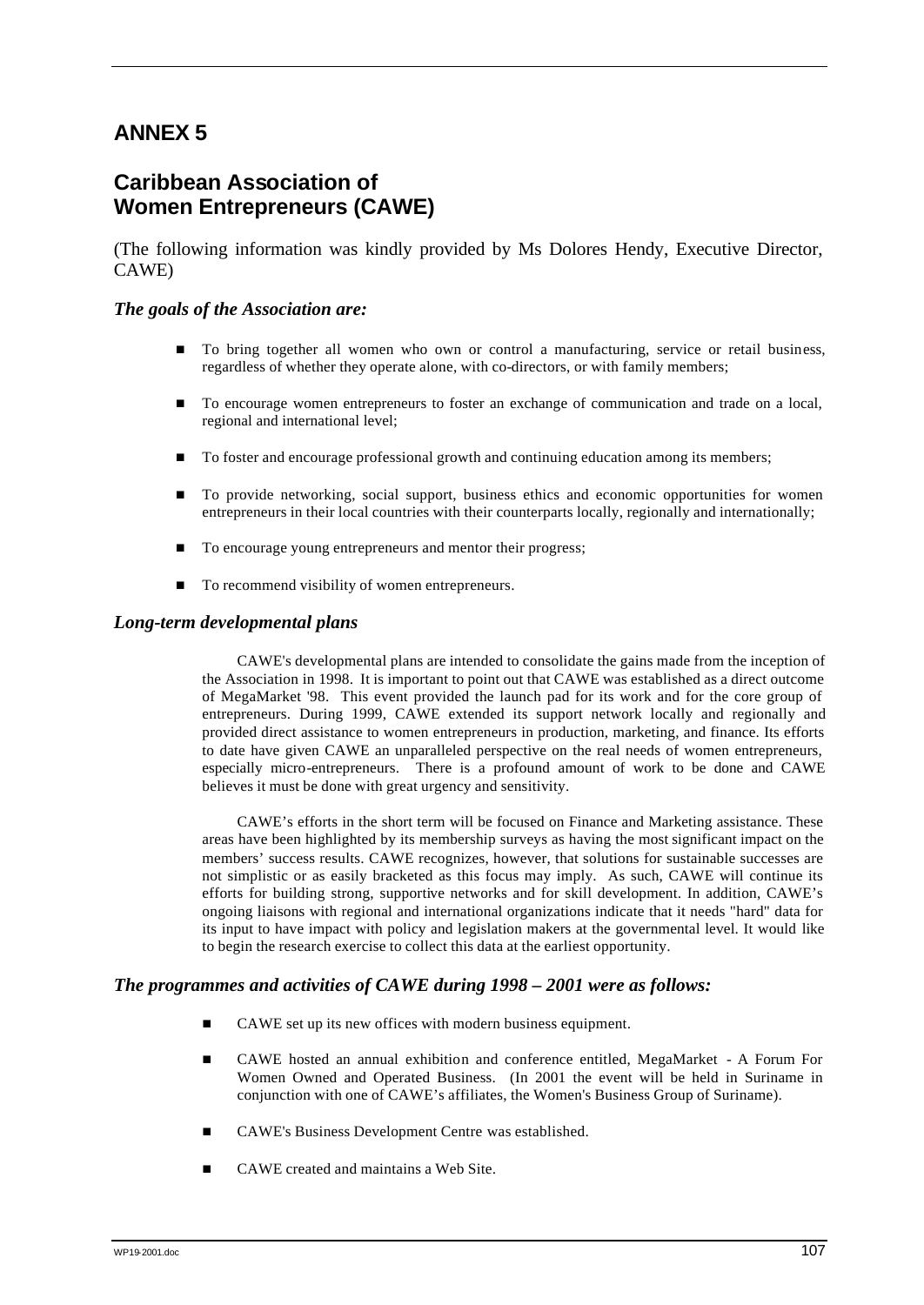- It produces a quarterly CAWE Newsletter.
- It provides seminars and workshops training programmes for members.
- It has established an Investment Club.
- It holds Annual General Meetings.
- It sponsors and directs representatives to national/international conferences and trade events.
- It collaborates with women's regional/international business organizations.
- n Inaugurated the annual Family Fun Day.
- It coordinates group manufacturing projects.
- It has established ongoing relevant Working Committees.

### *Targets for the immediate future*

CAWE's development plans target the following areas:

- 1. Establishment of an E-Commerce web site. The Internet provides a relatively level playing field for developing commercial activity on a worldwide basis. For small businesses it gives unprecedented access to marketing opportunities that were previously only open to large companies. In the Caribbean, however, the lack of familiarity with the technology still keeps web-based opportunities in the domain of the large corporation. As a result, the design, set-up and maintenance requirements for an e-commerce site are outside the reach of many individual small entrepreneurs. CAWE intends to make e-commerce a reality for its members by consolidating their outputs, providing administrative assistance for distribution logistics, and the point-of-sale presence through the ecommerce site.
- 2. Outreach Programme. CAWE has become increasingly concerned about the welfare of microentrepreneurs in rural communities. It realizes that it is extremely difficult for them to benefit from CAWE's training and other programmes - in some instances the journey to and from CAWE's offices takes over 5 hours via public transport, which is normally the only means available to the women. CAWE's outreach programme is aimed at making the benefits of its programmes more accessible to women in the rural communities. At present it is targeting one community per quarter, and plans to offer 5 training days per community. CAWE will also continue to offer training (25 days) from its regular location at the T&T Chamber of Commerce. CAWE's experience in the last year of operations has also shown that promotion of its programmes and their proper organization are key to obtaining active participation. CAWE anticipates that this will be even more critical for the outreach programme. CAWE will, therefore seek to introduce a promotion campaign to ensure that women are aware of and can fully benefit from its programmes.
- 3. Development Fund. CAWE's training efforts have identified the need for specific business and technology development projects, particularly for its manufacturing members. There are several local, regional, and international agencies that provide expertise for these projects. Many of these organizations (with the exception of the Caribbean Industrial Research Institute - CARIRI) also provide funding assistance. In addition, there are private and public organizations that provide funding for business development projects. However, many small businesses find themselves in the "catch-22" position of not having enough resources (financial or professional) to allow them to qualify for funding assistance. CAWE intends to help members qualify for developmental activities  $\bar{b}v$ :
	- (a) Maintaining current knowledge of and contact with providers and keeping members up to date on opportunities.
	- (b) Consolidating requirements, to mitigate the individual outlays required by members, and providing assistance for proposal preparation.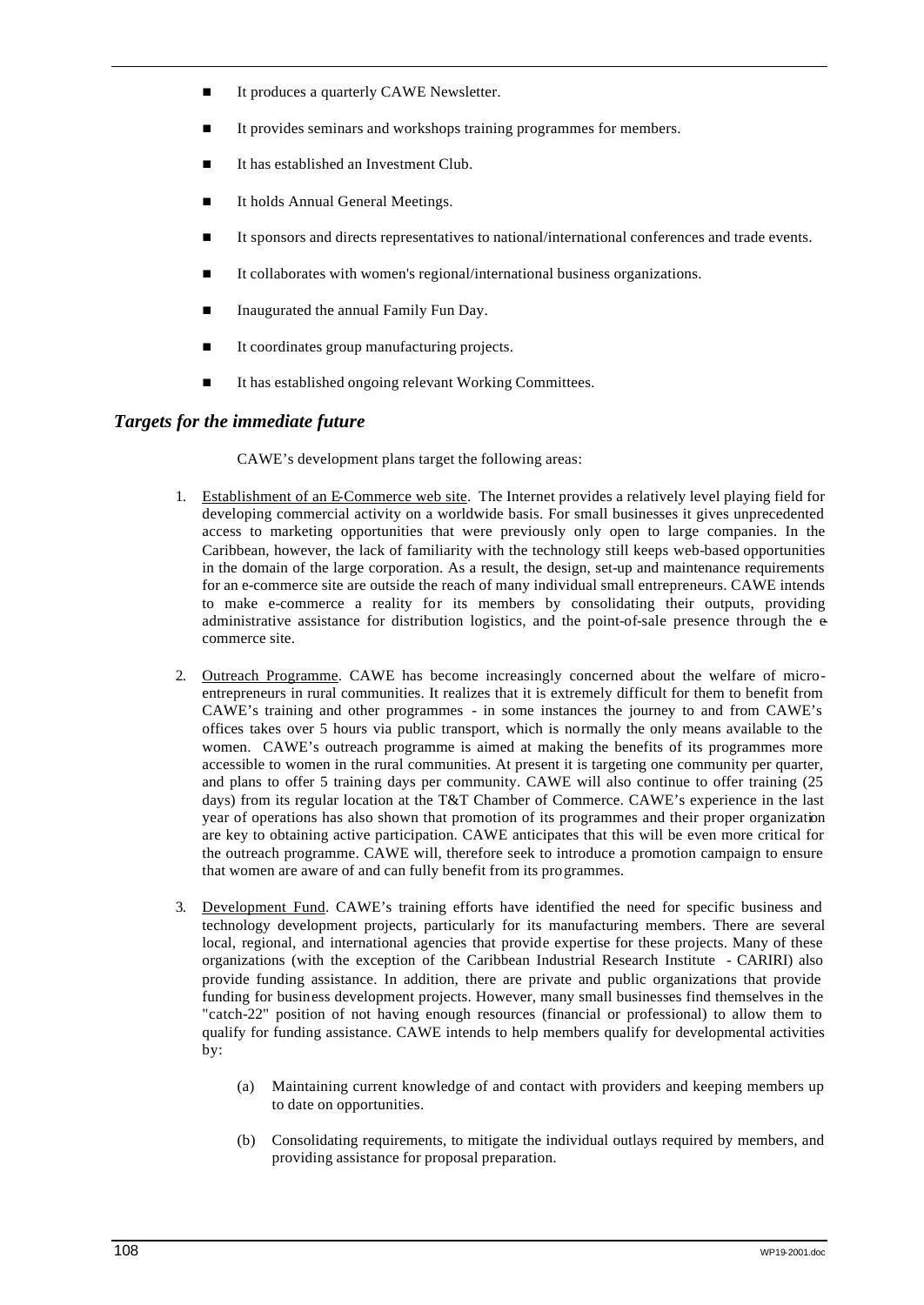- (c) Providing funding assistance to cover shortfalls between membership outlay and the requirements of the funding agencies. CAWE's underlying philosophy for funds provision is that members must demonstrate their commitment to the project through their contributions i.e. CAWE will not provide a 100% funding for a project.
- 4. Investment Fund. CAWE is committed to sustainable success, and an effective investment strategy is a significant vehicle for providing long-term economic shielding for its members. The CAWE committee is already engaged in activities to create awareness and knowledge of investment options and to identify the investment contributions from individual members. It believes that it is vital for CAWE as an organization to show demonstrative support for this endeavour by making a "start-up" contribution to the fund.
- 5. Research. It is clear from the work currently being done among women entrepreneurs that focused practical studies need to be undertaken in the immediate future to assist in alleviating and eradicating dependency and poverty among women who are trying to assist themselves. During the 20-day workshop and training sessions that CAWE trainees participated in during 1999, it was revealed that there were common problems and issues facing women entrepreneurs in all areas, which had a negative impact on them operating and growing successful businesses. As a result the Board took a decision that, since CAWE was a developmental organization, some in-depth studies of the problems are needed with a view to providing practical solutions that could be documented in training manuals and placed within the library of the Business Development Centre (BDC) for easy access and reference for the entire membership. With this in mind, the BDC will undertake a study of CAWE members in various business activities that will be of benefit to the entire membership on a continuous basis.

The research will focus on areas of concern to women entrepreneurs in urban and rural areas, including:

- n Assessing the current status of business opportunities in the industrial and service sectors.
- Identifying existing limitations to business expansion by women entrepreneurs.
- Identifying training programmes in business, trade, finance, marketing and technology.
- Developing projects to change the status quo affecting women entrepreneurs.
- Facilitating access to capital, technology and other productive resources.
- n Promoting Smart Partnerships to facilitate standardization and increased supply capability of entrepreneurs.
- Preparing case studies of selected women entrepreneurs, assessing for intended results and unintended consequences or outcomes.

In addition, in keeping with its goals CAWE also intends to provide high visibility for women entrepreneurs and to make an impact where needed on economic and social issues involving women. CAWE has initiated activities aimed at creating a strong lobbying presence to influence policy and legislation that affects women in business. It has received significant support for its efforts from organizations involved in women's affairs, and it has noted that an NGO, such as CAWE, has a greater chance for success in being a positive change agent than organizations that are part of or closely associated with regional/international governments. However, it is advised that to make a difference CAWE must support its inputs with statistically valid research data. In view of this, CAWE intends to create a comprehensive database which will combine data from existing sources, as well as through new, customized research. CAWE will use its web site to publish the data, as well as for some data collection. The use of its web site will allow general availability for other interest groups and will also assist in generating wider visibility for the issues.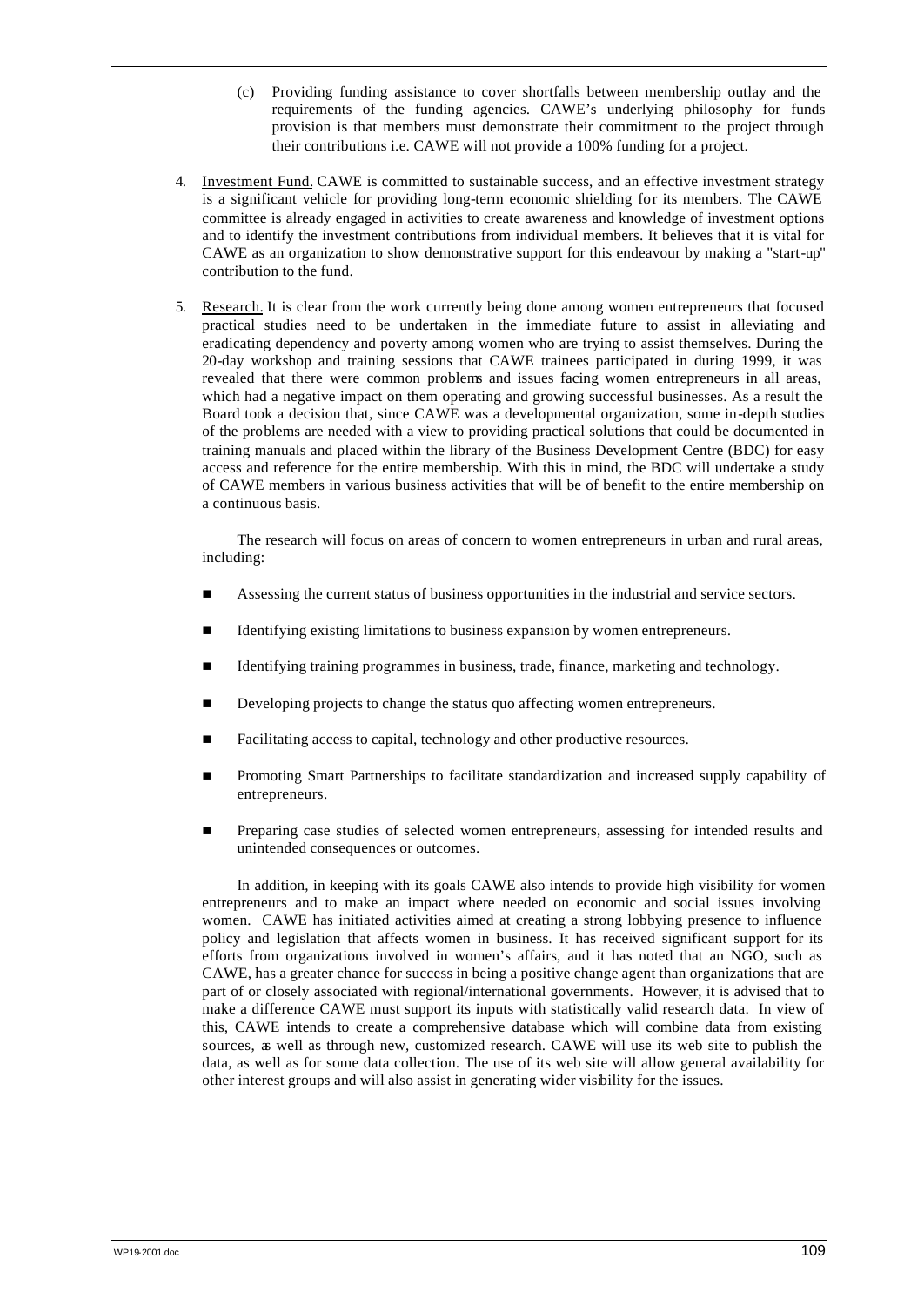### *Future plans of CAWE include the following:*

- Continuing to host annual MegaMarket forums.
- Hosting trade and business conferences.
- Publish a magazine.
- Publish a directory.
- Develop a television show focusing entirely on regional businesswomen.
- n Establishing cooperative services in areas such as importing, shipping, advertising and commercial spacing sharing.
- Establish a venture capital company for its members.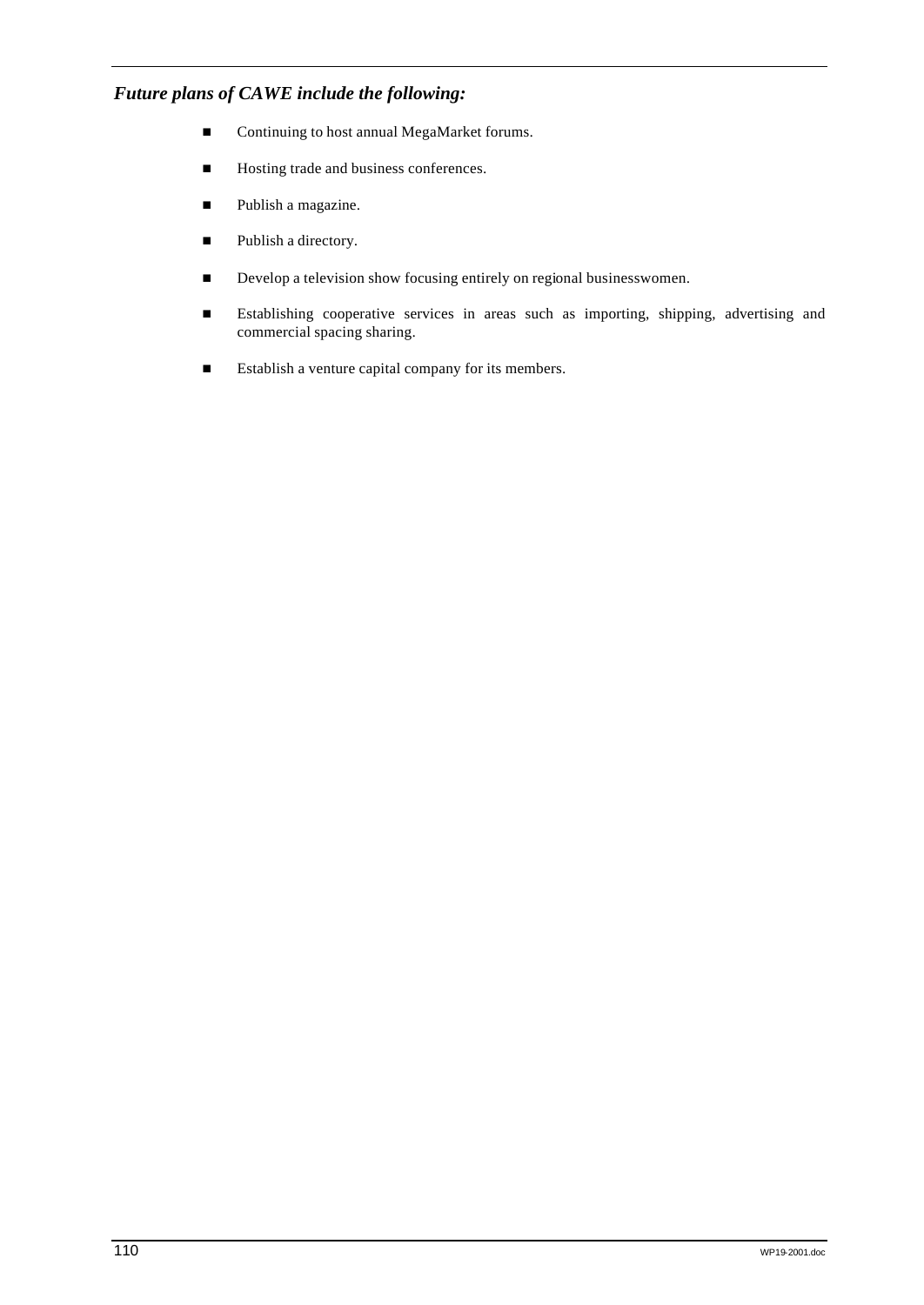## **SEED WORKING PAPERS**

- 1. "Home Work in Selected Latin American Countries: A Comparative Overview" *(Series on Homeworkers in the Global Economy)*, Manuela Tomei, 2000
- 2. "Homeworkers in Paraguay" *(Series on Homeworkers in the Global Economy)*, María Victoria Heikel, 2000
- 3. "Homeworkers in Peru" *(Series on Homeworkers in the Global Economy)*, Francisco Verdera, 2000
- 4. "Job Quality and Small Enterprise Development" *(Series on Job Quality in Micro and Small Enterprise Development)*, 1999
- 5. "The Hidden MSE Service Sector: Research into Commercial BDS Provision to Micro and Small Enterprises in Viet Nam and Thailand", Gavin Anderson, 2000
- 6. "Home Work in Argentina" *(Series on Homeworkers in the Global Economy)*, Elizabeth Jelin, Matilde Mercado, Gabriela Wyczykier, 2000
- 7. "Home Work in Brazil: New Contractual Arrangements" *(Series on Homeworkers in the Global Economy)*, Lena Lavinas, Bila Sorj, Leila Linhares, Angela Jorge, 2000
- 8. "Home Work in Chile: Past and Present Results of a National Survey" *(Series on Homeworkers in the Global Economy)*, Helia Henríquez, Verónica Riquelme, Thelma Gálvez, Teresita Selamé, 2000
- 9. "Promoting Women's Entrepreneurship Development based on Good Practice Programmes: Some Experiences from the North to the South" *(Series on Women's Entrepreneurship Development and Gender in Enterprises — WEDGE)*, Paula Kantor, 2000
- 10. "Case Study of Area Responses to Globalization: Foreign Direct Investment, Local Suppliers and Employment in Győr, Hungary" *(Series on Globalization, Area-based Enterprise Development and Employment)*, Maarten Keune, András Toth, 2001
- 11. "Local Adjustment to Globalzation: A Comparative Study of Foreign Investment in Two Regions of Brazil, Greater ABC and Greater Porto Alegre" *(Series on Globalization, Areabased Enterprise Development and Employment)*, Glauco Arbix, Mauro Zilbovicius, 2001
- 12. "Local Response to Globalization: MESTA Region, Bulgaria" *(Series on Globalization, Area-based Enterprise Development and Employment)*, Hanna Ruszczyk, Ingrid Schubert, Antonina Stoyanovska, 2001
- 13. "Ethnic Minorities Emerging Entrepreneurs in Rural Viet Nam: A Study on the Impact of Business Training on Ethnic Minorities", Jens Dyring Christensen, David Lamotte, 2001
- 14. "Jobs, Gender and Small Enterprises in Bangladesh: Factors Affecting Women Entrepreneurs in Small and Cottage Industries in Bangladesh" *(Series on Women's Entrepreneurship Development and Gender in Enterprises — WEDGE)*, Nilufer Ahmed Karim, 2001
- 15. "Jobs, Gender and Small Enterprises: Getting the Policy Environment Right" *(Series on Women's Entrepreneurship Development and Gender in Enterprises — WEDGE)*, Linda Mayoux, 2001